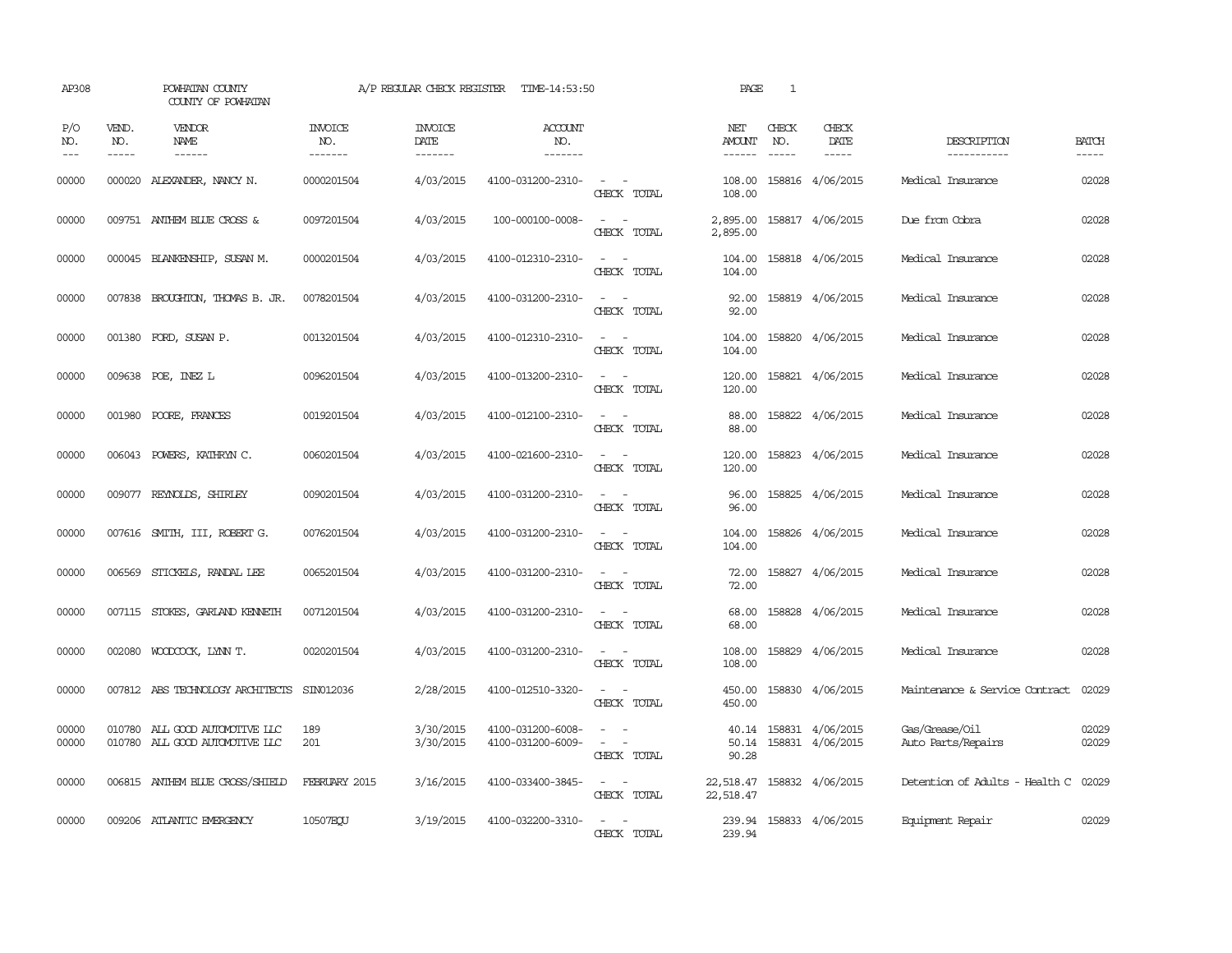| AP308                                                                |                                                                              | POWHATAN COUNTY<br>COUNTY OF POWHATAN                                                                                                                                                                        |                                                                            | A/P REGULAR CHECK REGISTER                                                                           | TIME-14:53:50                                                                                                                                                        |                                                                               | PAGE                                                                                  | 2                                              |                                                                                                                                  |                                                                                                                                         |                                                                      |
|----------------------------------------------------------------------|------------------------------------------------------------------------------|--------------------------------------------------------------------------------------------------------------------------------------------------------------------------------------------------------------|----------------------------------------------------------------------------|------------------------------------------------------------------------------------------------------|----------------------------------------------------------------------------------------------------------------------------------------------------------------------|-------------------------------------------------------------------------------|---------------------------------------------------------------------------------------|------------------------------------------------|----------------------------------------------------------------------------------------------------------------------------------|-----------------------------------------------------------------------------------------------------------------------------------------|----------------------------------------------------------------------|
| P/O<br>NO.<br>$\frac{1}{2}$                                          | VEND.<br>NO.<br>$- - - - -$                                                  | VENDOR<br>NAME<br>$- - - - - -$                                                                                                                                                                              | <b>INVOICE</b><br>NO.<br>-------                                           | <b>INVOICE</b><br>DATE<br>-------                                                                    | <b>ACCOUNT</b><br>NO.<br>-------                                                                                                                                     |                                                                               | NET<br>AMOUNT<br>$- - - - - -$                                                        | CHECK<br>NO.<br>$- - - - -$                    | CHECK<br>DATE<br>-----                                                                                                           | DESCRIPTION<br>-----------                                                                                                              | <b>BATCH</b><br>$- - - - -$                                          |
| 00000<br>00000<br>00000<br>00000                                     | 007941<br>007941                                                             | 007941 BAKER & TAYLOR<br>BAKER & TAYLOR<br>BAKER & TAYLOR<br>007941 BAKER & TAYLOR                                                                                                                           | K38976730<br>K39054320<br>M68509020<br>5013555754                          | 3/27/2015<br>3/26/2015<br>3/25/2015<br>3/25/2015                                                     | 4100-073100-6012-<br>4100-073100-6012-<br>4100-073100-6012-<br>4100-073100-6012-                                                                                     | $\sim$                                                                        | 20.96<br>88.34<br>17.46<br>313.35                                                     | 158834                                         | 158834 4/06/2015<br>4/06/2015<br>158834 4/06/2015<br>158834 4/06/2015                                                            | Books & Subscriptions<br>Books & Subscriptions<br>Books & Subscriptions<br>Books & Subscriptions                                        | 02029<br>02029<br>02029<br>02029                                     |
| 00000                                                                |                                                                              | 000032 BARTON, FAYE G.                                                                                                                                                                                       | TAV SPRING MIG                                                             | 4/01/2015                                                                                            | 4100-012410-5510-                                                                                                                                                    | CHECK TOTAL<br>CHECK TOTAL                                                    | 440.11<br>78.62<br>78.62                                                              |                                                | 158835 4/06/2015                                                                                                                 | Travel/Mileaqe/Parking/Tolls                                                                                                            | 02031                                                                |
| 00000                                                                |                                                                              | 008793 BENEFITS SOLUTIONS, INC.                                                                                                                                                                              | 21051                                                                      | 4/01/2015                                                                                            | 4100-012220-2311-                                                                                                                                                    | $\sim$ $\sim$<br>CHECK TOTAL                                                  | 62.40<br>62.40                                                                        |                                                | 158836 4/06/2015                                                                                                                 | Cobra Fees                                                                                                                              | 02029                                                                |
| 00000<br>00000                                                       | 006655<br>006655                                                             | BLOSSMAN GAS COMPANIES.<br>BLOSSMAN GAS COMPANIES,                                                                                                                                                           | 504667<br>305323 HPSB                                                      | 3/18/2015<br>3/24/2015                                                                               | 4100-032300-5120-<br>4100-032220-5120-                                                                                                                               | CHECK TOTAL                                                                   | 346.95<br>456.40<br>803.35                                                            |                                                | 158837 4/06/2015<br>158837 4/06/2015                                                                                             | Fuel (Propane)<br>Fuel                                                                                                                  | 02029<br>02031                                                       |
| 00000<br>00000                                                       | 008713                                                                       | BLUE RIDGE RESCUE<br>008713 BLUE RIDGE RESCUE                                                                                                                                                                | 35200 BLAIR/HOW<br>35259 SATTERWHT                                         | 3/23/2015<br>3/27/2015                                                                               | 4100-032200-6011-<br>4100-032200-6011-                                                                                                                               | $\overline{\phantom{a}}$<br>÷,<br>CHECK TOTAL                                 | 3,173.50<br>1,618.50<br>4,792.00                                                      |                                                | 158838 4/06/2015<br>158838 4/06/2015                                                                                             | Protective Gear/Uniforms<br>Protective Gear/Uniforms                                                                                    | 02031<br>02031                                                       |
| 00000<br>00000                                                       | 008686<br>008686                                                             | C.W. WILLIAMS & CO., INC.<br>C.W. WILLIAMS & CO., INC.                                                                                                                                                       | 581927<br>582067                                                           | 3/17/2015<br>3/27/2015                                                                               | 4100-032200-6009-<br>4100-032200-3310-                                                                                                                               | CHECK TOTAL                                                                   | 203.85<br>662.46<br>866.31                                                            |                                                | 158839 4/06/2015<br>158839 4/06/2015                                                                                             | Auto Repairs and Parts<br>Equipment Repair                                                                                              | 02029<br>02031                                                       |
| 00000<br>00000                                                       | 009637<br>009637                                                             | CATERPILLAR FINANCIAL<br>CATERPILLAR FINANCIAL                                                                                                                                                               | 16276208<br>16276208                                                       | 3/23/2015<br>3/23/2015                                                                               | 4100-014300-8110-<br>4100-014300-8112-                                                                                                                               | $\overline{\phantom{a}}$<br>CHECK TOTAL                                       | 1,074.86<br>22.04<br>1,096.90                                                         | 158840                                         | 158840 4/06/2015<br>4/06/2015                                                                                                    | Capital Lease - Backhoe<br>Capital Lease - Interest                                                                                     | 02031<br>02031                                                       |
| 00000<br>00000<br>00000<br>00000<br>00000<br>00000<br>00000<br>00000 | 000540<br>000540<br>000540<br>000540<br>000540<br>000540<br>000540<br>000540 | CENTRAL VIRGINIA WASTE<br>CENTRAL VIRGINIA WASTE<br>CENTRAL VIRGINIA WASTE<br>CENTRAL VIRGINIA WASTE<br>CENTRAL VIRGINIA WASTE<br>CENTRAL VIRGINIA WASTE<br>CENTRAL VIRGINIA WASTE<br>CENTRAL VIRGINIA WASTE | 20025<br>20025<br>20025<br>20025<br>20025<br>20025<br>20054<br>20067       | 3/13/2015<br>3/13/2015<br>3/13/2015<br>3/13/2015<br>3/13/2015<br>3/13/2015<br>3/20/2015<br>3/24/2015 | 4100-014600-3185-<br>4100-014100-3185-<br>4100-035100-3185-<br>4100-073100-3185-<br>4100-032210-3185-<br>4100-032220-3185-<br>4100-014300-3176-<br>4100-014300-3175- | $\overline{\phantom{a}}$<br>$\overline{\phantom{a}}$<br>CHECK TOTAL           | 288.37<br>192.25<br>16.02<br>32.04<br>7.40<br>16.02<br>3,772.19<br>320.00<br>4,644.29 | 158841<br>158841<br>158841<br>158841           | 158841 4/06/2015<br>4/06/2015<br>158841 4/06/2015<br>4/06/2015<br>4/06/2015<br>4/06/2015<br>158841 4/06/2015<br>158841 4/06/2015 | Trash Removal<br>Trash Removal<br>Trash Removal<br>Trash Removal<br>Trash Removal<br>Trash Removal<br>Recycling Pulls<br>Waste Disposal | 02029<br>02029<br>02029<br>02029<br>02029<br>02029<br>02029<br>02029 |
| 00000<br>00000<br>00000<br>00000<br>00000<br>00000                   | 006965<br>006965<br>006965<br>006965<br>006965<br>006965                     | CINIAS CORPORATION<br>CINIAS CORPORATION<br>CINTAS CORPORATION<br>CINIAS CORPORATION<br>CINIAS CORPORATION<br>CINIAS CORPORATION                                                                             | 143526007<br>143526007<br>143522428<br>143522428<br>143529632<br>143529632 | 3/25/2015<br>3/25/2015<br>3/18/2015<br>3/18/2015<br>4/01/2015<br>4/01/2015                           | 4100-014300-6011-<br>4100-014100-6011-<br>4100-014300-6011-<br>4100-014100-6011-<br>4100-014300-6011-<br>4100-014100-6011-                                           | $\sim$<br>$\overline{\phantom{a}}$<br>$\overline{\phantom{a}}$<br>CHECK TOTAL | 107.25<br>143.74<br>107.25<br>249.74<br>107.25<br>37.74<br>752.97                     | 158842<br>158842<br>158842<br>158842<br>158842 | 4/06/2015<br>4/06/2015<br>4/06/2015<br>4/06/2015<br>4/06/2015<br>158842 4/06/2015                                                | Uniforms<br>Uniforms<br>Uniforms<br>Uniforms<br>Uniforms<br>Uniforms                                                                    | 02029<br>02029<br>02031<br>02031<br>02031<br>02031                   |
| 00000                                                                | 010779                                                                       | CLERK OF THE CIRCUIT                                                                                                                                                                                         | CASE 96-8478                                                               | 3/16/2015                                                                                            | 4100-022100-5840-                                                                                                                                                    | $\sim$<br>CHECK TOTAL                                                         | 7.00<br>7.00                                                                          |                                                | 158843 4/06/2015                                                                                                                 | Miscellaneous                                                                                                                           | 02029                                                                |
| 00000                                                                |                                                                              | 009178 COMCAST                                                                                                                                                                                               | 1684141566011 3                                                            | 3/21/2015                                                                                            | 4100-032210-5260-                                                                                                                                                    | CHECK TOTAL                                                                   | 83.59<br>83.59                                                                        |                                                | 158844 4/06/2015                                                                                                                 | <b>Intemet</b>                                                                                                                          | 02031                                                                |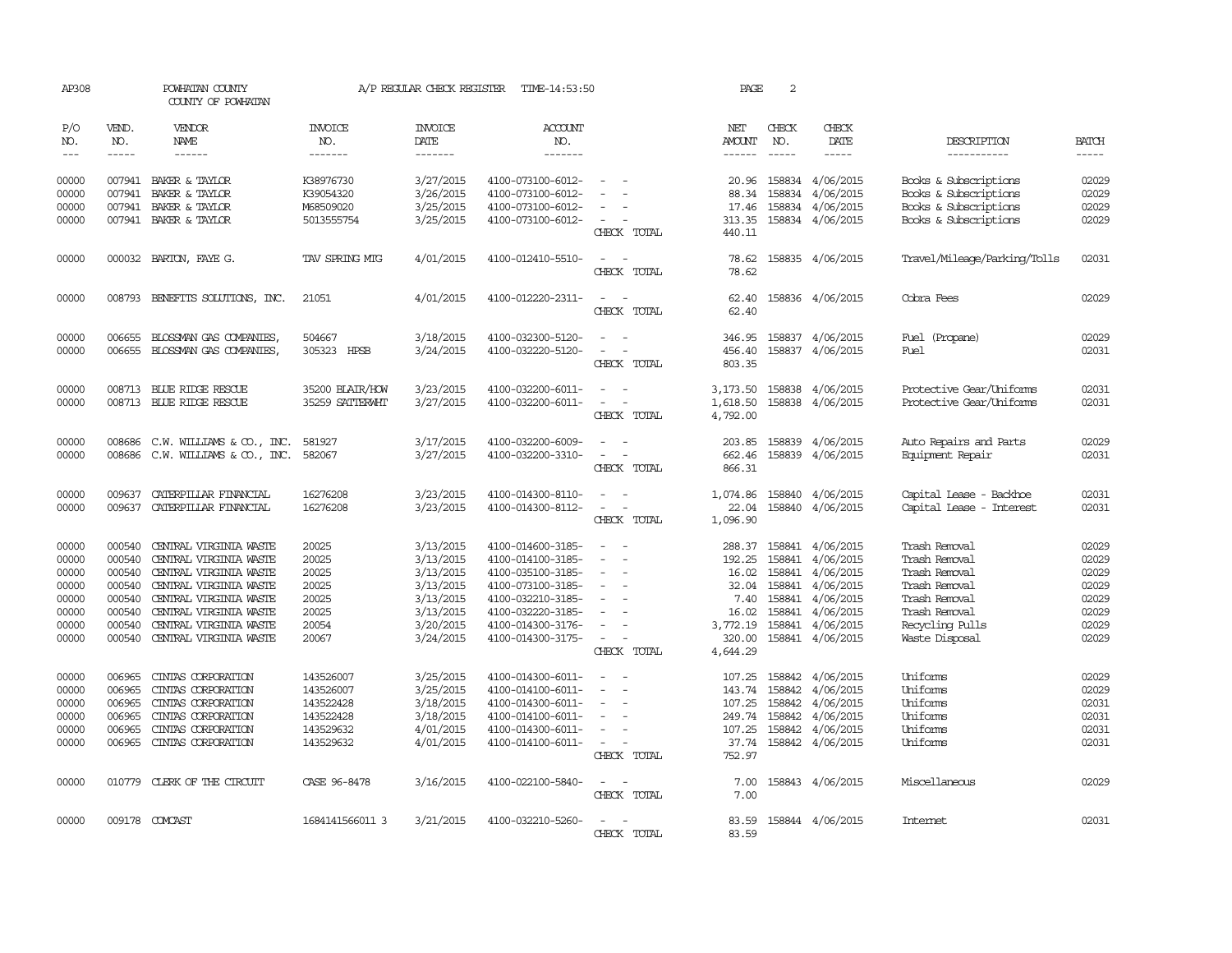| AP308                       |                             | POWHATAN COUNTY<br>COUNTY OF POWHATAN                        |                                  | A/P REGULAR CHECK REGISTER        | TIME-14:53:50                          |                                                                                                                             | PAGE                       | $\overline{3}$                |                                      |                                                   |                             |
|-----------------------------|-----------------------------|--------------------------------------------------------------|----------------------------------|-----------------------------------|----------------------------------------|-----------------------------------------------------------------------------------------------------------------------------|----------------------------|-------------------------------|--------------------------------------|---------------------------------------------------|-----------------------------|
| P/O<br>NO.<br>$\frac{1}{2}$ | VEND.<br>NO.<br>$- - - - -$ | VENDOR<br>NAME<br>------                                     | <b>INVOICE</b><br>NO.<br>------- | <b>INVOICE</b><br>DATE<br>------- | <b>ACCOUNT</b><br>NO.<br>-------       |                                                                                                                             | NET<br>AMOUNT<br>------    | CHECK<br>NO.<br>$\frac{1}{2}$ | CHECK<br>DATE<br>-----               | DESCRIPTION<br>-----------                        | <b>BATCH</b><br>$- - - - -$ |
| 00000                       |                             | 010644 CONDREY & ASSOCIATES, INC 03302015                    |                                  | 3/30/2015                         | 4100-012220-3140-                      | $\omega_{\rm{max}}$ and $\omega_{\rm{max}}$<br>CHECK TOTAL                                                                  | 19,750.00<br>19,750.00     |                               | 158845 4/06/2015                     | Professional Services                             | 02029                       |
| 00000                       |                             | 008671 DAMERON, DAVID                                        | 03242015                         | 3/24/2015                         | 4100-081100-5510-                      | $\frac{1}{2} \left( \frac{1}{2} \right) \left( \frac{1}{2} \right) = \frac{1}{2} \left( \frac{1}{2} \right)$<br>CHECK TOTAL | 60.38<br>60.38             |                               | 158846 4/06/2015                     | Travel/Mileage/Parking/Tolls                      | 02029                       |
| 00000                       |                             | 010079 DEAL & LACHENEY P.C.                                  | 4617                             | 4/01/2015                         | 4100-012210-3150-                      | $\sim$ $ \sim$<br>CHECK TOTAL                                                                                               | 10,000.00<br>10,000.00     |                               | 158847 4/06/2015                     | Contracted County Attorney                        | 02029                       |
| 00000                       |                             | 000338 FIRE PROTECTION EQUIP. CO                             | 59153                            | 3/23/2015                         | 4100-032200-3310-                      | $\frac{1}{2} \left( \frac{1}{2} \right) \left( \frac{1}{2} \right) = \frac{1}{2} \left( \frac{1}{2} \right)$<br>CHECK TOTAL | 540.45<br>540.45           |                               | 158848 4/06/2015                     | Equipment Repair                                  | 02031                       |
| 00000                       |                             | 009280 GOODMAN SPECIALIZED                                   | 12515G                           | 3/27/2015                         | 4100-032300-6009-                      | $\sim$ $ \sim$<br>CHECK TOTAL                                                                                               | 457.38<br>457.38           |                               | 158849 4/06/2015                     | Auto Parts/Repair                                 | 02029                       |
| 00000                       |                             | 010677 HEINTZEIMAN, MICHAEL                                  | 1099                             | 3/27/2015                         | 4100-031200-5550-                      | $\frac{1}{2} \left( \frac{1}{2} \right) \left( \frac{1}{2} \right) = \frac{1}{2} \left( \frac{1}{2} \right)$<br>CHECK TOTAL | 10.00<br>10.00             |                               | 158850 4/06/2015                     | Prisoner Extradition                              | 02029                       |
| 00000                       |                             | 009725 HENKLE, M. G.                                         | 6569193                          | 3/27/2015                         | 4100-021200-3150-                      | $\sim$ $ \sim$<br>CHECK TOTAL                                                                                               | 120.00<br>120.00           |                               | 158851 4/06/2015                     | Outside Counsel                                   | 02031                       |
| 00000                       |                             | 008400 HEROES APPAREL, LLC                                   | 1595031                          | 3/25/2015                         | 4100-032200-6011-                      | $\equiv$<br>$\sim$<br>CHECK TOTAL                                                                                           | 1,490.99<br>1,490.99       |                               | 158852 4/06/2015                     | Protective Gear/Uniforms                          | 02031                       |
| 00000<br>00000              | 010487<br>010487            | IBM CORPORATION<br>IBM CORPORATION                           | I5336E0<br>I5336E0               | 4/01/2015<br>4/01/2015            | 4100-012510-8211-<br>4100-012510-8212- | $\equiv$<br>CHECK TOTAL                                                                                                     | 762.47<br>92.10<br>854.57  |                               | 158853 4/06/2015<br>158853 4/06/2015 | AS400 Lease - Principal<br>AS400 Lease - Interest | 02029<br>02029              |
| 00000                       |                             | 006943 LIBRARY CORPORATION, THE                              | 58809                            | 3/26/2015                         | 4100-073100-6002-                      | CHECK TOTAL                                                                                                                 | 737.00<br>737.00           |                               | 158854 4/06/2015                     | Computer Equipment-non-capital                    | 02029                       |
| 00000                       |                             | 000166 LUCK STONE CORP.                                      | 10101 MARCH 15                   | 3/15/2015                         | 4100-014500-3190-                      | $\sim$<br>CHECK TOTAL                                                                                                       | 789.74<br>789.74           |                               | 158855 4/06/2015                     | Grounds Maintenance                               | 02031                       |
| 00000<br>00000              |                             | 006672 MACON FIRE DEPARIMENT<br>006672 MACON FIRE DEPARIMENT | STORM COVERAGE<br>01265472       | 3/12/2015<br>3/12/2015            | 4100-032200-5540-<br>4100-032200-5120- | $\omega_{\rm{max}}$ and $\omega_{\rm{max}}$<br>$\omega_{\rm{max}}$ and $\omega_{\rm{max}}$<br>CHECK TOTAL                   | 122.11<br>300.29<br>422.40 |                               | 158856 4/06/2015<br>158856 4/06/2015 | Travel - Convention & Educatio<br>Apparatus Fuel  | 02029<br>02029              |
| 00000<br>00000              | 009552                      | MANSFIELD OIL COMPANY<br>009552 MANSFIELD OIL COMPANY        | SOLCD00104740<br>ACCT#19910 3/15 | 3/20/2015<br>3/31/2015            | 4100-032200-5120-<br>4100-032200-5120- | $\equiv$<br>CHECK TOTAL                                                                                                     | 31.97<br>233.14<br>265.11  |                               | 158857 4/06/2015<br>158857 4/06/2015 | Apparatus Fuel<br>Apparatus Fuel                  | 02029<br>02031              |
| 00000                       | 006520                      | MCDONALD'S OFFICE                                            | 201501                           | 3/24/2015                         | 4100-033400-3846-                      | $\frac{1}{2} \left( \frac{1}{2} \right) \left( \frac{1}{2} \right) = \frac{1}{2} \left( \frac{1}{2} \right)$<br>CHECK TOTAL | 143.42<br>143.42           |                               | 158858 4/06/2015                     | Detention of Adults-Other Expe                    | 02029                       |
| 00000                       |                             | 010086 MEDPRO US                                             | MC24179                          | 4/01/2015                         | 4100-032300-3310-                      | $\sim$<br>CHECK TOTAL                                                                                                       | 330.00<br>330.00           |                               | 158859 4/06/2015                     | Repairs & Maintenance                             | 02029                       |
| 00000<br>00000              | 009281                      | OVER DRIVE, INC.<br>009281 OVER DRIVE, INC.                  | 1369004033015<br>1369162423873   | 3/30/2015<br>3/26/2015            | 4100-073100-6012-<br>4100-073100-6012- | $\sim$<br>CHECK TOTAL                                                                                                       | 1.00<br>108.90<br>109.90   |                               | 158860 4/06/2015<br>158860 4/06/2015 | Books & Subscriptions<br>Books & Subscriptions    | 02030<br>02030              |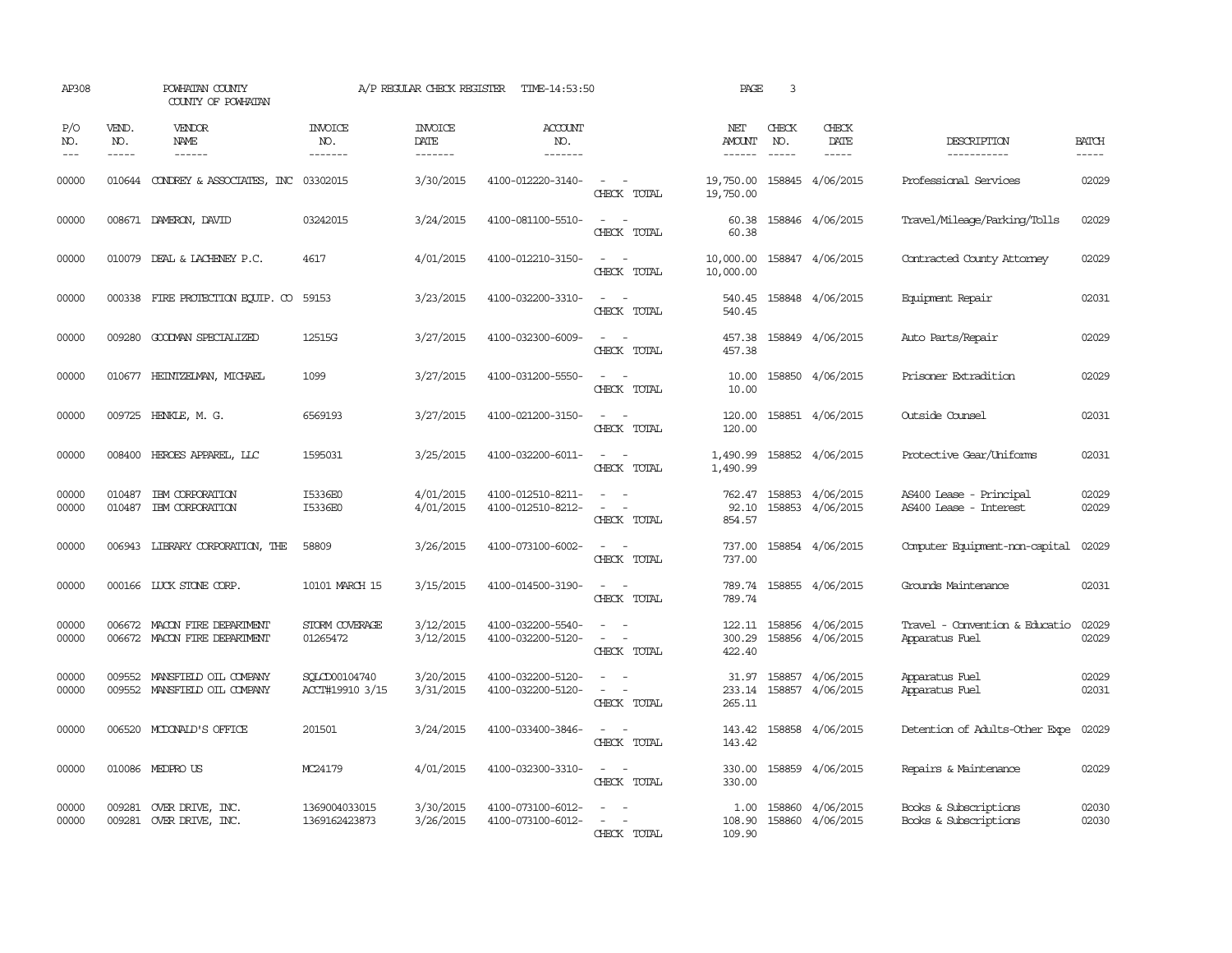| AP308                             |                             | POWHATAN COUNTY<br>COUNTY OF POWHATAN |                                  | A/P REGULAR CHECK REGISTER        | TIME-14:53:50                    |          |             | PAGE                    | 4                           |                        |                                |                      |
|-----------------------------------|-----------------------------|---------------------------------------|----------------------------------|-----------------------------------|----------------------------------|----------|-------------|-------------------------|-----------------------------|------------------------|--------------------------------|----------------------|
| P/O<br>NO.<br>$\qquad \qquad - -$ | VEND.<br>NO.<br>$- - - - -$ | VENDOR<br><b>NAME</b><br>------       | <b>INVOICE</b><br>NO.<br>------- | <b>INVOICE</b><br>DATE<br>------- | <b>ACCOUNT</b><br>NO.<br>------- |          |             | NET<br>AMOUNT<br>------ | CHECK<br>NO.<br>$- - - - -$ | CHECK<br>DATE<br>----- | DESCRIPTION<br>-----------     | BATCH<br>$- - - - -$ |
| 00000                             | 008079                      | PAETEC/CAVALIER BUSINESS              | 3802785 032215                   | 3/22/2015                         | 100-000100-0006-                 |          |             | 98.55                   |                             | 158861 4/06/2015       | Due from Other Agencies        | 02030                |
| 00000                             | 008079                      | PAETEC/CAVALIER BUSINESS              | 3802785 032215                   | 3/22/2015                         | 100-000100-0006-                 |          |             | 129.67                  | 158861                      | 4/06/2015              | Due from Other Agencies        | 02030                |
| 00000                             | 008079                      | PAETEC/CAVALIER BUSINESS              | 3802785 032215                   | 3/22/2015                         | 4100-011010-5230-                | $\sim$   |             | 31.12                   | 158861                      | 4/06/2015              | Telephone Services             | 02030                |
| 00000                             | 008079                      | PAETEC/CAVALIER BUSINESS              | 3802785 032215                   | 3/22/2015                         | 4100-034100-5230-                |          |             | 67.43                   | 158861                      | 4/06/2015              | Telephone Services             | 02030                |
| 00000                             | 008079                      | PAETEC/CAVALIER BUSINESS              | 3802785 032215                   | 3/22/2015                         | 4100-021600-5230-                |          |             | 103.74                  | 158861                      | 4/06/2015              | Telephone Services             | 02030                |
| 00000                             | 008079                      | PAETEC/CAVALIER BUSINESS              | 3802785 032215                   | 3/22/2015                         | 4100-012310-5230-                | $\equiv$ |             | 88.18                   | 158861                      | 4/06/2015              | Telephone Services             | 02030                |
| 00000                             | 008079                      | PAETEC/CAVALIER BUSINESS              | 3802785 032215                   | 3/22/2015                         | 4100-022100-5230-                |          |             | 36.31                   | 158861                      | 4/06/2015              | Telephone Services             | 02030                |
| 00000                             | 008079                      | PAETEC/CAVALIER BUSINESS              | 3802785 032215                   | 3/22/2015                         | 4100-012100-5230-                |          |             | 46.68                   | 158861                      | 4/06/2015              | Telephone Services             | 02030                |
| 00000                             | 008079                      | PAETEC/CAVALIER BUSINESS              | 3802785 032215                   | 3/22/2015                         | 4100-012210-5230-                |          |             | 31.12                   | 158861                      | 4/06/2015              | Telephone Services             | 02030                |
| 00000                             | 008079                      | PAETEC/CAVALIER BUSINESS              | 3802785 032215                   | 3/22/2015                         | 4100-012100-5230-                |          |             | 15.56                   | 158861                      | 4/06/2015              | Telephone Services             | 02030                |
| 00000                             | 008079                      | PAETEC/CAVALIER BUSINESS              | 3802785 032215                   | 3/22/2015                         | 4100-035500-5230-                |          |             | 25.93                   | 158861                      | 4/06/2015              | Telephone Services             | 02030                |
| 00000                             | 008079                      | PAETEC/CAVALIER BUSINESS              | 3802785 032215                   | 3/22/2015                         | 4100-083500-5230-                |          |             | 25.93                   | 158861                      | 4/06/2015              | Telephone Services             | 02030                |
| 00000                             | 008079                      | PAETEC/CAVALIER BUSINESS              | 3802785 032215                   | 3/22/2015                         | 4100-014100-5230-                |          |             | 82.99                   | 158861                      | 4/06/2015              | Telephone Services             | 02030                |
| 00000                             | 008079                      | PAETEC/CAVALIER BUSINESS              | 3802785 032215                   | 3/22/2015                         | 4100-012200-5230-                |          |             | 93.35                   | 158861                      | 4/06/2015              | Telephone Services             | 02030                |
| 00000                             | 008079                      | PAETEC/CAVALIER BUSINESS              | 3802785 032215                   | 3/22/2015                         | 4100-032200-5230-                |          |             | 46.68                   | 158861                      | 4/06/2015              | Telephone Services             | 02030                |
| 00000                             | 008079                      | PAETEC/CAVALIER BUSINESS              | 3802785 032215                   | 3/22/2015                         | 4100-021200-5230-                |          |             | 31.12                   | 158861                      | 4/06/2015              | Telephone Services             | 02030                |
| 00000                             | 008079                      | PAETEC/CAVALIER BUSINESS              | 3802785 032215                   | 3/22/2015                         | 4100-012510-5230-                |          |             | 10.39                   | 158861                      | 4/06/2015              | Telephone Services             | 02030                |
| 00000                             | 008079                      | PAETEC/CAVALIER BUSINESS              | 3802785 032215                   | 3/22/2015                         | 4100-033300-5230-                |          |             | 20.75                   | 158861                      | 4/06/2015              | Telephone Services             | 02030                |
| 00000                             | 008079                      | PAETEC/CAVALIER BUSINESS              | 3802785 032215                   | 3/22/2015                         | 4100-073100-5230-                |          |             | 51.87                   | 158861                      | 4/06/2015              | Telephone Services             | 02030                |
| 00000                             | 008079                      | PAETEC/CAVALIER BUSINESS              | 3802785 032215                   | 3/22/2015                         | 4100-071110-5230-                |          |             | 36.31                   | 158861                      | 4/06/2015              | Telephone Services             | 02030                |
| 00000                             | 008079                      | PAETEC/CAVALIER BUSINESS              | 3802785 032215                   | 3/22/2015                         | 4100-081100-5230-                |          |             | 62.24                   | 158861                      | 4/06/2015              | Telephone Services             | 02030                |
| 00000                             | 008079                      | PAETEC/CAVALIER BUSINESS              | 3802785 032215                   | 3/22/2015                         | 4100-013200-5230-                |          |             | 15.56                   | 158861                      | 4/06/2015              | Telephone Services             | 02030                |
| 00000                             | 008079                      | PAETEC/CAVALIER BUSINESS              | 3802785 032215                   | 3/22/2015                         | 4100-031200-5230-                |          |             | 373.45                  |                             | 158861 4/06/2015       | Telephone Services             | 02030                |
| 00000                             | 008079                      | PAETEC/CAVALIER BUSINESS              | 3802785 032215                   | 3/22/2015                         | 4100-012410-5230-                |          |             | 51.87                   |                             | 158861 4/06/2015       | Telephone Services             | 02030                |
|                                   |                             |                                       |                                  |                                   |                                  |          | CHECK TOTAL | 1,576.80                |                             |                        |                                |                      |
| 00000                             | 000375                      | PIEDMONT REGIONAL JAIL                | 2488                             | 2/28/2015                         | 4100-033400-3845-                |          |             | 2,858.02                |                             | 158862 4/06/2015       | Detention of Adults - Health C | 02030                |
|                                   |                             |                                       |                                  |                                   |                                  |          | CHECK TOTAL | 2,858.02                |                             |                        |                                |                      |
| 00000                             | 006923                      | POPULAR SUBSCRIPTION                  | SH-03682                         | 3/26/2015                         | 4100-073100-6012-                |          |             | 50.00                   |                             | 158863 4/06/2015       | Books & Subscriptions          | 02030                |
|                                   |                             |                                       |                                  |                                   |                                  |          | CHECK TOTAL | 50.00                   |                             |                        |                                |                      |
| 00000                             | 001250                      | POWHATAN AUTO & TRACTOR               | 343317                           | 3/25/2015                         | 4100-031200-6009-                |          |             | 126.80                  |                             | 158864 4/06/2015       | Auto Parts/Repairs             | 02030                |
|                                   |                             |                                       |                                  |                                   |                                  |          | CHECK TOTAL | 126.80                  |                             |                        |                                |                      |
| 00000                             | 006474                      | PROGRESSIVE AUTO WORKS                | 0027310                          | 3/25/2015                         | 4100-031200-6009-                |          |             | 649.28                  | 158865                      | 4/06/2015              | Auto Parts/Repairs             | 02030                |
| 00000                             | 006474                      | PROGRESSIVE AUTO WORKS                | 0027398                          | 3/24/2015                         | 4100-031200-6009-                |          |             | 88.24                   | 158865                      | 4/06/2015              | Auto Parts/Repairs             | 02030                |
|                                   |                             |                                       |                                  |                                   |                                  |          | CHECK TOTAL | 737.52                  |                             |                        |                                |                      |
| 00000                             |                             | 007805 PUETT, VIRGINIA                | 0078201504                       | 4/03/2015                         | 4100-014100-2310-                |          |             | 160.00                  |                             | 158866 4/06/2015       | Medical Insurance              | 02028                |
|                                   |                             |                                       |                                  |                                   |                                  |          | CHECK TOTAL | 160.00                  |                             |                        |                                |                      |
| 00000                             | 009767                      | QUALITY UNIFORM CO, INC.              | 3414                             | 3/24/2015                         | 4100-031200-6011-                |          |             | 669.99                  | 158867                      | 4/06/2015              | Uniforms                       | 02030                |
| 00000                             | 009767                      | OUALITY UNIFORM CO, INC.              | 3440                             | 3/31/2015                         | 4100-031200-6011-                |          |             | 109.50                  | 158867                      | 4/06/2015              | Uniforms                       | 02030                |
|                                   |                             |                                       |                                  |                                   |                                  |          | CHECK TOTAL | 779.49                  |                             |                        |                                |                      |
| 00000                             | 000780                      | <b>CUILL CORPORATION</b>              | 2267126                          | 3/11/2015                         | 4100-012410-6001-                |          |             | 67.99                   | 158868                      | 4/06/2015              | Office Supplies                | 02030                |
| 00000                             | 000780                      | <b>QUILL CORPORATION</b>              | 2267126C                         | 3/11/2015                         | 4100-012410-6001-                |          |             |                         | 67.99-158868                | 4/06/2015              | Office Supplies                | 02030                |
| 00000                             | 000780                      | <b>CUILL CORPORATION</b>              | 2328712                          | 3/13/2015                         | 4100-022100-6001-                | $\sim$   |             | 3.38                    |                             | 158868 4/06/2015       | Office Supplies                | 02030                |
|                                   |                             |                                       |                                  |                                   |                                  |          | CHECK TOTAL | 3.38                    |                             |                        |                                |                      |
|                                   |                             |                                       |                                  |                                   |                                  |          |             |                         |                             |                        |                                |                      |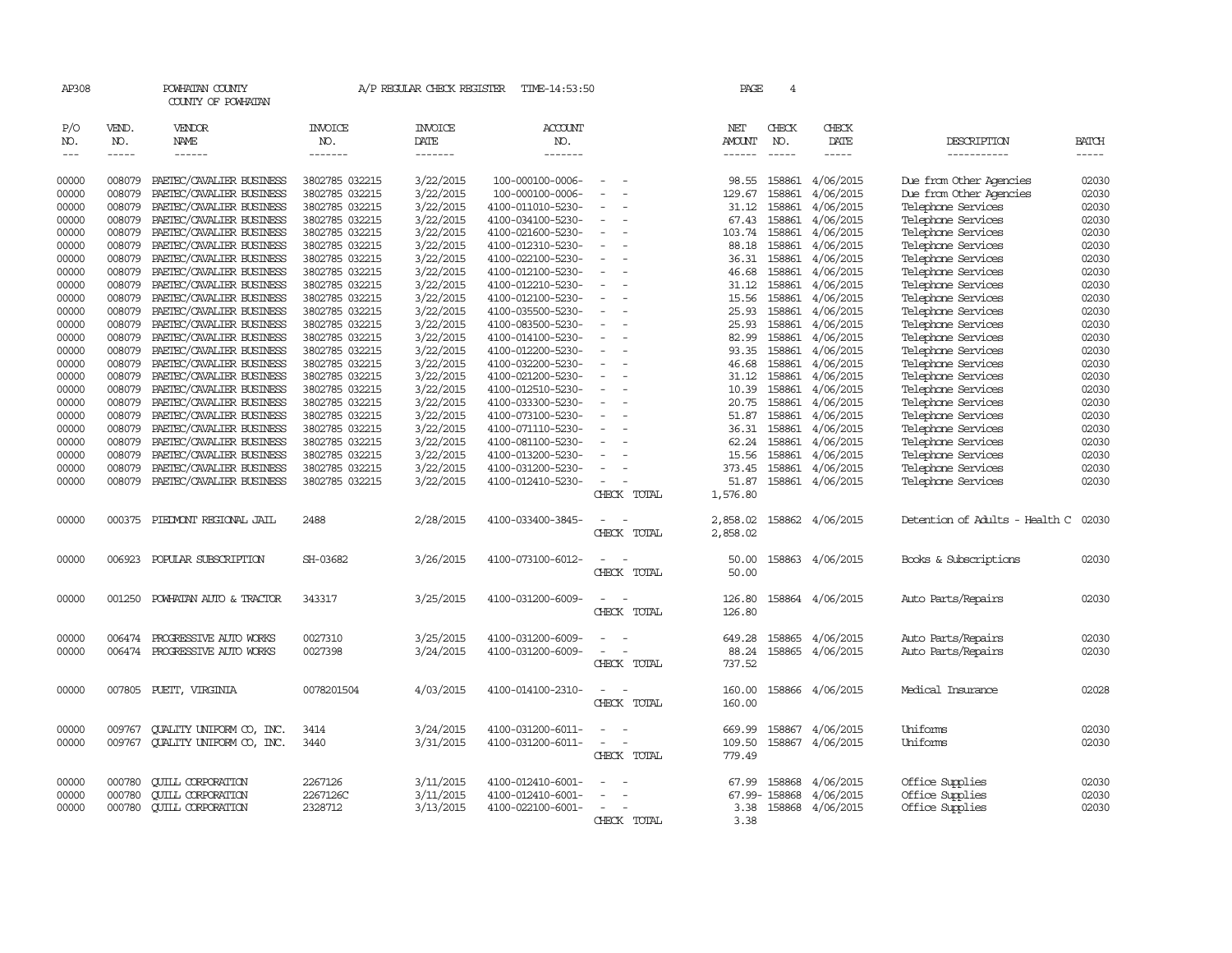| AP308                                                                         |                                                                    | POWHATAN COUNTY<br>COUNTY OF POWHATAN                                                                                                                                                                                                                                                                      |                                                                                                                  |                                                                                                                   | A/P REGULAR CHECK REGISTER TIME-14:53:50                                                                                                                                                  |                                                                     | PAGE                                                                              | 5                                                                                      |                                                                                                                                   |                                                                                                                                                                                                                                            |                                                                               |
|-------------------------------------------------------------------------------|--------------------------------------------------------------------|------------------------------------------------------------------------------------------------------------------------------------------------------------------------------------------------------------------------------------------------------------------------------------------------------------|------------------------------------------------------------------------------------------------------------------|-------------------------------------------------------------------------------------------------------------------|-------------------------------------------------------------------------------------------------------------------------------------------------------------------------------------------|---------------------------------------------------------------------|-----------------------------------------------------------------------------------|----------------------------------------------------------------------------------------|-----------------------------------------------------------------------------------------------------------------------------------|--------------------------------------------------------------------------------------------------------------------------------------------------------------------------------------------------------------------------------------------|-------------------------------------------------------------------------------|
| P/O<br>NO.<br>$---$                                                           | VEND.<br>NO.<br>$- - - - -$                                        | <b>VENDOR</b><br>NAME<br>$- - - - - -$                                                                                                                                                                                                                                                                     | <b>INVOICE</b><br>NO.<br>-------                                                                                 | <b>INVOICE</b><br>DATE<br>-------                                                                                 | <b>ACCOUNT</b><br>NO.<br>-------                                                                                                                                                          |                                                                     | NET<br>AMOUNT<br>------                                                           | CHECK<br>NO.<br>$- - - - -$                                                            | CHECK<br>DATE<br>-----                                                                                                            | DESCRIPTION<br>-----------                                                                                                                                                                                                                 | <b>BATCH</b><br>$- - - - -$                                                   |
| 00000<br>00000<br>00000<br>00000<br>00000<br>00000<br>00000<br>00000<br>00000 | 000620<br>000620<br>000620                                         | 000620 R. C. GOODWYN & SONS, INC<br>R. C. GOODWYN & SONS, INC<br>R. C. GOODWYN & SONS, INC<br>000620 R. C. GOODWYN & SONS, INC<br>000620 R. C. GOODWYN & SONS, INC<br>000620 R. C. GOODWYN & SONS, INC<br>000620 R.C. GOODWYN & SONS, INC<br>000620 R. C. GOODWYN & SONS, INC<br>R. C. GOODWYN & SONS, INC | 0661309<br>0663278<br>662565<br>662707<br>662770<br>662804<br>663011<br>663292<br>663631                         | 3/03/2015<br>3/20/2015<br>3/16/2015<br>3/17/2015<br>3/17/2015<br>3/17/2015<br>3/18/2015<br>3/20/2015<br>3/24/2015 | 4100-032210-3310-<br>4100-032200-5540-<br>4100-014100-3310-<br>4100-014600-3310-<br>4100-014100-3310-<br>4100-014100-3310-<br>4100-014100-3310-<br>4100-014100-3310-<br>4100-014600-3310- | $\sim$<br>$\equiv$<br>$\equiv$                                      | 10.99<br>23.70<br>18.99<br>53.78<br>2.41<br>8.98<br>8.00<br>4.59<br>22.16         | 158869<br>158869<br>158869<br>158869<br>158869<br>158869<br>158869<br>158869<br>158869 | 4/06/2015<br>4/06/2015<br>4/06/2015<br>4/06/2015<br>4/06/2015<br>4/06/2015<br>4/06/2015<br>4/06/2015<br>4/06/2015                 | Repairs & Maintenance<br>Travel - Convention & Educatio<br>Repairs & Maintenance<br>Repairs and Maintenance<br>Repairs & Maintenance<br>Repairs & Maintenance<br>Repairs & Maintenance<br>Repairs & Maintenance<br>Repairs and Maintenance | 02030<br>02030<br>02031<br>02031<br>02031<br>02031<br>02031<br>02031<br>02031 |
| 00000                                                                         |                                                                    | 000620 R. C. GOODWYN & SONS, INC 663811                                                                                                                                                                                                                                                                    |                                                                                                                  | 3/25/2015                                                                                                         | 4100-014100-6005-                                                                                                                                                                         | CHECK TOTAL                                                         | 16.99<br>170.59                                                                   | 158869                                                                                 | 4/06/2015                                                                                                                         | Cleaning Supplies                                                                                                                                                                                                                          | 02031                                                                         |
| 00000                                                                         |                                                                    | 000620 R. C. GOODWYN & SONS, INC 663848                                                                                                                                                                                                                                                                    |                                                                                                                  | 3/25/2015                                                                                                         | 4100-014100-3310-                                                                                                                                                                         | CHECK TOTAL                                                         | 3.79<br>3.79                                                                      |                                                                                        | 158870 4/06/2015                                                                                                                  | Repairs & Maintenance                                                                                                                                                                                                                      | 02031                                                                         |
| 00000                                                                         |                                                                    | 006717 REYNOLDS, MATTHEW SHAUN                                                                                                                                                                                                                                                                             | 03242015                                                                                                         | 3/24/2015                                                                                                         | 4100-081100-5510-                                                                                                                                                                         | CHECK TOTAL                                                         | 39.10<br>39.10                                                                    |                                                                                        | 158871 4/06/2015                                                                                                                  | Travel/Mileage/Parking/Tolls                                                                                                                                                                                                               | 02030                                                                         |
| 00000                                                                         |                                                                    | 007380 RICHMOND SECURITY INC.                                                                                                                                                                                                                                                                              | S000127981                                                                                                       | 3/18/2015                                                                                                         | 4100-014100-3310-                                                                                                                                                                         | $\equiv$<br>CHECK TOTAL                                             | 15.00<br>15.00                                                                    |                                                                                        | 158872 4/06/2015                                                                                                                  | Repairs & Maintenance                                                                                                                                                                                                                      | 02031                                                                         |
| 00000                                                                         |                                                                    | 010781 RIVER CITY CONCRETE, INC.                                                                                                                                                                                                                                                                           | 15/216                                                                                                           | 3/23/2015                                                                                                         | 4100-014100-3310-                                                                                                                                                                         | $\equiv$<br>$\sim$<br>CHECK TOTAL                                   | 1,298.00<br>1,298.00                                                              |                                                                                        | 158873 4/06/2015                                                                                                                  | Repairs & Maintenance                                                                                                                                                                                                                      | 02031                                                                         |
| 00000                                                                         |                                                                    | 007882 ROSS, ANDREA S.                                                                                                                                                                                                                                                                                     | CLASS COR DEP                                                                                                    | 3/26/2015                                                                                                         | 4100-012310-5540-                                                                                                                                                                         | CHECK TOTAL                                                         | 175.63<br>175.63                                                                  |                                                                                        | 158874 4/06/2015                                                                                                                  | Conferences & Training                                                                                                                                                                                                                     | 02030                                                                         |
| 00000                                                                         |                                                                    | 010435 SCITEST LABORATORIES, INC 18                                                                                                                                                                                                                                                                        |                                                                                                                  | 3/24/2015                                                                                                         | 4100-012220-3141-                                                                                                                                                                         | $\overline{\phantom{a}}$<br>$\sim$<br>CHECK TOTAL                   | 35.00<br>35.00                                                                    |                                                                                        | 158875 4/06/2015                                                                                                                  | Druq Testinq                                                                                                                                                                                                                               | 02030                                                                         |
| 00000<br>00000                                                                | 001320                                                             | SOUTHERN POLICE<br>001320 SOUTHERN POLICE                                                                                                                                                                                                                                                                  | 179053<br>179054                                                                                                 | 3/25/2015<br>3/25/2015                                                                                            | 4100-031200-6011-<br>4100-031200-6011-                                                                                                                                                    | $\overline{\phantom{a}}$<br>$\overline{\phantom{a}}$<br>CHECK TOTAL | 234.86<br>670.78<br>905.64                                                        |                                                                                        | 158876 4/06/2015<br>158876 4/06/2015                                                                                              | Uniforms<br>Uniforms                                                                                                                                                                                                                       | 02030<br>02030                                                                |
| 00000<br>00000<br>00000<br>00000<br>00000<br>00000<br>00000                   | 006594<br>006594<br>006594<br>006594<br>006594<br>006594<br>006594 | SOUTHSIDE ELECTRIC COOP<br>SOUTHSIDE ELECTRIC COOP<br>SOUTHSIDE ELECTRIC COOP<br>SOUTHSIDE ELECTRIC COOP<br>SOUTHSIDE ELECTRIC COOP<br>SOUTHSIDE ELECTRIC COOP<br>SOUTHSIDE ELECTRIC COOP                                                                                                                  | 104555001 0215<br>104823001<br>63504004 0315<br>63504006 0315<br>63504008 0315<br>63504009 0315<br>63504010 0315 | 2/24/2015<br>2/27/2015<br>3/17/2015<br>3/17/2015<br>3/17/2015<br>3/17/2015<br>3/17/2015                           | 4100-053910-5643-<br>4100-053910-5643-<br>4100-035100-5110-<br>4100-014600-5110-<br>4100-014600-5110-<br>4100-014600-5110-<br>4100-014600-5110-                                           | $\overline{\phantom{a}}$<br>$\sim$<br>$\equiv$<br>CHECK TOTAL       | 624.84<br>353.00<br>1,285.63<br>734.46<br>20.00<br>1,976.65<br>229.16<br>5,223.74 | 158877                                                                                 | 158877 4/06/2015<br>158877 4/06/2015<br>158877 4/06/2015<br>158877 4/06/2015<br>158877 4/06/2015<br>4/06/2015<br>158877 4/06/2015 | PCCAA Services - Federal CSBG<br>PCCAA Services - Federal CSBG<br>Electricity<br>Electricity<br>Electricity<br>Electricity<br>Electricity                                                                                                  | 02030<br>02030<br>02030<br>02030<br>02030<br>02030<br>02030                   |
| 00000<br>00000<br>00000                                                       | 001940<br>001940<br>001940                                         | STANDBY SYSTEMS, INC.<br>STANDBY SYSTEMS, INC.<br>STANDBY SYSTEMS, INC.                                                                                                                                                                                                                                    | 03150446<br>03150509<br>03150512                                                                                 | 3/16/2015<br>3/20/2015<br>3/20/2015                                                                               | 4100-035500-3310-<br>4100-035500-3310-<br>4100-032220-3310-                                                                                                                               | $\overline{\phantom{a}}$<br>CHECK TOTAL                             | 130.00<br>130.00<br>170.00<br>430.00                                              | 158878                                                                                 | 158878 4/06/2015<br>4/06/2015<br>158878 4/06/2015                                                                                 | Repairs & Maintenance<br>Repairs & Maintenance<br>Repairs & Maintenance                                                                                                                                                                    | 02030<br>02031<br>02031                                                       |
| 00000                                                                         |                                                                    | 008775 TARA HATCHER LAW FIRM PLC 04012015                                                                                                                                                                                                                                                                  |                                                                                                                  | 4/01/2015                                                                                                         | 4100-022100-3150-                                                                                                                                                                         | CHECK TOTAL                                                         | 3,359.58<br>3,359.58                                                              |                                                                                        | 158879 4/06/2015                                                                                                                  | Contract Prosecutor                                                                                                                                                                                                                        | 02030                                                                         |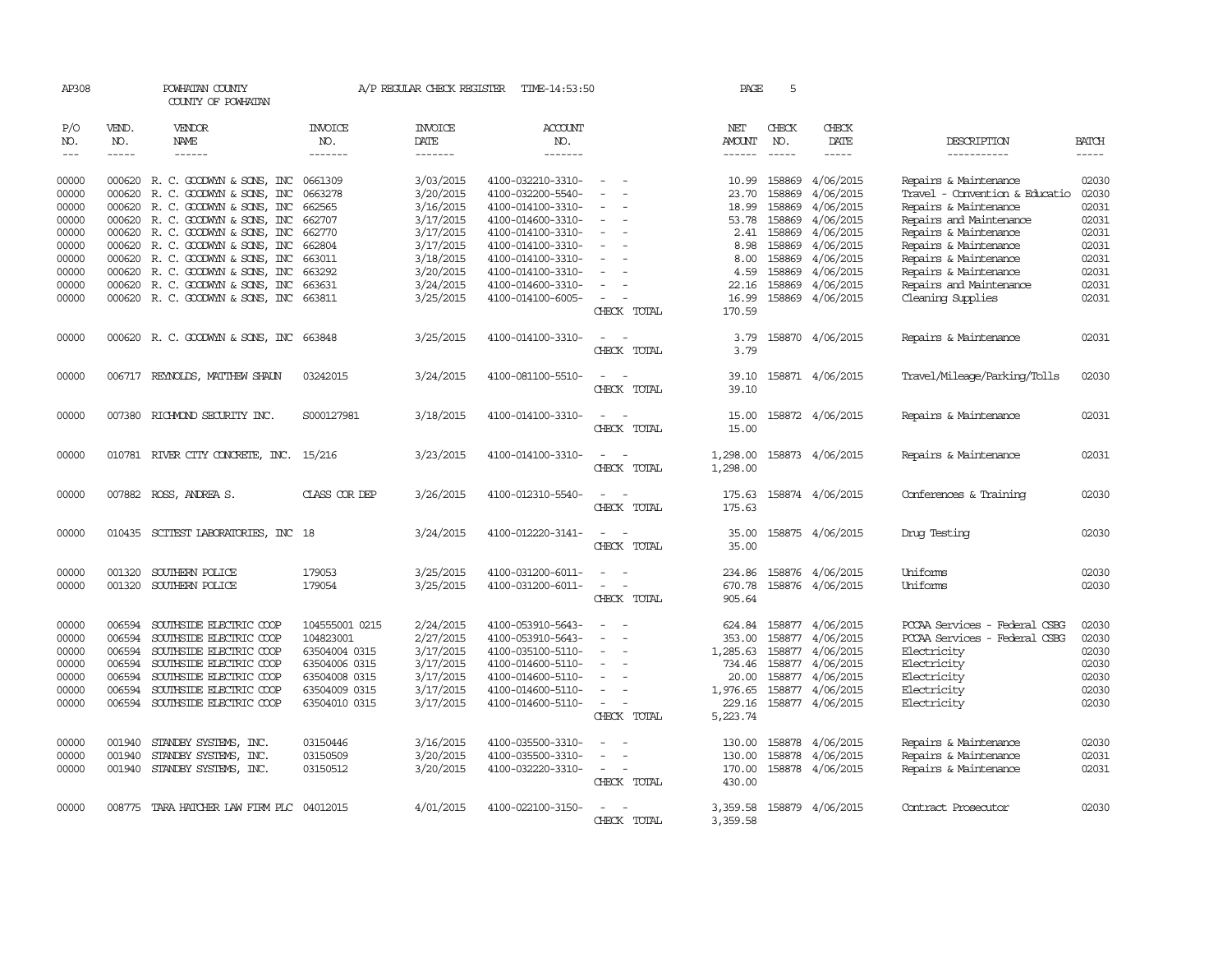| AP308               |                             | POWHATAN COUNTY<br>COUNTY OF POWHATAN |                                  | A/P REGULAR CHECK REGISTER        | TIME-14:53:50                    |                          |             | PAGE                           | 6                             |                              |                                |                       |
|---------------------|-----------------------------|---------------------------------------|----------------------------------|-----------------------------------|----------------------------------|--------------------------|-------------|--------------------------------|-------------------------------|------------------------------|--------------------------------|-----------------------|
| P/O<br>NO.<br>$---$ | VEND.<br>NO.<br>$- - - - -$ | VENDOR<br>NAME<br>$- - - - - -$       | <b>INVOICE</b><br>NO.<br>------- | <b>INVOICE</b><br>DATE<br>------- | <b>ACCOUNT</b><br>NO.<br>------- |                          |             | NET<br>AMOUNT<br>$- - - - - -$ | CHECK<br>NO.<br>$\frac{1}{2}$ | CHECK<br>DATE<br>$- - - - -$ | DESCRIPTION<br>-----------     | <b>BATCH</b><br>----- |
|                     |                             |                                       |                                  |                                   |                                  |                          |             |                                |                               |                              |                                |                       |
| 00000               | 000845                      | TOWN POLICE SUPPLY OF                 | 6891                             | 3/24/2015                         | 4100-031200-6011-                |                          |             | 90.98                          | 158880                        | 4/06/2015                    | Uniforms                       | 02030                 |
| 00000               | 000845                      | TOWN POLICE SUPPLY OF                 | 6896                             | 3/25/2015                         | 4100-031200-6011-                |                          | CHECK TOTAL | 219.60<br>310.58               | 158880                        | 4/06/2015                    | Uniforms                       | 02030                 |
| 00000               | 009771                      | TREASURER OF VIRGINIA                 | 255474                           | 1/08/2015                         | 4100-035100-6024-                |                          |             | 75.00                          | 158881                        | 4/06/2015                    | Dangerous Dog Registry         | 02030                 |
|                     |                             |                                       |                                  |                                   |                                  |                          | CHECK TOTAL | 75.00                          |                               |                              |                                |                       |
| 00000               | 008140                      | VERIZON                               | 1357471455Y 315                  | 3/28/2015                         | 100-000100-0006-                 |                          |             | 63.27                          | 158882                        | 4/06/2015                    | Due from Other Agencies        | 02030                 |
| 00000               | 008140                      | VERIZON                               | 1357471455Y 315                  | 3/28/2015                         | 100-000100-0006-                 |                          |             | 63.27                          | 158882                        | 4/06/2015                    | Due from Other Agencies        | 02030                 |
| 00000               | 008140                      | VERIZON                               | 1357471455Y 315                  | 3/28/2015                         | 4100-012100-5230-                |                          |             | 65.19                          | 158882                        | 4/06/2015                    | Telephone Services             | 02030                 |
| 00000               |                             | 008140 VERIZON                        | 1357471455Y 315                  | 3/28/2015                         | 4100-012310-5230-                |                          |             | 41.92                          | 158882                        | 4/06/2015                    | Telephone Services             | 02030                 |
| 00000               | 008140                      | VERIZON                               | 1357471455Y 315                  | 3/28/2015                         | 4100-012410-5230-                |                          |             | 83.86                          | 158882                        | 4/06/2015                    | Telephone Services             | 02030                 |
| 00000               | 008140                      | VERIZON                               | 1357471455Y 315                  | 3/28/2015                         | 4100-012510-5230-                |                          |             | 124.41                         | 158882                        | 4/06/2015                    | Telephone Services             | 02030                 |
| 00000               |                             | 008140 VERIZON                        | 1357471455Y 315                  | 3/28/2015                         | 4100-014100-5230-                |                          |             | 34.64                          | 158882                        | 4/06/2015                    | Telephone Services             | 02030                 |
| 00000               | 008140                      | VERIZON                               | 1357471455Y 315                  | 3/28/2015                         | 4100-014300-5230-                |                          |             | 81.06                          | 158882                        | 4/06/2015                    | Telephone Services             | 02030                 |
| 00000               | 008140                      | VERIZON                               | 1357471455Y 315                  | 3/28/2015                         | 4100-021200-5230-                |                          |             | 35.89                          | 158882                        | 4/06/2015                    | Telephone Services             | 02030                 |
| 00000               | 008140                      | VERIZON                               | 1357471455Y 315                  | 3/28/2015                         | 4100-022100-5230-                |                          |             | 1.25                           | 158882                        | 4/06/2015                    | Telephone Services             | 02030                 |
| 00000               | 008140                      | VERIZON                               | 1357471455Y 315                  | 3/28/2015                         | 4100-031200-5230-                |                          |             | 1,150.86                       | 158882                        | 4/06/2015                    | Telephone Services             | 02030                 |
| 00000               | 008140                      | VERIZON                               | 1357471455Y 315                  | 3/28/2015                         | 4100-032200-5230-                |                          |             | 842.63                         | 158882                        | 4/06/2015                    | Telephone Services             | 02030                 |
| 00000               | 008140                      | VERIZON                               | 1357471455Y 315                  | 3/28/2015                         | 4100-032300-5230-                |                          |             | 35.89                          | 158882                        | 4/06/2015                    | Telephone Services             | 02030                 |
| 00000               |                             | 008140 VERIZON                        | 1357471455Y 315                  | 3/28/2015                         | 4100-034100-5230-                | $\sim$                   |             | 41.92                          | 158882                        | 4/06/2015                    | Telephone Services             | 02030                 |
| 00000               | 008140                      | VERIZON                               | 1357471455Y 315                  | 3/28/2015                         | 4100-035500-5230-                |                          |             | 37.69                          | 158882                        | 4/06/2015                    | Telephone Services             | 02030                 |
| 00000               | 008140                      | VERIZON                               | 1357471455Y 315                  | 3/28/2015                         | 4100-071110-5230-                |                          |             | 77.81                          | 158882                        | 4/06/2015                    | Telephone Services             | 02030                 |
| 00000               | 008140                      | VERIZON                               | 1357471455Y 315                  | 3/28/2015                         | 4100-073100-5230-                |                          |             | 83.86                          | 158882                        | 4/06/2015                    | Telephone Services             | 02030                 |
| 00000               | 008140                      | VERIZON                               | 65777171995Y315                  | 3/22/2015                         | 4100-073100-5260-                |                          |             | 172.47                         | 158882                        | 4/06/2015                    | Internet                       | 02030                 |
| 00000               | 008140                      | VERIZON                               | 86731870878Y0315                 | 3/28/2015                         | 4100-035500-5232-                |                          |             | 182.00                         | 158882                        | 4/06/2015                    | Wireline 911                   | 02030                 |
| 00000               | 008140                      | VERIZON                               | 9620004525 0315                  | 3/13/2015                         | 4100-032200-5260-                |                          |             | 89.99                          | 158882                        | 4/06/2015                    | Internet                       | 02030                 |
|                     |                             |                                       |                                  |                                   |                                  |                          |             |                                |                               |                              |                                |                       |
| 00000               |                             | 008140 VERIZON                        | 8043780915 3/15                  | 3/25/2015                         | 4100-032220-5230-                |                          |             | 168.24                         | 158882                        | 4/06/2015                    | Telephone System               | 02031                 |
|                     |                             |                                       |                                  |                                   |                                  |                          | CHECK TOTAL | 3,478.12                       |                               |                              |                                |                       |
| 00000               |                             | 007666 VIRGINIA MUNICIPAL LEAGUE      | 03162015                         | 3/16/2015                         | 4100-012200-3600-                |                          |             | 25.00                          |                               | 158883 4/06/2015             | Advertising                    | 02030                 |
|                     |                             |                                       |                                  |                                   |                                  |                          | CHECK TOTAL | 25.00                          |                               |                              |                                |                       |
| 00000               | 008668                      | BANK OF AMERICA                       | 04/01/2015                       | 4/01/2015                         | 100-000100-0006-                 |                          |             | .00.                           | 158901                        | 4/13/2015                    | Due from Other Agencies        | 02035                 |
| 00000               | 008668                      | BANK OF AMERICA                       | 04/01/2015                       | 4/01/2015                         | 100-000100-0006-                 | $\overline{\phantom{a}}$ |             | 293.97                         | 158901                        | 4/13/2015                    | Due from Other Agencies        | 02035                 |
| 00000               | 008668                      | BANK OF AMERICA                       | 04/01/2015                       | 4/01/2015                         | 3100-018990-0099-                |                          |             | 26.91                          | 158901                        | 4/13/2015                    | Miscellaneous                  | 02035                 |
| 00000               | 008668                      | BANK OF AMERICA                       | 04/01/2015                       | 4/01/2015                         | 4100-013200-5540-                |                          |             | 620.96                         | 158901                        | 4/13/2015                    | Conferences & Training         | 02035                 |
| 00000               | 008668                      | BANK OF AMERICA                       | 04/01/2015                       | 4/01/2015                         | 4100-073100-6015-                | $\equiv$                 |             | 148.21                         |                               | 158901 4/13/2015             | Summer Reading Program         | 02035                 |
| 00000               | 008668                      | BANK OF AMERICA                       | 04/01/2015                       | 4/01/2015                         | 4100-012200-6012-                |                          |             | 110.00                         | 158901                        | 4/13/2015                    | Books & Subscriptions          | 02035                 |
| 00000               | 008668                      | BANK OF AMERICA                       | 04/01/2015                       | 4/01/2015                         | 4100-012410-3321-                |                          |             | 19.95                          | 158901                        | 4/13/2015                    | BAI.NET Credit Card Fees       | 02035                 |
| 00000               | 008668                      | BANK OF AMERICA                       | 04/01/2015                       | 4/01/2015                         | 4100-032200-6012-                | $\overline{\phantom{a}}$ |             | 24.95                          |                               | 158901 4/13/2015             | Books & Subscriptions          | 02035                 |
| 00000               | 008668                      | BANK OF AMERICA                       | 04/01/2015                       | 4/01/2015                         | 4100-013200-5210-                |                          |             | 7.70                           | 158901                        | 4/13/2015                    | Postage                        | 02035                 |
| 00000               | 008668                      | BANK OF AMERICA                       | 04/01/2015                       | 4/01/2015                         | 4100-013200-5210-                |                          |             | 49.00                          |                               | 158901 4/13/2015             | Postage                        | 02035                 |
| 00000               | 008668                      | BANK OF AMERICA                       | 04/01/2015                       | 4/01/2015                         | 4100-071110-5210-                |                          |             | 19.47                          |                               | 158901 4/13/2015             | Postage                        | 02035                 |
| 00000               | 008668                      | BANK OF AMERICA                       | 04/01/2015                       | 4/01/2015                         | 4100-071110-5210-                | $\overline{\phantom{a}}$ |             | 6.49                           |                               | 158901 4/13/2015             | Postage                        | 02035                 |
| 00000               | 008668                      | BANK OF AMERICA                       | 04/01/2015                       | 4/01/2015                         | 4100-073100-5210-                |                          |             | 2.56                           |                               | 158901 4/13/2015             | Postage                        | 02035                 |
| 00000               | 008668                      | BANK OF AMERICA                       | 04/01/2015                       | 4/01/2015                         | 4100-073100-5210-                |                          |             | 6.04                           |                               | 158901 4/13/2015             | Postage                        | 02035                 |
| 00000               | 008668                      | BANK OF AMERICA                       | 04/01/2015                       | 4/01/2015                         | 4100-073100-5210-                |                          |             | 6.19                           |                               | 158901 4/13/2015             | Postage                        | 02035                 |
| 00000               | 008668                      | BANK OF AMERICA                       | 04/01/2015                       | 4/01/2015                         | 4100-073100-5210-                |                          |             | 11.62                          | 158901                        | 4/13/2015                    | Postage                        | 02035                 |
| 00000               | 008668                      | BANK OF AMERICA                       | 04/01/2015                       | 4/01/2015                         | 4100-073100-5210-                | $\overline{a}$           |             | 51.56                          |                               | 158901 4/13/2015             | Postage                        | 02035                 |
| 00000               | 008668                      | BANK OF AMERICA                       | 04/01/2015                       | 4/01/2015                         | 4100-032200-5540-                |                          |             | 72.21                          |                               | 158901 4/13/2015             | Travel - Convention & Educatio | 02035                 |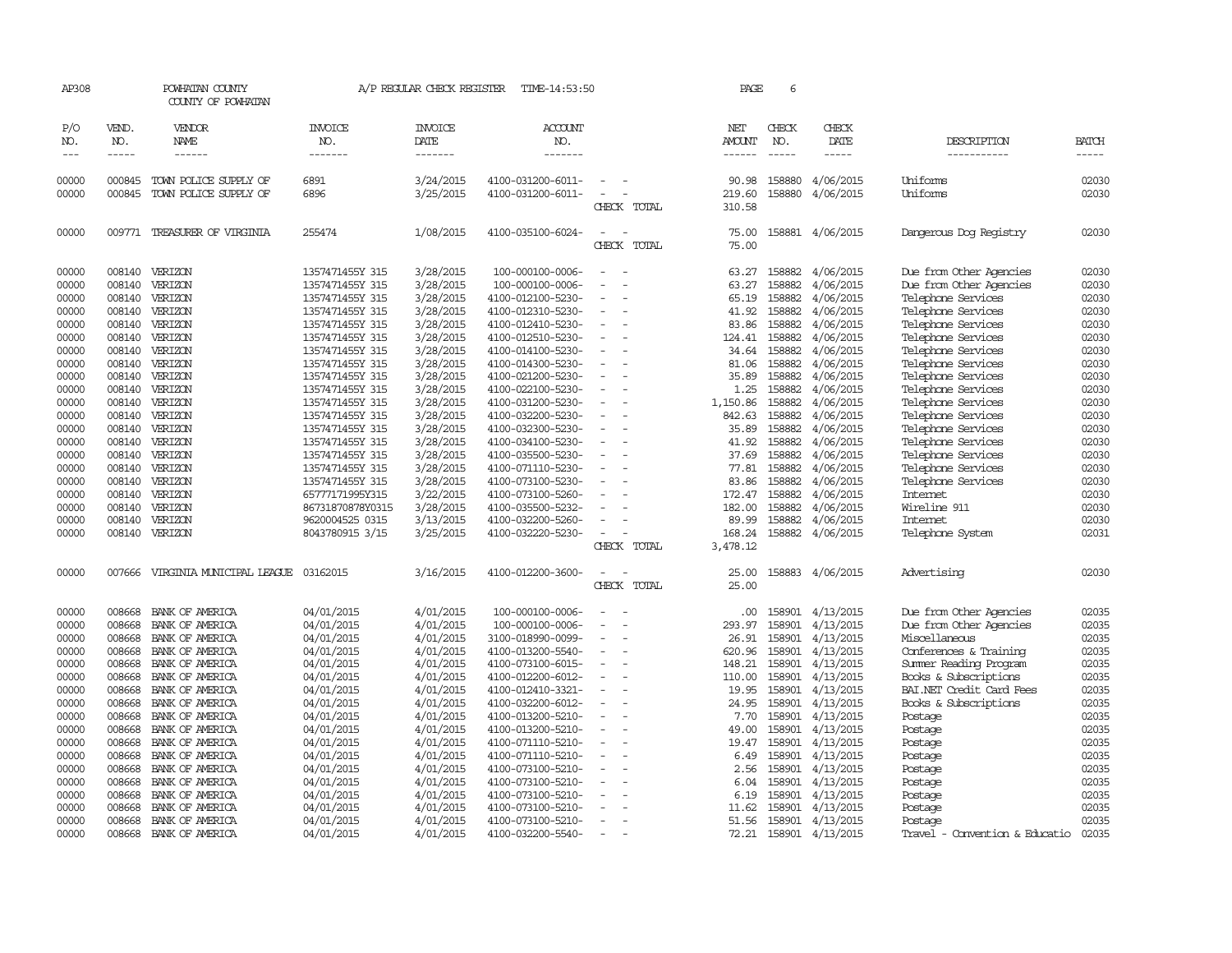|                |                  | COUNTY OF POWHATAN                 |                          |                        |                                        |                          |             |                 |                  |                        |                                                          |                |
|----------------|------------------|------------------------------------|--------------------------|------------------------|----------------------------------------|--------------------------|-------------|-----------------|------------------|------------------------|----------------------------------------------------------|----------------|
| P/O<br>NO.     | VEND.<br>NO.     | <b>VENDOR</b><br>NAME              | <b>INVOICE</b><br>NO.    | <b>INVOICE</b><br>DATE | ACCOUNT<br>NO.                         |                          |             | NET<br>AMOUNT   | CHECK<br>NO.     | CHECK<br>DATE          | DESCRIPTION                                              | <b>BATCH</b>   |
| $---$          | $- - - - -$      | ------                             | -------                  | -------                | -------                                |                          |             | ------          | $\frac{1}{2}$    | $- - - - -$            | -----------                                              | -----          |
| 00000          | 008668           | BANK OF AMERICA                    | 04/01/2015               | 4/01/2015              | 4100-083500-6014-                      |                          |             | 30.44           | 158901           | 4/13/2015              | Other Operating Supplies                                 | 02035          |
| 00000          | 008668           | BANK OF AMERICA                    | 04/01/2015               | 4/01/2015              | 4100-012510-6002-                      | $\overline{\phantom{a}}$ |             | 19.94           | 158901           | 4/13/2015              | Computer Equipment-non-capital                           | 02035          |
| 00000          | 008668           | BANK OF AMERICA                    | 04/01/2015               | 4/01/2015              | 4100-032200-3310-                      | $\equiv$                 |             | 73.40           | 158901           | 4/13/2015              | Equipment Repair                                         | 02035          |
| 00000          | 008668           | BANK OF AMERICA                    | 04/01/2015               | 4/01/2015              | 4100-073100-6012-                      |                          |             | 34.45           | 158901           | 4/13/2015              | Books & Subscriptions                                    | 02035          |
| 00000          | 008668           | BANK OF AMERICA                    | 04/01/2015               | 4/01/2015              | 4100-073100-6012-                      | $\equiv$                 |             | 49.99           | 158901           | 4/13/2015              | Books & Subscriptions                                    | 02035          |
| 00000          | 008668           | BANK OF AMERICA                    | 04/01/2015               | 4/01/2015              | 4100-073100-6012-                      |                          |             |                 | 2.94-158901      | 4/13/2015              | Books & Subscriptions                                    | 02035          |
| 00000          | 008668           | BANK OF AMERICA                    | 04/01/2015               | 4/01/2015              | 4100-073100-6012-                      |                          |             | 60.05           | 158901           | 4/13/2015              | Books & Subscriptions                                    | 02035          |
| 00000          | 008668           | BANK OF AMERICA                    | 04/01/2015               | 4/01/2015              | 4100-073100-6012-                      | $\overline{\phantom{a}}$ |             | 21.26           | 158901           | 4/13/2015              | Books & Subscriptions                                    | 02035          |
| 00000          | 008668           | BANK OF AMERICA                    | 04/01/2015               | 4/01/2015              | 4100-014100-3310-                      |                          |             | 25.11           | 158901           | 4/13/2015              | Repairs & Maintenance                                    | 02035          |
| 00000          | 008668           | BANK OF AMERICA                    | 04/01/2015               | 4/01/2015              | 4100-014100-6004-                      |                          |             | 59.98           | 158901           | 4/13/2015              | Tools and Equipment                                      | 02035          |
| 00000          | 008668           | BANK OF AMERICA                    | 04/01/2015               | 4/01/2015              | 4100-073100-6001-                      | $\overline{\phantom{a}}$ |             | 36.91           | 158901           | 4/13/2015              | Office Supplies                                          | 02035          |
| 00000          | 008668           | BANK OF AMERICA                    | 04/01/2015               | 4/01/2015              | 4100-014500-6004-                      |                          |             | 89.97           | 158901           | 4/13/2015              | Tools and Equipment                                      | 02035          |
| 00000          | 008668           | BANK OF AMERICA                    | 04/01/2015               | 4/01/2015              | 4100-014600-3310-                      |                          |             | 74.99           | 158901           | 4/13/2015              | Repairs and Maintenance                                  | 02035          |
| 00000          | 008668           | BANK OF AMERICA                    | 04/01/2015               | 4/01/2015              | 4100-032200-5540-                      | $\overline{\phantom{a}}$ |             | 52.60           | 158901           | 4/13/2015              | Travel - Convention & Educatio                           | 02035          |
| 00000          | 008668           | BANK OF AMERICA                    | 04/01/2015               | 4/01/2015              | 4100-073100-6001-                      |                          |             | 29.23           | 158901           | 4/13/2015              | Office Supplies                                          | 02035<br>02035 |
| 00000          | 008668           | BANK OF AMERICA                    | 04/01/2015               | 4/01/2015              | 4100-012510-8205-                      | $\equiv$                 |             | 125.00          | 158901           | 4/13/2015              | Internet and Website Costs                               |                |
| 00000          | 008668           | BANK OF AMERICA                    | 04/01/2015               | 4/01/2015              | 4100-012200-5540-                      |                          |             | 35.00           | 158901           | 4/13/2015              | Conferences & Training                                   | 02035          |
| 00000          | 008668<br>008668 | BANK OF AMERICA                    | 04/01/2015               | 4/01/2015<br>4/01/2015 | 4100-032200-5540-                      | $\overline{\phantom{a}}$ |             | 79.74           | 158901<br>158901 | 4/13/2015<br>4/13/2015 | Travel - Convention & Educatio<br>Conferences & Training | 02035<br>02035 |
| 00000<br>00000 | 008668           | BANK OF AMERICA<br>BANK OF AMERICA | 04/01/2015               |                        | 4100-012200-5540-                      | $\equiv$                 |             | 305.00<br>20.00 | 158901           |                        |                                                          | 02035          |
| 00000          | 008668           |                                    | 04/01/2015               | 4/01/2015              | 4100-073100-6012-<br>4100-012220-7002- | $\sim$                   |             |                 | 158901           | 4/13/2015              | Books & Subscriptions                                    | 02035          |
| 00000          | 008668           | BANK OF AMERICA<br>BANK OF AMERICA | 04/01/2015<br>04/01/2015 | 4/01/2015<br>4/01/2015 | 4100-012220-7002-                      | $\equiv$                 |             | 20.00<br>20.00  | 158901           | 4/13/2015<br>4/13/2015 | Criminal Background Checks<br>Criminal Background Checks | 02035          |
| 00000          | 008668           | BANK OF AMERICA                    |                          | 4/01/2015              | 4100-032200-5210-                      | $\overline{\phantom{a}}$ |             | 15.85           | 158901           | 4/13/2015              | Postage                                                  | 02035          |
| 00000          | 008668           | BANK OF AMERICA                    | 04/01/2015<br>04/01/2015 | 4/01/2015              | 4100-032200-5210-                      |                          |             | 14.94           | 158901           | 4/13/2015              | Postage                                                  | 02035          |
| 00000          | 008668           | BANK OF AMERICA                    | 04/01/2015               | 4/01/2015              | 4100-073100-5840-                      | $\equiv$                 |             | 79.40           | 158901           | 4/13/2015              | Miscellaneous                                            | 02035          |
| 00000          | 008668           | BANK OF AMERICA                    | 04/01/2015               | 4/01/2015              | 4100-011010-5840-                      |                          |             | 82.14           | 158901           | 4/13/2015              | Meeting Expense                                          | 02035          |
| 00000          | 008668           | BANK OF AMERICA                    | 04/01/2015               | 4/01/2015              | 4100-011010-5840-                      | $\equiv$                 |             | 84.24           | 158901           | 4/13/2015              | Meeting Expense                                          | 02035          |
| 00000          | 008668           | BANK OF AMERICA                    | 04/01/2015               | 4/01/2015              | 4100-011010-5840-                      | $\sim$                   |             | 124.26          | 158901           | 4/13/2015              | Meeting Expense                                          | 02035          |
| 00000          | 008668           | BANK OF AMERICA                    | 04/01/2015               | 4/01/2015              | 4100-022100-6001-                      |                          |             | 19.00           | 158901           | 4/13/2015              | Office Supplies                                          | 02035          |
| 00000          | 008668           | BANK OF AMERICA                    | 04/01/2015               | 4/01/2015              | 4100-012410-6008-                      | $\sim$                   |             | 7.88            | 158901           | 4/13/2015              | Gas/Grease/Oil                                           | 02035          |
| 00000          | 008668           | BANK OF AMERICA                    | 04/01/2015               | 4/01/2015              | 4100-073100-6012-                      | $\sim$                   |             | 15.00           | 158901           | 4/13/2015              | Books & Subscriptions                                    | 02035          |
| 00000          | 008668           | BANK OF AMERICA                    | 04/01/2015               | 4/01/2015              | 4100-034100-6001-                      |                          |             | 24.19           | 158901           | 4/13/2015              | Office Supplies                                          | 02035          |
| 00000          | 008668           | BANK OF AMERICA                    | 04/01/2015               | 4/01/2015              | 4100-035100-5260-                      | $\equiv$                 |             | 852.51          | 158901           | 4/13/2015              | Internet Services                                        | 02035          |
| 00000          | 008668           | BANK OF AMERICA                    | 04/01/2015               | 4/01/2015              | 4100-081500-5540-                      | $\equiv$                 |             | 95.00           | 158901           | 4/13/2015              | Conferences & Training                                   | 02035          |
| 00000          | 008668           | BANK OF AMERICA                    | 04/01/2015               | 4/01/2015              | 4100-081500-5540-                      |                          |             | 385.00          | 158901           | 4/13/2015              | Conferences & Training                                   | 02035          |
| 00000          | 008668           | BANK OF AMERICA                    | 04/01/2015               | 4/01/2015              | 4100-081500-5810-                      | $\overline{\phantom{a}}$ |             | 215.00          | 158901           | 4/13/2015              | Dues/Association Memberships                             | 02035          |
| 00000          | 008668           | BANK OF AMERICA                    | 04/01/2015               | 4/01/2015              | 4100-032200-6012-                      | $\overline{\phantom{a}}$ |             | 37.41           | 158901           | 4/13/2015              | Books & Subscriptions                                    | 02035          |
| 00000          | 008668           | BANK OF AMERICA                    | 04/01/2015               | 4/01/2015              | 4100-032200-5540-                      |                          |             | 979.02          | 158901           | 4/13/2015              | Travel - Convention & Educatio                           | 02035          |
| 00000          | 008668           | BANK OF AMERICA                    | 04/01/2015               | 4/01/2015              | 4100-014100-3310-                      | $\overline{\phantom{a}}$ |             | 25.47           | 158901           | 4/13/2015              | Repairs & Maintenance                                    | 02035          |
| 00000          | 008668           | BANK OF AMERICA                    | 04/01/2015               | 4/01/2015              | 4100-014100-3310-                      | $\sim$                   |             | 40.34           | 158901           | 4/13/2015              | Repairs & Maintenance                                    | 02035          |
| 00000          | 008668           | BANK OF AMERICA                    | 04/01/2015               | 4/01/2015              | 4100-014100-3310-                      |                          |             | 178.29          | 158901           | 4/13/2015              | Repairs & Maintenance                                    | 02035          |
| 00000          | 008668           | BANK OF AMERICA                    | 04/01/2015               | 4/01/2015              | 4100-032200-5540-                      | $\overline{\phantom{a}}$ |             | 650.00          | 158901           | 4/13/2015              | Travel - Convention & Educatio                           | 02035          |
| 00000          | 008668           | BANK OF AMERICA                    | 04/01/2015               | 4/01/2015              | 4100-073100-8102-                      | $\sim$                   |             | 558.22          | 158901           | 4/13/2015              | Fumiture                                                 | 02035          |
| 00000          | 008668           | BANK OF AMERICA                    | 04/01/2015               | 4/01/2015              | 4100-012310-5540-                      |                          |             | 50.00           | 158901           | 4/13/2015              | Conferences & Training                                   | 02035          |
| 00000          | 008668           | BANK OF AMERICA                    | 04/01/2015               | 4/01/2015              | 4100-012310-5540-                      | $\overline{\phantom{a}}$ |             | 40.00           | 158901           | 4/13/2015              | Conferences & Training                                   | 02035          |
| 00000          | 008668           | BANK OF AMERICA                    | 04/01/2015               | 4/01/2015              | 4100-012310-5540-                      | $\overline{\phantom{a}}$ |             | 98.96           | 158901           | 4/13/2015              | Conferences & Training                                   | 02035          |
| 00000          |                  | 008668 BANK OF AMERICA             | 04/01/2015               | 4/01/2015              | 4100-013200-5540-                      | $\overline{\phantom{a}}$ |             | 198.00          |                  | 158901 4/13/2015       | Conferences & Training                                   | 02035          |
|                |                  |                                    |                          |                        |                                        |                          | CHECK TOTAL | 7,608.03        |                  |                        |                                                          |                |
|                |                  |                                    |                          |                        |                                        |                          |             |                 |                  |                        |                                                          |                |
| 00000          | 001340           | <b>BUSINESS CARD</b>               | 03/27/2015               | 3/27/2015              | 4100-031200-5210-                      | $\overline{\phantom{a}}$ |             | .00             |                  | 158902 4/13/2015       | Postage                                                  | 02033          |
| 00000          | 001340           | <b>BUSINESS CARD</b>               | 03/27/2015               | 3/27/2015              | 4100-031200-5210-                      | $\sim$                   |             | 50.00           |                  | 158902 4/13/2015       | Postage                                                  | 02033          |

AP308 POWHATAN COUNTY A/P REGULAR CHECK REGISTER TIME-14:53:50 PAGE 7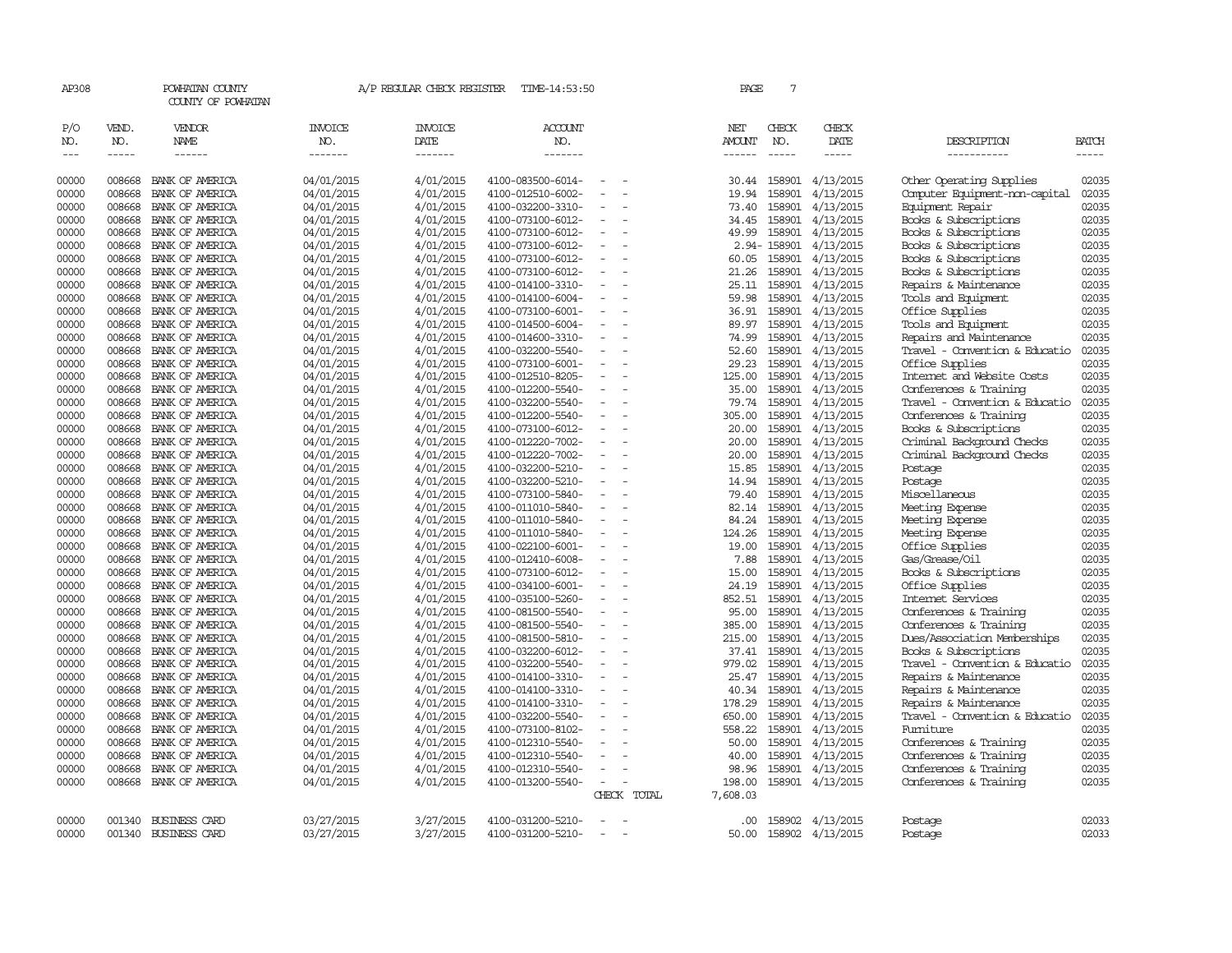| AP308                       |                             | POWHATAN COUNTY<br>COUNTY OF POWHATAN  |                                  | A/P REGULAR CHECK REGISTER        | TIME-14:53:50                    |                          | PAGE                    | 8                           |                        |                                |                       |
|-----------------------------|-----------------------------|----------------------------------------|----------------------------------|-----------------------------------|----------------------------------|--------------------------|-------------------------|-----------------------------|------------------------|--------------------------------|-----------------------|
| P/O<br>NO.<br>$\frac{1}{2}$ | VEND.<br>NO.<br>$- - - - -$ | VENDOR<br><b>NAME</b><br>$- - - - - -$ | <b>INVOICE</b><br>NO.<br>------- | <b>INVOICE</b><br>DATE<br>------- | <b>ACCOUNT</b><br>NO.<br>------- |                          | NET<br>AMOUNT<br>------ | CHECK<br>NO.<br>$- - - - -$ | CHECK<br>DATE<br>----- | DESCRIPTION<br>-----------     | <b>BATCH</b><br>----- |
| 00000                       | 001340                      | <b>BUSINESS CARD</b>                   | 03/27/2015                       | 3/27/2015                         | 4100-031200-5210-                |                          | 15.99                   | 158902                      | 4/13/2015              | Postage                        | 02033                 |
| 00000                       | 001340                      | <b>BUSINESS CARD</b>                   | 03/27/2015                       | 3/27/2015                         | 4100-031710-5210-                |                          | 15.99                   | 158902                      | 4/13/2015              | Postage                        | 02033                 |
| 00000                       | 001340                      | <b>BUSINESS CARD</b>                   | 03/27/2015                       | 3/27/2015                         | 4100-031200-5540-                |                          | 15.78                   | 158902                      | 4/13/2015              | Conferences & Training         | 02033                 |
| 00000                       | 001340                      | BUSINESS CARD                          | 03/27/2015                       | 3/27/2015                         | 4100-035100-5810-                |                          | 90.00                   | 158902                      | 4/13/2015              | Dues/Association Memberships   | 02033                 |
| 00000                       | 001340                      | BUSINESS CARD                          | 03/27/2015                       | 3/27/2015                         | 4100-035100-3310-                |                          | 828.91                  | 158902                      | 4/13/2015              | Repairs & Maintenance          | 02033                 |
| 00000                       | 001340                      | BUSINESS CARD                          | 03/27/2015                       | 3/27/2015                         | 4100-035500-3140-                | $\overline{\phantom{a}}$ | 25.00                   | 158902                      | 4/13/2015              | Professional Services          | 02033                 |
| 00000                       | 001340                      | <b>BUSINESS CARD</b>                   | 03/27/2015                       | 3/27/2015                         | 4100-031200-5540-                |                          | 150.00                  | 158902                      | 4/13/2015              | Conferences & Training         | 02033                 |
| 00000                       | 001340                      | <b>BUSINESS CARD</b>                   | 03/27/2015                       | 3/27/2015                         | 4100-031200-5540-                |                          | 17.00                   | 158902                      | 4/13/2015              | Conferences & Training         | 02033                 |
| 00000                       | 001340                      | <b>BUSINESS CARD</b>                   | 03/27/2015                       | 3/27/2015                         | 4100-031200-5540-                |                          | 35.05                   | 158902                      | 4/13/2015              | Conferences & Training         | 02033                 |
| 00000                       | 001340                      | <b>BUSINESS CARD</b>                   | 03/27/2015                       | 3/27/2015                         | 4100-031200-5540-                | $\overline{\phantom{a}}$ | 63.00                   | 158902                      | 4/13/2015              | Conferences & Training         | 02033                 |
| 00000                       | 001340                      | <b>BUSINESS CARD</b>                   | 03/27/2015                       | 3/27/2015                         | 4100-031200-6001-                |                          | 108.98                  | 158902                      | 4/13/2015              | Office Supplies                | 02033                 |
| 00000                       | 001340                      | <b>BUSINESS CARD</b>                   | 03/27/2015                       | 3/27/2015                         | 4100-031200-6001-                |                          | 159.00                  | 158902                      | 4/13/2015              | Office Supplies                | 02033                 |
| 00000                       | 001340                      | <b>BUSINESS CARD</b>                   | 03/27/2015                       | 3/27/2015                         | 4100-031200-5540-                | $\equiv$                 | 31.40                   | 158902                      | 4/13/2015              | Conferences & Training         | 02033                 |
| 00000                       | 001340                      | <b>BUSINESS CARD</b>                   | 03/27/2015                       | 3/27/2015                         | 4100-031200-5540-                |                          | 7.31                    | 158902                      | 4/13/2015              | Conferences & Training         | 02033                 |
| 00000                       | 001340                      | <b>BUSINESS CARD</b>                   | 03/27/2015                       | 3/27/2015                         | 4100-031200-5540-                |                          | 7.48                    | 158902                      | 4/13/2015              | Conferences & Training         | 02033                 |
| 00000                       | 001340                      | <b>BUSINESS CARD</b>                   | 03/27/2015                       | 3/27/2015                         | 4100-031200-5540-                |                          | 8.62                    | 158902                      | 4/13/2015              | Conferences & Training         | 02033                 |
| 00000                       | 001340                      | <b>BUSINESS CARD</b>                   | 03/27/2015                       | 3/27/2015                         | 4100-031200-5540-                | $\overline{\phantom{a}}$ | 350.00                  | 158902                      | 4/13/2015              | Conferences & Training         | 02033                 |
| 00000                       | 001340                      | <b>BUSINESS CARD</b>                   | 03/27/2015                       | 3/27/2015                         | 4100-031200-5540-                |                          | 26.19                   | 158902                      | 4/13/2015              | Conferences & Training         | 02033                 |
| 00000                       | 001340                      | <b>BUSINESS CARD</b>                   | 03/27/2015                       | 3/27/2015                         | 4100-031200-5540-                |                          | 38.92                   | 158902                      | 4/13/2015              | Conferences & Training         | 02033                 |
| 00000                       | 001340                      | <b>BUSINESS CARD</b>                   | 03/27/2015                       | 3/27/2015                         | 4100-031200-5540-                |                          | 278.40                  | 158902                      | 4/13/2015              | Conferences & Training         | 02033                 |
| 00000                       | 001340                      | <b>BUSINESS CARD</b>                   | 03/27/2015                       | 3/27/2015                         | 4100-031200-5540-                |                          | 278.40                  | 158902                      | 4/13/2015              | Conferences & Training         | 02033                 |
| 00000                       | 001340                      | <b>BUSINESS CARD</b>                   | 03/27/2015                       | 3/27/2015                         | 4100-031200-5540-                |                          | 40.68                   | 158902                      | 4/13/2015              | Conferences & Training         | 02033                 |
| 00000                       | 001340                      | <b>BUSINESS CARD</b>                   | 03/27/2015                       | 3/27/2015                         | 4100-031200-5540-                |                          | 25.00                   | 158902                      | 4/13/2015              | Conferences & Training         | 02033                 |
| 00000                       | 001340                      | <b>BUSINESS CARD</b>                   | 03/27/2015                       | 3/27/2015                         | 4100-031200-5540-                | $\overline{\phantom{a}}$ | 8.91                    | 158902                      | 4/13/2015              | Conferences & Training         | 02033                 |
| 00000                       | 001340                      | <b>BUSINESS CARD</b>                   | 03/27/2015                       | 3/27/2015                         | 4100-031200-5540-                |                          | 37.50                   | 158902                      | 4/13/2015              | Conferences & Training         | 02033                 |
| 00000                       | 001340                      | <b>BUSINESS CARD</b>                   | 03/27/2015                       | 3/27/2015                         | 4100-031200-5540-                |                          | 131.06                  | 158902                      | 4/13/2015              | Conferences & Training         | 02033                 |
| 00000                       |                             | 001340 BUSINESS CARD                   | 03/27/2015                       | 3/27/2015                         | 4100-031200-6022-                | $\equiv$                 | 39.97                   |                             | 158902 4/13/2015       | Dog Food & Supplies K9         | 02033                 |
|                             |                             |                                        |                                  |                                   |                                  | CHECK TOTAL              | 2,884.54                |                             |                        |                                |                       |
|                             |                             |                                        |                                  |                                   |                                  |                          |                         |                             |                        |                                |                       |
| 00000                       | 010688                      | A&B CLEANING SERVICE, INC.             | 8023                             | 4/01/2015                         | 4100-014100-3180-                |                          | 5,525.77                | 158903                      | 4/13/2015              | Cleaning Service               | 02032                 |
| 00000                       | 010688                      | A&B CLEANING SERVICE, INC.             | 8023                             | 4/01/2015                         | 4100-032210-6005-                |                          | 147.69                  | 158903                      | 4/13/2015              | Cleaning Supplies              | 02032                 |
| 00000                       | 010688                      | A&B CLEANING SERVICE, INC.             | 8023                             | 4/01/2015                         | 4100-032220-6005-                |                          | 246.15                  | 158903                      | 4/13/2015              | Cleaning Supplies              | 02032                 |
|                             |                             |                                        |                                  |                                   |                                  | CHECK TOTAL              | 5,919.61                |                             |                        |                                |                       |
| 00000                       |                             | 006175 ADAMS OIL COMPANY, INC.         | 83362                            | 3/31/2015                         | 4100-035500-5120-                | CHECK TOTAL              | 69.12<br>69.12          |                             | 158904 4/13/2015       | <b>Fuel-Towers</b>             | 02032                 |
| 00000                       |                             | 008743 ALEXANDER, KAREN B.             | 04012015                         | 4/01/2015                         | 4100-013100-5510-                | CHECK TOTAL              | 60.25<br>60.25          |                             | 158905 4/13/2015       | Travel/Mileaqe/Parking/Tolls   | 02032                 |
| 00000                       | 007371                      | AMERICAN LIBRARY ASSOC.                | 38155501                         | 3/26/2015                         | 4100-073100-6014-                |                          | 49.50                   |                             | 158906 4/13/2015       | Library Supplies               | 02032                 |
| 00000                       |                             | 007371 AMERICAN LIBRARY ASSOC.         | 38164013                         | 3/24/2015                         | 4100-073100-6014-                |                          | 108.20                  |                             | 158906 4/13/2015       | Library Supplies               | 02032                 |
|                             |                             |                                        |                                  |                                   |                                  | CHECK TOTAL              | 157.70                  |                             |                        |                                |                       |
| 00000                       | 001120 AT&T                 |                                        | 054302987300315                  | 3/18/2015                         | 4100-032300-5240-                |                          | 48.48                   |                             | 158907 4/13/2015       | Long Distance Charges          | 02032                 |
|                             |                             |                                        |                                  |                                   |                                  | CHECK TOTAL              | 48.48                   |                             |                        |                                |                       |
| 00000                       | 000660                      | BAI MUNICIPAL SOFTWARE                 | 20150401006                      | 4/01/2015                         | 4100-034100-3320-                |                          | 223.25                  | 158908                      | 4/13/2015              | Maintenance & Service Contract | 02032                 |
| 00000                       | 000660                      | BAI MUNICIPAL SOFTWARE                 | 20150401006                      | 4/01/2015                         | 4100-012200-3320-                |                          | 223.25                  | 158908                      | 4/13/2015              | Maintenance & Service Contract | 02032                 |
| 00000                       | 000660                      | BAI MUNICIPAL SOFTWARE                 | 20150401006                      | 4/01/2015                         | 4100-012310-3320-                |                          | 223.25                  | 158908                      | 4/13/2015              | Maintenance & Service Contract | 02032                 |
| 00000                       | 000660                      | BAI MUNICIPAL SOFTWARE                 | 20150401006                      | 4/01/2015                         | 4100-012410-3320-                | $\sim$                   | 223.25                  | 158908                      | 4/13/2015              | Maintenance & Service Contract | 02032                 |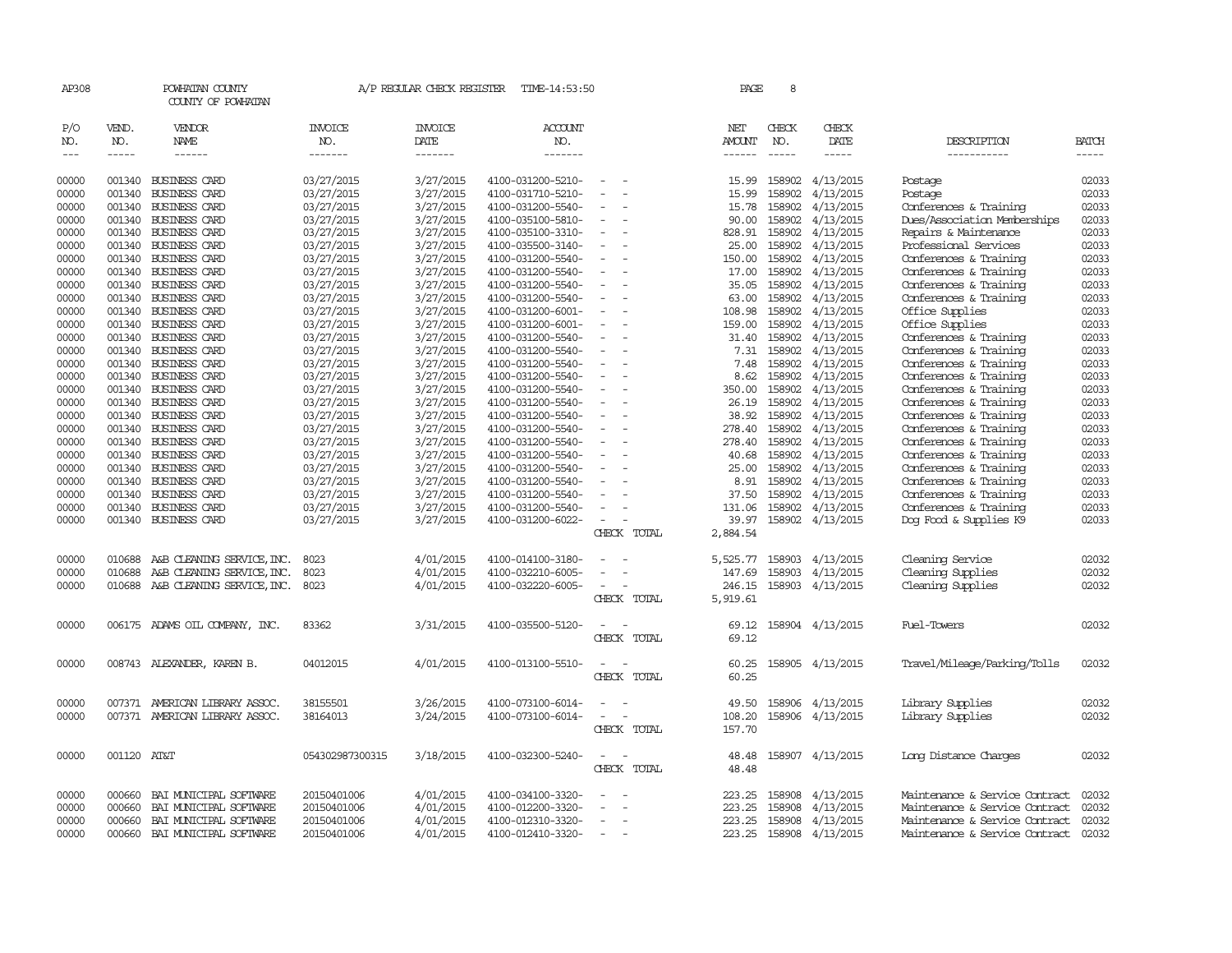| AP308                            |                                      | POWHATAN COUNTY<br>COUNTY OF POWHATAN                                                                                                                                                                                                                                                                                                                                                                                                                                                               |                                                          | A/P REGULAR CHECK REGISTER                        | TIME-14:53:50                                                                    |                                                     | PAGE                                                      | 9                                    |                                                                                    |                                                                                                                                      |                                  |
|----------------------------------|--------------------------------------|-----------------------------------------------------------------------------------------------------------------------------------------------------------------------------------------------------------------------------------------------------------------------------------------------------------------------------------------------------------------------------------------------------------------------------------------------------------------------------------------------------|----------------------------------------------------------|---------------------------------------------------|----------------------------------------------------------------------------------|-----------------------------------------------------|-----------------------------------------------------------|--------------------------------------|------------------------------------------------------------------------------------|--------------------------------------------------------------------------------------------------------------------------------------|----------------------------------|
| P/O<br>NO.<br>$---$              | VEND.<br>NO.<br>$\frac{1}{2}$        | VENDOR<br><b>NAME</b><br>$\frac{1}{2} \left( \frac{1}{2} \right) \left( \frac{1}{2} \right) \left( \frac{1}{2} \right) \left( \frac{1}{2} \right) \left( \frac{1}{2} \right) \left( \frac{1}{2} \right) \left( \frac{1}{2} \right) \left( \frac{1}{2} \right) \left( \frac{1}{2} \right) \left( \frac{1}{2} \right) \left( \frac{1}{2} \right) \left( \frac{1}{2} \right) \left( \frac{1}{2} \right) \left( \frac{1}{2} \right) \left( \frac{1}{2} \right) \left( \frac{1}{2} \right) \left( \frac$ | <b>INVOICE</b><br>NO.<br>-------                         | <b>INVOICE</b><br>DATE<br>-------                 | <b>ACCOUNT</b><br>NO.<br>-------                                                 |                                                     | NET<br><b>AMOUNT</b><br>$- - - - - -$                     | CHECK<br>NO.<br>$\frac{1}{2}$        | CHECK<br>DATE<br>-----                                                             | DESCRIPTION<br>-----------                                                                                                           | <b>BATCH</b><br>-----            |
| 00000<br>00000<br>00000<br>00000 | 000660<br>000660<br>000660<br>000660 | BAI MUNICIPAL SOFTWARE<br>BAI MUNICIPAL SOFTWARE<br>BAI MUNICIPAL SOFTWARE<br>BAI MUNICIPAL SOFTWARE                                                                                                                                                                                                                                                                                                                                                                                                | 20150401006<br>20150401006<br>20150401006<br>20150401006 | 4/01/2015<br>4/01/2015<br>4/01/2015<br>4/01/2015  | 4100-034100-3320-<br>4100-012200-3320-<br>4100-012310-3320-<br>4100-012410-3320- | $\overline{\phantom{a}}$<br>$\sim$<br>CHECK TOTAL   | 3,822.00<br>2,552.00<br>1,271.00<br>2,552.00<br>11,090.00 | 158908<br>158908<br>158908<br>158908 | 4/13/2015<br>4/13/2015<br>4/13/2015<br>4/13/2015                                   | Maintenance & Service Contract<br>Maintenance & Service Contract<br>Maintenance & Service Contract<br>Maintenance & Service Contract | 02032<br>02032<br>02032<br>02032 |
| 00000<br>00000<br>00000          | 007941                               | 007941 BAKER & TAYLOR<br>BAKER & TAYLOR<br>007941 BAKER & TAYLOR                                                                                                                                                                                                                                                                                                                                                                                                                                    | K33214880<br>0002672135<br>5013563585                    | 12/22/2014<br>3/27/2015<br>3/31/2015              | 4100-073100-6012-<br>4100-073100-6012-<br>4100-073100-6012-                      | $\overline{\phantom{a}}$<br>CHECK TOTAL             | 13.98<br>407.62<br>407.57                                 | 158909<br>14.03-158909               | 4/13/2015<br>4/13/2015<br>158909 4/13/2015                                         | Books & Subscriptions<br>Books & Subscriptions<br>Books & Subscriptions                                                              | 02032<br>02032<br>02032          |
| 00000                            | 010533                               | BANK OF NEW YORK MELLON                                                                                                                                                                                                                                                                                                                                                                                                                                                                             | 2521857090                                               | 4/03/2015                                         | 4100-012200-3140-                                                                | $\overline{\phantom{a}}$<br>CHECK TOTAL             | 900.00<br>900.00                                          |                                      | 158910 4/13/2015                                                                   | Professional Services                                                                                                                | 02032                            |
| 00000<br>00000<br>00000<br>00000 | 006655<br>006655<br>006655<br>006655 | BLOSSMAN GAS COMPANIES,<br>BLOSSMAN GAS COMPANIES,<br>BLOSSMAN GAS COMPANIES,<br>BLOSSMAN GAS COMPANIES,                                                                                                                                                                                                                                                                                                                                                                                            | 262697 REISSUE<br>504406<br>504551<br>504721             | 12/31/2014<br>3/03/2015<br>3/10/2015<br>3/24/2015 | 4100-032210-5120-<br>4100-035100-5120-<br>4100-035100-5120-<br>4100-035100-5120- | $\sim$<br>$\sim$<br>CHECK TOTAL                     | 582.82<br>156.79<br>181.11<br>977.83                      |                                      | 158911 4/13/2015<br>158911 4/13/2015<br>57.11 158911 4/13/2015<br>158911 4/13/2015 | Fuel<br>Fuel<br><b>Fuel</b><br><b>Fuel</b>                                                                                           | 02032<br>02034<br>02034<br>02034 |
| 00000<br>00000                   | 010808<br>010808                     | CERULLO, ROBERT<br>CERULLO, ROBERT                                                                                                                                                                                                                                                                                                                                                                                                                                                                  | 03272015<br>03272015                                     | 3/27/2015<br>3/27/2015                            | 4100-022100-5510-<br>4100-022100-5540-                                           | $\sim$<br>CHECK TOTAL                               | 117.30<br>33.10<br>150.40                                 |                                      | 158912 4/13/2015<br>158912 4/13/2015                                               | Travel/Mileage/Parking/Tolls<br>Conferences & Training                                                                               | 02032<br>02032                   |
| 00000<br>00000                   |                                      | 009178 COMCAST<br>009178 COMCAST                                                                                                                                                                                                                                                                                                                                                                                                                                                                    | 01684141799018<br>01684141799018                         | 4/01/2015<br>4/01/2015                            | 4100-032300-5230-<br>4100-032300-5260-                                           | CHECK TOTAL                                         | 75.95<br>59.95<br>135.90                                  |                                      | 158913 4/13/2015<br>158913 4/13/2015                                               | Telephone Services<br>Internet.                                                                                                      | 02034<br>02034                   |
| 00000                            |                                      | 007765 COUNTY WASTE & RECYCLING                                                                                                                                                                                                                                                                                                                                                                                                                                                                     | 0632464                                                  | 3/31/2015                                         | 4100-032300-3185-                                                                | CHECK TOTAL                                         | 68.00<br>68.00                                            |                                      | 158914 4/13/2015                                                                   | Trash Removal                                                                                                                        | 02032                            |
| 00000<br>00000                   | 010587<br>010587                     | COX, RICHARD K.<br>COX, RICHARD K.                                                                                                                                                                                                                                                                                                                                                                                                                                                                  | 03272015<br>$\Omega$<br>03272015<br>$\Omega$             | 3/27/2015<br>3/27/2015                            | 4100-022100-5510-<br>4100-022100-5540-                                           | $\omega$<br>$\overline{\phantom{a}}$<br>CHECK TOTAL | 117.30<br>33.65<br>150.95                                 |                                      | 158915 4/13/2015<br>158915 4/13/2015                                               | Travel/Mileage/Parking/Tolls<br>Conferences & Training                                                                               | 02032<br>02032                   |
| 00000                            |                                      | 009540 CREATTVE MONOGRAMMING                                                                                                                                                                                                                                                                                                                                                                                                                                                                        | ML5078                                                   | 3/25/2015                                         | 4100-031200-6011-                                                                | $\sim$<br>$\overline{\phantom{a}}$<br>CHECK TOTAL   | 126.00<br>126.00                                          |                                      | 158916 4/13/2015                                                                   | Uniforms                                                                                                                             | 02032                            |
| 00000                            |                                      | 006042 DEPT. OF MOTOR VEHICLES                                                                                                                                                                                                                                                                                                                                                                                                                                                                      | 15090743                                                 | 3/31/2015                                         | 4100-031200-6014-                                                                | $\sim$<br>$\sim$<br>CHECK TOTAL                     | 10.00<br>10.00                                            |                                      | 158917 4/13/2015                                                                   | Other Operating Supplies                                                                                                             | 02032                            |
| 00000                            |                                      | 007509 ECK SUPPLY CO.                                                                                                                                                                                                                                                                                                                                                                                                                                                                               | 13450824                                                 | 3/25/2015                                         | 4100-014100-3310-                                                                | $\sim$ $\sim$<br>CHECK TOTAL                        | 63.51<br>63.51                                            |                                      | 158918 4/13/2015                                                                   | Repairs & Maintenance                                                                                                                | 02032                            |
| 00000                            |                                      | 009885 ELIAS, ALFRED V.                                                                                                                                                                                                                                                                                                                                                                                                                                                                             | 30315                                                    | 3/30/2015                                         | 4100-012200-3140-                                                                | $\overline{\phantom{a}}$<br>$\sim$<br>CHECK TOTAL   | 62.50<br>62.50                                            |                                      | 158919 4/13/2015                                                                   | Professional Services                                                                                                                | 02032                            |
| 00000<br>00000                   | 000690                               | FLATROCK TIRE & AUTO<br>000690 FLATROCK TIRE & AUTO                                                                                                                                                                                                                                                                                                                                                                                                                                                 | 0011152<br>0011237                                       | 4/01/2015<br>3/26/2015                            | 4100-035100-6009-<br>4100-031200-6009-                                           | CHECK TOTAL                                         | 790.82<br>307.26<br>1,098.08                              |                                      | 158921 4/13/2015<br>158921 4/13/2015                                               | Auto Parts/Repairs<br>Auto Parts/Repairs                                                                                             | 02032<br>02032                   |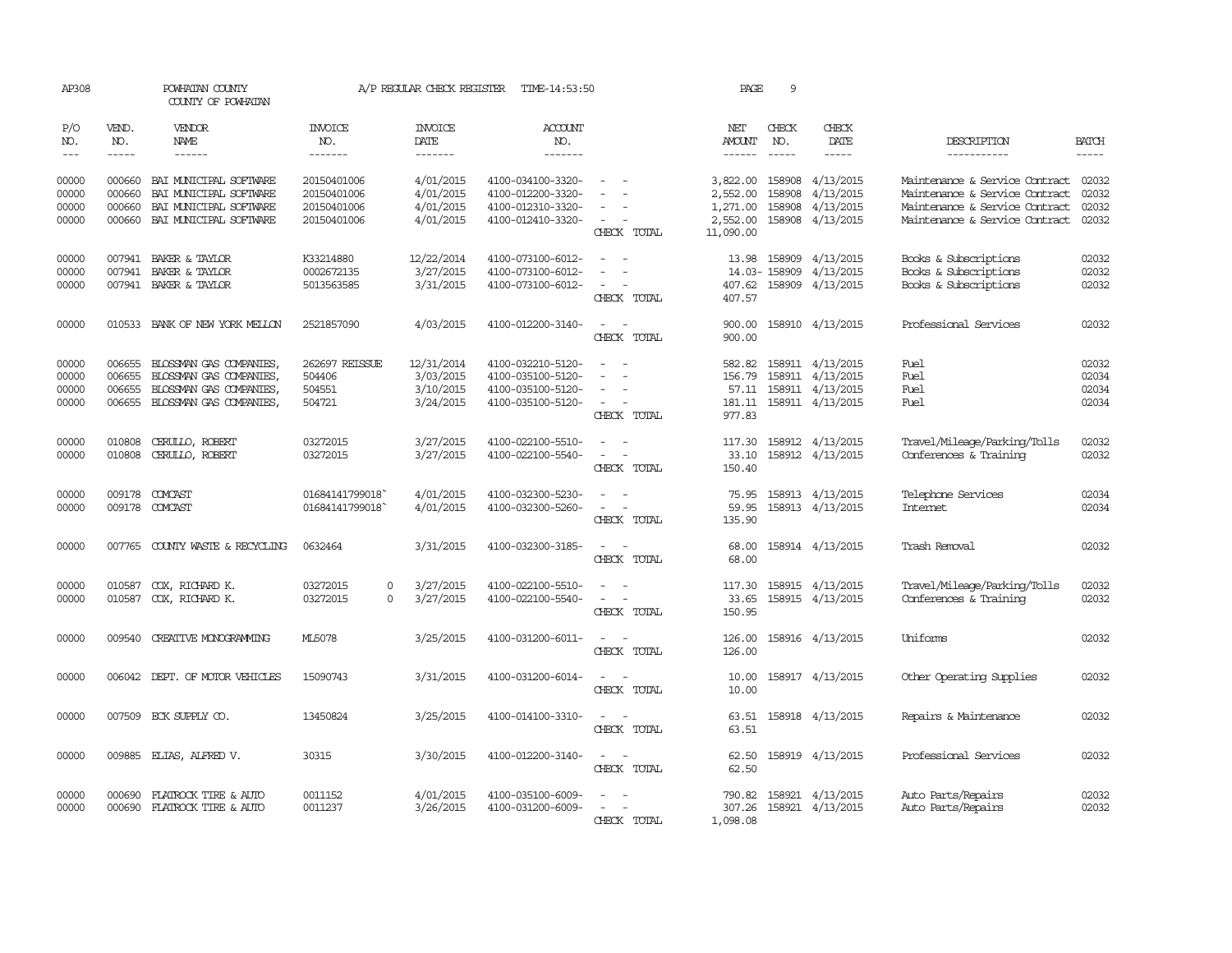| AP308                 |                             | POWHATAN COUNTY<br>COUNTY OF POWHATAN                      |                                  | A/P REGULAR CHECK REGISTER        | TIME-14:53:50                          |                                                     | PAGE                     | 10           |                                      |                                          |                             |
|-----------------------|-----------------------------|------------------------------------------------------------|----------------------------------|-----------------------------------|----------------------------------------|-----------------------------------------------------|--------------------------|--------------|--------------------------------------|------------------------------------------|-----------------------------|
| P/O<br>NO.<br>$- - -$ | VEND.<br>NO.<br>$- - - - -$ | VENDOR<br><b>NAME</b><br>------                            | <b>INVOICE</b><br>NO.<br>------- | <b>INVOICE</b><br>DATE<br>------- | <b>ACCOUNT</b><br>NO.<br>-------       |                                                     | NET<br>AMOUNT<br>------  | CHECK<br>NO. | CHECK<br>DATE<br>$- - - - -$         | DESCRIPTION<br>-----------               | <b>BATCH</b><br>$- - - - -$ |
| 00000                 |                             | 010804 GILLIAM, MARY                                       | CINDERELLA                       | 4/03/2015                         | 4100-073100-6012-                      | CHECK TOTAL                                         | 14.00<br>14.00           |              | 158922 4/13/2015                     | Books & Subscriptions                    | 02032                       |
| 00000                 | 009280                      | GOODMAN SPECIALIZED                                        | 12531G                           | 3/27/2015                         | 4100-032300-6009-                      | $\sim$<br>$\equiv$<br>CHECK TOTAL                   | 1,545.27<br>1,545.27     |              | 158923 4/13/2015                     | Auto Parts/Repair                        | 02032                       |
| 00000                 |                             | 010788 GULSTREAM WHIRLPOOL BATH                            | 31743                            | 3/02/2015                         | 4100-014600-3310-                      | $\sim$<br>$\sim$<br>CHECK TOTAL                     | 4,747.00<br>4,747.00     |              | 158924 4/13/2015                     | Repairs and Maintenance                  | 02032                       |
| 00000                 |                             | 006366 GUN SHOP, THE                                       | 34124                            | 4/01/2015                         | 4100-031200-6014-                      | CHECK TOTAL                                         | 740.40<br>740.40         |              | 158925 4/13/2015                     | Other Operating Supplies                 | 02034                       |
| 00000                 | 006097                      | HERTZLER FARM & FEED, INC                                  | 025233                           | 4/01/2015                         | 4100-035100-6014-                      | $\overline{\phantom{a}}$<br>CHECK TOTAL             | 24.79<br>24.79           |              | 158926 4/13/2015                     | Other Operating Supplies                 | 02032                       |
| 00000                 |                             | 010755 INNOVATIVE TURF                                     | 2524                             | 4/02/2015                         | 4100-014600-3320-                      | CHECK TOTAL                                         | 1,580.95<br>1,580.95     |              | 158927 4/13/2015                     | Maintenance/Service Contracts            | 02032                       |
| 00000                 | 000120                      | JAMES RIVER AIR                                            | S54211                           | 3/18/2015                         | 4100-014100-3308-                      | $\overline{\phantom{a}}$<br>CHECK TOTAL             | 724.61<br>724.61         |              | 158928 4/13/2015                     | HVAC Service and Repairs                 | 02032                       |
| 00000                 | 008381                      | JAMES RIVER PETROLEUM                                      | 74A                              | 4/03/2015                         | 4100-032300-6008-                      |                                                     | 1,711.62                 | 158929       | 4/13/2015                            | Gas/Grease/Oil                           | 02032                       |
| 00000                 | 008381                      | JAMES RIVER PETROLEUM                                      | 74B                              | 4/03/2015                         | 4100-032200-5120-                      |                                                     | 1,185.77                 | 158929       | 4/13/2015                            | Apparatus Fuel                           | 02032                       |
| 00000                 | 008381                      | JAMES RIVER PETROLEUM                                      | 74B                              | 4/03/2015                         | 4100-032200-6008-                      | $\overline{\phantom{a}}$                            | 149.72                   | 158929       | 4/13/2015                            | Gas/Grease/Oil                           | 02032                       |
| 00000                 | 008381                      | JAMES RIVER PETROLEUM                                      | 74C                              | 4/03/2015                         | 4100-035500-6008-                      |                                                     | 49.53                    | 158929       | 4/13/2015                            | Gas/Grease/Oil                           | 02032                       |
| 00000                 | 008381                      | JAMES RIVER PETROLEUM                                      | 74F                              | 4/03/2015                         | 4100-034100-6008-                      |                                                     | 226.98                   | 158929       | 4/13/2015                            | Gas/Grease/Oil                           | 02032                       |
| 00000                 | 008381                      | JAMES RIVER PETROLEUM                                      | 74H                              | 4/03/2015                         | 4100-081100-6008-                      |                                                     | 153.34                   | 158929       | 4/13/2015                            | Gas/Grease/Oil                           | 02032                       |
| 00000                 | 008381                      | JAMES RIVER PETROLEUM                                      | 74I                              | 4/03/2015                         | 4100-083500-6008-                      | $\overline{\phantom{a}}$                            | 23.41                    | 158929       | 4/13/2015                            | Gas/Grease/Oil                           | 02032                       |
| 00000                 | 008381                      | JAMES RIVER PETROLEUM                                      | 74                               | 4/03/2015                         | 4100-031200-6008-                      |                                                     | 5,085.94                 | 158929       | 4/13/2015                            | Gas/Grease/Oil                           | 02034                       |
| 00000                 | 008381                      | JAMES RIVER PETROLEUM                                      | 74                               | 4/03/2015                         | 4100-035100-6008-                      |                                                     | 429.25                   | 158929       | 4/13/2015                            | Gas/Grease/Oil                           | 02034                       |
| 00000                 |                             | 008381 JAMES RIVER PETROLEUM                               | 74D                              | 4/03/2015                         | 4100-014100-6008-                      | $\sim$<br>CHECK TOTAL                               | 861.95<br>9,877.51       |              | 158929 4/13/2015                     | Gas/Grease/Oil                           | 02034                       |
| 00000                 |                             | 006146 MCCLELLAN, WENDY SUSAN                              | MILEAGE REIMBUR                  | 3/31/2015                         | 4100-031710-5510-                      | $\sim$<br>$\sim$<br>CHECK TOTAL                     | 208.65<br>208.65         |              | 158930 4/13/2015                     | Travel/Mileage/Parking/Tolls             | 02032                       |
| 00000                 |                             | 010787 NATIONWIDE ELECTRIC                                 | 130626                           | 3/25/2015                         | 4100-014100-3310-                      | $\equiv$<br>$\overline{\phantom{a}}$<br>CHECK TOTAL | 1,100.00<br>1,100.00     |              | 158931 4/13/2015                     | Repairs & Maintenance                    | 02034                       |
| 00000                 | 007098                      | OLD DOMINION ROOFING AND                                   | 4221                             | 3/25/2015                         | 4100-014100-3310-                      | $\equiv$                                            | 950.00                   |              | 158932 4/13/2015                     | Repairs & Maintenance                    | 02034                       |
| 00000                 | 007098                      | OLD DOMINION ROOFING AND                                   | 4619                             | 3/25/2015                         | 4100-014100-3310-                      | $\equiv$<br>CHECK TOTAL                             | 1,325.00<br>2,275.00     |              | 158932 4/13/2015                     | Repairs & Maintenance                    | 02034                       |
| 00000                 | 001250                      | POWHATAN AUTO & TRACTOR                                    | 342035                           | 3/31/2015                         | 4100-035500-6009-                      | $\equiv$<br>CHECK TOTAL                             | 29.97<br>29.97           |              | 158933 4/13/2015                     | Auto Parts/Repairs                       | 02034                       |
|                       |                             |                                                            |                                  |                                   |                                        |                                                     |                          |              |                                      |                                          |                             |
| 00000<br>00000        |                             | 006914 POWHATAN AUTO REPAIR<br>006914 POWHATAN AUTO REPAIR | 671<br>673                       | 3/30/2015<br>4/01/2015            | 4100-031200-6009-<br>4100-031200-6009- | $\equiv$<br>CHECK TOTAL                             | 59.95<br>85.88<br>145.83 |              | 158934 4/13/2015<br>158934 4/13/2015 | Auto Parts/Repairs<br>Auto Parts/Repairs | 02034<br>02034              |
| 00000                 |                             | 009612 POWHATAN COLLISION AND                              | 1190                             | 4/03/2015                         | 4100-031200-6009-                      | $\sim$<br>CHECK TOTAL                               | 15.00<br>15.00           |              | 158935 4/13/2015                     | Auto Parts/Repairs                       | 02034                       |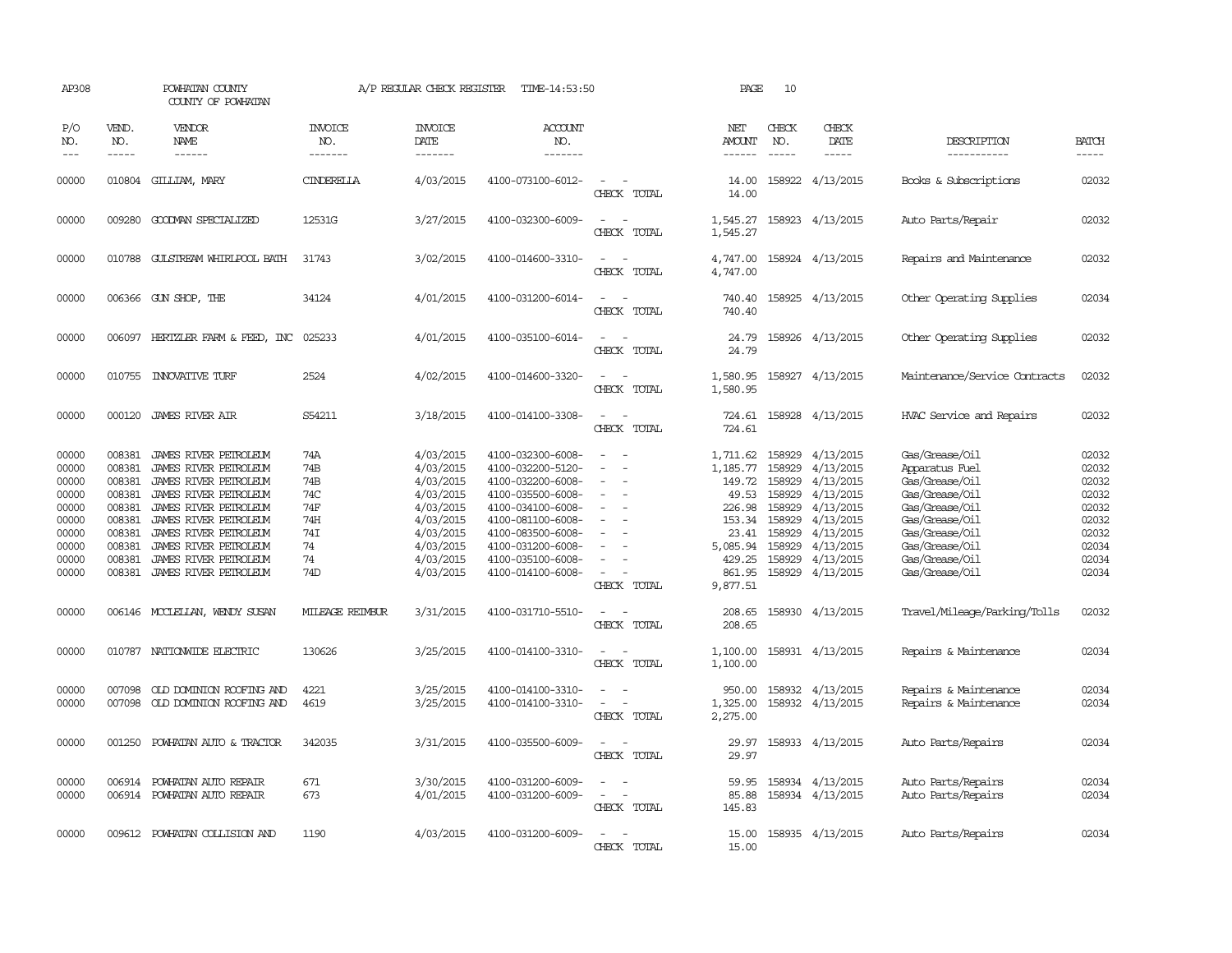| AP308                            |                                             | POWHATAN COUNTY<br>COUNTY OF POWHATAN                |                                                                      | A/P REGULAR CHECK REGISTER                       | TIME-14:53:50                                                                    |                                                                                                                             | PAGE                                   | 11            |                                                                              |                                                                  |                                  |
|----------------------------------|---------------------------------------------|------------------------------------------------------|----------------------------------------------------------------------|--------------------------------------------------|----------------------------------------------------------------------------------|-----------------------------------------------------------------------------------------------------------------------------|----------------------------------------|---------------|------------------------------------------------------------------------------|------------------------------------------------------------------|----------------------------------|
| P/O<br>NO.                       | VEND.<br>NO.                                | <b>VENDOR</b><br>NAME                                | <b>INVOICE</b><br>NO.                                                | <b>INVOICE</b><br>DATE                           | <b>ACCOUNT</b><br>NO.                                                            |                                                                                                                             | NET<br>AMOUNT                          | CHECK<br>NO.  | CHECK<br>DATE                                                                | DESCRIPTION                                                      | <b>BATCH</b>                     |
| $---$                            | $- - - - -$                                 | $- - - - - -$                                        | -------                                                              | -------                                          | $- - - - - - -$                                                                  |                                                                                                                             | ------                                 | $\frac{1}{2}$ |                                                                              | -----------                                                      | -----                            |
| 00000<br>00000                   | 000780<br>000780                            | <b>CUILL CORPORATION</b><br><b>CUILL CORPORATION</b> | 2757317<br>2838434                                                   | 3/26/2015<br>3/30/2015                           | 4100-034100-6001-<br>4100-012310-6001-                                           | $\sim$ $ -$<br>$\sim$ $-$<br>CHECK TOTAL                                                                                    | 143.97<br>14.57<br>158.54              |               | 158936 4/13/2015<br>158936 4/13/2015                                         | Office Supplies<br>Office Supplies                               | 02034<br>02034                   |
| 00000                            |                                             | 006945 RECORDED BOOKS, LLC                           | 75108157                                                             | 3/30/2015                                        | 4100-073100-6012-                                                                | $\sim$<br>CHECK TOTAL                                                                                                       | 6.95<br>6.95                           |               | 158937 4/13/2015                                                             | Books & Subscriptions                                            | 02034                            |
| 00000                            |                                             | 009047 RED WING SHOES                                | 484121215                                                            | 4/01/2015                                        | 4100-031200-6011-                                                                | $\equiv$<br>CHECK TOTAL                                                                                                     | 127.50<br>127.50                       |               | 158938 4/13/2015                                                             | Uniforms                                                         | 02034                            |
| 00000                            |                                             | 009037 REYNOLDS LIGHTING SUPPLY                      | 108572                                                               | 3/18/2015                                        | 4100-014600-3310-                                                                | $ -$<br>CHECK TOTAL                                                                                                         | 484.20<br>484.20                       |               | 158939 4/13/2015                                                             | Repairs and Maintenance                                          | 02034                            |
| 00000                            |                                             | 007380 RICHMOND SECURITY INC.                        | S000128093                                                           | 3/25/2015                                        | 4100-014100-3310-                                                                | $\overline{\phantom{a}}$<br>CHECK TOTAL                                                                                     | 202.50<br>202.50                       |               | 158940 4/13/2015                                                             | Repairs & Maintenance                                            | 02034                            |
| 00000                            |                                             | 008260 RON ELLIS FRAME & FRONT                       | 0094573                                                              | 3/10/2015                                        | 4100-032300-6009-                                                                | $\sim$ $\sim$<br>CHECK TOTAL                                                                                                | 68.00<br>68.00                         |               | 158941 4/13/2015                                                             | Auto Parts/Repair                                                | 02034                            |
| 00000                            | 006253                                      | SALISBURY TIRE & SERVICE                             | 0077932                                                              | 2/10/2015                                        | 4100-031200-6009-                                                                | $\sim$ $\sim$<br>CHECK TOTAL                                                                                                | 452.48<br>452.48                       |               | 158942 4/13/2015                                                             | Auto Parts/Repairs                                               | 02034                            |
| 00000<br>00000                   | 001320<br>001320                            | SOUTHERN POLICE<br>SOUTHERN POLICE                   | 179143<br>179154                                                     | 3/31/2015<br>3/30/2015                           | 4100-031200-6011-<br>4100-031200-6011-                                           | $\frac{1}{2} \left( \frac{1}{2} \right) \left( \frac{1}{2} \right) = \frac{1}{2} \left( \frac{1}{2} \right)$<br>CHECK TOTAL | 1,135.00<br>1,436.42                   |               | 301.42 158943 4/13/2015<br>158943 4/13/2015                                  | Uniforms<br>Uniforms                                             | 02034<br>02034                   |
| 00000                            |                                             | 006594 SOUTHSIDE ELECTRIC COOP                       | 525890003                                                            | 3/10/2015                                        | 4100-053910-5643-                                                                | $\omega_{\rm{max}}$ and $\omega_{\rm{max}}$<br>CHECK TOTAL                                                                  | 394.71                                 |               | 394.71 158944 4/13/2015                                                      | PCCAA Services - Federal CSBG                                    | 02034                            |
| 00000<br>00000<br>00000<br>00000 | 006565<br>006565<br>006565<br>006565 SPRINT | SPRINT<br><b>SPRINT</b><br>SPRINT                    | 93033151005703<br>93033151005703<br>93033151005706<br>93033151005706 | 3/31/2015<br>3/31/2015<br>3/31/2015<br>3/31/2015 | 4100-012410-5240-<br>4100-031200-5240-<br>4100-034100-5240-<br>4100-031200-5240- | $\equiv$<br>$\overline{\phantom{a}}$<br>CHECK TOTAL                                                                         | 3.68<br>11.18<br>1.29<br>6.71<br>22.86 |               | 158945 4/13/2015<br>158945 4/13/2015<br>158945 4/13/2015<br>158945 4/13/2015 | Long Distance<br>Long Distance<br>Long Distance<br>Long Distance | 02034<br>02034<br>02034<br>02034 |
| 00000<br>00000                   | 001940<br>001940                            | STANDBY SYSTEMS, INC.<br>STANDBY SYSTEMS, INC.       | 03150535<br>03150537                                                 | 3/27/2015<br>3/27/2015                           | 4100-032300-3320-<br>4100-032300-3320-                                           | $\sim$<br>CHECK TOTAL                                                                                                       | 167.50<br>506.43<br>673.93             |               | 158946 4/13/2015<br>158946 4/13/2015                                         | Maintenance & Service Contract<br>Maintenance & Service Contract | 02034<br>02034                   |
| 00000                            | 000410                                      | THOMAS, PETE                                         | 33104 03312015                                                       | 3/31/2015                                        | 4100-014100-3180-                                                                | CHECK TOTAL                                                                                                                 | 772.00<br>772.00                       |               | 158947 4/13/2015                                                             | Cleaning Service                                                 | 02034                            |
| 00000                            | 006506                                      | THYSSENKRUPP ELEVATOR                                | 3001773492                                                           | 4/01/2015                                        | 4100-014100-3320-                                                                | $\overline{\phantom{a}}$<br>CHECK TOTAL                                                                                     | 1,398.12<br>1,398.12                   |               | 158948 4/13/2015                                                             | Maintenance & Service Contract                                   | 02034                            |
| 00000                            |                                             | 010570 VAN SALES BY WOODFIN LLC                      | 275895                                                               | 5/17/2015                                        | 4100-014100-6004-                                                                | $\overline{\phantom{a}}$<br>CHECK TOTAL                                                                                     | 150.00<br>150.00                       |               | 158949 4/13/2015                                                             | Tools and Equipment                                              | 02034                            |
| 00000<br>00000                   |                                             | 008140 VERIZON<br>008140 VERIZON                     | 1658107717Y0415<br>671277559980415                                   | 4/01/2015<br>4/01/2015                           | 4100-035500-5232-<br>4100-035500-5232-                                           | $\sim$ $\sim$<br>$\sim$ $ \sim$<br>CHECK TOTAL                                                                              | 13.52<br>1,514.12                      |               | 1,500.60 158950 4/13/2015<br>158950 4/13/2015                                | Wireline 911<br>Wireline 911                                     | 02034<br>02034                   |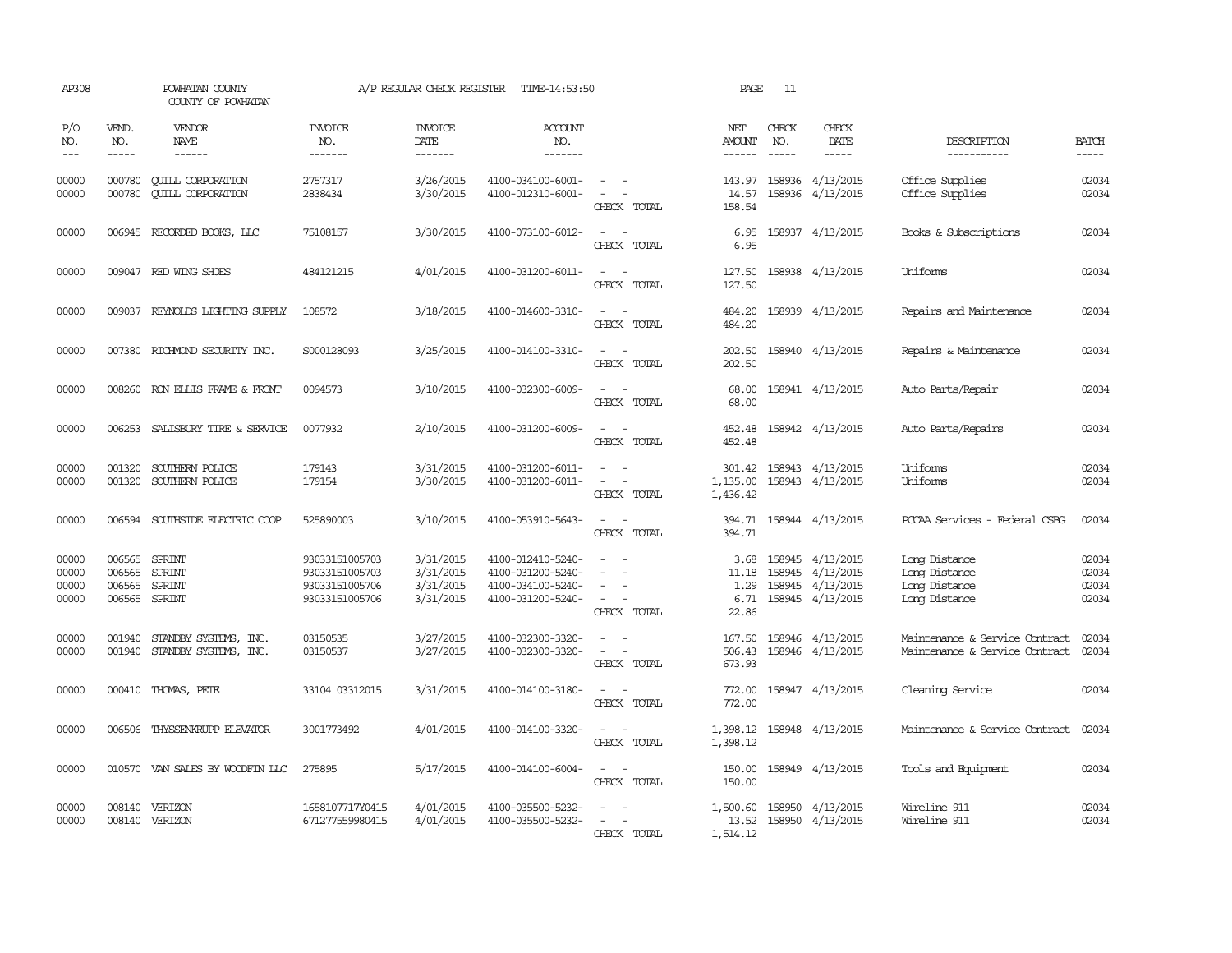| AP308                 |                             | POWHATAN COUNTY<br>COUNTY OF POWHATAN    |                                  | A/P REGULAR CHECK REGISTER               | TIME-14:53:50                    |                                         | PAGE                                  | 12           |                         |                                |                       |
|-----------------------|-----------------------------|------------------------------------------|----------------------------------|------------------------------------------|----------------------------------|-----------------------------------------|---------------------------------------|--------------|-------------------------|--------------------------------|-----------------------|
| P/O<br>NO.<br>$- - -$ | VEND.<br>NO.<br>$- - - - -$ | VENDOR<br><b>NAME</b><br>------          | <b>INVOICE</b><br>NO.<br>------- | <b>INVOICE</b><br><b>DATE</b><br>------- | <b>ACCOUNT</b><br>NO.<br>------- |                                         | NET<br><b>AMOUNT</b><br>$- - - - - -$ | CHECK<br>NO. | CHECK<br>DATE<br>-----  | DESCRIPTION<br>-----------     | <b>BATCH</b><br>----- |
| 00000                 |                             | 008785 VERIZON CABS                      | M55049170615084                  | 3/25/2015                                | 4100-035500-5232-                |                                         | 474.97                                |              | 158951 4/13/2015        | Wireline 911                   | 02034                 |
|                       |                             |                                          |                                  |                                          |                                  | CHECK TOTAL                             | 474.97                                |              |                         |                                |                       |
| 00000                 |                             | 008126 VERIZON WIRELESS                  | 9742865213                       | 3/23/2015                                | 4100-032300-5260-                | - 11<br>CHECK TOTAL                     | 360.09<br>360.09                      |              | 158952 4/13/2015        | Internet                       | 02034                 |
| 00000                 |                             | 007739 VIRGINIA ASSOCIATION OF           | 8149                             | 3/30/2015                                | 4100-022100-5810-                | CHECK TOTAL                             | 1,050.00<br>1,050.00                  |              | 158953 4/13/2015        | Dues/Association Memberships   | 02034                 |
| 00000                 | 008710                      | VIRGINIA BUSINESS SYSTEMS                | 16752451                         | 3/27/2015                                | 4100-021600-8002-                |                                         | 175.29                                | 158954       | 4/13/2015               | Copier Lease                   | 02034                 |
| 00000                 | 008710                      | VIRGINIA BUSINESS SYSTEMS                | 16786622                         | 4/02/2015                                | 4100-034100-3320-                |                                         | 3.89                                  | 158954       | 4/13/2015               | Maintenance & Service Contract | 02034                 |
| 00000                 | 008710                      | VIRGINIA BUSINESS SYSTEMS                | 16786622                         | 4/02/2015                                | 4100-012310-3320-                |                                         | 12.34                                 | 158954       | 4/13/2015               | Maintenance & Service Contract | 02034                 |
| 00000                 | 008710                      | VIRGINIA BUSINESS SYSTEMS                | 16786622                         | 4/02/2015                                | 4100-012100-3320-                |                                         | 101.98                                | 158954       | 4/13/2015               | Maintenance & Service Contract | 02034                 |
| 00000                 | 008710                      | VIRGINIA BUSINESS SYSTEMS                | 16786622                         | 4/02/2015                                | 4100-012210-3320-                |                                         | 6.59                                  | 158954       | 4/13/2015               | Maintenance/Service Contracts  | 02034                 |
| 00000                 | 008710                      | VIRGINIA BUSINESS SYSTEMS                | 16786622                         | 4/02/2015                                | 4100-014100-3320-                | $\sim$                                  | .03                                   | 158954       | 4/13/2015               | Maintenance & Service Contract | 02034                 |
| 00000                 | 008710                      | VIRGINIA BUSINESS SYSTEMS                | 16786622                         | 4/02/2015                                | 4100-012200-3320-                |                                         | 19.25                                 | 158954       | 4/13/2015               | Maintenance & Service Contract | 02034                 |
| 00000                 | 008710                      | VIRGINIA BUSINESS SYSTEMS                | 16786622                         | 4/02/2015                                | 4100-053120-3320-                |                                         | 5.68                                  | 158954       | 4/13/2015               | Maint/Service Contract/Copying | 02034                 |
| 00000                 | 008710                      | VIRGINIA BUSINESS SYSTEMS                | 16786622                         | 4/02/2015                                | 4100-081100-3320-                |                                         | 12.36                                 | 158954       | 4/13/2015               | Maintenance & Service Contract | 02034                 |
| 00000                 | 008710                      | VIRGINIA BUSINESS SYSTEMS                | 16786622                         | 4/02/2015                                | 4100-012310-3320-                |                                         | 14.54                                 | 158954       | 4/13/2015               | Maintenance & Service Contract | 02034                 |
| 00000                 | 008710                      | VIRGINIA BUSINESS SYSTEMS                | 16786622                         | 4/02/2015                                | 4100-012410-3320-                |                                         | 4.03                                  | 158954       | 4/13/2015               | Maintenance & Service Contract | 02034                 |
| 00000                 | 008710                      | VIRGINIA BUSINESS SYSTEMS                | 16786625                         | 4/02/2015                                | 4100-032300-3320-                |                                         | 137.69                                | 158954       | 4/13/2015               | Maintenance & Service Contract | 02034                 |
| 00000                 | 008710                      | VIRGINIA BUSINESS SYSTEMS                | 16786626                         | 4/02/2015                                | 4100-031200-3320-                |                                         | 202.93                                | 158954       | 4/13/2015               | Maintenance & Service Contract | 02034                 |
| 00000                 | 008710                      | VIRGINIA BUSINESS SYSTEMS                | 16786627                         | 4/02/2015                                | 4100-034100-3320-                |                                         | 18.64                                 | 158954       | 4/13/2015               | Maintenance & Service Contract | 02034                 |
| 00000                 | 008710                      | VIRGINIA BUSINESS SYSTEMS                | 16786627                         | 4/02/2015                                | 4100-012310-3320-                |                                         | 59.17                                 | 158954       | 4/13/2015               | Maintenance & Service Contract | 02034                 |
| 00000                 | 008710                      | VIRGINIA BUSINESS SYSTEMS                | 16786627                         | 4/02/2015                                | 4100-012100-3320-                |                                         | 488.90                                | 158954       | 4/13/2015               | Maintenance & Service Contract | 02034                 |
| 00000                 | 008710                      | VIRGINIA BUSINESS SYSTEMS                | 16786627                         | 4/02/2015                                | 4100-012210-3320-                |                                         | 31.61                                 | 158954       | 4/13/2015               | Maintenance/Service Contracts  | 02034                 |
| 00000                 | 008710                      | VIRGINIA BUSINESS SYSTEMS                | 16786627                         | 4/02/2015                                | 4100-014100-3320-                |                                         | .13                                   | 158954       | 4/13/2015               | Maintenance & Service Contract | 02034                 |
| 00000                 | 008710                      | VIRGINIA BUSINESS SYSTEMS                | 16786627                         | 4/02/2015                                | 4100-012200-3320-                |                                         | 92.40                                 | 158954       | 4/13/2015               | Maintenance & Service Contract | 02034                 |
| 00000                 | 008710                      | VIRGINIA BUSINESS SYSTEMS                | 16786627                         | 4/02/2015                                | 4100-053120-3320-                |                                         | 27.22                                 | 158954       | 4/13/2015               | Maint/Service Contract/Copying | 02034                 |
| 00000                 | 008710                      | VIRGINIA BUSINESS SYSTEMS                | 16786627                         | 4/02/2015                                | 4100-081100-3320-                |                                         | 59.26                                 | 158954       | 4/13/2015               | Maintenance & Service Contract | 02034                 |
| 00000                 | 008710                      | VIRGINIA BUSINESS SYSTEMS                | 16786627                         | 4/02/2015                                | 4100-012310-3320-                |                                         | 69.61                                 | 158954       | 4/13/2015               | Maintenance & Service Contract | 02034                 |
| 00000                 | 008710                      | VIRGINIA BUSINESS SYSTEMS 16786627       |                                  | 4/02/2015                                | 4100-012410-3320-                |                                         | 19.30                                 |              | 158954 4/13/2015        | Maintenance & Service Contract | 02034                 |
|                       |                             |                                          |                                  |                                          |                                  | CHECK TOTAL                             | 1,562.84                              |              |                         |                                |                       |
| 00000                 |                             | 009304 VIRGINIA BUSINESS SYSTEMS 1971226 |                                  | 4/01/2015                                | 4100-034100-3320-                | $\sim$                                  | 86.08                                 |              | 158955 4/13/2015        | Maintenance & Service Contract | 02034                 |
|                       |                             |                                          |                                  |                                          |                                  | CHECK TOTAL                             | 86.08                                 |              |                         |                                |                       |
| 00000                 |                             | 007271 WALL STREET JOURNAL               | 05270482331715                   | 4/03/2015                                | 4100-073100-6012-                | $\overline{\phantom{a}}$<br>CHECK TOTAL | 413.40<br>413.40                      |              | 158956 4/13/2015        | Books & Subscriptions          | 02034                 |
|                       |                             |                                          |                                  |                                          |                                  |                                         |                                       |              |                         |                                |                       |
| 00000                 | 009768                      | WAMPLER EANES APPRAISAL                  | $002 - 16$                       | 4/01/2015                                | 100-000200-0009-                 |                                         | 1,425.00- 158957                      |              | 4/13/2015               | Retainage Payable              | 02034                 |
| 00000                 | 009768                      | WAMPLER EANES APPRAISAL                  | $002 - 16$                       | 4/01/2015                                | 4100-012320-3160-                | CHECK TOTAL                             | 14,250.00<br>12,825.00                | 158957       | 4/13/2015               | Reassessment Services          | 02034                 |
|                       |                             |                                          |                                  |                                          |                                  |                                         |                                       |              |                         |                                |                       |
| 00000                 | 006551                      | YARD WORKS, LLC                          | 9263111                          | 3/31/2015                                | 4100-014500-3190-                |                                         | 78.00                                 | 158958       | 4/13/2015               | Grounds Maintenance            | 02034                 |
| 00000                 | 006551                      | YARD WORKS, LLC                          | 9263513                          | 4/01/2015                                | 4100-014500-3190-                | $\overline{\phantom{0}}$                | 78.00                                 |              | 158958 4/13/2015        | Grounds Maintenance            | 02034                 |
|                       |                             |                                          |                                  |                                          |                                  | CHECK TOTAL                             | 156.00                                |              |                         |                                |                       |
| 00000                 |                             | 007812 ABS TECHNOLOGY ARCHITECTS         | SCR001352                        | 4/14/2015                                | 4100-012510-3320-                |                                         |                                       |              | 450.00-158972 4/17/2015 | Maintenance & Service Contract | 02039                 |
| 00000                 |                             | 007812 ABS TECHNOLOGY ARCHITECTS         | SIN012799                        | 3/31/2015                                | 4100-012510-3320-                |                                         | 990.00                                |              | 158972 4/17/2015        | Maintenance & Service Contract | 02039                 |
|                       |                             |                                          |                                  |                                          |                                  | CHECK TOTAL                             | 540.00                                |              |                         |                                |                       |
|                       |                             |                                          |                                  |                                          |                                  |                                         |                                       |              |                         |                                |                       |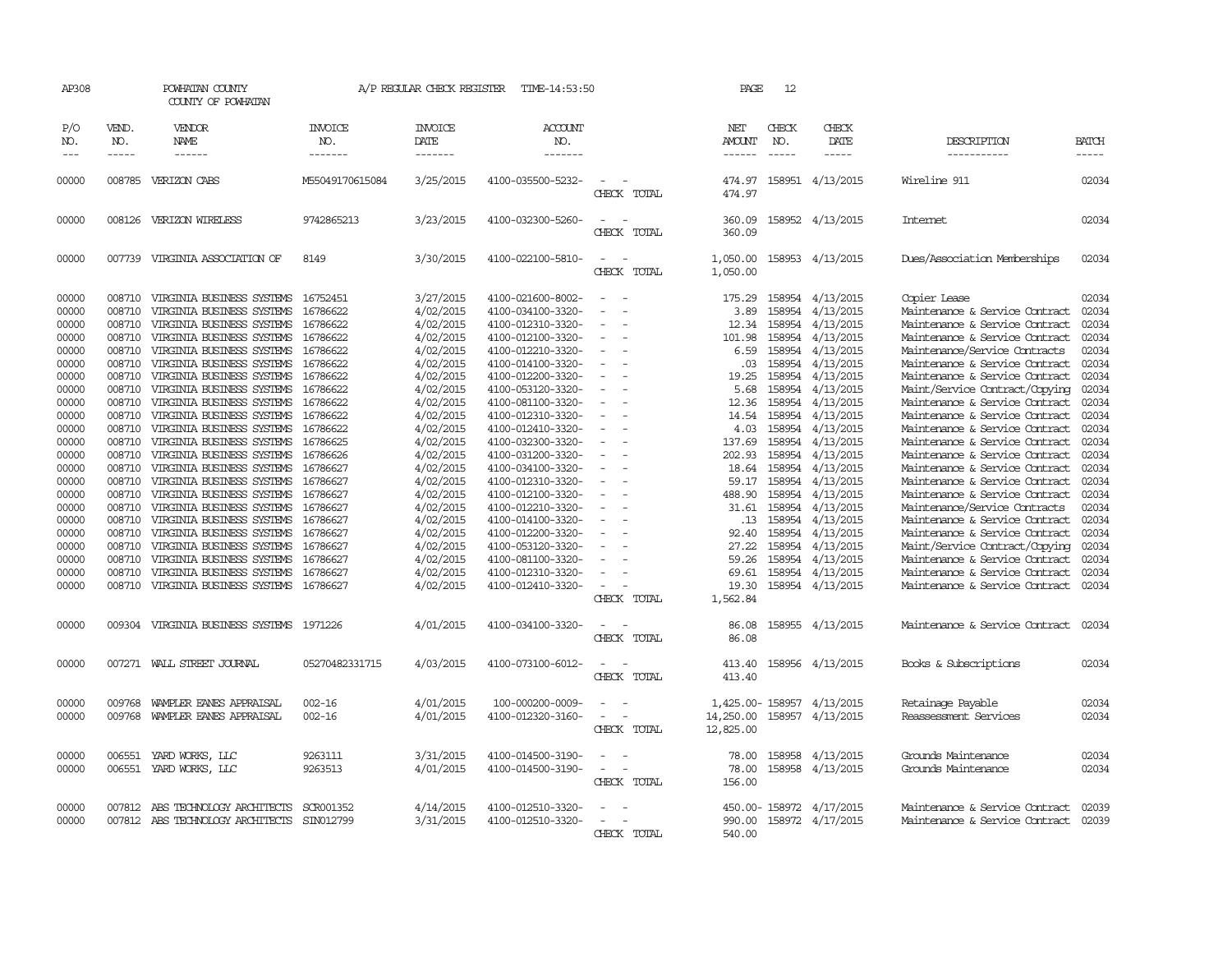| AP308                   |                             | POWHATAN COUNTY<br>COUNTY OF POWHATAN                                       |                                  | A/P REGULAR CHECK REGISTER          | TIME-14:53:50                                               |                                                                                       | PAGE                                | 13                          |                                                          |                                                              |                         |
|-------------------------|-----------------------------|-----------------------------------------------------------------------------|----------------------------------|-------------------------------------|-------------------------------------------------------------|---------------------------------------------------------------------------------------|-------------------------------------|-----------------------------|----------------------------------------------------------|--------------------------------------------------------------|-------------------------|
| P/O<br>NO.<br>$---$     | VEND.<br>NO.<br>$- - - - -$ | VENDOR<br>NAME                                                              | <b>INVOICE</b><br>NO.<br>------- | <b>INVOICE</b><br>DATE<br>-------   | <b>ACCOUNT</b><br>NO.<br>-------                            |                                                                                       | NET<br>AMOUNT<br>$- - - - - -$      | CHECK<br>NO.<br>$- - - - -$ | CHECK<br>DATE<br>$- - - - -$                             | DESCRIPTION<br>-----------                                   | <b>BATCH</b><br>-----   |
| 00000                   |                             | 006175 ADAMS OIL COMPANY, INC.                                              | 84650                            | 3/04/2015                           | 4100-032200-5120-                                           | $\overline{\phantom{a}}$<br>CHECK TOTAL                                               | 192.79<br>192.79                    |                             | 158973 4/17/2015                                         | Apparatus Fuel                                               | 02036                   |
| 00000                   |                             | 008743 ALEXANDER, KAREN B.                                                  | MILEAGE 4-7-15                   | 4/07/2015                           | 4100-013100-5510-                                           | $\equiv$<br>$\sim$<br>CHECK TOTAL                                                     | 35.08<br>35.08                      |                             | 158974 4/17/2015                                         | Travel/Mileage/Parking/Tolls                                 | 02036                   |
| 00000                   |                             | 009206 ATLANTIC EMERGENCY                                                   | 1234RIC                          | 4/08/2015                           | 4100-032200-6009-                                           | CHECK TOTAL                                                                           | 79.71<br>79.71                      |                             | 158975 4/17/2015                                         | Auto Repairs and Parts                                       | 02036                   |
| 00000<br>00000          |                             | 007941 BAKER & TAYLOR<br>007941 BAKER & TAYLOR                              | K39340640<br>5013580648          | 3/30/2015<br>4/10/2015              | 4100-073100-6012-<br>4100-073100-6012-                      | CHECK TOTAL                                                                           | 17.47<br>504.83<br>522.30           |                             | 158976 4/17/2015<br>158976 4/17/2015                     | Books & Subscriptions<br>Books & Subscriptions               | 02038<br>02038          |
| 00000                   |                             | 008974 BANK OF AMERICA                                                      | 872984635MILLER                  | 3/26/2015                           | 4100-053910-5643-                                           | $\overline{a}$<br>CHECK TOTAL                                                         | 765.87<br>765.87                    |                             | 158977 4/17/2015                                         | PCCAA Services - Federal CSBG                                | 02039                   |
| 00000                   |                             | 010533 BANK OF NEW YORK MELLON                                              | 252-1856754                      | 4/06/2015                           | 4100-095101-9150-                                           | $\sim$<br>$\overline{\phantom{a}}$<br>CHECK TOTAL                                     | 750.00<br>750.00                    |                             | 158978 4/17/2015                                         | Bond Trustee Fees/Arbitrage                                  | 02036                   |
| 00000<br>00000<br>00000 | 006655<br>006655<br>006655  | BLOSSMAN GAS COMPANIES<br>BLOSSMAN GAS COMPANIES<br>BLOSSMAN GAS COMPANIES, | 19784A<br>305323<br>504749       | 3/02/2015<br>3/24/2015<br>3/30/2015 | 4100-032210-5120-<br>4100-032220-5120-<br>4100-032210-5120- | $\equiv$<br>$\overline{\phantom{a}}$<br>$\overline{\phantom{a}}$<br>CHECK TOTAL       | 13.00<br>456.40<br>234.93<br>704.33 |                             | 158979 4/17/2015<br>158979 4/17/2015<br>158979 4/17/2015 | Fuel<br>Fuel<br>Fuel                                         | 02036<br>02036<br>02036 |
| 00000<br>00000          |                             | 007831 BOCZAR, CHRISTINE<br>007831 BOCZAR, CHRISTINE                        | 30536101801<br>6675514/6675515   | 4/13/2015<br>4/14/2015              | 4100-035100-3110-<br>4100-035100-3110-                      | $\sim$ $ \sim$<br>$\overline{\phantom{a}}$<br>$\overline{\phantom{a}}$<br>CHECK TOTAL | 11.60<br>15.54                      | 158980                      | 3.94 158980 4/17/2015<br>4/17/2015                       | Professional Health Services<br>Professional Health Services | 02038<br>02038          |
| 00000                   | 000540                      | CENTRAL VIRGINIA WASTE                                                      | 20077                            | 4/01/2015                           | 4100-014300-3176-                                           | $\overline{\phantom{a}}$<br>$\sim$<br>CHECK TOTAL                                     | 354.92<br>354.92                    |                             | 158981 4/17/2015                                         | Recycling Pulls                                              | 02036                   |
| 00000<br>00000          | 006965<br>006965            | CINIAS CORPORATION<br>CINIAS CORPORATION                                    | 143533201<br>143533201           | 4/08/2015<br>4/08/2015              | 4100-014300-6011-<br>4100-014100-6011-                      | $\equiv$<br>$\sim$<br>$\sim$<br>CHECK TOTAL                                           | 107.87<br>136.62<br>244.49          |                             | 158982 4/17/2015<br>158982 4/17/2015                     | Uniforms<br>Uniforms                                         | 02036<br>02036          |
| 00000                   |                             | 009178 COMCAST                                                              | 168414117724315                  | 3/31/2015                           | 4100-014300-5260-                                           | CHECK TOTAL                                                                           | 72.90<br>72.90                      |                             | 158983 4/17/2015                                         | <b>Internet</b>                                              | 02036                   |
| 00000                   |                             | 010813 COMUNITY ACTION                                                      | MY415-2440CAA                    | 3/16/2015                           | 4100-053910-5643-                                           | $ -$<br>CHECK TOTAL                                                                   | 325.00<br>325.00                    |                             | 158984 4/17/2015                                         | PCCAA Services - Federal CSBG                                | 02039                   |
| 00000                   |                             | 000355 COUNTY LINE TIRE, INC.                                               | 106380                           | 2/19/2015                           | 4100-032200-6009-                                           | CHECK TOTAL                                                                           | 25.00<br>25.00                      |                             | 158985 4/17/2015                                         | Auto Repairs and Parts                                       | 02036                   |
| 00000                   | 008237                      | CREATIVE PRODUCT SOURCING                                                   | 73062                            | 4/13/2015                           | 4100-031200-5840-                                           | $\sim$<br>$\sim$<br>CHECK TOTAL                                                       | 2,419.20<br>2,419.20                |                             | 158986 4/17/2015                                         | D.A.R.E.                                                     | 02038                   |
| 00000                   |                             | 008671 DAMERON, DAVID                                                       | MILEAGE 4-14-15                  | 4/14/2015                           | 4100-081100-5510-                                           | $ -$<br>CHECK TOTAL                                                                   | 65.55<br>65.55                      |                             | 158987 4/17/2015                                         | Travel/Mileage/Parking/Tolls                                 | 02039                   |
| 00000                   |                             | 006042 DEPT. OF MOTOR VEHICLES                                              | 15090744                         | 3/31/2015                           | 4100-012410-3320-                                           | $\sim$ 100 $\sim$<br>CHECK TOTAL                                                      | 1,380.00<br>1,380.00                |                             | 158988 4/17/2015                                         | Maintenance & Service Contract 02036                         |                         |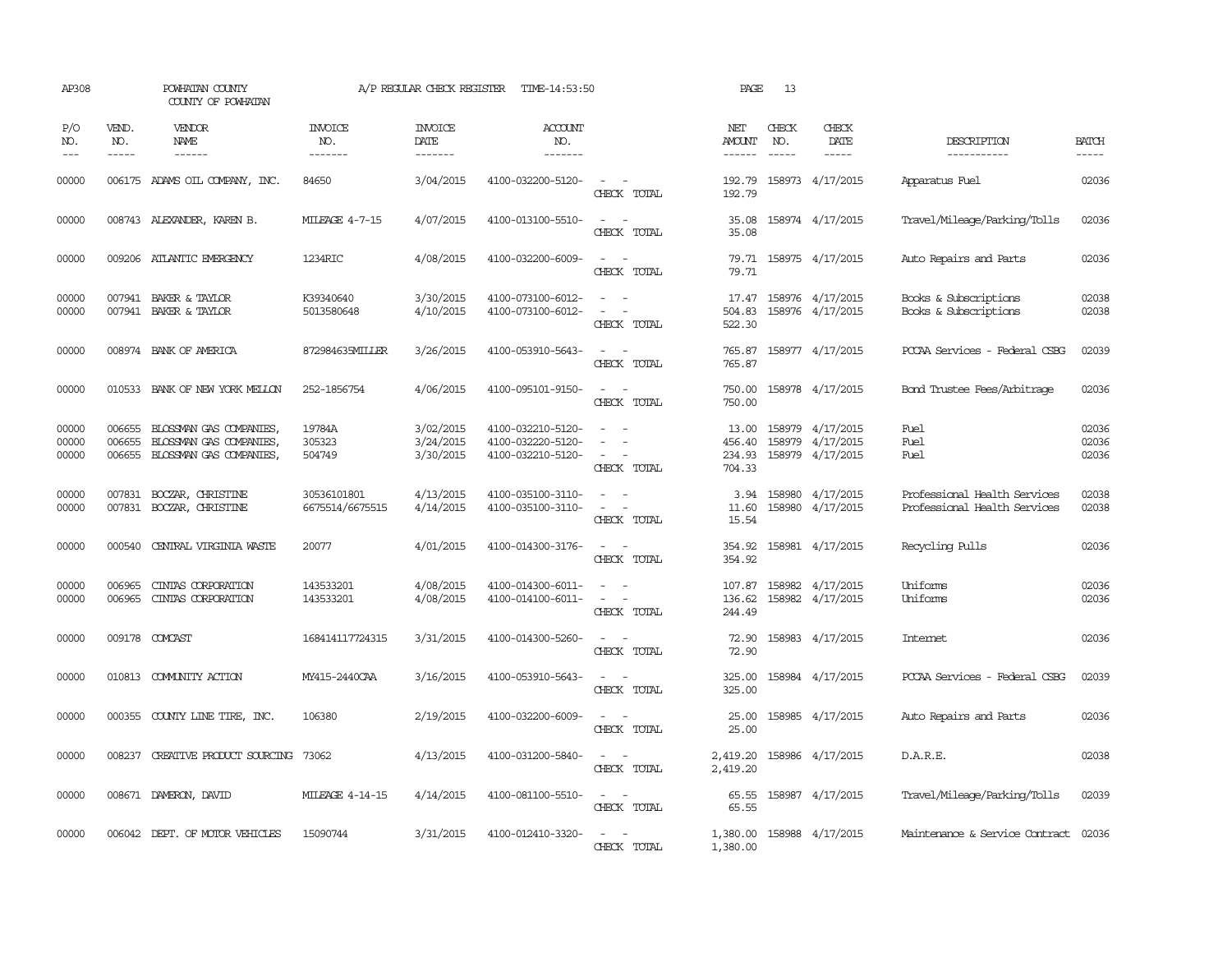| AP308                                                                                  |                                                                                                  | POWHATAN COUNTY<br>COUNTY OF POWHATAN                                                                                                                                                                                                                                      |                                                                                                                                                                                            | A/P REGULAR CHECK REGISTER                                                                                                     | TIME-14:53:50                                                                                                                                                                                                  |                                                                                                                          |             | PAGE                                                                                      | 14                                                                                                                                                                                                                                                                                                                                                                                                                                                                                                  |                                                                                                                                |                                                                                                                                                                      |                                                                                        |
|----------------------------------------------------------------------------------------|--------------------------------------------------------------------------------------------------|----------------------------------------------------------------------------------------------------------------------------------------------------------------------------------------------------------------------------------------------------------------------------|--------------------------------------------------------------------------------------------------------------------------------------------------------------------------------------------|--------------------------------------------------------------------------------------------------------------------------------|----------------------------------------------------------------------------------------------------------------------------------------------------------------------------------------------------------------|--------------------------------------------------------------------------------------------------------------------------|-------------|-------------------------------------------------------------------------------------------|-----------------------------------------------------------------------------------------------------------------------------------------------------------------------------------------------------------------------------------------------------------------------------------------------------------------------------------------------------------------------------------------------------------------------------------------------------------------------------------------------------|--------------------------------------------------------------------------------------------------------------------------------|----------------------------------------------------------------------------------------------------------------------------------------------------------------------|----------------------------------------------------------------------------------------|
| P/O<br>NO.<br>$\frac{1}{2}$                                                            | VEND.<br>NO.<br>$\cdots$                                                                         | VENDOR<br>NAME<br>------                                                                                                                                                                                                                                                   | <b>INVOICE</b><br>NO.<br>-------                                                                                                                                                           | <b>INVOICE</b><br>DATE<br>-------                                                                                              | <b>ACCOUNT</b><br>NO.<br>-------                                                                                                                                                                               |                                                                                                                          |             | NET<br>AMOUNT<br>------                                                                   | CHECK<br>NO.<br>$\begin{tabular}{ccccc} \multicolumn{2}{c}{} & \multicolumn{2}{c}{} & \multicolumn{2}{c}{} & \multicolumn{2}{c}{} & \multicolumn{2}{c}{} & \multicolumn{2}{c}{} & \multicolumn{2}{c}{} & \multicolumn{2}{c}{} & \multicolumn{2}{c}{} & \multicolumn{2}{c}{} & \multicolumn{2}{c}{} & \multicolumn{2}{c}{} & \multicolumn{2}{c}{} & \multicolumn{2}{c}{} & \multicolumn{2}{c}{} & \multicolumn{2}{c}{} & \multicolumn{2}{c}{} & \multicolumn{2}{c}{} & \multicolumn{2}{c}{} & \mult$ | CHECK<br>DATE<br>-----                                                                                                         | DESCRIPTION<br>-----------                                                                                                                                           | <b>BATCH</b><br>$- - - - -$                                                            |
| 00000<br>00000<br>00000<br>00000<br>00000                                              | 006240<br>006240<br>006240<br>006240                                                             | DIAMOND SPRINGS WATER, INC 2657224<br>DIAMOND SPRINGS WATER, INC<br>DIAMOND SPRINGS WATER, INC<br>DIAMOND SPRINGS WATER, INC<br>006240 DIAMOND SPRINGS WATER, INC 406075450                                                                                                | 316070170<br>323075450<br>330070170                                                                                                                                                        | 4/03/2015<br>3/16/2015<br>3/23/2015<br>3/30/2015<br>4/03/2015                                                                  | 4100-031200-5130-<br>4100-031200-5130-<br>4100-031200-5130-<br>4100-031200-5130-<br>4100-031200-5130-                                                                                                          | $\overline{\phantom{a}}$<br>$\overline{\phantom{a}}$                                                                     | CHECK TOTAL | 11.95<br>48.65<br>20.85<br>20.85<br>20.85<br>123.15                                       | 158989<br>158989<br>158989<br>158989                                                                                                                                                                                                                                                                                                                                                                                                                                                                | 4/17/2015<br>4/17/2015<br>4/17/2015<br>4/17/2015<br>158989 4/17/2015                                                           | Water<br>Water<br>Water<br>Water<br>Water                                                                                                                            | 02038<br>02038<br>02038<br>02038<br>02038                                              |
| 00000<br>00000<br>00000<br>00000<br>00000<br>00000<br>00000<br>00000<br>00000<br>00000 | 000860<br>000860<br>000860<br>000860<br>000860<br>000860<br>000860<br>000860<br>000860<br>000860 | DOMINION VIRGINIA POWER<br>DOMINION VIRGINIA POWER<br>DOMINION VIRGINIA POWER<br>DOMINION VIRGINIA POWER<br>DOMINION VIRGINIA POWER<br>DOMINION VIRGINIA POWER<br>DOMINION VIRGINIA POWER<br>DOMINION VIRGINIA POWER<br>DOMINION VIRGINIA POWER<br>DOMINION VIRGINIA POWER | 0962041034 4/15<br>1221667833 4/15<br>1223507334 4/15<br>2202262503 4/15<br>2932352368 4/15<br>3848526962 4/15<br>4062035391 4/15<br>4165680929 4/15<br>2322252509 4/15<br>1365065927 WATS | 4/02/2015<br>4/02/2015<br>4/02/2015<br>4/02/2015<br>4/02/2015<br>4/02/2015<br>4/02/2015<br>4/02/2015<br>4/02/2015<br>4/02/2015 | 4100-032210-5110-<br>4100-035500-5110-<br>4100-014300-5110-<br>4100-032300-5110-<br>4100-032220-5110-<br>4100-032300-5110-<br>4100-035500-5110-<br>4100-035500-5110-<br>4100-031200-5110-<br>4100-053910-5643- | $\overline{\phantom{a}}$<br>$\equiv$<br>$\overline{\phantom{a}}$<br>$\overline{\phantom{a}}$<br>$\overline{\phantom{a}}$ | CHECK TOTAL | 208.41<br>318.24<br>21.31<br>1,006.51<br>109.95<br>126.36<br>184.87<br>292.02<br>3,215.22 | 744.42 158990<br>158990<br>203.13 158990<br>158990<br>158990<br>158990<br>158990<br>158990<br>158990<br>158990                                                                                                                                                                                                                                                                                                                                                                                      | 4/17/2015<br>4/17/2015<br>4/17/2015<br>4/17/2015<br>4/17/2015<br>4/17/2015<br>4/17/2015<br>4/17/2015<br>4/17/2015<br>4/17/2015 | Electricity<br>Electricity<br>Electricity<br>Electricity<br>Electricity<br>Electricity<br>Electricity<br>Electricity<br>Electricity<br>PCCAA Services - Federal CSBG | 02036<br>02036<br>02036<br>02036<br>02036<br>02036<br>02036<br>02036<br>02038<br>02039 |
| 00000<br>00000<br>00000<br>00000<br>00000                                              | 000860<br>000860<br>000860<br>000860<br>000860                                                   | DOMINION VIRGINIA POWER<br>DOMINION VIRGINIA POWER<br>DOMINION VIRGINIA POWER<br>DOMINION VIRGINIA POWER<br>DOMINION VIRGINIA POWER                                                                                                                                        | 6211789810 4/15<br>8009370571 4/15<br>8762105008 4/15<br>8971069334 4/15<br>9750120975 4/15                                                                                                | 4/02/2015<br>4/02/2015<br>4/02/2015<br>4/02/2015<br>4/02/2015                                                                  | 4100-035500-5110-<br>4100-035500-5110-<br>4100-032300-5110-<br>4100-014300-5110-<br>4100-032220-5110-                                                                                                          | $\overline{\phantom{a}}$<br>$\sim$<br>$\overline{\phantom{a}}$                                                           | CHECK TOTAL | 108.97<br>28.91<br>113.21<br>1,640.52<br>2,220.96                                         |                                                                                                                                                                                                                                                                                                                                                                                                                                                                                                     | 158991 4/17/2015<br>158991 4/17/2015<br>329.35 158991 4/17/2015<br>158991 4/17/2015<br>158991 4/17/2015                        | Electricity<br>Electricity<br>Electricity<br>Electricity<br>Electricity                                                                                              | 02036<br>02036<br>02036<br>02036<br>02036                                              |
| 00000<br>00000                                                                         | 008373                                                                                           | 008235 ELECTION SERVICES ONLINE,<br>EMERGENCY MOBILE SERVICE                                                                                                                                                                                                               | 1217<br>2111                                                                                                                                                                               | 4/07/2015<br>4/03/2015                                                                                                         | 4100-013200-8107-<br>4100-032200-6009-                                                                                                                                                                         | $\sim$<br>$\overline{\phantom{a}}$                                                                                       | CHECK TOTAL | 11,780.00<br>11,780.00<br>90.00                                                           |                                                                                                                                                                                                                                                                                                                                                                                                                                                                                                     | 158992 4/17/2015<br>158993 4/17/2015                                                                                           | Capital Outlay<br>Auto Repairs and Parts                                                                                                                             | 02037<br>02037                                                                         |
| 00000                                                                                  | 008373                                                                                           | EMERGENCY MOBILE SERVICE                                                                                                                                                                                                                                                   | 2112                                                                                                                                                                                       | 4/03/2015                                                                                                                      | 4100-032200-6009-                                                                                                                                                                                              | $\overline{\phantom{a}}$<br>$\overline{\phantom{a}}$                                                                     | CHECK TOTAL | 295.00<br>385.00                                                                          |                                                                                                                                                                                                                                                                                                                                                                                                                                                                                                     | 158993 4/17/2015                                                                                                               | Auto Repairs and Parts                                                                                                                                               | 02037                                                                                  |
| 00000<br>00000                                                                         | 000690<br>000690                                                                                 | FLATROCK TIRE & AUTO<br>FLATROCK TIRE & AUTO                                                                                                                                                                                                                               | 11448 UNIT 119<br>11402                                                                                                                                                                    | 4/08/2015<br>4/08/2015                                                                                                         | 4100-032300-6009-<br>4100-031200-6009-                                                                                                                                                                         | $\overline{\phantom{a}}$                                                                                                 | CHECK TOTAL | 1,034.89<br>1,094.34<br>2,129.23                                                          |                                                                                                                                                                                                                                                                                                                                                                                                                                                                                                     | 158994 4/17/2015<br>158994 4/17/2015                                                                                           | Auto Parts/Repair<br>Auto Parts/Repairs                                                                                                                              | 02037<br>02038                                                                         |
| 00000                                                                                  |                                                                                                  | 006763 GREENBERG & ASSOCIATES                                                                                                                                                                                                                                              | 2483                                                                                                                                                                                       | 4/01/2015                                                                                                                      | 4100-031200-3110-                                                                                                                                                                                              | $\overline{\phantom{a}}$                                                                                                 | CHECK TOTAL | 1,060.00<br>1,060.00                                                                      |                                                                                                                                                                                                                                                                                                                                                                                                                                                                                                     | 158995 4/17/2015                                                                                                               | Professional Health Services                                                                                                                                         | 02038                                                                                  |
| 00000                                                                                  |                                                                                                  | 007874 JONES, LINDA HOLLIN                                                                                                                                                                                                                                                 | COIN TRAINING                                                                                                                                                                              | 4/01/2015                                                                                                                      | 4100-012220-5510-                                                                                                                                                                                              | $\sim$<br>$\overline{\phantom{a}}$                                                                                       | CHECK TOTAL | 63.83<br>63.83                                                                            |                                                                                                                                                                                                                                                                                                                                                                                                                                                                                                     | 158996 4/17/2015                                                                                                               | Travel-mileage                                                                                                                                                       | 02037                                                                                  |
| 00000                                                                                  |                                                                                                  | 009580 KNOWBUDDY RESOURCES                                                                                                                                                                                                                                                 | ARU0173605                                                                                                                                                                                 | 4/08/2015                                                                                                                      | 4100-073100-6012-                                                                                                                                                                                              | $\sim$                                                                                                                   | CHECK TOTAL | 395.91<br>395.91                                                                          |                                                                                                                                                                                                                                                                                                                                                                                                                                                                                                     | 158997 4/17/2015                                                                                                               | Books & Subscriptions                                                                                                                                                | 02038                                                                                  |
| 00000                                                                                  |                                                                                                  | 010771 LAND AND COATES, INC.                                                                                                                                                                                                                                               | 558603                                                                                                                                                                                     | 4/02/2013                                                                                                                      | 4100-032200-3310-                                                                                                                                                                                              | $\sim$                                                                                                                   | CHECK TOTAL | 18.75<br>18.75                                                                            |                                                                                                                                                                                                                                                                                                                                                                                                                                                                                                     | 158998 4/17/2015                                                                                                               | Equipment Repair                                                                                                                                                     | 02037                                                                                  |
| 00000                                                                                  |                                                                                                  | 007981 LANGUAGE LINE SERVICES                                                                                                                                                                                                                                              | 3578333                                                                                                                                                                                    | 3/31/2015                                                                                                                      | 4100-031710-5230-                                                                                                                                                                                              |                                                                                                                          | CHECK TOTAL | 76.80<br>76.80                                                                            |                                                                                                                                                                                                                                                                                                                                                                                                                                                                                                     | 158999 4/17/2015                                                                                                               | Telephone Services                                                                                                                                                   | 02038                                                                                  |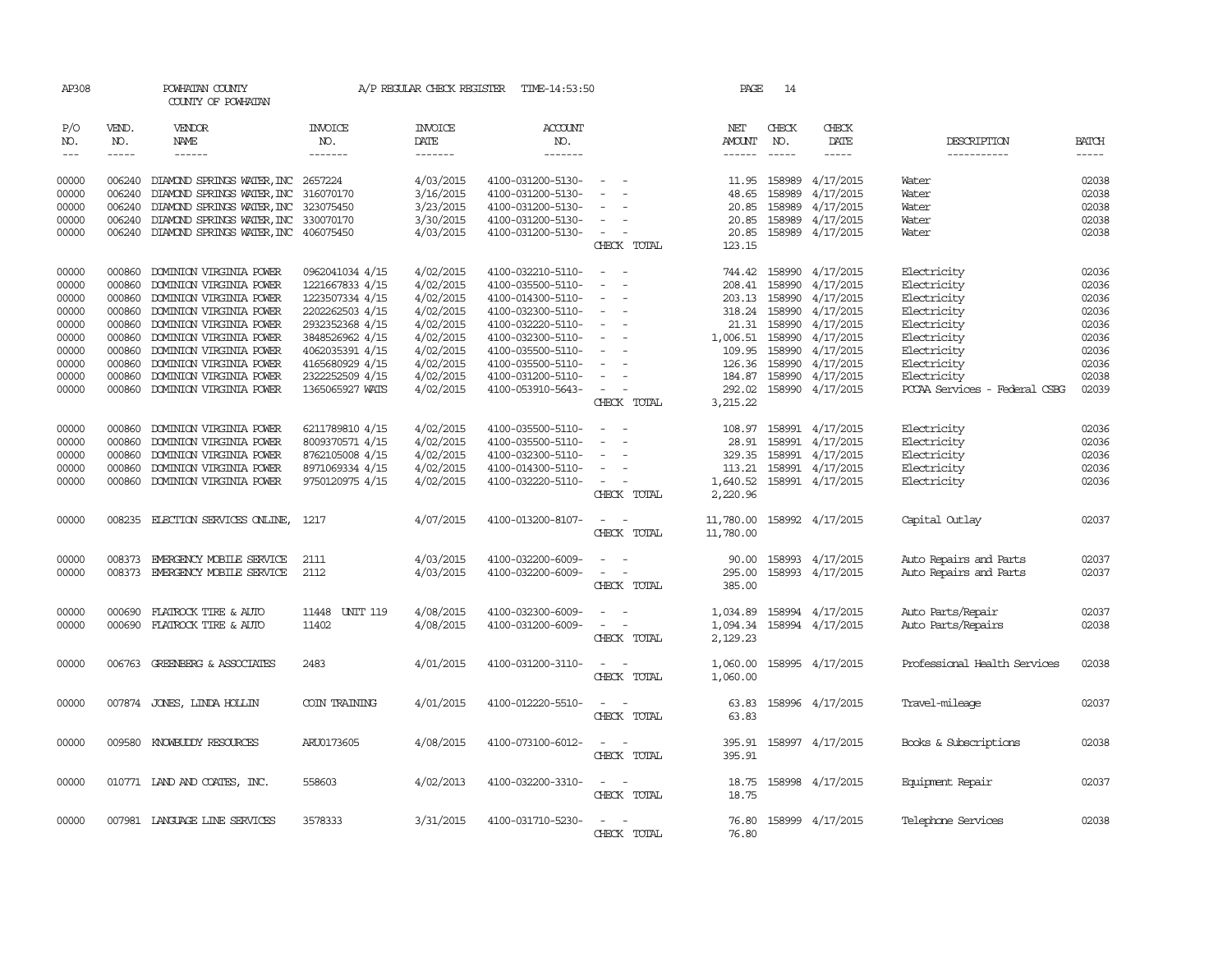| AP308                                     |                                      | POWHATAN COUNTY<br>COUNTY OF POWHATAN                                                                                                 |                                           | A/P REGULAR CHECK REGISTER                                    | TIME-14:53:50                                                                                         |                                                                                                                                                         | PAGE                                           | 15                          |                                                                                                 |                                                                                            |                                           |
|-------------------------------------------|--------------------------------------|---------------------------------------------------------------------------------------------------------------------------------------|-------------------------------------------|---------------------------------------------------------------|-------------------------------------------------------------------------------------------------------|---------------------------------------------------------------------------------------------------------------------------------------------------------|------------------------------------------------|-----------------------------|-------------------------------------------------------------------------------------------------|--------------------------------------------------------------------------------------------|-------------------------------------------|
| P/O<br>NO.<br>$\frac{1}{2}$               | VEND.<br>NO.<br>$- - - - -$          | VENDOR<br><b>NAME</b><br>------                                                                                                       | INVOICE<br>NO.<br>-------                 | <b>INVOICE</b><br>DATE<br>-------                             | ACCOUNT<br>NO.<br>-------                                                                             |                                                                                                                                                         | NET<br>AMOUNT<br>------                        | CHECK<br>NO.<br>$- - - - -$ | CHECK<br>DATE<br>$- - - - -$                                                                    | DESCRIPTION<br>-----------                                                                 | <b>BATCH</b><br>-----                     |
| 00000<br>00000                            |                                      | 001550 M & W PRINTERS, INC.<br>001550 M & W PRINTERS,<br>INC.                                                                         | 95528P<br>2015<br>95529P<br>2015          | 4/08/2015<br>4/08/2015                                        | 4100-012410-5210-<br>4100-012410-5210-                                                                | $\frac{1}{2} \left( \frac{1}{2} \right) \left( \frac{1}{2} \right) = \frac{1}{2} \left( \frac{1}{2} \right)$<br>$\overline{\phantom{a}}$<br>CHECK TOTAL | 2,940.00<br>7,980.00<br>10,920.00              | 159000                      | 159000 4/17/2015<br>4/17/2015                                                                   | Postage<br>Postage                                                                         | 02037<br>02037                            |
| 00000                                     |                                      | 007141 MIDLOTHIAN BUSINESS FORMS                                                                                                      | 1717                                      | 4/04/2015                                                     | 4100-031200-6001-                                                                                     | $\overline{\phantom{a}}$<br>CHECK TOTAL                                                                                                                 | 716.54<br>716.54                               |                             | 159001 4/17/2015                                                                                | Office Supplies                                                                            | 02038                                     |
| 00000                                     |                                      | 010815 MUNARI, SANDRA                                                                                                                 | SECURITYDEPOSIT                           | 4/03/2015                                                     | 4100-053910-5643-                                                                                     | $\sim$<br>CHECK TOTAL                                                                                                                                   | 400.00<br>400.00                               |                             | 159002 4/17/2015                                                                                | PCCAA Services - Federal CSBG                                                              | 02039                                     |
| 00000                                     |                                      | 008269 NEUSTAR, INC.                                                                                                                  | DNS0000495863                             | 3/31/2015                                                     | 4100-012510-8205-                                                                                     | CHECK TOTAL                                                                                                                                             | 150.00<br>150.00                               |                             | 159003 4/17/2015                                                                                | Internet and Website Costs                                                                 | 02039                                     |
| 00000                                     |                                      | 006564 POSTMASTER, POWHATAN CO.                                                                                                       | <b>BOX 333 RENEWAL</b>                    | 4/14/2015                                                     | 4100-035500-5210-                                                                                     | $\sim$<br>$\sim$<br>CHECK TOTAL                                                                                                                         | 30.00<br>30.00                                 |                             | 159004 4/17/2015                                                                                | Postage                                                                                    | 02037                                     |
| 00000<br>00000<br>00000                   | 001250<br>001250<br>001250           | POWHATAN AUTO & TRACTOR<br>POWHATAN AUTO & TRACTOR<br>POWHATAN AUTO & TRACTOR                                                         | 343730<br>344078<br>346081                | 3/28/2015<br>3/31/2015<br>4/13/2015                           | 4100-032200-6009-<br>4100-031200-6009-<br>4100-031200-6009-                                           | $\equiv$<br>CHECK TOTAL                                                                                                                                 | 37.98<br>.60<br>91.59<br>130.17                |                             | 159005 4/17/2015<br>159005 4/17/2015<br>159005 4/17/2015                                        | Auto Repairs and Parts<br>Auto Parts/Repairs<br>Auto Parts/Repairs                         | 02037<br>02038<br>02038                   |
| 00000                                     |                                      | 006914 POWHATAN AUTO REPAIR                                                                                                           | 674                                       | 4/06/2015                                                     | 4100-031200-6009-                                                                                     | $\sim$<br>CHECK TOTAL                                                                                                                                   | 130.88<br>130.88                               |                             | 159006 4/17/2015                                                                                | Auto Parts/Repairs                                                                         | 02038                                     |
| 00000                                     |                                      | 009612 POWHATAN COLLISION AND                                                                                                         | 1196                                      | 4/09/2015                                                     | 4100-032300-6009-                                                                                     | CHECK TOTAL                                                                                                                                             | 190.00<br>190.00                               |                             | 159007 4/17/2015                                                                                | Auto Parts/Repair                                                                          | 02037                                     |
| 00000                                     |                                      | 010777 PRESEARCH BACKGROUND                                                                                                           | 54864-85                                  | 4/01/2015                                                     | 4100-083500-7002-                                                                                     | CHECK TOTAL                                                                                                                                             | 59.70<br>59.70                                 |                             | 159008 4/17/2015                                                                                | Criminal History/Background Ch 02038                                                       |                                           |
| 00000                                     | 007756                               | PRICE DIGESTS                                                                                                                         | 217714-M 2016                             | 4/14/2015                                                     | 4100-012310-6001-                                                                                     | CHECK TOTAL                                                                                                                                             | 196.95<br>196.95                               |                             | 159009 4/17/2015                                                                                | Office Supplies                                                                            | 02037                                     |
| 00000<br>00000<br>00000<br>00000<br>00000 | 006474<br>006474<br>006474<br>006474 | PROGRESSIVE AUTO WORKS<br>PROGRESSIVE AUTO WORKS<br>PROGRESSIVE AUTO WORKS<br>PROGRESSIVE AUTO WORKS<br>006474 PROGRESSIVE AUTO WORKS | 26968<br>27510<br>27553<br>27581<br>27590 | 1/28/2015<br>4/09/2015<br>4/13/2015<br>4/13/2015<br>4/14/2015 | 4100-031200-6008-<br>4100-031200-6009-<br>4100-031200-6008-<br>4100-031200-6008-<br>4100-031200-6008- | $\equiv$<br>$\sim$<br>CHECK TOTAL                                                                                                                       | 50.50<br>509.40<br>629.15<br>21.60<br>1,265.79 | 159010                      | 159010 4/17/2015<br>4/17/2015<br>159010 4/17/2015<br>55.14 159010 4/17/2015<br>159010 4/17/2015 | Gas/Grease/Oil<br>Auto Parts/Repairs<br>Gas/Grease/Oil<br>Gas/Grease/Oil<br>Gas/Grease/Oil | 02038<br>02038<br>02038<br>02038<br>02038 |
| 00000<br>00000<br>00000                   | 009767<br>009767                     | <b>CUALITY UNIFORM CO, INC.</b><br>QUALITY UNIFORM CO, INC.<br>009767 QUALITY UNIFORM CO, INC.                                        | 3478<br>3479<br>3480                      | 4/10/2015<br>4/10/2015<br>4/10/2015                           | 4100-031200-6011-<br>4100-031200-6011-<br>4100-031200-6011-                                           | $\overline{\phantom{a}}$<br>$\sim$ 10 $\,$<br>CHECK TOTAL                                                                                               | 180.50<br>12.00<br>13.00<br>205.50             |                             | 159011 4/17/2015<br>159011 4/17/2015<br>159011 4/17/2015                                        | Uniforms<br>Uniforms<br>Uniforms                                                           | 02038<br>02038<br>02038                   |
| 00000                                     |                                      | 009518 QUARLES PETROLEUM, INC.                                                                                                        | CT0605551                                 | 3/31/2015                                                     | 4100-031200-6008-                                                                                     | $\sim$<br>CHECK TOTAL                                                                                                                                   | 2,472.69<br>2,472.69                           |                             | 159012 4/17/2015                                                                                | Gas/Grease/Oil                                                                             | 02038                                     |
| 00000<br>00000                            | 000780<br>000780                     | <b>CUILL CORPORATION</b><br><b>CUILL CORPORATION</b>                                                                                  | 2939966<br>3008940                        | 4/02/2015<br>4/03/2015                                        | 4100-034100-6001-<br>4100-081100-6001-                                                                | CHECK TOTAL                                                                                                                                             | 5.99<br>35.79<br>41.78                         |                             | 159013 4/17/2015<br>159013 4/17/2015                                                            | Office Supplies<br>Office Supplies                                                         | 02037<br>02037                            |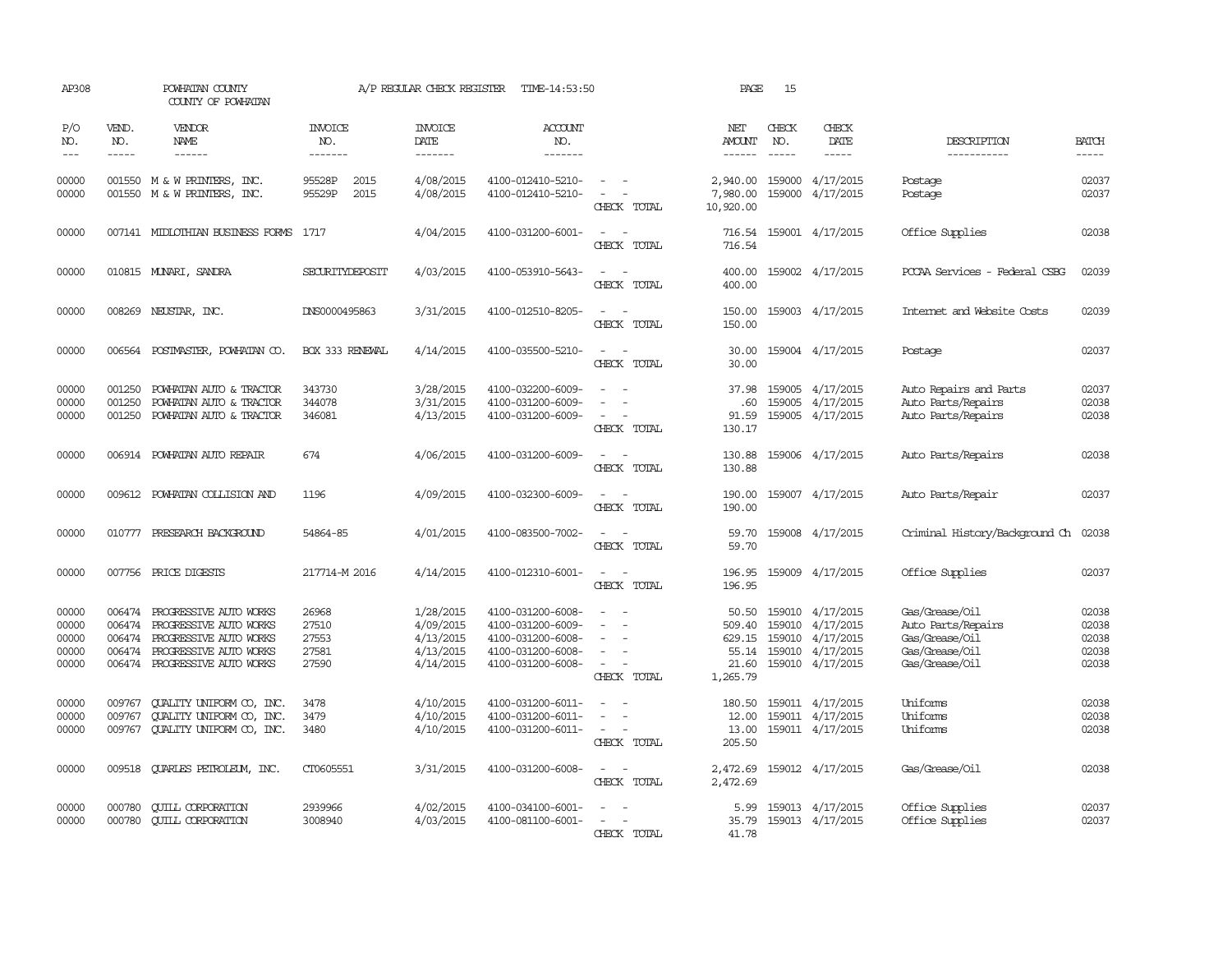| AP308                            |                                      | POWHATAN COUNTY<br>COUNTY OF POWHATAN                                                                   |                                                      | A/P REGULAR CHECK REGISTER                       | TIME-14:53:50                                                                    |                                                                                         | PAGE                                 | 16            |                                                                                     |                                                                                                 |                                  |
|----------------------------------|--------------------------------------|---------------------------------------------------------------------------------------------------------|------------------------------------------------------|--------------------------------------------------|----------------------------------------------------------------------------------|-----------------------------------------------------------------------------------------|--------------------------------------|---------------|-------------------------------------------------------------------------------------|-------------------------------------------------------------------------------------------------|----------------------------------|
| P/O<br>NO.                       | VEND.<br>NO.                         | <b>VENDOR</b><br><b>NAME</b>                                                                            | <b>INVOICE</b><br>NO.                                | <b>INVOICE</b><br><b>DATE</b>                    | <b>ACCOUNT</b><br>NO.                                                            |                                                                                         | NET<br>AMOUNT                        | CHECK<br>NO.  | CHECK<br>DATE                                                                       | DESCRIPTION                                                                                     | <b>BATCH</b>                     |
| $---$                            | $- - - - -$                          |                                                                                                         | -------                                              | -------                                          | -------                                                                          |                                                                                         | ------                               | $\frac{1}{2}$ |                                                                                     | -----------                                                                                     | -----                            |
| 00000                            |                                      | 006945 RECORDED BOOKS, LLC                                                                              | 75113520                                             | 4/06/2015                                        | 4100-073100-6012-                                                                | $\sim$<br>CHECK TOTAL                                                                   | 157.20<br>157.20                     |               | 159014 4/17/2015                                                                    | Books & Subscriptions                                                                           | 02038                            |
| 00000                            |                                      | 010282 SCHUBERT, CHARLA                                                                                 | COIN TRAINING                                        | 4/01/2015                                        | 4100-012200-5510-                                                                | $\sim$<br>CHECK TOTAL                                                                   | 49.68<br>49.68                       |               | 159015 4/17/2015                                                                    | Travel/Mileage/Parking/Tolls                                                                    | 02039                            |
| 00000                            |                                      | 001320 SOUTHERN POLICE                                                                                  | 179001                                               | 3/23/2015                                        | 4100-031200-6011-                                                                | $\overline{\phantom{a}}$<br>$\sim$<br>CHECK TOTAL                                       | 853.20<br>853.20                     |               | 159016 4/17/2015                                                                    | Uniforms                                                                                        | 02038                            |
| 00000<br>00000<br>00000          | 006594<br>006594<br>006594           | SOUTHSIDE ELECTRIC COOP<br>SOUTHSIDE ELECTRIC COOP<br>SOUTHSIDE ELECTRIC COOP                           | 038688008 WELSH<br>87778003 MILES<br>87953001 WATSON | 3/17/2015<br>3/17/2015<br>3/24/2015              | 4100-053910-5643-<br>4100-053910-5643-<br>4100-053910-5643-                      | $\sim$<br>$\overline{\phantom{a}}$<br>CHECK TOTAL                                       | 316.74<br>454.50<br>221.17<br>992.41 |               | 159017 4/17/2015<br>159017 4/17/2015<br>159017 4/17/2015                            | PCCAA Services - Federal CSBG<br>PCCAA Services - Federal CSBG<br>PCCAA Services - Federal CSBG | 02039<br>02039<br>02039          |
| 00000                            |                                      | 010774 SPECTRUM GROWTH SOLUTIONS PC2015-2                                                               |                                                      | 4/07/2015                                        | 4100-081500-3184-                                                                | CHECK TOTAL                                                                             | 15,454.50<br>15,454.50               |               | 159018 4/17/2015                                                                    | Economic Development Study                                                                      | 02037                            |
| 00000                            |                                      | 007937 SPRINT                                                                                           | 678582480 3/15                                       | 4/01/2015                                        | 4100-031200-5240-                                                                | $\overline{\phantom{a}}$<br>CHECK TOTAL                                                 | 54.23<br>54.23                       |               | 159019 4/17/2015                                                                    | Long Distance                                                                                   | 02038                            |
| 00000                            |                                      | 010814 SPROUSE, ROMAN H.                                                                                | RENT RICKETTS                                        | 2/28/2015                                        | 4100-053910-5643-                                                                | CHECK TOTAL                                                                             | 775.00                               |               | 775.00 159020 4/17/2015                                                             | PCCAA Services - Federal CSBG                                                                   | 02039                            |
| 00000                            |                                      | 001940 STANDBY SYSTEMS, INC.                                                                            | 03150536                                             | 3/27/2015                                        | 4100-032300-3310-                                                                | $\sim$ $\sim$<br>CHECK TOTAL                                                            | 181.17                               |               | 181.17 159021 4/17/2015                                                             | Repairs & Maintenance                                                                           | 02037                            |
| 00000<br>00000<br>00000          | 008578<br>008578<br>008578           | STAPLES BUSINESS AD-<br>STAPLES BUSINESS AD-<br>STAPLES BUSINESS AD-                                    | 3261864679<br>3261864679<br>3261864679               | 4/03/2015<br>4/03/2015<br>4/03/2015              | 4100-012200-6001-<br>4100-012220-6001-<br>4100-012510-6001-                      | $\overline{\phantom{a}}$<br>$\sim$<br>CHECK TOTAL                                       | 10.99<br>40.65<br>26.20<br>77.84     |               | 159022 4/17/2015<br>159022 4/17/2015<br>159022 4/17/2015                            | Office Supplies<br>Supplies<br>Office Supplies                                                  | 02037<br>02037<br>02037          |
| 00000<br>00000                   | 000280<br>000280                     | SYLNOR HYDRO, INC.<br>SYDNOR HYDRO, INC.                                                                | 71173164 4/15<br>71173209 4/15                       | 4/10/2015<br>4/03/2015                           | 4100-032300-5140-<br>4100-035100-5140-                                           | $\sim$ $ \sim$<br>$\overline{\phantom{a}}$<br>CHECK TOTAL                               | 251.84<br>410.96                     |               | 159.12 159023 4/17/2015<br>159023 4/17/2015                                         | Sewer<br>Sewer                                                                                  | 02037<br>02038                   |
| 00000                            | 007202                               | TACKETT, JASON                                                                                          | KOHLS $4/15$                                         | 4/04/2015                                        | 4100-031200-6011-                                                                | $\sim$<br>CHECK TOTAL                                                                   | 137.44<br>137.44                     |               | 159024 4/17/2015                                                                    | Uniforms                                                                                        | 02038                            |
| 00000                            | 006267                               | TIMBERLAKE, II, JAMES B.                                                                                | LEGIST UPDATE                                        | 4/09/2015                                        | 4100-012310-5540-                                                                | $\overline{\phantom{a}}$<br>- -<br>CHECK TOTAL                                          | 110.40<br>110.40                     |               | 159025 4/17/2015                                                                    | Conferences & Training                                                                          | 02037                            |
| 00000<br>00000<br>00000<br>00000 | 000845<br>000845<br>000845           | TOWN POLICE SUPPLY OF<br>TOWN POLICE SUPPLY OF<br>TOWN POLICE SUPPLY OF<br>000845 TOWN POLICE SUPPLY OF | 6931<br>6649<br>6696<br>6733                         | 4/03/2015<br>1/02/2015<br>1/19/2015<br>2/03/2015 | 4100-031200-6011-<br>4100-031200-6011-<br>4100-031200-6011-<br>4100-031200-6011- | $\overline{\phantom{a}}$<br>$\sim$<br>$\overline{\phantom{a}}$<br>$\sim$<br>CHECK TOTAL | 84.00<br>484.01                      | 359.00-159026 | 519.05 159026 4/17/2015<br>4/17/2015<br>239.96 159026 4/17/2015<br>159026 4/17/2015 | Uniforms<br>Uniforms<br>Uniforms<br>Uniforms                                                    | 02038<br>02039<br>02039<br>02039 |
| 00000<br>00000<br>00000<br>00000 | 008565<br>008565<br>008565<br>008565 | TRACTOR SUPPLY CREDIT<br>TRACTOR SUPPLY CREDIT<br>TRACTOR SUPPLY CREDIT<br>TRACTOR SUPPLY CREDIT        | 100222157<br>100225073<br>200327912<br>200415979     | 2/27/2015<br>3/20/2015<br>3/17/2015<br>3/04/2015 | 4100-035100-6022-<br>4100-031200-6022-<br>4100-031200-6022-<br>4100-035100-6022- | $\overline{\phantom{a}}$<br>$\sim$                                                      | 82.93<br>32.99<br>39.78              |               | 159027 4/17/2015<br>159027 4/17/2015<br>159027 4/17/2015<br>49.97 159027 4/17/2015  | Dog Food/Supplies<br>Dog Food & Supplies K9<br>Dog Food & Supplies K9<br>Dog Food/Supplies      | 02038<br>02038<br>02038<br>02038 |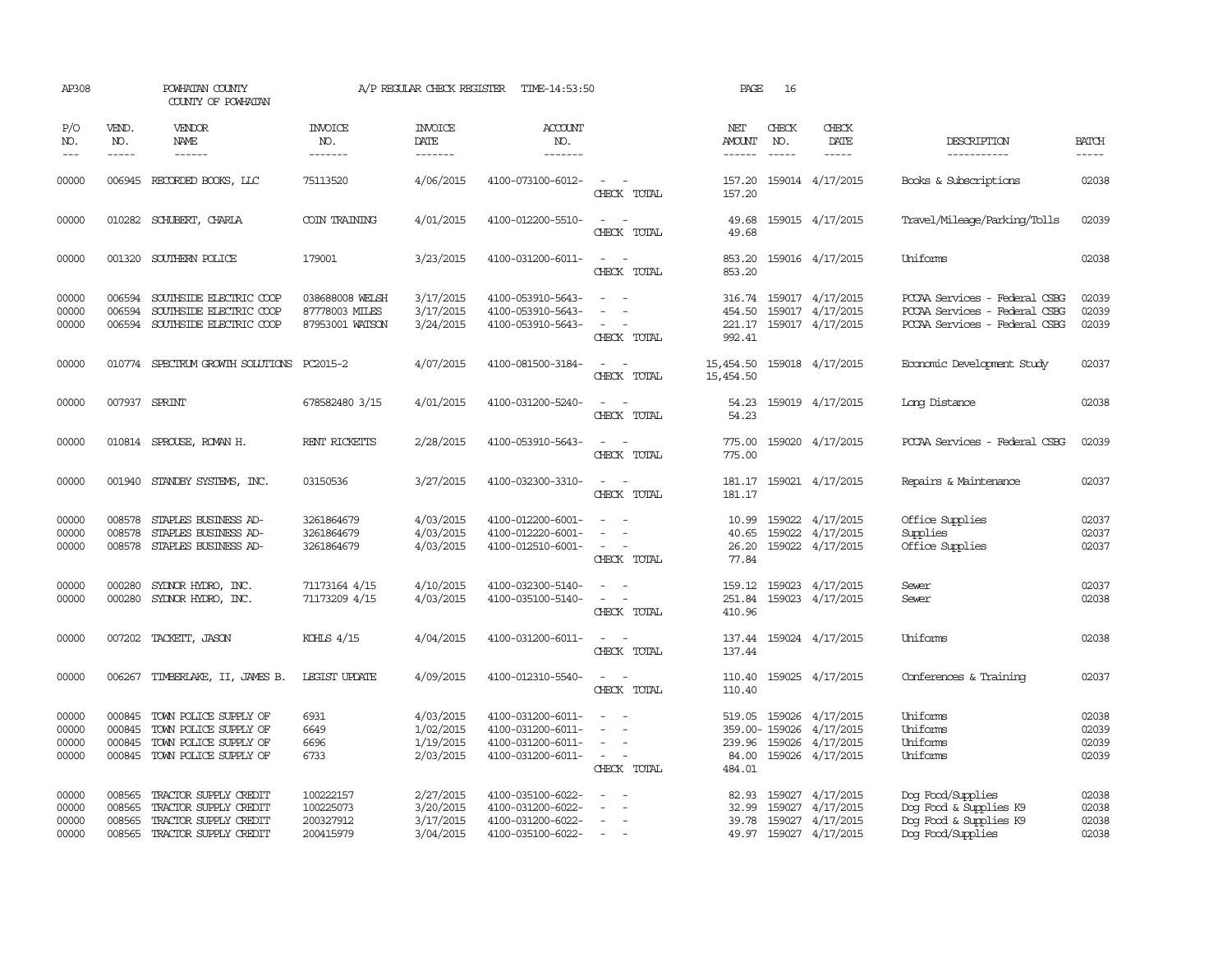| AP308                                                                                           |                                                                                                            | POWHATAN COUNTY<br>COUNTY OF POWHATAN                                                                                                                                                                                    |                                                                                                                                                        | A/P REGULAR CHECK REGISTER                                                                                                                  | TIME-14:53:50                                                                                                                                                                                                                       |                                                                                 | PAGE                                                                                                              | 17                                                                           |                                                                                                                                                                  |                                                                                                                                                                              |                                                                                                 |
|-------------------------------------------------------------------------------------------------|------------------------------------------------------------------------------------------------------------|--------------------------------------------------------------------------------------------------------------------------------------------------------------------------------------------------------------------------|--------------------------------------------------------------------------------------------------------------------------------------------------------|---------------------------------------------------------------------------------------------------------------------------------------------|-------------------------------------------------------------------------------------------------------------------------------------------------------------------------------------------------------------------------------------|---------------------------------------------------------------------------------|-------------------------------------------------------------------------------------------------------------------|------------------------------------------------------------------------------|------------------------------------------------------------------------------------------------------------------------------------------------------------------|------------------------------------------------------------------------------------------------------------------------------------------------------------------------------|-------------------------------------------------------------------------------------------------|
| P/O<br>NO.<br>$---$                                                                             | VEND.<br>NO.<br>$- - - - -$                                                                                | VENDOR<br>NAME<br>------                                                                                                                                                                                                 | <b>INVOICE</b><br>NO.<br>-------                                                                                                                       | <b>INVOICE</b><br>DATE<br>-------                                                                                                           | <b>ACCOUNT</b><br>NO.<br>-------                                                                                                                                                                                                    |                                                                                 | NET<br>AMOUNT<br>$- - - - - -$                                                                                    | CHECK<br>NO.<br>$- - - - -$                                                  | CHECK<br>DATE<br>-----                                                                                                                                           | DESCRIPTION<br>-----------                                                                                                                                                   | <b>BATCH</b><br>-----                                                                           |
| 00000                                                                                           | 008565                                                                                                     | TRACTOR SUPPLY CREDIT                                                                                                                                                                                                    | 200418923                                                                                                                                              | 3/19/2015                                                                                                                                   | 4100-035100-6022-                                                                                                                                                                                                                   | CHECK TOTAL                                                                     | 37.57<br>243.24                                                                                                   |                                                                              | 159027 4/17/2015                                                                                                                                                 | Dog Food/Supplies                                                                                                                                                            | 02038                                                                                           |
| 00000                                                                                           |                                                                                                            | 009574 UNIOUE MANAGEMENT                                                                                                                                                                                                 | 303711                                                                                                                                                 | 4/01/2015                                                                                                                                   | 4100-073100-6012-                                                                                                                                                                                                                   | $\overline{\phantom{a}}$<br>CHECK TOTAL                                         | 79.60<br>79.60                                                                                                    |                                                                              | 159028 4/17/2015                                                                                                                                                 | Books & Subscriptions                                                                                                                                                        | 02038                                                                                           |
| 00000<br>00000                                                                                  |                                                                                                            | 010261 V.A.A.O.<br>010261 V.A.A.O.                                                                                                                                                                                       | ACCT #562 BEACH<br>ACT 105 2015                                                                                                                        | 4/07/2015<br>4/07/2015                                                                                                                      | 4100-012200-5810-<br>4100-012310-5810-                                                                                                                                                                                              | CHECK TOTAL                                                                     | 30.00<br>30.00<br>60.00                                                                                           | 159029                                                                       | 159029 4/17/2015<br>4/17/2015                                                                                                                                    | Dues/Association Memberships<br>Dues/Association Memberships                                                                                                                 | 02039<br>02039                                                                                  |
| 00000<br>00000<br>00000<br>00000<br>00000<br>00000<br>00000<br>00000                            | 008140<br>008140<br>008140<br>008140<br>008140<br>008140                                                   | 008140 VERIZON<br>VERIZON<br>VERIZON<br>VERIZON<br>VERIZON<br>VERIZON<br>VERIZON<br>008140 VERIZON                                                                                                                       | 8045981340 1/15<br>8045981340 1214<br>8045981340 2/15<br>8045981340 3/15<br>8045986057 1/15<br>8045986057 1214<br>8045986057 2/15<br>8045986057 3/15   | 1/28/2015<br>12/28/2014<br>2/28/2015<br>3/28/2015<br>1/28/2015<br>12/28/2014<br>2/28/2015<br>3/28/2015                                      | 4100-021100-5230-<br>4100-021100-5230-<br>4100-021100-5230-<br>4100-021100-5230-<br>4100-031200-5230-<br>4100-031200-5230-<br>4100-031200-5230-<br>4100-031200-5230-                                                                | $\equiv$<br>$\overline{\phantom{a}}$<br>$\overline{\phantom{a}}$<br>CHECK TOTAL | 44.77<br>46.30<br>46.92<br>49.10<br>413.34<br>394.17<br>582.97<br>432.34<br>2,009.91                              | 159030<br>159030<br>159030<br>159030<br>159030                               | 4/17/2015<br>4/17/2015<br>159030 4/17/2015<br>4/17/2015<br>4/17/2015<br>4/17/2015<br>159030 4/17/2015<br>159030 4/17/2015                                        | Telephone Services<br>Telephone Services<br>Telephone Services<br>Telephone Services<br>Telephone Services<br>Telephone Services<br>Telephone Services<br>Telephone Services | 02041<br>02041<br>02041<br>02041<br>02041<br>02041<br>02041<br>02041                            |
| 00000<br>00000                                                                                  | 010096<br>010096                                                                                           | VERIZON<br>VERIZON                                                                                                                                                                                                       | 67817576<br>67817576                                                                                                                                   | 4/10/2015<br>4/10/2015                                                                                                                      | 4100-012510-5240-<br>4100-031200-5240-                                                                                                                                                                                              | CHECK TOTAL                                                                     | 20.31<br>20.31<br>40.62                                                                                           |                                                                              | 159031 4/17/2015<br>159031 4/17/2015                                                                                                                             | Long Distance<br>Long Distance                                                                                                                                               | 02039<br>02039                                                                                  |
| 00000                                                                                           |                                                                                                            | 009079 VERIZON COMUNICATIONS                                                                                                                                                                                             | 929004604 4/15                                                                                                                                         | 4/01/2015                                                                                                                                   | 4100-073100-5260-                                                                                                                                                                                                                   | $\equiv$<br>CHECK TOTAL                                                         | 139.99<br>139.99                                                                                                  |                                                                              | 159032 4/17/2015                                                                                                                                                 | Internet                                                                                                                                                                     | 02038                                                                                           |
| 00000<br>00000<br>00000<br>00000<br>00000<br>00000<br>00000<br>00000<br>00000<br>00000<br>00000 | 008126<br>008126<br>008126<br>008126<br>008126<br>008126<br>008126<br>008126<br>008126<br>008126<br>008126 | VERIZON WIRELESS<br>VERIZON WIRELESS<br>VERIZON WIRELESS<br>VERIZON WIRELESS<br>VERIZON WIRELESS<br>VERIZON WIRELESS<br>VERIZON WIRELESS<br>VERIZON WIRELESS<br>VERIZON WIRELESS<br>VERIZON WIRELESS<br>VERIZON WIRELESS | 9743133649<br>9743218668<br>9743218669<br>9743218669<br>9743218669<br>9743218669<br>9743218669<br>9743218669<br>9743218669<br>9743218669<br>9743218669 | 4/01/2015<br>4/01/2015<br>4/01/2015<br>4/01/2015<br>4/01/2015<br>4/01/2015<br>4/01/2015<br>4/01/2015<br>4/01/2015<br>4/01/2015<br>4/01/2015 | 4100-032300-5250-<br>4100-031200-5250-<br>4100-012100-5250-<br>4100-014100-5250-<br>4100-032200-5250-<br>4100-033300-5250-<br>4100-034100-5250-<br>4100-035500-5250-<br>4100-071110-5250-<br>4100-073100-5250-<br>4100-081100-5250- | $\overline{\phantom{a}}$<br>$\overline{\phantom{a}}$<br>CHECK TOTAL             | 239.28<br>3,371.23<br>49.73<br>356.70<br>249.80<br>27.63<br>49.19<br>49.73<br>49.73<br>49.73<br>27.65<br>4,520.40 | 159033<br>159033<br>159033<br>159033<br>159033<br>159033<br>159033<br>159033 | 159033 4/17/2015<br>4/17/2015<br>4/17/2015<br>4/17/2015<br>4/17/2015<br>4/17/2015<br>4/17/2015<br>159033 4/17/2015<br>4/17/2015<br>4/17/2015<br>159033 4/17/2015 | Cell Phone Charges<br>Cell Phones<br>Cell Phones<br>Cell Phones<br>Cell Phones<br>Cell Phones<br>Cell Phones<br>Cell Phones<br>Cell Phones<br>Cell Phones<br>Cell Phones     | 02037<br>02038<br>02039<br>02039<br>02039<br>02039<br>02039<br>02039<br>02039<br>02039<br>02039 |
| 00000<br>00000                                                                                  | 009442<br>009442 VESA                                                                                      | VESA                                                                                                                                                                                                                     | GROSSE CONF<br>HOWLAND CONF                                                                                                                            | 5/01/2015<br>5/01/2015                                                                                                                      | 4100-083500-5810-<br>4100-083500-5810-                                                                                                                                                                                              | CHECK TOTAL                                                                     | 35.00<br>35.00<br>70.00                                                                                           |                                                                              | 159034 4/17/2015<br>159034 4/17/2015                                                                                                                             | Dues/Association Memberships<br>Dues/Association Memberships                                                                                                                 | 02038<br>02038                                                                                  |
| 00000<br>00000                                                                                  | 008652<br>008652                                                                                           | VETERINARY EMERGENCY<br>VETERINARY EMERGENCY                                                                                                                                                                             | 56856<br>58149                                                                                                                                         | 3/15/2015<br>4/13/2015                                                                                                                      | 4100-035100-3110-<br>4100-035100-3110-                                                                                                                                                                                              | $\overline{\phantom{a}}$<br>CHECK TOTAL                                         | 175.00<br>457.00<br>632.00                                                                                        |                                                                              | 159035 4/17/2015<br>159035 4/17/2015                                                                                                                             | Professional Health Services<br>Professional Health Services                                                                                                                 | 02038<br>02038                                                                                  |
| 00000<br>00000<br>00000                                                                         | 008710<br>008710<br>008710                                                                                 | VIRGINIA BUSINESS SYSTEMS<br>VIRGINIA BUSINESS SYSTEMS<br>VIRGINIA BUSINESS SYSTEMS 16786619                                                                                                                             | 16752450<br>16752450                                                                                                                                   | 3/27/2015<br>3/27/2015<br>4/02/2015                                                                                                         | 4100-012100-3320-<br>4100-081500-3320-<br>4100-013200-3320-                                                                                                                                                                         | $\sim$                                                                          | 95.65<br>95.65                                                                                                    |                                                                              | 159036 4/17/2015<br>159036 4/17/2015<br>170.34 159036 4/17/2015                                                                                                  | Maintenance & Service Contract<br>Maintenance & Service Contract<br>Maintenance & Service Contract                                                                           | 02037<br>02037<br>02037                                                                         |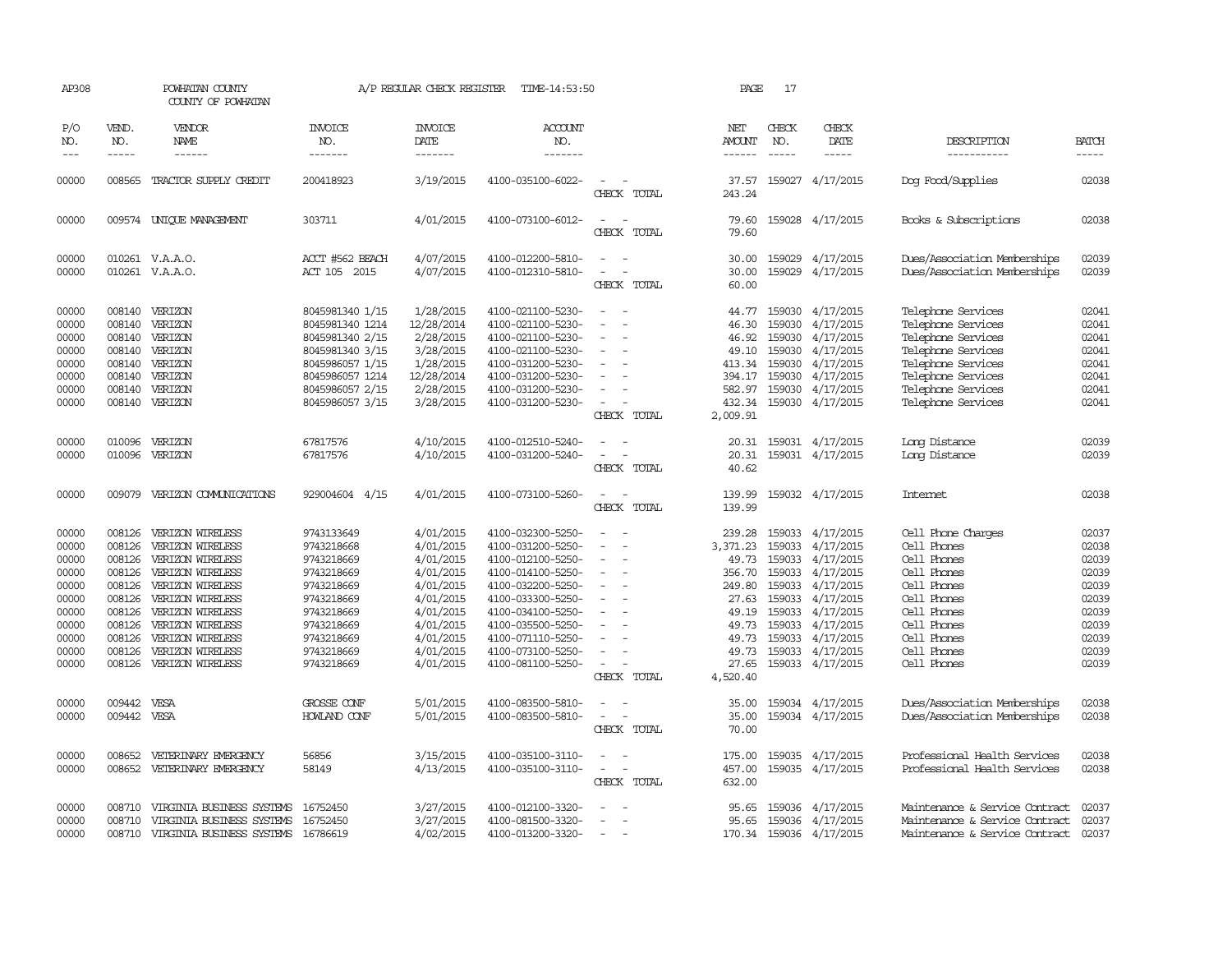| AP308                                                                                                             |                             | POWHATAN COUNTY<br>COUNTY OF POWHATAN                                                                                                                                                                                                                                                                                                                                                              |                                                                                                                                                                                                                | A/P REGULAR CHECK REGISTER                                                                                                                                            | TIME-14:53:50                                                                                                                                                                                                                                                                 |                                                                                                                                                                                                | PAGE                                                                               | 18                          |                                                                                                                                                                                                                                                                                                        |                                                                                                                          |                                                                                                                   |
|-------------------------------------------------------------------------------------------------------------------|-----------------------------|----------------------------------------------------------------------------------------------------------------------------------------------------------------------------------------------------------------------------------------------------------------------------------------------------------------------------------------------------------------------------------------------------|----------------------------------------------------------------------------------------------------------------------------------------------------------------------------------------------------------------|-----------------------------------------------------------------------------------------------------------------------------------------------------------------------|-------------------------------------------------------------------------------------------------------------------------------------------------------------------------------------------------------------------------------------------------------------------------------|------------------------------------------------------------------------------------------------------------------------------------------------------------------------------------------------|------------------------------------------------------------------------------------|-----------------------------|--------------------------------------------------------------------------------------------------------------------------------------------------------------------------------------------------------------------------------------------------------------------------------------------------------|--------------------------------------------------------------------------------------------------------------------------|-------------------------------------------------------------------------------------------------------------------|
| P/O<br>NO.<br>$---$                                                                                               | VEND.<br>NO.<br>$- - - - -$ | <b>VENDOR</b><br>NAME<br>$- - - - - -$                                                                                                                                                                                                                                                                                                                                                             | <b>INVOICE</b><br>NO.<br>-------                                                                                                                                                                               | <b>INVOICE</b><br>DATE<br>-------                                                                                                                                     | ACCOUNT<br>NO.<br>$- - - - - - -$                                                                                                                                                                                                                                             |                                                                                                                                                                                                | NET<br>AMOUNT<br>$- - - - - -$                                                     | CHECK<br>NO.<br>$- - - - -$ | CHECK<br>DATE<br>$- - - - -$                                                                                                                                                                                                                                                                           | DESCRIPTION<br>-----------                                                                                               | <b>BATCH</b><br>-----                                                                                             |
| 00000<br>00000                                                                                                    |                             | 008710 VIRGINIA BUSINESS SYSTEMS<br>008710 VIRGINIA BUSINESS SYSTEMS                                                                                                                                                                                                                                                                                                                               | 16786623<br>16786624                                                                                                                                                                                           | 4/02/2015<br>4/02/2014                                                                                                                                                | 4100-021200-8002-<br>4100-022100-3320-                                                                                                                                                                                                                                        | $\equiv$<br>CHECK TOTAL                                                                                                                                                                        | 168.43<br>111.51<br>641.58                                                         |                             | 159036 4/17/2015<br>159036 4/17/2015                                                                                                                                                                                                                                                                   | Copier Lease Agreement<br>Maintenance & Service Contract                                                                 | 02037<br>02037                                                                                                    |
| 00000                                                                                                             |                             | 010812 VIRGINIA COMONWEALTH                                                                                                                                                                                                                                                                                                                                                                        | OCPE1006                                                                                                                                                                                                       | 4/10/2015                                                                                                                                                             | 4100-011010-3160-                                                                                                                                                                                                                                                             | $\overline{\phantom{a}}$<br>CHECK TOTAL                                                                                                                                                        | 5,000.00<br>5,000.00                                                               |                             | 159037 4/17/2015                                                                                                                                                                                                                                                                                       | Professional Services                                                                                                    | 02037                                                                                                             |
| 00000                                                                                                             |                             | 007300 VIRGINIA TRUCK CENTER OF                                                                                                                                                                                                                                                                                                                                                                    | 1368772                                                                                                                                                                                                        | 4/10/2015                                                                                                                                                             | 4100-032200-6009-                                                                                                                                                                                                                                                             | CHECK TOTAL                                                                                                                                                                                    | 650.59<br>650.59                                                                   |                             | 159038 4/17/2015                                                                                                                                                                                                                                                                                       | Auto Repairs and Parts                                                                                                   | 02037                                                                                                             |
| 00000                                                                                                             | 010810 VRAV                 |                                                                                                                                                                                                                                                                                                                                                                                                    | 2015 ANNUAL MIG                                                                                                                                                                                                | 4/14/2015                                                                                                                                                             | 4100-013200-5540-                                                                                                                                                                                                                                                             | CHECK TOTAL                                                                                                                                                                                    | 195.00<br>195.00                                                                   |                             | 159039 4/17/2015                                                                                                                                                                                                                                                                                       | Conferences & Training                                                                                                   | 02037                                                                                                             |
| 00000                                                                                                             |                             | 001680 WASTE MANAGEMENT OF                                                                                                                                                                                                                                                                                                                                                                         | 3025868-2424-5                                                                                                                                                                                                 | 4/01/2015                                                                                                                                                             | 4100-014300-3175-                                                                                                                                                                                                                                                             | $\overline{\phantom{a}}$<br>CHECK TOTAL                                                                                                                                                        | 292.12<br>292.12                                                                   |                             | 159040 4/17/2015                                                                                                                                                                                                                                                                                       | Waste Disposal                                                                                                           | 02037                                                                                                             |
| 00000<br>00000<br>00000<br>00000<br>00000                                                                         | 007758<br>007758<br>007758  | 007758 ADVANCE AUTO PARTS<br>ADVANCE AUTO PARTS<br>ADVANCE AUTO PARTS<br>ADVANCE AUTO PARTS<br>007758 ADVANCE AUTO PARTS                                                                                                                                                                                                                                                                           | 6819506166293<br>6819506535734<br>6819508050454<br>681950805459<br>6819508350808                                                                                                                               | 3/02/2015<br>3/06/2015<br>3/21/2015<br>3/21/2015<br>3/24/2015                                                                                                         | 4100-032200-6009-<br>4100-032200-6009-<br>4100-032200-6009-<br>4100-032200-6009-<br>4100-032200-3310-                                                                                                                                                                         | $\overline{\phantom{a}}$<br>$\overline{\phantom{a}}$<br>$\overline{\phantom{a}}$<br>CHECK TOTAL                                                                                                | 32.57<br>32.99<br>71.35<br>8.55<br>4.38<br>149.84                                  | 159068<br>159068<br>159068  | 4/23/2015<br>4/23/2015<br>4/23/2015<br>159068 4/23/2015<br>159068 4/23/2015                                                                                                                                                                                                                            | Auto Repairs and Parts<br>Auto Repairs and Parts<br>Auto Repairs and Parts<br>Auto Repairs and Parts<br>Equipment Repair | 02044<br>02044<br>02044<br>02044<br>02044                                                                         |
| 00000                                                                                                             |                             | 008743 ALEXANDER, KAREN B.                                                                                                                                                                                                                                                                                                                                                                         | WINVOTE HEARING                                                                                                                                                                                                | 4/14/2015                                                                                                                                                             | 4100-013100-5510-                                                                                                                                                                                                                                                             | $\sim$ 100 $\mu$<br>CHECK TOTAL                                                                                                                                                                | 56.80<br>56.80                                                                     |                             | 159069 4/23/2015                                                                                                                                                                                                                                                                                       | Travel/Mileage/Parking/Tolls                                                                                             | 02042                                                                                                             |
| 00000                                                                                                             |                             | 008133 ANDERSON, KATE                                                                                                                                                                                                                                                                                                                                                                              | DEO TRAINING                                                                                                                                                                                                   | 4/14/2015                                                                                                                                                             | 4100-081100-5510-                                                                                                                                                                                                                                                             | $\sim$ 10 $\sim$<br>CHECK TOTAL                                                                                                                                                                | 38.92<br>38.92                                                                     |                             | 159070 4/23/2015                                                                                                                                                                                                                                                                                       | Travel/Mileage/Parking/Tolls                                                                                             | 02042                                                                                                             |
| 00000                                                                                                             |                             | 010283 ANTHEM BCBS                                                                                                                                                                                                                                                                                                                                                                                 | CTY200 MARCH'15                                                                                                                                                                                                | 4/15/2015                                                                                                                                                             | 4100-033400-3845-                                                                                                                                                                                                                                                             | $\sim$<br>CHECK TOTAL                                                                                                                                                                          | 1,878.89                                                                           |                             | 1,878.89 159071 4/23/2015                                                                                                                                                                                                                                                                              | Detention of Adults - Health C                                                                                           | 02046                                                                                                             |
| 00000<br>00000<br>00000<br>00000<br>00000<br>00000<br>00000<br>00000<br>00000<br>00000<br>00000<br>00000<br>00000 |                             | 007436 AQUA VIRGINIA, INC.<br>007436 AQUA VIRGINIA, INC.<br>007436 AQUA VIRGINIA, INC.<br>007436 AQUA VIRGINIA, INC.<br>007436 AQUA VIRGINIA, INC.<br>007436 AQUA VIRGINIA, INC.<br>007436 AQUA VIRGINIA, INC.<br>007436 AQUA VIRGINIA, INC.<br>007436 AQUA VIRGINIA, INC.<br>007436 AQUA VIRGINIA, INC.<br>007436 AQUA VIRGINIA, INC.<br>007436 AQUA VIRGINIA, INC.<br>007436 AQUA VIRGINIA, INC. | 0559913 4/15<br>0574622 4/15<br>0575072 4/15<br>0575528 4/15<br>0620830 4/15<br>0620830 4/15<br>0621132 4/15<br>0621730 4/15<br>0621781 4/15<br>0621784 4/15<br>0621788 4/8/15<br>1100656 4/15<br>1100657 4/15 | 4/08/2015<br>4/08/2015<br>4/08/2015<br>4/08/2015<br>4/08/2015<br>4/08/2015<br>4/08/2015<br>4/08/2015<br>4/08/2015<br>4/08/2015<br>4/08/2015<br>4/08/2015<br>4/08/2015 | 4100-014100-5130-<br>4100-014100-5130-<br>4100-014100-5130-<br>4100-032210-5130-<br>4100-014100-5130-<br>4100-031200-5130-<br>4100-014100-5130-<br>4100-014100-5130-<br>4100-014100-5130-<br>4100-014600-5130-<br>4100-073100-5130-<br>4100-014600-5130-<br>4100-014100-5130- | $\overline{\phantom{a}}$<br>$\overline{\phantom{a}}$<br>$\equiv$<br>$\overline{\phantom{a}}$<br>$\overline{\phantom{a}}$<br>$\sim$<br>CHECK TOTAL<br>$\sim$<br>$\sim$<br>$\sim$<br>CHECK TOTAL | 20.22<br>88.71<br>74.86<br>186.21<br>68.19<br>912.48<br>126.26<br>136.60<br>262.86 |                             | 159072 4/23/2015<br>159072 4/23/2015<br>80.50 159072 4/23/2015<br>159072 4/23/2015<br>105.93 159072 4/23/2015<br>105.93 159072 4/23/2015<br>88.17 159072 4/23/2015<br>159072 4/23/2015<br>28.13 159072 4/23/2015<br>65.63 159072 4/23/2015<br>159072 4/23/2015<br>159073 4/23/2015<br>159073 4/23/2015 | Water<br>Water<br>Water<br>Water<br>Water<br>Water<br>Water<br>Water<br>Water<br>Water<br>Water<br>Water<br>Water        | 02042<br>02042<br>02042<br>02042<br>02042<br>02042<br>02042<br>02042<br>02042<br>02042<br>02045<br>02042<br>02042 |
| 00000<br>00000                                                                                                    |                             | 007941 BAKER & TAYLOR<br>007941 BAKER & TAYLOR                                                                                                                                                                                                                                                                                                                                                     | K40126480<br>5013579019                                                                                                                                                                                        | 4/14/2015<br>4/09/2015                                                                                                                                                | 4100-073100-6012-<br>4100-073100-6012-                                                                                                                                                                                                                                        | $\overline{\phantom{a}}$<br>$\overline{\phantom{a}}$<br>CHECK TOTAL                                                                                                                            | 20.96<br>247.53<br>268.49                                                          |                             | 159074 4/23/2015<br>159074 4/23/2015                                                                                                                                                                                                                                                                   | Books & Subscriptions<br>Books & Subscriptions                                                                           | 02045<br>02045                                                                                                    |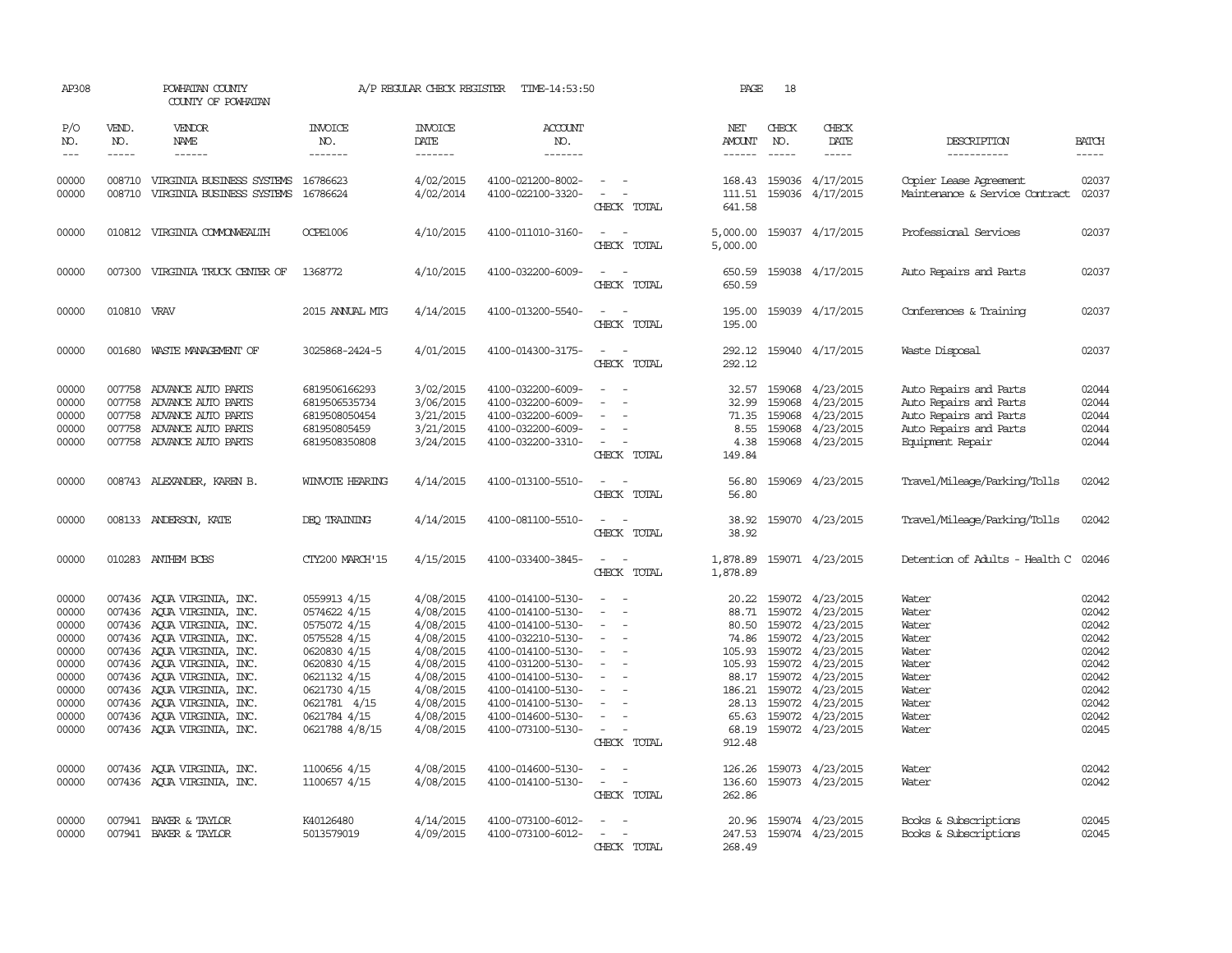| AP308                            |                               | POWHATAN COUNTY<br>COUNTY OF POWHATAN                                                                                                               |                                   | A/P REGULAR CHECK REGISTER                       | TIME-14:53:50                                                                    |                                                                                                                             | PAGE                                     | 19                          |                                                                |                                                       |                                  |
|----------------------------------|-------------------------------|-----------------------------------------------------------------------------------------------------------------------------------------------------|-----------------------------------|--------------------------------------------------|----------------------------------------------------------------------------------|-----------------------------------------------------------------------------------------------------------------------------|------------------------------------------|-----------------------------|----------------------------------------------------------------|-------------------------------------------------------|----------------------------------|
| P/O<br>NO.<br>$---$              | VEND.<br>NO.<br>$\frac{1}{2}$ | VENDOR<br>NAME<br>$- - - - - -$                                                                                                                     | <b>INVOICE</b><br>NO.<br>-------- | <b>INVOICE</b><br>DATE<br>$- - - - - - -$        | <b>ACCOUNT</b><br>NO.<br>$- - - - - - -$                                         |                                                                                                                             | NET<br>AMOUNT<br>------                  | CHECK<br>NO.<br>$- - - - -$ | CHECK<br>DATE<br>$- - - - -$                                   | DESCRIPTION<br>-----------                            | <b>BATCH</b><br>$- - - - -$      |
| 00000                            | 010825                        | BARKER, JUDY KAYE                                                                                                                                   | APRIL TERM 2015                   | 4/21/2015                                        | 4100-021100-1700-                                                                | $\sim$ $ \sim$<br>CHECK TOTAL                                                                                               | 30.00<br>30.00                           |                             | 159075 4/23/2015                                               | COMP: Jurors & Witnesses                              | 02045                            |
| 00000                            |                               | 010823 BEALE, III, CLAYTON W.                                                                                                                       | APRIL TERM 2015                   | 4/21/2015                                        | 4100-021100-1700-                                                                | $\overline{\phantom{a}}$<br>$\sim$<br>CHECK TOTAL                                                                           | 30.00<br>30.00                           |                             | 159076 4/23/2015                                               | COMP: Jurors & Witnesses                              | 02045                            |
| 00000                            |                               | 010824 BEVILLE, DAVID GAYLE                                                                                                                         | APRIL TERM 2015                   | 4/21/2015                                        | 4100-021100-1700-                                                                | $\sim$ $\sim$<br>CHECK TOTAL                                                                                                | 30.00<br>30.00                           |                             | 159077 4/23/2015                                               | COMP: Jurors & Witnesses                              | 02045                            |
| 00000                            |                               | 009876 BSN SPORTS, INC.                                                                                                                             | 96830419                          | 4/03/2015                                        | 4100-014500-3190-                                                                | $\sim$ 10 $\sim$ 10 $\sim$<br>CHECK TOTAL                                                                                   | 39.39<br>39.39                           |                             | 159078 4/23/2015                                               | Grounds Maintenance                                   | 02042                            |
| 00000                            |                               | 010818 BUTLER, DAWN                                                                                                                                 | APRIL TERM 2015                   | 4/21/2015                                        | 4100-021100-1700-                                                                | $\sim$<br>$\sim$<br>CHECK TOTAL                                                                                             | 30.00<br>30.00                           |                             | 159079 4/23/2015                                               | COMP: Jurors & Witnesses                              | 02045                            |
| 00000<br>00000<br>00000          | 000540<br>000540              | CENTRAL VIRGINIA WASTE<br>CENTRAL VIRGINIA WASTE<br>000540 CENTRAL VIRGINIA WASTE                                                                   | 20085<br>20125<br>20125           | 4/14/2015<br>4/08/2015<br>4/08/2015              | 4100-014300-3176-<br>4100-014300-3176-<br>4100-014300-3176-                      | $\omega_{\rm{max}}$ and $\omega_{\rm{max}}$<br>CHECK TOTAL                                                                  | 177.46<br>5,775.00<br>4,781.00           | 159080<br>159080            | 4/23/2015<br>4/23/2015<br>1, 171.46 - 159080 4/23/2015         | Recycling Pulls<br>Recycling Pulls<br>Recycling Pulls | 02045<br>02045<br>02045          |
| 00000<br>00000                   | 006965<br>006965              | CINIAS CORPORATION<br>CINIAS CORPORATION                                                                                                            | 143536801<br>143536801            | 4/15/2015<br>4/15/2015                           | 4100-014300-6011-<br>4100-014100-6011-                                           | $\sim$<br>CHECK TOTAL                                                                                                       | 132.01<br>240.59                         |                             | 108.58 159081 4/23/2015<br>159081 4/23/2015                    | Uniforms<br>Uniforms                                  | 02045<br>02045                   |
| 00000                            |                               | 007282 COBB TECHNOLOGIES, INC.                                                                                                                      | 656291                            | 4/10/2015                                        | 4100-032200-3310-                                                                | $\frac{1}{2} \left( \frac{1}{2} \right) \left( \frac{1}{2} \right) = \frac{1}{2} \left( \frac{1}{2} \right)$<br>CHECK TOTAL | 225.73                                   |                             | 225.73 159082 4/23/2015                                        | Equipment Repair                                      | 02042                            |
| 00000<br>00000                   |                               | 009178 COMCAST<br>009178 COMCAST                                                                                                                    | 141802019 4/15<br>141802019 4/15  | 4/14/2015<br>4/14/2015                           | 4100-032300-5230-<br>4100-032300-5260-                                           | $\frac{1}{2} \left( \frac{1}{2} \right) \left( \frac{1}{2} \right) = \frac{1}{2} \left( \frac{1}{2} \right)$<br>CHECK TOTAL | 59.95<br>106.86                          |                             | 46.91 159083 4/23/2015<br>159083 4/23/2015                     | Telephone Services<br><b>Internet</b>                 | 02045<br>02045                   |
| 00000                            |                               | 033130 COUNTY OF HENRICO                                                                                                                            | 122656                            | 4/01/2015                                        | 4100-033400-3840-                                                                | $\omega_{\rm{max}}$ and<br>CHECK TOTAL                                                                                      | 18,344.56<br>18, 344.56                  |                             | 159084 4/23/2015                                               | Detention of Juveniles                                | 02044                            |
| 00000<br>00000                   | 007765<br>007765              | COUNTY WASTE & RECYCLING<br>COUNTY WASTE & RECYCLING                                                                                                | 03-1900 4/15<br>03-516457 4/15    | 4/13/2015<br>4/13/2015                           | 4100-032300-3185-<br>4100-032300-3185-                                           | $\sim$<br>CHECK TOTAL                                                                                                       | 38.00<br>18.50<br>56.50                  |                             | 159085 4/23/2015<br>159085 4/23/2015                           | Trash Removal<br>Trash Removal                        | 02045<br>02045                   |
| 00000                            |                               | 001760 COURTOIS SIGNS, GRAPHICS,                                                                                                                    | 16643                             | 3/24/2015                                        | 4100-031200-6014-                                                                | CHECK TOTAL                                                                                                                 | 230.00<br>230.00                         |                             | 159086 4/23/2015                                               | Other Operating Supplies                              | 02046                            |
| 00000                            |                               | 000076 DELL MARKETING L.P.                                                                                                                          | XJNR2FCF4                         | 4/15/2015                                        | 4100-012510-6002-                                                                | CHECK TOTAL                                                                                                                 | 209.37<br>209.37                         |                             | 159087 4/23/2015                                               | Computer Equipment-non-capital                        | 02045                            |
| 00000                            |                               | 010819 DERN, GREGORY                                                                                                                                | APRIL TERM 2015                   | 4/21/2015                                        | 4100-021100-1700-                                                                | $\sim$<br>CHECK TOTAL                                                                                                       | 30.00<br>30.00                           |                             | 159088 4/23/2015                                               | COMP: Jurors & Witnesses                              | 02045                            |
| 00000<br>00000<br>00000<br>00000 | 006240                        | 006240 DIAMOND SPRINGS WATER, INC<br>006240 DIAMOND SPRINGS WATER, INC<br>DIAMOND SPRINGS WATER, INC<br>006240 DIAMOND SPRINGS WATER, INC 330070110 | 2657216<br>2657450<br>320074500   | 4/03/2015<br>4/03/2015<br>3/20/2015<br>3/30/2015 | 4100-014100-5130-<br>4100-014300-5130-<br>4100-014300-5130-<br>4100-014100-5130- | $\overline{\phantom{a}}$<br>$\overline{\phantom{0}}$<br>$\sim$<br>$\sim$<br>CHECK TOTAL                                     | 8.95<br>11.95<br>20.85<br>12.50<br>54.25 | 159089<br>159089            | 159089 4/23/2015<br>4/23/2015<br>4/23/2015<br>159089 4/23/2015 | Water<br>Water<br>Water<br>Water                      | 02042<br>02042<br>02042<br>02042 |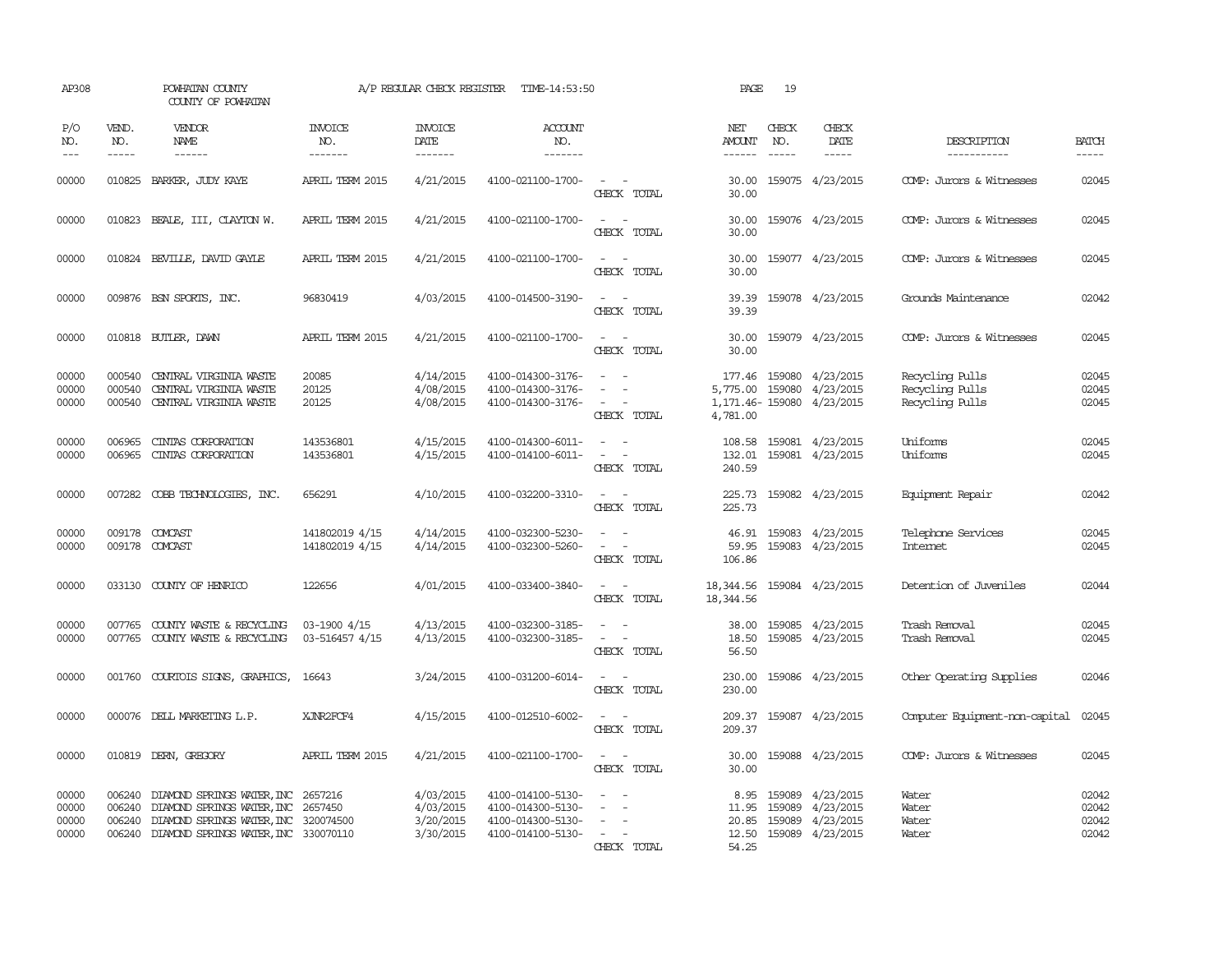| AP308               |                             | POWHATAN COUNTY<br>COUNTY OF POWHATAN  |                                  | A/P REGULAR CHECK REGISTER                | TIME-14:53:50                    |                                      | PAGE                    | 20                            |                           |                                |                             |
|---------------------|-----------------------------|----------------------------------------|----------------------------------|-------------------------------------------|----------------------------------|--------------------------------------|-------------------------|-------------------------------|---------------------------|--------------------------------|-----------------------------|
| P/O<br>NO.<br>$---$ | VEND.<br>NO.<br>$- - - - -$ | VENDOR<br>NAME<br>------               | <b>INVOICE</b><br>NO.<br>------- | <b>INVOICE</b><br>DATE<br>$- - - - - - -$ | <b>ACCOUNT</b><br>NO.<br>------- |                                      | NET<br>AMOUNT           | CHECK<br>NO.<br>$\frac{1}{2}$ | CHECK<br>DATE<br>-----    | DESCRIPTION<br>-----------     | <b>BATCH</b><br>$- - - - -$ |
| 00000               |                             | 007288 DOMINION ENERGY                 | 104587                           | 4/02/2015                                 | 4100-014100-3320-                | $\sim$<br>CHECK TOTAL                | 1,757.25                |                               | 1,757.25 159090 4/23/2015 | Maintenance & Service Contract | 02042                       |
| 00000               | 000860                      | DOMINION VIRGINIA POWER                | 0432180008 4/15                  | 4/02/2015                                 | 4100-014600-5110-                | $\sim$<br>$\sim$                     |                         |                               | 127.14 159091 4/23/2015   | Electricity                    | 02042                       |
| 00000               | 000860                      | DOMINION VIRGINIA POWER                | 0863807277 4/15                  | 4/02/2015                                 | 4100-014600-5110-                | $\sim$                               | 93.77                   |                               | 159091 4/23/2015          | Electricity                    | 02042                       |
| 00000               | 000860                      | DOMINION VIRGINIA POWER                | 1498464559 4/15                  | 4/02/2015                                 | 4100-014600-5110-                | $\overline{\phantom{a}}$             |                         |                               | 8.14 159091 4/23/2015     | Electricity                    | 02042                       |
| 00000               | 000860                      | DOMINION VIRGINIA POWER                | 1982170001 4/15                  | 4/02/2015                                 | 4100-014100-5110-                | $\equiv$                             | 11.47                   |                               | 159091 4/23/2015          | Electricity                    | 02042                       |
| 00000               | 000860                      | DOMINION VIRGINIA POWER                | 2142337506 4/15                  | 4/02/2015                                 | 4100-014600-5110-                | $\sim$                               | 55.50                   |                               | 159091 4/23/2015          | Electricity                    | 02042                       |
| 00000               | 000860                      | DOMINION VIRGINIA POWER                | 2312285006 4/15                  | 4/02/2015                                 | 4100-014100-5110-                |                                      | 182.68                  |                               | 159091 4/23/2015          | Electricity                    | 02042                       |
| 00000               | 000860                      |                                        |                                  |                                           |                                  |                                      |                         |                               |                           |                                | 02042                       |
|                     |                             | DOMINION VIRGINIA POWER                | 2346327501 4/15                  | 4/02/2015                                 | 4100-014100-5110-                |                                      | 1,557.74                |                               | 159091 4/23/2015          | Electricity                    |                             |
| 00000               | 000860                      | DOMINION VIRGINIA POWER                | 2346327501 4/15                  | 4/02/2015                                 | 4100-031200-5110-                | $\overline{\phantom{a}}$             | 1,557.74                |                               | 159091 4/23/2015          | Electricity                    | 02042                       |
| 00000               | 000860                      | DOMINION VIRGINIA POWER                | 2352270009 4/15                  | 4/02/2015                                 | 4100-014100-5110-                |                                      | 218.42                  |                               | 159091 4/23/2015          | Electricity                    | 02042                       |
| 00000               | 000860                      | DOMINION VIRGINIA POWER                | 2442170003 4/15                  | 4/02/2015                                 | 4100-014100-5110-                |                                      | 1,766.39                |                               | 159091 4/23/2015          | Electricity                    | 02042                       |
| 00000               | 000860                      | DOMINION VIRGINIA POWER                | 2462222502 4/15                  | 4/02/2015                                 | 4100-014100-5110-                |                                      | 2,868.61                |                               | 159091 4/23/2015          | Electricity                    | 02042                       |
|                     |                             |                                        |                                  |                                           |                                  | CHECK TOTAL                          | 8,447.60                |                               |                           |                                |                             |
| 00000               | 000860                      | DOMINION VIRGINIA POWER                | 2476067034 4/15                  | 4/02/2015                                 | 4100-014100-5110-                |                                      | 288.36                  |                               | 159092 4/23/2015          | Electricity                    | 02042                       |
| 00000               | 000860                      | DOMINION VIRGINIA POWER                | 2912605595 4/15                  | 4/02/2015                                 | 4100-014100-5110-                | $\equiv$<br>$\overline{\phantom{a}}$ | 167.76                  | 159092                        | 4/23/2015                 | Electricity                    | 02042                       |
| 00000               | 000860                      | DOMINION VIRGINIA POWER                | 2972120006 4/15                  | 4/02/2015                                 | 4100-014100-5110-                | $\overline{\phantom{a}}$             | 1,430.15                | 159092                        | 4/23/2015                 | Electricity                    | 02042                       |
| 00000               | 000860                      | DOMINION VIRGINIA POWER                | 3451094936 4/15                  | 4/02/2016                                 | 4100-014600-5110-                |                                      | 109.79                  | 159092                        | 4/23/2015                 | Electricity                    | 02042                       |
| 00000               | 000860                      | DOMINION VIRGINIA POWER                | 3496131156 4/15                  | 4/02/2015                                 | 4100-014100-5110-                | $\sim$                               | 6.59                    | 159092                        | 4/23/2015                 | Electricity                    | 02042                       |
| 00000               | 000860                      | DOMINION VIRGINIA POWER                | 3507951824 4/15                  | 4/02/2015                                 | 4100-014600-5110-                |                                      | 83.15                   | 159092                        | 4/23/2015                 | Electricity                    | 02042                       |
| 00000               | 000860                      | DOMINION VIRGINIA POWER                | 4691491015 4/15                  | 4/02/2015                                 | 4100-014600-5110-                |                                      | 45.25                   | 159092                        | 4/23/2015                 | Electricity                    | 02042                       |
| 00000               | 000860                      | DOMINION VIRGINIA POWER                | 4732217502 4/15                  | 4/02/2015                                 | 4100-014600-5110-                |                                      | 90.59                   |                               | 159092 4/23/2015          | Electricity                    | 02042                       |
| 00000               | 000860                      | DOMINION VIRGINIA POWER                | 5652237503 4/15                  | 4/02/2015                                 | 4100-014600-5110-                |                                      | 8.22                    |                               | 159092 4/23/2015          | Electricity                    | 02042                       |
| 00000               | 000860                      | DOMINION VIRGINIA POWER                | 6024003557 4/15                  | 4/02/2015                                 | 4100-014100-5110-                |                                      | 21.67                   |                               | 159092 4/23/2015          | Electricity                    | 02042                       |
|                     |                             |                                        |                                  |                                           |                                  | CHECK TOTAL                          | 2,251.53                |                               |                           |                                |                             |
| 00000               | 000860                      | DOMINION VIRGINIA POWER                | 7765134072 4/15                  | 3/30/2015                                 | 4100-014100-5110-                | CHECK TOTAL                          | 642.17<br>642.17        |                               | 159093 4/23/2015          | Electricity                    | 02042                       |
| 00000               |                             | 010821 EVANS, JANE WALL                | APRIL TERM 2015                  | 4/21/2015                                 | 4100-021100-1700-                |                                      | 30.00                   |                               | 159094 4/23/2015          | COMP: Jurors & Witnesses       | 02045                       |
|                     |                             |                                        |                                  |                                           |                                  | CHECK TOTAL                          | 30.00                   |                               |                           |                                |                             |
| 00000               |                             | 010783 F&T PRODUCTS                    | 3302                             | 3/28/2015                                 | 4100-032200-6011-                | $\equiv$<br>CHECK TOTAL              | 72.00<br>72.00          |                               | 159095 4/23/2015          | Protective Gear/Uniforms       | 02043                       |
| 00000               |                             | 000690 FLATROCK TIRE & AUTO            | 11436 UNIT 116                   | 4/07/2015                                 | 4100-032300-6009-                | CHECK TOTAL                          | 754.95<br>754.95        |                               | 159096 4/23/2015          | Auto Parts/Repair              | 02042                       |
| 00000               |                             | 006522 FOOD LION                       | 281361151018                     | 4/14/2015                                 | 4100-035100-6022-                | CHECK TOTAL                          | 184.39<br>184.39        |                               | 159097 4/23/2015          | Dog Food/Supplies              | 02046                       |
| 00000               |                             | 006213 GENERAL HOME SERVICES INC 13723 |                                  | 4/14/2015                                 | 4100-035100-3320-                | CHECK TOTAL                          | 65.00<br>65.00          |                               | 159098 4/23/2015          | Landscaping - Animal Control   | 02046                       |
| 00000               |                             | 000570 GOOCHLAND-POWHATAN              | 4TH QTR 2014-15                  | 4/13/2015                                 | 4100-052100-5699-                | CHECK TOTAL                          | 63,182.50<br>63, 182.50 |                               | 159099 4/23/2015          | County Contribution-CSB        | 02042                       |
| 00000               |                             | 006013 GRAINGER                        | 9709631502                       | 4/07/2015                                 | 4100-014100-3310-                | CHECK TOTAL                          | 31.01                   |                               | 31.01 159100 4/23/2015    | Repairs & Maintenance          | 02042                       |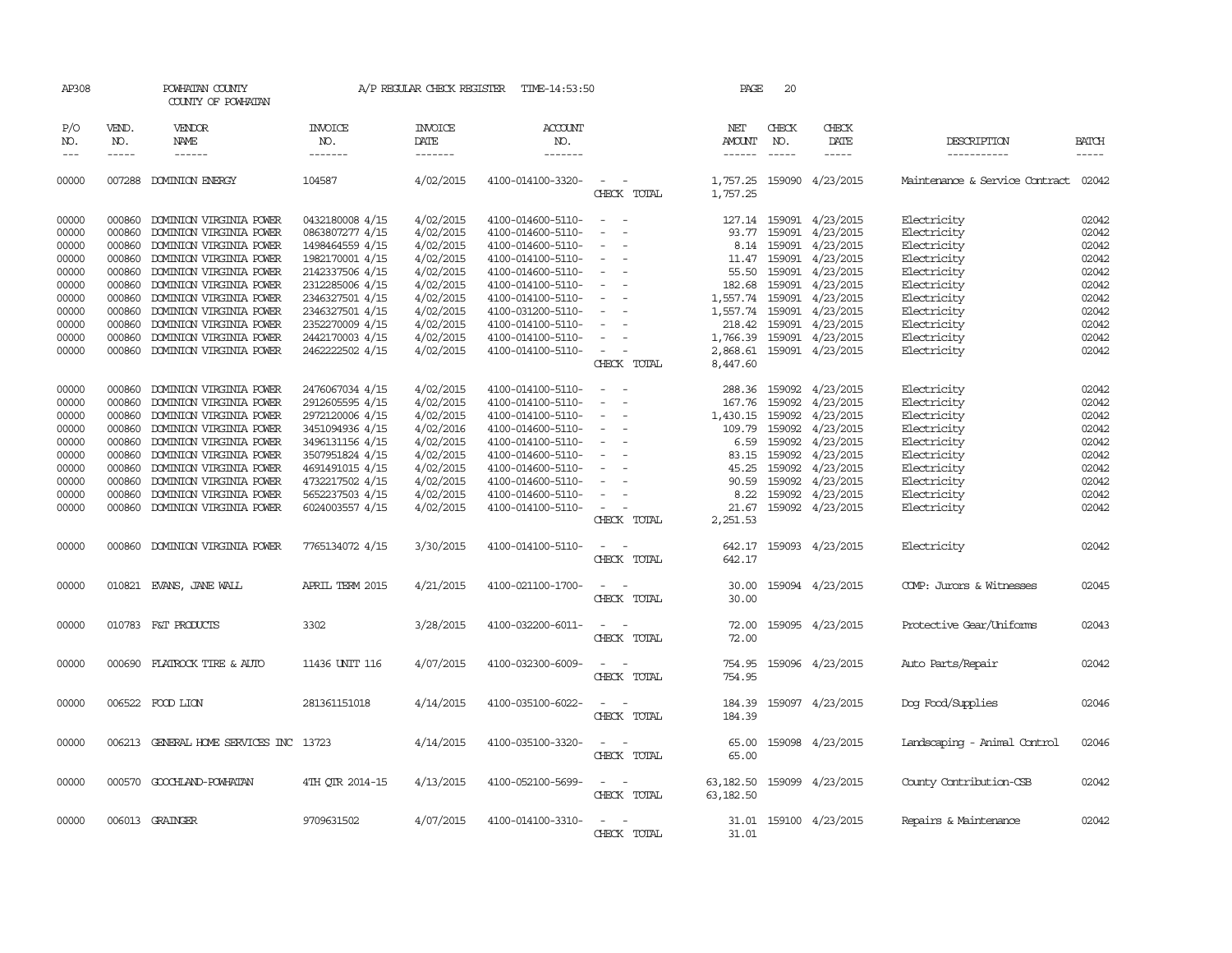| AP308                                     |                                                | POWHATAN COUNTY<br>COUNTY OF POWHATAN                                                                            |                                                | A/P REGULAR CHECK REGISTER                                    | TIME-14:53:50                                                                                         |                                                   | PAGE                                                       | 21                            |                                                                                           |                                                                                                                                       |                                           |
|-------------------------------------------|------------------------------------------------|------------------------------------------------------------------------------------------------------------------|------------------------------------------------|---------------------------------------------------------------|-------------------------------------------------------------------------------------------------------|---------------------------------------------------|------------------------------------------------------------|-------------------------------|-------------------------------------------------------------------------------------------|---------------------------------------------------------------------------------------------------------------------------------------|-------------------------------------------|
| P/O<br>NO.<br>$\frac{1}{2}$               | VEND.<br>NO.<br>$- - - - -$                    | VENDOR<br>NAME<br>------                                                                                         | <b>INVOICE</b><br>NO.<br>-------               | <b>INVOICE</b><br>DATE<br>-------                             | <b>ACCOUNT</b><br>NO.<br>-------                                                                      |                                                   | NET<br>AMOUNT<br>------                                    | CHECK<br>NO.<br>$\frac{1}{2}$ | CHECK<br>DATE<br>$- - - - -$                                                              | DESCRIPTION<br>-----------                                                                                                            | <b>BATCH</b><br>-----                     |
| 00000                                     |                                                | 010709 HEARN, JR., DANIEL ALAN                                                                                   | 1552                                           | 4/04/2015                                                     | 4100-014100-3310-                                                                                     | $\overline{\phantom{a}}$<br>CHECK TOTAL           | 250.00<br>250.00                                           |                               | 159101 4/23/2015                                                                          | Repairs & Maintenance                                                                                                                 | 02042                                     |
| 00000                                     |                                                | 009395 HENSHAW, JAMES                                                                                            | JAKE - APRIL 15                                | 4/13/2015                                                     | 4100-031200-6022-                                                                                     | $\sim$<br>CHECK TOTAL                             | 220.00<br>220.00                                           |                               | 159102 4/23/2015                                                                          | Dog Food & Supplies K9                                                                                                                | 02046                                     |
| 00000                                     |                                                | 009652 HORIZON DISTRIBUTORS INC                                                                                  | 4R002862                                       | 3/30/2015                                                     | 4100-014500-3319-                                                                                     | $\sim$ $\sim$<br>CHECK TOTAL                      | 120.27<br>120.27                                           |                               | 159103 4/23/2015                                                                          | Equipment Repairs and Maintena                                                                                                        | 02043                                     |
| 00000                                     |                                                | 007752 ID NEIWORKS, INC.                                                                                         | 269212                                         | 5/01/2015                                                     | 4100-031200-3320-                                                                                     | $\sim$<br>$\sim$<br>CHECK TOTAL                   | 6,186.60<br>6,186.60                                       |                               | 159104 4/23/2015                                                                          | Maintenance & Service Contract                                                                                                        | 02046                                     |
| 00000<br>00000<br>00000<br>00000<br>00000 | 000120<br>000120<br>000120<br>000120<br>000120 | <b>JAMES RIVER AIR</b><br><b>JAMES RIVER AIR</b><br>JAMES RIVER AIR<br>JAMES RIVER AIR<br><b>JAMES RIVER AIR</b> | S53977<br>S54834<br>S54859<br>S54872<br>S54479 | 3/31/2015<br>3/31/2015<br>3/31/2015<br>3/31/2015<br>3/31/2015 | 4100-014100-3308-<br>4100-014100-3308-<br>4100-014100-3308-<br>4100-014100-3308-<br>4100-032220-3310- | $\equiv$<br>$\sim$<br>CHECK TOTAL                 | 430.00<br>731.00<br>426.88<br>516.00<br>473.00<br>2,576.88 | 159105                        | 159105 4/23/2015<br>4/23/2015<br>159105 4/23/2015<br>159105 4/23/2015<br>159105 4/23/2015 | HVAC Service and Repairs<br>HVAC Service and Repairs<br>HVAC Service and Repairs<br>HVAC Service and Repairs<br>Repairs & Maintenance | 02043<br>02043<br>02043<br>02043<br>02044 |
| 00000                                     | 006946                                         | JANWAY COMPANY USA, INC.                                                                                         | 117418                                         | 4/15/2015                                                     | 4100-073100-6001-                                                                                     | $\sim$<br>CHECK TOTAL                             | 195.50<br>195.50                                           |                               | 159106 4/23/2015                                                                          | Office Supplies                                                                                                                       | 02045                                     |
| 00000                                     | 008656                                         | JIEC CONSULTING SOLUTIONS                                                                                        | 744 APRIL PYMT                                 | 12/29/2014                                                    | 4100-071110-7003-                                                                                     | $\equiv$<br>CHECK TOTAL                           | 450.00<br>450.00                                           |                               | 159107 4/23/2015                                                                          | Website Fees and Service                                                                                                              | 02043                                     |
| 00000<br>00000<br>00000                   |                                                | 010771 LAND AND COATES, INC.<br>010771 LAND AND COATES, INC.<br>010771 IAND AND COATES, INC.                     | 559737<br>560042<br>560954                     | 4/06/2015<br>4/06/2015<br>4/08/2015                           | 4100-014500-3319-<br>4100-014500-3319-<br>4100-032200-3310-                                           | $\overline{\phantom{a}}$<br>$\sim$<br>CHECK TOTAL | 92.94<br>108.25<br>160.83<br>362.02                        | 159108<br>159108              | 4/23/2015<br>4/23/2015<br>159108 4/23/2015                                                | Equipment Repairs and Maintena<br>Equipment Repairs and Maintena<br>Equipment Repair                                                  | 02043<br>02043<br>02043                   |
| 00000                                     | 000160                                         | <b>LLEWELLYN'S TOWING &amp;</b>                                                                                  | 21068                                          | 3/12/2015                                                     | 4100-032300-6009-                                                                                     | CHECK TOTAL                                       | 97.00<br>97.00                                             |                               | 159109 4/23/2015                                                                          | Auto Parts/Repair                                                                                                                     | 02043                                     |
| 00000                                     |                                                | 000166 LUCK STONE CORP.                                                                                          | 10101 MARCH '15                                | 3/31/2015                                                     | 4100-014500-3190-                                                                                     | $\equiv$<br>CHECK TOTAL                           | 311.81<br>311.81                                           |                               | 159110 4/23/2015                                                                          | Grounds Maintenance                                                                                                                   | 02043                                     |
| 00000<br>00000                            |                                                | 009552 MANSFIELD OIL COMPANY<br>009552 MANSFIELD OIL COMPANY                                                     | 107045<br>107045                               | 4/20/2015<br>4/20/2015                                        | 4100-032200-5120-<br>4100-032200-6008-                                                                | $\sim$<br>$\sim$ $ \sim$<br>CHECK TOTAL           | 108.13<br>33.39<br>141.52                                  |                               | 159111 4/23/2015<br>159111 4/23/2015                                                      | Apparatus Fuel<br>Gas/Grease/Oil                                                                                                      | 02045<br>02045                            |
| 00000                                     |                                                | 006520 MCDONALD'S OFFICE                                                                                         | 201502                                         | 4/14/2015                                                     | 4100-033400-3846-                                                                                     | $\sim$<br>$\sim$<br>CHECK TOTAL                   | 223.96<br>223.96                                           |                               | 159112 4/23/2015                                                                          | Detention of Adults-Other Expe                                                                                                        | 02046                                     |
| 00000                                     |                                                | 009666 MID-ATLANTIC CONTROLS                                                                                     | 18672                                          | 4/02/2015                                                     | 4100-032220-3310-                                                                                     | $\sim$<br>CHECK TOTAL                             | 900.00<br>900.00                                           |                               | 159113 4/23/2015                                                                          | Repairs & Maintenance                                                                                                                 | 02043                                     |
| 00000                                     |                                                | 010822 MIZE, RACHEL WAGNER                                                                                       | APRIL TERM 2015                                | 4/21/2015                                                     | 4100-021100-1700-                                                                                     | $\sim$ $ \sim$<br>CHECK TOTAL                     | 30.00<br>30.00                                             |                               | 159114 4/23/2015                                                                          | COMP: Jurors & Witnesses                                                                                                              | 02045                                     |
| 00000<br>00000                            |                                                | 006610 MO-JOHNS SANITATION<br>006610 MO-JOHNS SANITATION                                                         | 82449 A BALL<br>82450 ACES                     | 4/03/2015<br>4/03/2015                                        | 4100-014600-3311-<br>4100-014600-3311-                                                                | $\overline{\phantom{a}}$<br>$\sim$                | 76.42<br>206.00                                            |                               | 159115 4/23/2015<br>159115 4/23/2015                                                      | Portable Bathrooms<br>Portable Bathrooms                                                                                              | 02043<br>02043                            |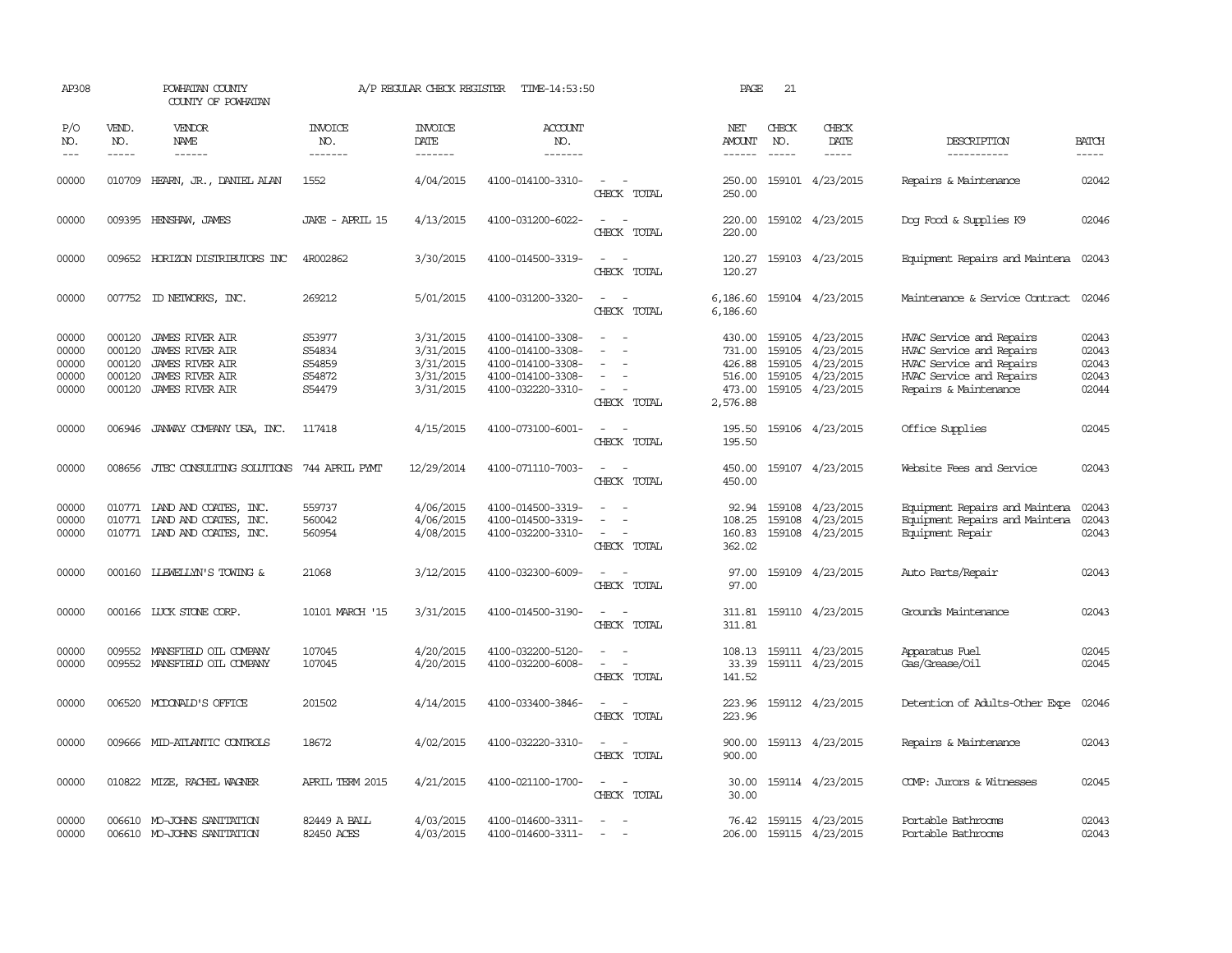| AP308          |                  | POWHATAN COUNTY<br>COUNTY OF POWHATAN             |                                  | A/P REGULAR CHECK REGISTER    | TIME-14:53:50                          |                                                      | PAGE                    | 22           |                               |                                          |                |
|----------------|------------------|---------------------------------------------------|----------------------------------|-------------------------------|----------------------------------------|------------------------------------------------------|-------------------------|--------------|-------------------------------|------------------------------------------|----------------|
| P/O<br>NO.     | VEND.<br>NO.     | VENDOR<br><b>NAME</b>                             | <b>INVOICE</b><br>NO.            | <b>INVOICE</b><br><b>DATE</b> | ACCOUNT<br>NO.                         |                                                      | NET<br>AMOUNT           | CHECK<br>NO. | CHECK<br><b>DATE</b>          | DESCRIPTION                              | <b>BATCH</b>   |
| $---$          | $- - - - -$      | ------                                            | -------                          | -------                       | -------                                |                                                      | $- - - - - -$           | $- - - - -$  | $- - - - -$                   | -----------                              | -----          |
| 00000<br>00000 | 006610           | 006610 MO-JOHNS SANITATION<br>MO-JOHNS SANITATION | 82451 FCP HANDI<br>82452 JENNY   | 4/03/2015<br>4/03/2015        | 4100-014600-3311-<br>4100-014600-3311- | $\sim$<br>$\overline{\phantom{a}}$                   | 36.29<br>128.00         | 159115       | 159115 4/23/2015<br>4/23/2015 | Portable Bathrooms<br>Portable Bathrooms | 02043<br>02043 |
| 00000          | 006610           | MO-JOHNS SANITATION                               | 82453 LISA                       | 4/03/2015                     | 4100-014600-3311-                      |                                                      | 103.00                  | 159115       | 4/23/2015                     | Portable Bathrooms                       | 02043          |
| 00000          |                  | 006610 MO-JOHNS SANITATION                        | 82454 MIDDLE                     | 4/03/2015                     | 4100-014600-3311-                      | $\sim$<br>$\sim$                                     | 73.10                   | 159115       | 4/23/2015                     | Portable Bathrooms                       | 02043          |
| 00000          |                  | 006610 MO-JOHNS SANITATION                        | 82455 PITT                       | 4/03/2015                     | 4100-014600-3311-                      | $\overline{\phantom{a}}$                             | 103.00                  | 159115       | 4/23/2015                     | Portable Bathrooms                       | 02043          |
| 00000          |                  | 006610 MO-JOHNS SANITATION                        | 82456 BASEBALL                   | 4/03/2015                     | 4100-014600-3311-                      |                                                      | 73.10                   | 159115       | 4/23/2015                     | Portable Bathrooms                       | 02043          |
| 00000          |                  | 006610 MO-JOHNS SANITATION                        | 82457 SOCCER                     | 4/03/2015                     | 4100-014600-3311-                      | $\sim$                                               | 103.00                  |              | 159115 4/23/2015              | Portable Bathrooms                       | 02043          |
| 00000          |                  | 006610 MO-JOHNS SANITATION                        | 82458 SOCCER                     | 4/03/2015                     | 4100-014600-3311-                      | $\sim$                                               | 76.42                   |              | 159115 4/23/2015              | Portable Bathrooms                       | 02043          |
|                |                  |                                                   |                                  |                               |                                        | CHECK TOTAL                                          | 978.33                  |              |                               |                                          |                |
| 00000          |                  | 006610 MO-JOHNS SANITATION                        | T-BALL<br>82459                  | 4/03/2015                     | 4100-014600-3311-                      | $\sim$<br>$\sim$<br>CHECK TOTAL                      | 76.42<br>76.42          |              | 159116 4/23/2015              | Portable Bathrooms                       | 02043          |
| 00000          |                  | 010787 NATIONWIDE ELECTRIC                        | 130559                           | 4/02/2015                     | 4100-014100-3310-                      | $\sim$<br>CHECK TOTAL                                | 250.00<br>250.00        |              | 159117 4/23/2015              | Repairs & Maintenance                    | 02043          |
| 00000          | 008079           | PAETEC/CAVALIER BUSINESS                          | 42376258 4/15                    | 4/10/2015                     | 4100-073100-5230-                      | $\sim$ $ \sim$<br>CHECK TOTAL                        | 454.92<br>454.92        |              | 159118 4/23/2015              | Telephone Services                       | 02045          |
| 00000          |                  | 008404 PEST MASTERS, INC.                         | 280096                           | 4/04/2015                     | 4100-032210-3310-                      | $\overline{\phantom{a}}$<br>CHECK TOTAL              | 110.00<br>110.00        |              | 159119 4/23/2015              | Repairs & Maintenance                    | 02043          |
| 00000          | 000375           | PIEDMONT REGIONAL JAIL                            | 2493                             | 3/31/2015                     | 4100-033400-3841-                      |                                                      | 40,928.00               |              | 159120 4/23/2015              | Detention of Adults                      | 02046          |
| 00000          | 000375           | PIEDMONT REGIONAL JAIL                            | 2513 MEDS INVAT                  | 3/31/2015                     | 4100-033400-3845-                      | $\sim$<br>$\overline{\phantom{a}}$<br>CHECK TOTAL    | 2,569.36<br>43, 497. 36 |              | 159120 4/23/2015              | Detention of Adults - Health C           | 02046          |
| 00000          |                  | 010820 POPE, KENNETH L.                           | APRIL TERM 2015                  | 4/21/2015                     | 4100-021100-1700-                      | $\sim$<br>$\sim$<br>CHECK TOTAL                      | 30.00<br>30.00          |              | 159121 4/23/2015              | COMP: Jurors & Witnesses                 | 02045          |
|                |                  |                                                   |                                  |                               |                                        |                                                      |                         |              |                               |                                          |                |
| 00000          | 001250           | POWHATAN AUTO & TRACTOR                           | 335856                           | 1/23/2015                     | 4100-014500-6008-                      |                                                      |                         | 31.48 159122 | 4/23/2015                     | Gas/Grease/Oil                           | 02043          |
| 00000          | 001250           | POWHATAN AUTO & TRACTOR                           | 341548                           | 3/13/2015                     | 4100-014100-3310-                      |                                                      | 3.02                    | 159122       | 4/23/2015                     | Repairs & Maintenance                    | 02043          |
| 00000          | 001250           | POWHATAN AUTO & TRACTOR                           | 343222                           | 3/25/2015                     | 4100-014500-3319-                      | $\sim$                                               | 93.44                   | 159122       | 4/23/2015                     | Equipment Repairs and Maintena           | 02043          |
| 00000          |                  | 001250 POWHATAN AUTO & TRACTOR                    | 343963                           | 3/31/2015                     | 4100-014100-3310-                      | $\sim$<br>$\sim$                                     |                         |              | 5.70 159122 4/23/2015         | Repairs & Maintenance                    | 02043          |
|                |                  |                                                   |                                  |                               |                                        | CHECK TOTAL                                          | 133.64                  |              |                               |                                          |                |
| 00000          |                  | 006914 POWHATAN AUTO REPAIR                       | 675                              | 4/08/2015                     | 4100-014500-6009-                      |                                                      | 419.80                  | 159123       | 4/23/2015                     | Auto Parts & Repairs                     | 02043          |
| 00000          |                  | 006914 POWHATAN AUTO REPAIR                       | 677                              | 4/17/2015                     | 4100-031200-6009-                      |                                                      | 69.95                   |              | 159123 4/23/2015              | Auto Parts/Repairs                       | 02046          |
|                |                  |                                                   |                                  |                               |                                        | CHECK TOTAL                                          | 489.75                  |              |                               |                                          |                |
| 00000          | 006928           | POWHATAN COUNTY DEPT. OF                          | CORSON VA POWER                  | 4/21/2015                     | 4100-053910-5643-                      | CHECK TOTAL                                          | 301.65                  |              | 301.65 159124 4/23/2015       | PCCAA Services - Federal CSBG            | 02045          |
|                |                  |                                                   |                                  |                               |                                        |                                                      |                         |              |                               |                                          |                |
| 00000          | 008294           | POWHATAN COUNTY PUBLIC                            | APRIL'15 PAPER                   | 4/20/2015                     | 4100-034100-6001-                      |                                                      | .56                     | 159125       | 4/23/2015                     | Office Supplies                          | 02045          |
| 00000          | 008294           | POWHATAN COUNTY PUBLIC                            | APRIL'15 PAPER                   | 4/20/2015                     | 4100-012310-6001-                      | $\equiv$                                             | 5.97                    | 159125       | 4/23/2015                     | Office Supplies                          | 02045          |
| 00000          | 008294           | POWHATAN COUNTY PUBLIC                            | APRIL'15 PAPER                   | 4/20/2015                     | 4100-012100-6001-                      | $\sim$<br>$\overline{a}$                             | 13.71                   | 159125       | 4/23/2015                     | Office Supplies                          | 02045          |
| 00000          | 008294           | POWHATAN COUNTY PUBLIC                            | APRIL'15 PAPER                   | 4/20/2015                     | 4100-012210-6001-                      | $\overline{\phantom{a}}$                             | .04                     | 159125       | 4/23/2015                     | Office Supplies                          | 02045          |
| 00000          | 008294           | POWHATAN COUNTY PUBLIC                            | APRIL'15 PAPER                   | 4/20/2015                     | 4100-014100-6001-                      | $\equiv$                                             | .05                     | 159125       | 4/23/2015                     | Office Supplies                          | 02045          |
| 00000          | 008294           | POWHATAN COUNTY PUBLIC                            | APRIL'15 PAPER                   | 4/20/2015                     | 4100-012200-6001-                      | $\overline{\phantom{a}}$<br>$\sim$                   | 12.74                   | 159125       | 4/23/2015                     | Office Supplies                          | 02045          |
| 00000          | 008294           | POWHATAN COUNTY PUBLIC                            | APRIL'15 PAPER                   | 4/20/2015                     | 4100-053120-3320-                      | $\overline{\phantom{a}}$<br>$\overline{\phantom{a}}$ | 4.29                    | 159125       | 4/23/2015                     | Maint/Service Contract/Copying           | 02045          |
| 00000<br>00000 | 008294<br>008294 | POWHATAN COUNTY PUBLIC<br>POWHATAN COUNTY PUBLIC  | APRIL'15 PAPER<br>APRIL'15 PAPER | 4/20/2015<br>4/20/2015        | 4100-081100-6001-<br>4100-012320-6014- | $\overline{\phantom{a}}$<br>$\sim$                   | 8.20<br>.98             | 159125       | 4/23/2015<br>159125 4/23/2015 | Office Supplies                          | 02045<br>02045 |
|                |                  |                                                   |                                  |                               |                                        |                                                      |                         |              |                               | Other Operating Supplies                 |                |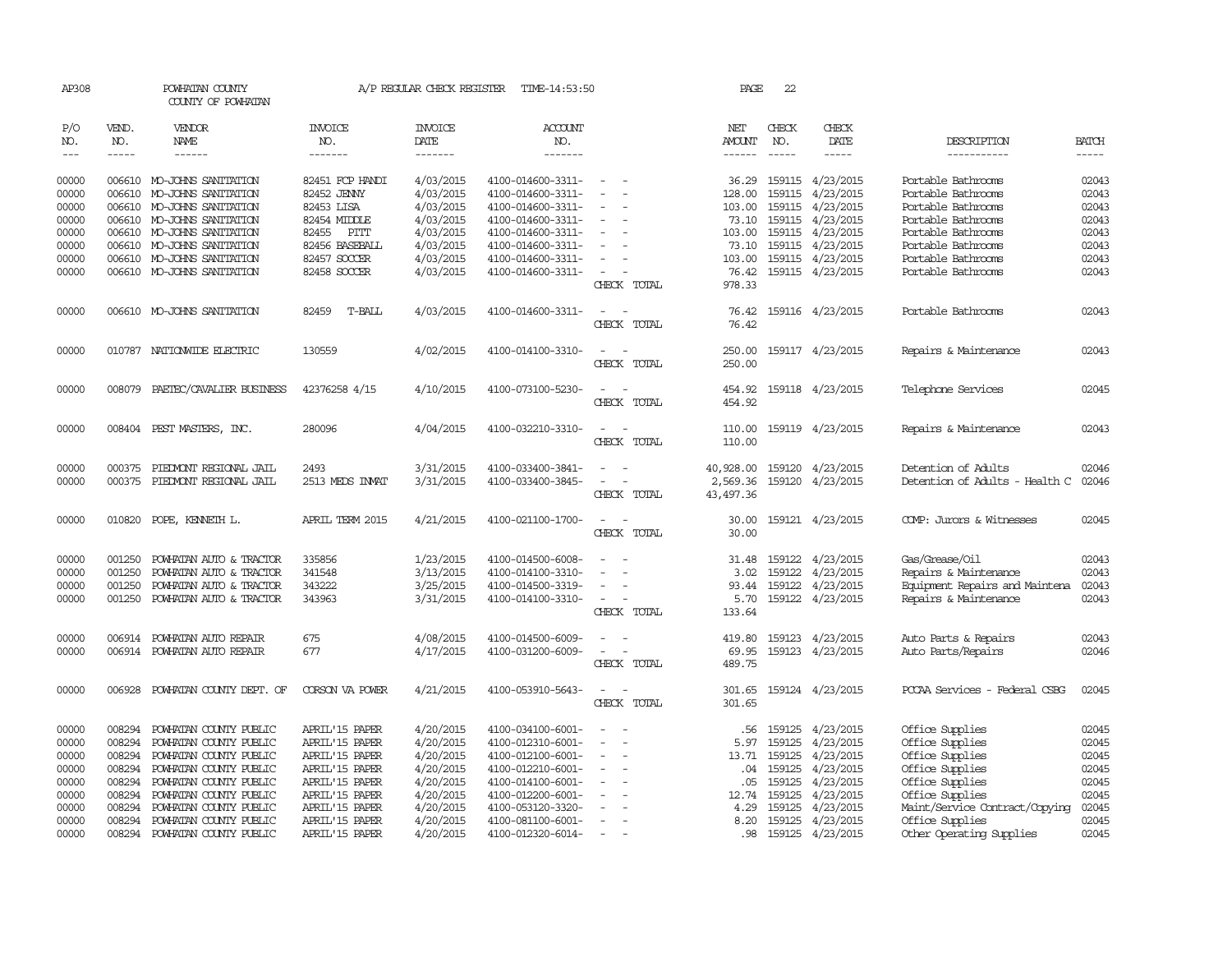| AP308          |                  | POWHATAN COUNTY<br>COUNTY OF POWHATAN            |                                  | A/P REGULAR CHECK REGISTER | TIME-14:53:50                          |                                      | PAGE             | 23               |                               |                                                         |                |
|----------------|------------------|--------------------------------------------------|----------------------------------|----------------------------|----------------------------------------|--------------------------------------|------------------|------------------|-------------------------------|---------------------------------------------------------|----------------|
| P/O<br>NO.     | VEND.<br>NO.     | VENDOR<br><b>NAME</b>                            | <b>INVOICE</b><br>NO.            | <b>INVOICE</b><br>DATE     | ACCOUNT<br>NO.                         |                                      | NET<br>AMOUNT    | CHECK<br>NO.     | CHECK<br>DATE                 | DESCRIPTION                                             | <b>BATCH</b>   |
| $---$          | $- - - - -$      | $- - - - - -$                                    | -------                          | -------                    | -------                                |                                      |                  | $\frac{1}{2}$    | $- - - - -$                   | -----------                                             | $\frac{1}{2}$  |
| 00000<br>00000 | 008294<br>008294 | POWHATAN COUNTY PUBLIC<br>POWHATAN COUNTY PUBLIC | APRIL'15 PAPER<br>APRIL'15 PAPER | 4/20/2015<br>4/20/2015     | 4100-012410-6001-<br>4100-012310-6001- | $\sim$<br>$\sim$                     | .38<br>23.46     | 159125<br>159125 | 4/23/2015<br>4/23/2015        | Office Supplies<br>Office Supplies                      | 02045<br>02045 |
| 00000          | 008294           | POWHATAN COUNTY PUBLIC                           | APRIL'15 PAPER                   | 4/20/2015                  | 4100-012410-6001-                      | $\overline{a}$                       | 70.38            | 159125           | 4/23/2015                     | Office Supplies                                         | 02045          |
| 00000          | 008294           | POWHATAN COUNTY PUBLIC                           | APRIL'15 PAPER                   | 4/20/2015                  | 4100-021600-6001-                      |                                      | 117.30           | 159125           | 4/23/2015                     | Office Supplies                                         | 02045          |
| 00000<br>00000 | 008294<br>008294 | POWHATAN COUNTY PUBLIC<br>POWHATAN COUNTY PUBLIC | APRIL'15 PAPER<br>APRIL'15 PAPER | 4/20/2015<br>4/20/2015     | 4100-022100-6001-<br>4100-032200-6001- | $\equiv$<br>$\overline{\phantom{a}}$ | 23.46<br>23.46   | 159125<br>159125 | 4/23/2015<br>4/23/2015        | Office Supplies<br>Stationery/Office Supplies           | 02045<br>02045 |
| 00000          |                  | 008294 POWHATAN COUNTY PUBLIC                    | APRIL'15 PAPER                   | 4/20/2015                  | 4100-081100-6001-                      | $\overline{\phantom{a}}$             | 23.46            | 159125           | 4/23/2015                     | Office Supplies                                         | 02045          |
|                |                  |                                                  |                                  |                            |                                        | CHECK TOTAL                          | 328.44           |                  |                               |                                                         |                |
| 00000          | 000780           | <b>CUILL CORPORATION</b>                         | 2982211                          | 4/03/2015                  | 4100-073100-6001-                      | $\overline{\phantom{a}}$             | 9.87             |                  | 159126 4/23/2015              | Office Supplies                                         | 02045          |
| 00000          | 000780           | <b>CUILL CORPORATION</b>                         | 3180575                          | 4/09/2015                  | 4100-012410-6001-                      | $\sim$<br>$\sim$<br>CHECK TOTAL      | 93.91<br>103.78  |                  | 159126 4/23/2015              | Office Supplies                                         | 02045          |
|                |                  |                                                  |                                  |                            |                                        |                                      |                  |                  |                               |                                                         |                |
| 00000          |                  | 000620 R. C. GOODWYN & SONS, INC                 | 664499                           | 3/30/2015                  | 4100-014100-3310-                      | $\sim$<br>$\sim$                     | 3.12             |                  | 159127 4/23/2015              | Repairs & Maintenance                                   | 02043          |
| 00000          |                  | 000620 R. C. GOODWYN & SONS, INC 664583          |                                  | 3/31/2015                  | 4100-014100-3310-                      | $\sim$<br>$\sim$<br>CHECK TOTAL      | 13.88<br>17.00   |                  | 159127 4/23/2015              | Repairs & Maintenance                                   | 02043          |
| 00000          |                  | 007942 RICHMOND SUBURBAN                         | I00001257470218                  | 2/18/2015                  | 4100-011010-3600-                      | $\overline{a}$                       | 97.50            | 159128           | 4/23/2015                     | Advertising                                             | 02043          |
| 00000          |                  | 007942 RICHMOND SUBURBAN                         | I00001336870225                  | 2/25/2015                  | 4100-011010-3600-                      |                                      | 136.50           | 159128           | 4/23/2015                     | Advertising                                             | 02043          |
| 00000          |                  | 007942 RICHMOND SUBURBAN                         | I01000133687218                  | 2/18/2015                  | 4100-011010-3600-                      | $\sim$<br>$\sim$<br>CHECK TOTAL      | 136.50<br>370.50 |                  | 159128 4/23/2015              | Advertising                                             | 02043          |
| 00000          |                  | 006253 SALISBURY TIRE & SERVICE                  | 79202                            | 4/14/2015                  | 4100-031200-6009-                      | $\overline{\phantom{0}}$<br>$\sim$   |                  |                  | 94.63 159129 4/23/2015        | Auto Parts/Repairs                                      | 02046          |
|                |                  |                                                  |                                  |                            |                                        | CHECK TOTAL                          | 94.63            |                  |                               |                                                         |                |
| 00000          |                  | 010435 SCITEST LABORATORIES, INC                 | 00000002                         | 4/20/2015                  | 4100-012220-3141-                      | $\sim$                               | 105.00           |                  | 159130 4/23/2015              | Drug Testing                                            | 02045          |
|                |                  |                                                  |                                  |                            |                                        | CHECK TOTAL                          | 105.00           |                  |                               |                                                         |                |
| 00000          |                  | 006921 SEA-CLEAR AQUARIUM                        | 3575                             | 4/15/2015                  | 4100-073100-3320-                      | $\sim$<br>$\sim$                     | 80.00            |                  | 159131 4/23/2015              | Maintenance & Service Contract                          | 02045          |
|                |                  |                                                  |                                  |                            |                                        | CHECK TOTAL                          | 80.00            |                  |                               |                                                         |                |
| 00000          | 001320           | SOUTHERN POLICE                                  | 179356                           | 4/15/2015                  | 4100-031200-6011-                      | $\sim$<br>$\overline{\phantom{a}}$   | 105.00           | 159132           | 4/23/2015                     | Uniforms                                                | 02046          |
| 00000<br>00000 | 001320           | SOUTHERN POLICE<br>001320 SOUTHERN POLICE        | 179366<br>179367                 | 4/15/2015<br>4/16/2015     | 4100-031200-6011-<br>4100-031200-6011- | $\sim$<br>$\sim$ $ \sim$             | 301.50<br>148.40 | 159132           | 4/23/2015<br>159132 4/23/2015 | Uniforms<br>Uniforms                                    | 02046<br>02046 |
|                |                  |                                                  |                                  |                            |                                        | CHECK TOTAL                          | 554.90           |                  |                               |                                                         |                |
| 00000          | 006594           | SOUTHSIDE ELECTRIC COOP                          | 118700001 3/15                   | 3/31/2015                  | 4100-053910-5643-                      | $\overline{a}$                       | 356.18           |                  | 159133 4/23/2015              | PCCAA Services - Federal CSBG                           | 02045          |
| 00000          |                  | 006594 SOUTHSIDE ELECTRIC COOP                   | 549574001 4/15                   | 4/09/2015                  | 4100-053910-5643-                      | $\sim$<br>$\overline{\phantom{a}}$   | 428.43           |                  | 159133 4/23/2015              | PCCAA Services - Federal CSBG                           | 02045          |
|                |                  |                                                  |                                  |                            |                                        | CHECK TOTAL                          | 784.61           |                  |                               |                                                         |                |
| 00000          | 001940           | STANDBY SYSTEMS, INC.                            | 03150508                         | 3/20/2015                  | 4100-032300-3320-                      |                                      | 213.92           | 159134           | 4/23/2015                     | Maintenance & Service Contract                          | 02043          |
| 00000<br>00000 | 001940<br>001940 | STANDBY SYSTEMS, INC.<br>STANDBY SYSTEMS, INC.   | 04150625<br>04150624             | 4/07/2015<br>4/07/2015     | 4100-014100-3320-<br>4100-035500-3310- | $\equiv$                             | 153.00<br>130.00 | 159134           | 4/23/2015<br>159134 4/23/2015 | Maintenance & Service Contract<br>Repairs & Maintenance | 02043<br>02044 |
| 00000          | 001940           | STANDBY SYSTEMS, INC.                            | 04150626                         | 4/07/2015                  | 4100-035500-3310-                      | $\overline{\phantom{a}}$             | 309.73           |                  | 159134 4/23/2015              | Repairs & Maintenance                                   | 02044          |
|                |                  |                                                  |                                  |                            |                                        | CHECK TOTAL                          | 806.65           |                  |                               |                                                         |                |
| 00000          |                  | 008578 STAPLES BUSINESS AD-                      | 3261786100                       | 4/02/2015                  | 4100-014400-6001-                      | $\sim$<br>$\sim$                     | 41.00            |                  | 159135 4/23/2015              | Stationery/Office Supplies                              | 02043          |
|                |                  |                                                  |                                  |                            |                                        | CHECK TOTAL                          | 41.00            |                  |                               |                                                         |                |
| 00000          | 009520           | STONE'S OFFICE EQUIPMENT                         | 48895                            | 4/16/2015                  | 4100-073100-3320-                      |                                      |                  |                  | 146.63 159136 4/23/2015       | Maintenance & Service Contract                          | 02045          |
| 00000          |                  | 009520 STONE'S OFFICE EQUIPMENT                  | 48896                            | 4/16/2015                  | 4100-073100-3320-                      | $\sim$<br>$\sim$                     | 537.39           |                  | 159136 4/23/2015              | Maintenance & Service Contract 02045                    |                |
|                |                  |                                                  |                                  |                            |                                        | CHECK TOTAL                          | 684.02           |                  |                               |                                                         |                |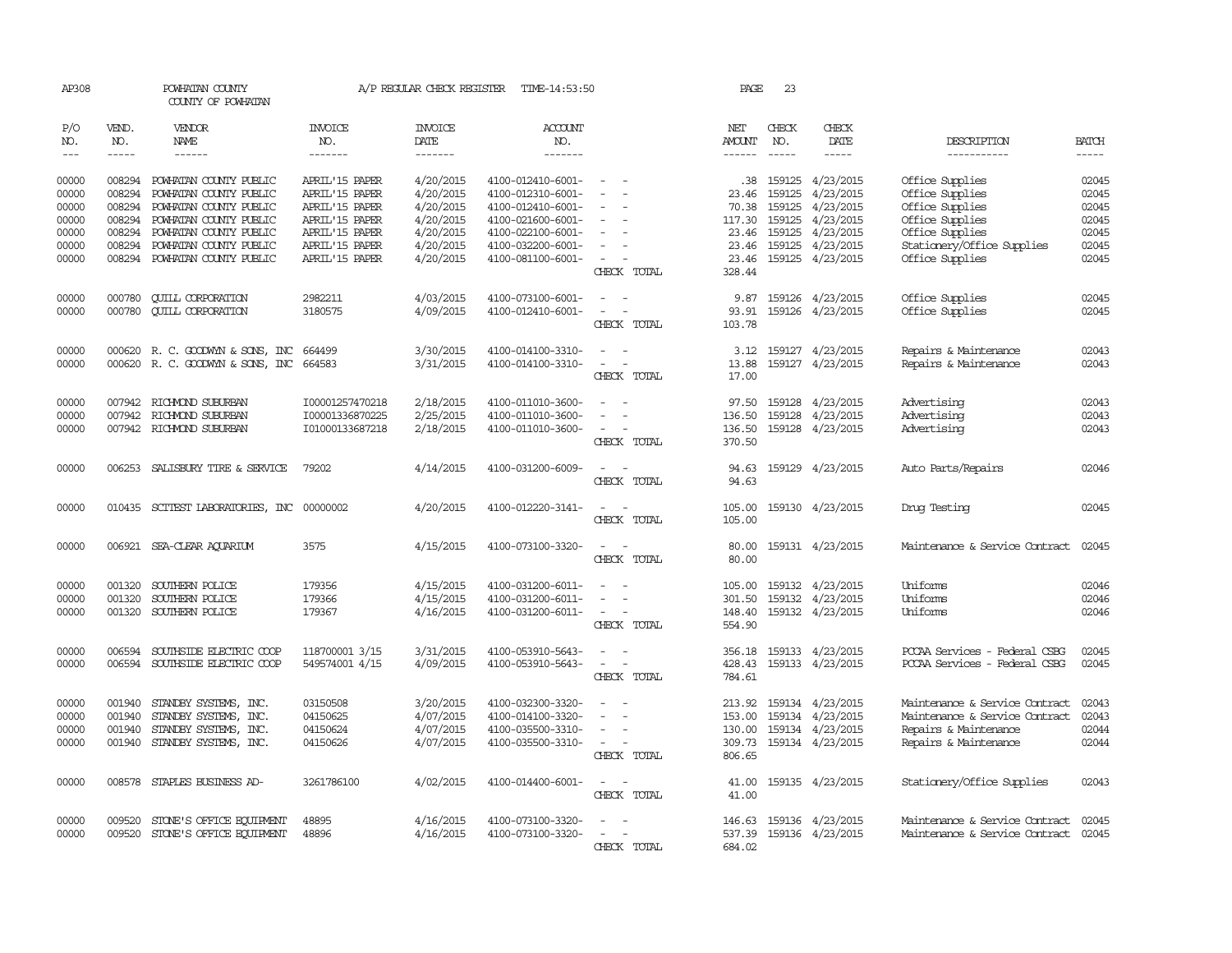| AP308          |                  | POWHATAN COUNTY<br>COUNTY OF POWHATAN    |                    | A/P REGULAR CHECK REGISTER | TIME-14:53:50         |                          | PAGE               | 24           |                         |                                |                |
|----------------|------------------|------------------------------------------|--------------------|----------------------------|-----------------------|--------------------------|--------------------|--------------|-------------------------|--------------------------------|----------------|
| P/O<br>NO.     | VEND.<br>NO.     | VENDOR<br>NAME                           | INVOICE<br>NO.     | <b>INVOICE</b><br>DATE     | <b>ACCOUNT</b><br>NO. |                          | NET<br>AMOUNT      | CHECK<br>NO. | CHECK<br>DATE           | DESCRIPTION                    | <b>BATCH</b>   |
| $---$          | $- - - - -$      | ------                                   | -------            | -------                    | -------               |                          | ------             | $- - - - -$  | -----                   | -----------                    | $- - - - -$    |
| 00000          | 000280           | SYDNOR HYDRO, INC.                       | 71173095 4/3/15    | 4/10/2015                  | 4100-014100-5140-     |                          |                    |              | 231.10 159137 4/23/2015 | Sewer                          | 02043          |
| 00000          | 000280           | SYLNOR HYDRO, INC.                       | 71173114 4/3/15    | 4/10/2015                  | 4100-032220-5130-     |                          | 236.88             | 159137       | 4/23/2015               | Water                          | 02043          |
| 00000          | 000280           | SYDNOR HYDRO, INC.                       | 71173114 4/3/15    | 4/10/2015                  | 4100-032220-5140-     |                          | 285.79             | 159137       | 4/23/2015               | Sewer                          | 02043          |
| 00000          | 000280           | SYDNOR HYDRO, INC.                       | 71173166 4/3/15    | 4/10/2015                  | 4100-014100-5140-     | $\overline{\phantom{a}}$ | 177.51             | 159137       | 4/23/2015               | Sewer                          | 02043          |
| 00000          | 000280           | SYDNOR HYDRO, INC.                       | 71173168 4/3/15    | 4/10/2015                  | 4100-032210-5140-     |                          | 131.53             | 159137       | 4/23/2015               | Sewer                          | 02043          |
| 00000          | 000280           | SYDNOR HYDRO, INC.                       | 71173177 4/3/15    | 4/10/2015                  | 4100-014100-5140-     |                          | 216.22             | 159137       | 4/23/2015               | Sewer                          | 02043          |
| 00000          | 000280           | SYDNOR HYDRO, INC.                       | 71173177 4/3/15    | 4/10/2015                  | 4100-031200-5140-     |                          | 216.22             |              | 159137 4/23/2015        | Sewer                          | 02043          |
| 00000          | 000280           | SYDNOR HYDRO, INC.                       | 71173178 4/3/15    | 4/10/2015                  | 4100-014100-5140-     |                          | 20.89              |              | 159137 4/23/2015        | Sewer                          | 02043          |
| 00000          | 000280           | SYDNOR HYDRO, INC.                       | 71173178 4/3/15    | 4/10/2015                  | 4100-031200-5140-     |                          | 20.89              |              | 159137 4/23/2015        | Sewer                          | 02043          |
| 00000          | 000280           | SYDNOR HYDRO, INC.                       | 71173210 4/3/15    | 4/10/2015                  | 4100-014100-5140-     |                          | 129.89             |              | 159137 4/23/2015        | Sewer                          | 02043          |
| 00000          | 000280           | SYDNOR HYDRO, INC.                       | 71173208 4/15      | 4/10/2015                  | 4100-073100-5140-     |                          | 124.76             |              | 159137 4/23/2015        | Sewer                          | 02045          |
|                |                  |                                          |                    |                            |                       | CHECK<br>TOTAL           | 1,791.68           |              |                         |                                |                |
|                |                  |                                          |                    |                            |                       |                          |                    |              |                         |                                |                |
| 00000          |                  | 007543 SYDNOR, LEON                      | FIRE PROG EVOC     | 4/11/2015                  | 4100-032200-5540-     |                          | 384.00             |              | 159138 4/23/2015        | Travel - Convention & Educatio | 02043          |
|                |                  |                                          |                    |                            |                       | CHECK TOTAL              | 384.00             |              |                         |                                |                |
| 00000          | 007450           | THOMSON REUTERS -                        | 831576089          | 4/01/2015                  | 4100-031200-3320-     |                          | 223.36             |              | 159139 4/23/2015        | Maintenance & Service Contract | 02046          |
|                |                  |                                          |                    |                            |                       | CHECK TOTAL              | 223.36             |              |                         |                                |                |
|                |                  |                                          |                    |                            |                       |                          |                    |              |                         |                                |                |
| 00000          | 000845           | TOWN POLICE SUPPLY OF                    | R78964             | 4/01/2015                  | 4100-031200-6011-     |                          | 24.00              |              | 159140 4/23/2015        | Uniforms                       | 02046          |
| 00000          | 000845           | TOWN POLICE SUPPLY OF                    | R78981             | 4/09/2015                  | 4100-031200-6011-     | $\overline{\phantom{a}}$ | 48.00              |              | 159140 4/23/2015        | Uniforms                       | 02046          |
|                |                  |                                          |                    |                            |                       | CHECK TOTAL              | 72.00              |              |                         |                                |                |
| 00000          |                  | 006501 TREASURER OF VIRGINIA             | 15-POWPC-0769      | 4/15/2015                  | 4100-021100-6002-     | $\sim$                   | 550.00             |              | 159141 4/23/2015        | Computer Equipment non-capital | 02045          |
|                |                  |                                          |                    |                            |                       | CHECK TOTAL              | 550.00             |              |                         |                                |                |
|                |                  |                                          |                    |                            |                       |                          |                    |              |                         |                                |                |
| 00000          |                  | 008140 VERIZON                           | 8044925951 4/15    | 4/11/2015                  | 4100-032300-5230-     | $\overline{\phantom{a}}$ | 254.37             |              | 159142 4/23/2015        | Telephone Services             | 02043          |
|                |                  |                                          |                    |                            |                       | CHECK TOTAL              | 254.37             |              |                         |                                |                |
| 00000          |                  | 009304 VIRGINIA BUSINESS SYSTEMS 1975960 |                    | 4/09/2015                  | 4100-035100-3321-     | $\overline{\phantom{a}}$ | 86.08              |              | 159143 4/23/2015        | Maintenance/Service Contracts  | 02046          |
|                |                  |                                          |                    |                            |                       | CHECK TOTAL              | 86.08              |              |                         |                                |                |
|                |                  |                                          |                    |                            |                       |                          |                    |              |                         |                                |                |
| 00000          |                  | 008795 VIRGINIA COMUNITY                 | VACAP DUES 2015    | 4/21/2015                  | 4100-053910-5643-     | $\overline{a}$           | 444.00             |              | 159144 4/23/2015        | PCCAA Services - Federal CSBG  | 02045          |
|                |                  |                                          |                    |                            |                       | CHECK TOTAL              | 444.00             |              |                         |                                |                |
|                |                  |                                          |                    |                            |                       |                          |                    |              |                         |                                |                |
| 00000          | 007300           | VIRGINIA TRUCK CENTER OF                 | 1363092            | 3/17/2015                  | 4100-032200-6009-     |                          | 253.00             | 159145       | 4/23/2015               | Auto Repairs and Parts         | 02044          |
| 00000          | 007300           | VIRGINIA TRUCK CENTER OF                 | 1363102            | 3/17/2015                  | 4100-032200-6009-     |                          | 623.85             | 159145       | 4/23/2015               | Auto Repairs and Parts         | 02044          |
| 00000          | 007300           | VIRGINIA TRUCK CENTER OF                 | 1363952            | 3/19/2015                  | 4100-032200-6009-     |                          | 525.38             | 159145       | 4/23/2015               | Auto Repairs and Parts         | 02044          |
| 00000          | 007300           | VIRGINIA TRUCK CENTER OF                 | 1364662            | 3/23/2015                  | 4100-032200-6009-     |                          | 399.38             | 159145       | 4/23/2015               | Auto Repairs and Parts         | 02044          |
| 00000          | 007300           | VIRGINIA TRUCK CENTER OF                 | 1365412            | 3/31/2015                  | 4100-032200-6009-     |                          | 326.99             | 159145       | 4/23/2015               | Auto Repairs and Parts         | 02044          |
| 00000          | 007300           | VIRGINIA TRUCK CENTER OF                 | 1365412S           | 3/31/2015                  | 4100-032200-6009-     |                          | 1,077.91           | 159145       | 4/23/2015               | Auto Repairs and Parts         | 02044          |
| 00000          | 007300           | VIRGINIA TRUCK CENTER OF                 | 1368432            | 4/15/2015                  | 4100-032200-6009-     |                          | 493.57             | 159145       | 4/23/2015               | Auto Repairs and Parts         | 02044          |
| 00000<br>00000 | 007300<br>007300 | VIRGINIA TRUCK CENTER OF                 | 1370002<br>1370342 | 4/15/2015                  | 4100-032200-6009-     |                          | 373.02             | 159145       | 4/23/2015               | Auto Repairs and Parts         | 02044<br>02044 |
|                |                  | VIRGINIA TRUCK CENTER OF                 |                    | 4/15/2015                  | 4100-032200-6009-     | CHECK TOTAL              | 367.46<br>4,440.56 |              | 159145 4/23/2015        | Auto Repairs and Parts         |                |
|                |                  |                                          |                    |                            |                       |                          |                    |              |                         |                                |                |
| 00000          | 009186           | WHITTEN BROTHERS, INC.                   | 104609             | 4/15/2015                  | 4100-031200-6009-     |                          | 11.25              |              | 159146 4/23/2015        | Auto Parts/Repairs             | 02046          |
|                |                  |                                          |                    |                            |                       | CHECK TOTAL              | 11.25              |              |                         |                                |                |
| 00000          | 006551           | YARD WORKS, LLC                          | 9265476-IN         | 4/07/2015                  | 4100-014500-3190-     |                          | 78.00              |              | 159147 4/23/2015        | Grounds Maintenance            | 02043          |
| 00000          | 006551           | YARD WORKS, LLC                          | 9265578-IN         | 4/07/2015                  | 4100-014500-3190-     |                          | 78.00              |              | 159147 4/23/2015        | Grounds Maintenance            | 02043          |
|                |                  |                                          |                    |                            |                       |                          |                    |              |                         |                                |                |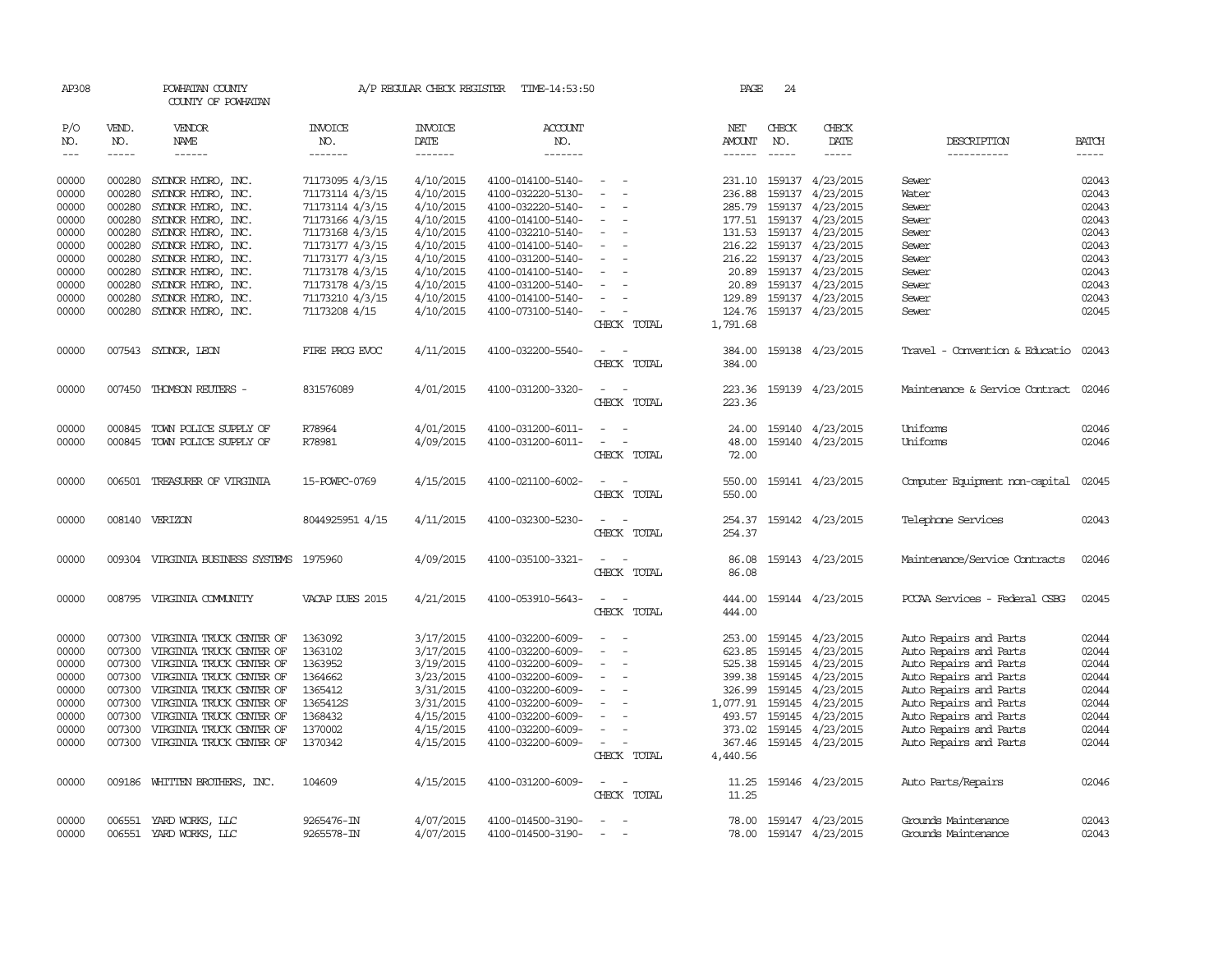| AP308                                                       |                                                                    | POWHATAN COUNTY<br>COUNTY OF POWHATAN                                                                                                                                              |                                                                  | A/P REGULAR CHECK REGISTER                                                              | TIME-14:53:50                                                                                                                                   |                                                                     | PAGE                                                                           | 25                                             |                                                                                                       |                                                                                                                           |                                                             |
|-------------------------------------------------------------|--------------------------------------------------------------------|------------------------------------------------------------------------------------------------------------------------------------------------------------------------------------|------------------------------------------------------------------|-----------------------------------------------------------------------------------------|-------------------------------------------------------------------------------------------------------------------------------------------------|---------------------------------------------------------------------|--------------------------------------------------------------------------------|------------------------------------------------|-------------------------------------------------------------------------------------------------------|---------------------------------------------------------------------------------------------------------------------------|-------------------------------------------------------------|
| P/O<br>NO.<br>$\frac{1}{2}$                                 | VEND.<br>NO.<br>$- - - - -$                                        | VENDOR<br>NAME<br>$- - - - - -$                                                                                                                                                    | <b>INVOICE</b><br>NO.<br>-------                                 | <b>INVOICE</b><br>DATE<br>-------                                                       | <b>ACCOUNT</b><br>NO.<br>-------                                                                                                                |                                                                     | NET<br><b>AMOUNT</b><br>$- - - - - -$                                          | CHECK<br>NO.<br>$- - - - -$                    | CHECK<br>DATE<br>-----                                                                                | DESCRIPTION<br>-----------                                                                                                | <b>BATCH</b><br>-----                                       |
| 00000                                                       |                                                                    | 006551 YARD WORKS, LLC                                                                                                                                                             | 9266122-IN                                                       | 4/09/2015                                                                               | 4100-014500-3190-                                                                                                                               | $\overline{\phantom{a}}$<br>CHECK TOTAL                             | 78.00<br>234.00                                                                |                                                | 159147 4/23/2015                                                                                      | Grounds Maintenance                                                                                                       | 02043                                                       |
| 00000<br>00000                                              |                                                                    | 006175 ADAMS OIL COMPANY, INC.<br>006175 ADAMS OIL COMPANY, INC.                                                                                                                   | 80912<br>84939                                                   | 4/13/2015<br>4/13/2015                                                                  | 4100-014100-5120-<br>4100-014100-5120-                                                                                                          | $\sim$<br>$\sim$<br>CHECK TOTAL                                     | 358.50<br>239.00<br>597.50                                                     | 159191                                         | 159191 4/29/2015<br>4/29/2015                                                                         | Fuel<br>Fuel                                                                                                              | 02050<br>02050                                              |
| 00000                                                       |                                                                    | 007436 AQUA VIRGINIA, INC.                                                                                                                                                         | 865687057430415                                                  | 4/08/2015                                                                               | 4100-022100-5130-                                                                                                                               | $\equiv$<br>CHECK TOTAL                                             | 23.00<br>23.00                                                                 |                                                | 159192 4/29/2015                                                                                      | Water                                                                                                                     | 02048                                                       |
| 00000<br>00000<br>00000<br>00000<br>00000                   | 007941<br>007941                                                   | 007941 BAKER & TAYLOR<br>BAKER & TAYLOR<br>007941 BAKER & TAYLOR<br>BAKER & TAYLOR<br>007941 BAKER & TAYLOR                                                                        | K40505130<br>5013594278<br>K40577500<br>0002677701<br>5013599185 | 4/21/2015<br>4/20/2015<br>4/23/2015<br>4/17/2015<br>4/22/2015                           | 4100-073100-6012-<br>4100-073100-6012-<br>4100-073100-6012-<br>4100-073100-6012-<br>4100-073100-6012-                                           | $\sim$<br>CHECK TOTAL                                               | 17.47<br>274.44<br>668.28                                                      | 159193<br>159193<br>14.03-159193               | 4/29/2015<br>4/29/2015<br>157.19 159193 4/29/2015<br>4/29/2015<br>233.21 159193 4/29/2015             | Books & Subscriptions<br>Books & Subscriptions<br>Books & Subscriptions<br>Books & Subscriptions<br>Books & Subscriptions | 02048<br>02048<br>02050<br>02050<br>02050                   |
| 00000<br>00000<br>00000                                     | 006192<br>006192<br>006192                                         | BUSINESS DATA OF VIRGINIA 1082-2015<br>BUSINESS DATA OF VIRGINIA 1092-2015<br>BUSINESS DATA OF VIRGINIA 1093-2015                                                                  |                                                                  | 4/06/2015<br>4/11/2015<br>4/11/2015                                                     | 4100-012310-5510-<br>4100-012310-5510-<br>4100-012310-6014-                                                                                     | CHECK TOTAL                                                         | 300.00<br>275.00<br>4,041.40<br>4,616.40                                       |                                                | 159194 4/29/2015<br>159194 4/29/2015<br>159194 4/29/2015                                              | Travel/Mileage/Parking/Tolls<br>Travel/Mileage/Parking/Tolls<br>Other Operating Supplies                                  | 02048<br>02048<br>02048                                     |
| 00000                                                       |                                                                    | 008651 C & L AUTOMOTTVE                                                                                                                                                            | 7290                                                             | 4/23/2015                                                                               | 4100-031200-6008-                                                                                                                               | $\overline{\phantom{a}}$<br>CHECK TOTAL                             | 40.92<br>40.92                                                                 |                                                | 159195 4/29/2015                                                                                      | Gas/Grease/Oil                                                                                                            | 02050                                                       |
| 00000<br>00000<br>00000<br>00000<br>00000<br>00000<br>00000 | 000540<br>000540<br>000540<br>000540<br>000540<br>000540<br>000540 | CENTRAL VIRGINIA WASTE<br>CENTRAL VIRGINIA WASTE<br>CENTRAL VIRGINIA WASTE<br>CENTRAL VIRGINIA WASTE<br>CENTRAL VIRGINIA WASTE<br>CENIRAL VIRGINIA WASTE<br>CENTRAL VIRGINIA WASTE | 20114<br>20114<br>20114<br>20114<br>20114<br>20114<br>20135      | 4/08/2015<br>4/08/2015<br>4/08/2015<br>4/08/2015<br>4/08/2015<br>4/08/2015<br>4/15/2015 | 4100-014600-3185-<br>4100-014100-3185-<br>4100-035100-3185-<br>4100-073100-3185-<br>4100-032210-3185-<br>4100-032220-3185-<br>4100-014300-3175- | $\overline{\phantom{a}}$<br>$\overline{\phantom{a}}$<br>CHECK TOTAL | 288.37<br>192.25<br>16.02<br>32.04<br>7.40<br>16.02<br>15,811.37<br>16, 363.47 | 159196<br>159196<br>159196<br>159196<br>159196 | 159196 4/29/2015<br>4/29/2015<br>4/29/2015<br>4/29/2015<br>4/29/2015<br>4/29/2015<br>159196 4/29/2015 | Trash Removal<br>Trash Removal<br>Trash Removal<br>Trash Removal<br>Trash Removal<br>Trash Removal<br>Waste Disposal      | 02050<br>02050<br>02050<br>02050<br>02050<br>02050<br>02050 |
| 00000<br>00000                                              | 006965<br>006965                                                   | CINIAS CORPORATION<br>CINIAS CORPORATION                                                                                                                                           | 143540389<br>143540390                                           | 4/22/2015<br>4/22/2015                                                                  | 4100-014100-6011-<br>4100-014300-6011-                                                                                                          | $\overline{\phantom{a}}$<br>CHECK TOTAL                             | 132.01<br>108.58<br>240.59                                                     |                                                | 159197 4/29/2015<br>159197 4/29/2015                                                                  | Uniforms<br>Uniforms                                                                                                      | 02050<br>02050                                              |
| 00000                                                       | 010828                                                             | COUNTY OF PRINCE GEORGE                                                                                                                                                            | 04172015                                                         | 4/17/2015                                                                               | 4100-012220-5540-                                                                                                                               | CHECK TOTAL                                                         | 35.00<br>35.00                                                                 |                                                | 159198 4/29/2015                                                                                      | Travel and Education                                                                                                      | 02050                                                       |
| 00000                                                       | 010829                                                             | CRAIG L. DUDNICK                                                                                                                                                                   | 2697                                                             | 4/09/2015                                                                               | 4100-073100-6012-                                                                                                                               | CHECK TOTAL                                                         | 54.00<br>54.00                                                                 |                                                | 159199 4/29/2015                                                                                      | Books & Subscriptions                                                                                                     | 02050                                                       |
| 00000<br>00000<br>00000                                     | 000076<br>000076                                                   | DELL MARKETING L.P.<br>DELL MARKETING L.P.<br>000076 DELL MARKETING L.P.                                                                                                           | XJNP13MF3<br><b>XJNP21142</b><br>XJNT516ML                       | 4/10/2015<br>4/10/2015<br>4/19/2015                                                     | 4100-012510-6002-<br>4100-012510-6002-<br>4100-012510-6002-                                                                                     | $\equiv$<br>CHECK TOTAL                                             | 27.29<br>311.99<br>1,773.60<br>2,112.88                                        | 159200<br>159200                               | 4/29/2015<br>4/29/2015<br>159200 4/29/2015                                                            | Computer Equipment-non-capital<br>Computer Equipment-non-capital<br>Computer Equipment-non-capital                        | 02048<br>02048<br>02050                                     |
| 00000                                                       |                                                                    | 006879 DEMCO, INC.                                                                                                                                                                 | 5576554                                                          | 4/16/2015                                                                               | 4100-073100-6014-                                                                                                                               | CHECK TOTAL                                                         | 15.55<br>15.55                                                                 |                                                | 159201 4/29/2015                                                                                      | Library Supplies                                                                                                          | 02050                                                       |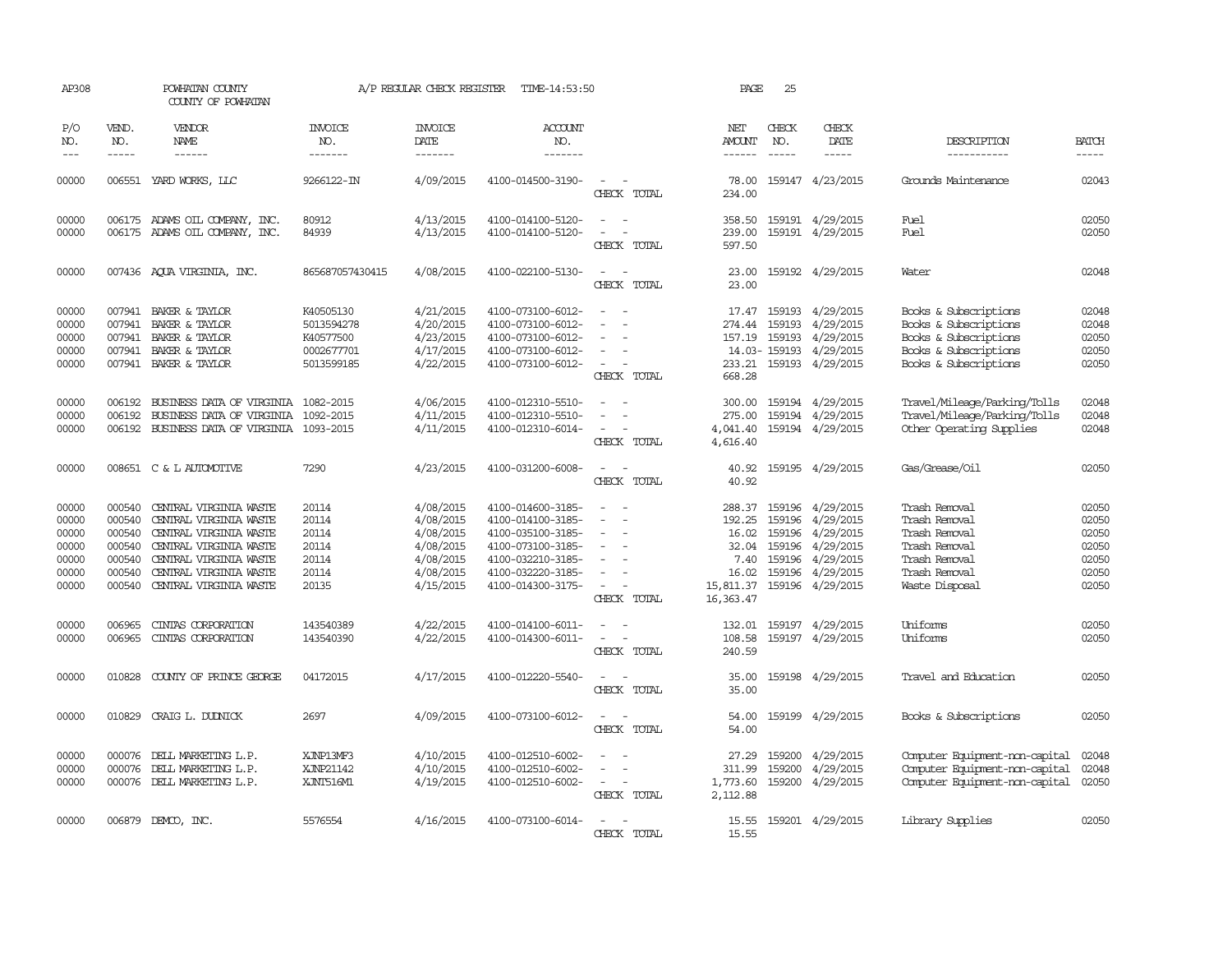| AP308               |                             | POWHATAN COUNTY<br>COUNTY OF POWHATAN                |                                  | A/P REGULAR CHECK REGISTER         | TIME-14:53:50                          |                                                      | PAGE                    | 26                            |                              |                                          |                             |
|---------------------|-----------------------------|------------------------------------------------------|----------------------------------|------------------------------------|----------------------------------------|------------------------------------------------------|-------------------------|-------------------------------|------------------------------|------------------------------------------|-----------------------------|
| P/O<br>NO.<br>$---$ | VEND.<br>NO.<br>$- - - - -$ | VENDOR<br>NAME<br>------                             | <b>INVOICE</b><br>NO.<br>------- | <b>INVOICE</b><br>DATE<br>-------- | ACCOUNT<br>NO.<br>-------              |                                                      | NET<br>AMOUNT<br>------ | CHECK<br>NO.<br>$\frac{1}{2}$ | CHECK<br>DATE<br>$- - - - -$ | DESCRIPTION<br>-----------               | <b>BATCH</b><br>$- - - - -$ |
| 00000               |                             | 006240 DIAMOND SPRINGS WATER, INC 14289200 0415      |                                  | 4/03/2015                          | 4100-014100-5130-                      | $\overline{\phantom{a}}$                             | 23.93                   |                               | 159202 4/29/2015             | Water                                    | 02050                       |
|                     |                             |                                                      |                                  |                                    |                                        | CHECK TOTAL                                          | 23.93                   |                               |                              |                                          |                             |
| 00000               | 000860                      | DOMINION VIRGINIA POWER                              | 2613832712 0415                  | 4/02/2015                          | 4100-022100-5110-                      | $\sim$                                               | 308.91                  | 159203                        | 4/29/2015                    | Electricity                              | 02048                       |
| 00000               | 000860                      | DOMINION VIRGINIA POWER                              | 0284012010 0415                  | 4/02/2015                          | 4100-053910-5643-                      | CHECK TOTAL                                          | 485.55<br>794.46        | 159203                        | 4/29/2015                    | PCCAA Services - Federal CSBG            | 02050                       |
| 00000               | 008373                      | EMERGENCY MOBILE SERVICE                             | 2119                             | 4/14/2015                          | 4100-032200-6009-                      | CHECK TOTAL                                          | 1,110.69<br>1,110.69    |                               | 159204 4/29/2015             | Auto Repairs and Parts                   | 02049                       |
|                     |                             |                                                      |                                  |                                    |                                        |                                                      |                         |                               |                              |                                          |                             |
| 00000               |                             | 009280 GOODMAN SPECIALIZED                           | 12578G                           | 4/21/2015                          | 4100-032300-6009-                      | $\equiv$<br>CHECK TOTAL                              | 4,829.75<br>4,829.75    |                               | 159205 4/29/2015             | Auto Parts/Repair                        | 02049                       |
| 00000               |                             | 010287 HUTCHISON, BARBARA J.                         | <b>REIMBURSEMENT</b>             | 4/18/2015                          | 4100-021600-6001-                      |                                                      |                         |                               | 37.91 159206 4/29/2015       | Office Supplies                          | 02048                       |
|                     |                             |                                                      |                                  |                                    |                                        | CHECK TOTAL                                          | 37.91                   |                               |                              |                                          |                             |
| 00000               | 000120                      | <b>JAMES RIVER AIR</b>                               | C144961                          | 4/01/2015                          | 4100-014100-3320-                      |                                                      | 4,466.00                | 159207                        | 4/29/2015                    | Maintenance & Service Contract           | 02050                       |
| 00000               | 000120                      | <b>JAMES RIVER AIR</b>                               | C144961                          | 4/01/2015                          | 4100-032210-3310-                      | $\sim$                                               | 384.00                  |                               | 159207 4/29/2015             | Repairs & Maintenance                    | 02050                       |
| 00000               | 000120                      | <b>JAMES RIVER AIR</b>                               | C144961                          | 4/01/2015                          | 4100-035100-3320-                      |                                                      | 220.00                  | 159207                        | 4/29/2015                    | Landscaping - Animal Control             | 02050                       |
| 00000               | 000120                      | <b>JAMES RIVER AIR</b>                               | C144961                          | 4/01/2015                          | 4100-032220-3310-                      |                                                      | 697.50                  |                               | 159207 4/29/2015             | Repairs & Maintenance                    | 02050                       |
|                     |                             |                                                      |                                  |                                    |                                        | CHECK TOTAL                                          | 5,767.50                |                               |                              |                                          |                             |
| 00000               |                             | 008885 MARTIN, PEGGY                                 | 04232015                         | 4/23/2015                          | 4100-073100-6001-                      | $\overline{\phantom{a}}$<br>CHECK TOTAL              | 75.92<br>75.92          |                               | 159208 4/29/2015             | Office Supplies                          | 02048                       |
|                     |                             |                                                      |                                  |                                    |                                        |                                                      |                         |                               |                              |                                          |                             |
| 00000               | 006538                      | MATTHEW BENDER                                       | 70538387                         | 4/13/2015                          | 4100-031200-5810-                      |                                                      | 91.08                   | 159209                        | 4/29/2015                    | Dues/Association Memberships             | 02048                       |
| 00000               |                             | 006538 MATTHEW BENDER                                | 70537607                         | 4/13/2015                          | 4100-011010-3002-                      | $\sim$<br>CHECK TOTAL                                | 91.08<br>182.16         |                               | 159209 4/29/2015             | County Code                              | 02050                       |
|                     |                             |                                                      |                                  |                                    |                                        |                                                      |                         |                               |                              |                                          |                             |
| 00000               |                             | 009281 OVER DRIVE, INC.                              | MR1369000404211                  | 4/21/2015                          | 4100-073100-6012-                      | $\overline{\phantom{a}}$<br>$\overline{\phantom{a}}$ | 20.00                   |                               | 159210 4/29/2015             | Books & Subscriptions                    | 02048                       |
|                     |                             |                                                      |                                  |                                    |                                        | CHECK TOTAL                                          | 20.00                   |                               |                              |                                          |                             |
| 00000               | 008079                      | PAETEC/CAVALIER BUSINESS                             | 3802785 042215                   | 4/22/2015                          | 100-000100-0006-                       |                                                      | 97.19                   |                               | 159211 4/29/2015             | Due from Other Agencies                  | 02050                       |
| 00000               | 008079                      | PAETEC/CAVALIER BUSINESS                             | 3802785 042215                   | 4/22/2015                          | 100-000100-0006-                       |                                                      | 127.88                  | 159211                        | 4/29/2015                    | Due from Other Agencies                  | 02050                       |
| 00000               | 008079                      | PAETEC/CAVALIER BUSINESS                             | 3802785 042215                   | 4/22/2015                          | 4100-011010-5230-                      | $\overline{\phantom{a}}$                             | 30.69                   |                               | 159211 4/29/2015             | Telephone Services                       | 02050                       |
| 00000               | 008079                      | PAETEC/CAVALIER BUSINESS                             | 3802785 042215                   | 4/22/2015                          | 4100-034100-5230-                      | $\sim$                                               | 66.50                   | 159211                        | 4/29/2015                    | Telephone Services                       | 02050                       |
| 00000               | 008079                      | PAETEC/CAVALIER BUSINESS                             | 3802785 042215                   | 4/22/2015                          | 4100-021600-5230-                      |                                                      | 102.31                  | 159211                        | 4/29/2015                    | Telephone Services                       | 02050                       |
| 00000<br>00000      | 008079<br>008079            | PAETEC/CAVALIER BUSINESS<br>PAETEC/CAVALIER BUSINESS | 3802785 042215<br>3802785 042215 | 4/22/2015<br>4/22/2015             | 4100-012310-5230-<br>4100-022100-5230- | $\overline{\phantom{a}}$<br>$\overline{\phantom{a}}$ | 86.96<br>35.81          | 159211<br>159211              | 4/29/2015<br>4/29/2015       | Telephone Services<br>Telephone Services | 02050<br>02050              |
| 00000               | 008079                      | PAETEC/CAVALIER BUSINESS                             | 3802785 042215                   | 4/22/2015                          | 4100-012100-5230-                      | $\sim$                                               | 46.04                   | 159211                        | 4/29/2015                    | Telephone Services                       | 02050                       |
| 00000               | 008079                      | PAETEC/CAVALIER BUSINESS                             | 3802785 042215                   | 4/22/2015                          | 4100-012210-5230-                      | $\equiv$                                             | 30.69                   | 159211                        | 4/29/2015                    | Telephone Services                       | 02050                       |
| 00000               | 008079                      | PAETEC/CAVALIER BUSINESS                             | 3802785 042215                   | 4/22/2015                          | 4100-012100-5230-                      | $\overline{\phantom{a}}$                             | 15.35                   | 159211                        | 4/29/2015                    | Telephone Services                       | 02050                       |
| 00000               | 008079                      | PAETEC/CAVALIER BUSINESS                             | 3802785 042215                   | 4/22/2015                          | 4100-035500-5230-                      |                                                      | 25.58                   | 159211                        | 4/29/2015                    | Telephone Services                       | 02050                       |
| 00000               | 008079                      | PAETEC/CAVALIER BUSINESS                             | 3802785 042215                   | 4/22/2015                          | 4100-083500-5230-                      |                                                      | 25.58                   | 159211                        | 4/29/2015                    | Telephone Services                       | 02050                       |
| 00000               | 008079                      | PAETEC/CAVALIER BUSINESS                             | 3802785 042215                   | 4/22/2015                          | 4100-014100-5230-                      | $\overline{\phantom{a}}$                             | 81.85                   |                               | 159211 4/29/2015             | Telephone Services                       | 02050                       |
| 00000               | 008079                      | PAETEC/CAVALIER BUSINESS                             | 3802785 042215                   | 4/22/2015                          | 4100-012200-5230-                      |                                                      | 92.07                   | 159211                        | 4/29/2015                    | Telephone Services                       | 02050                       |
| 00000               | 008079                      | PAETEC/CAVALIER BUSINESS                             | 3802785 042215                   | 4/22/2015                          | 4100-032200-5230-                      |                                                      | 46.04                   | 159211                        | 4/29/2015                    | Telephone Services                       | 02050                       |
| 00000               | 008079                      | PAETEC/CAVALIER BUSINESS                             | 3802785 042215                   | 4/22/2015                          | 4100-021200-5230-                      |                                                      | 30.69                   | 159211                        | 4/29/2015                    | Telephone Services                       | 02050                       |
| 00000               | 008079                      | PAETEC/CAVALIER BUSINESS                             | 3802785 042215                   | 4/22/2015                          | 4100-012510-5230-                      |                                                      | 10.23                   | 159211                        | 4/29/2015                    | Telephone Services                       | 02050                       |
| 00000               | 008079                      | PAETEC/CAVALIER BUSINESS                             | 3802785 042215                   | 4/22/2015                          | 4100-033300-5230-                      | $\equiv$<br>$\sim$                                   | 20.46                   | 159211                        | 4/29/2015                    | Telephone Services                       | 02050                       |
| 00000               | 008079                      | PAETEC/CAVALIER BUSINESS                             | 3802785 042215                   | 4/22/2015                          | 4100-073100-5230-                      |                                                      | 51.15                   |                               | 159211 4/29/2015             | Telephone Services                       | 02050                       |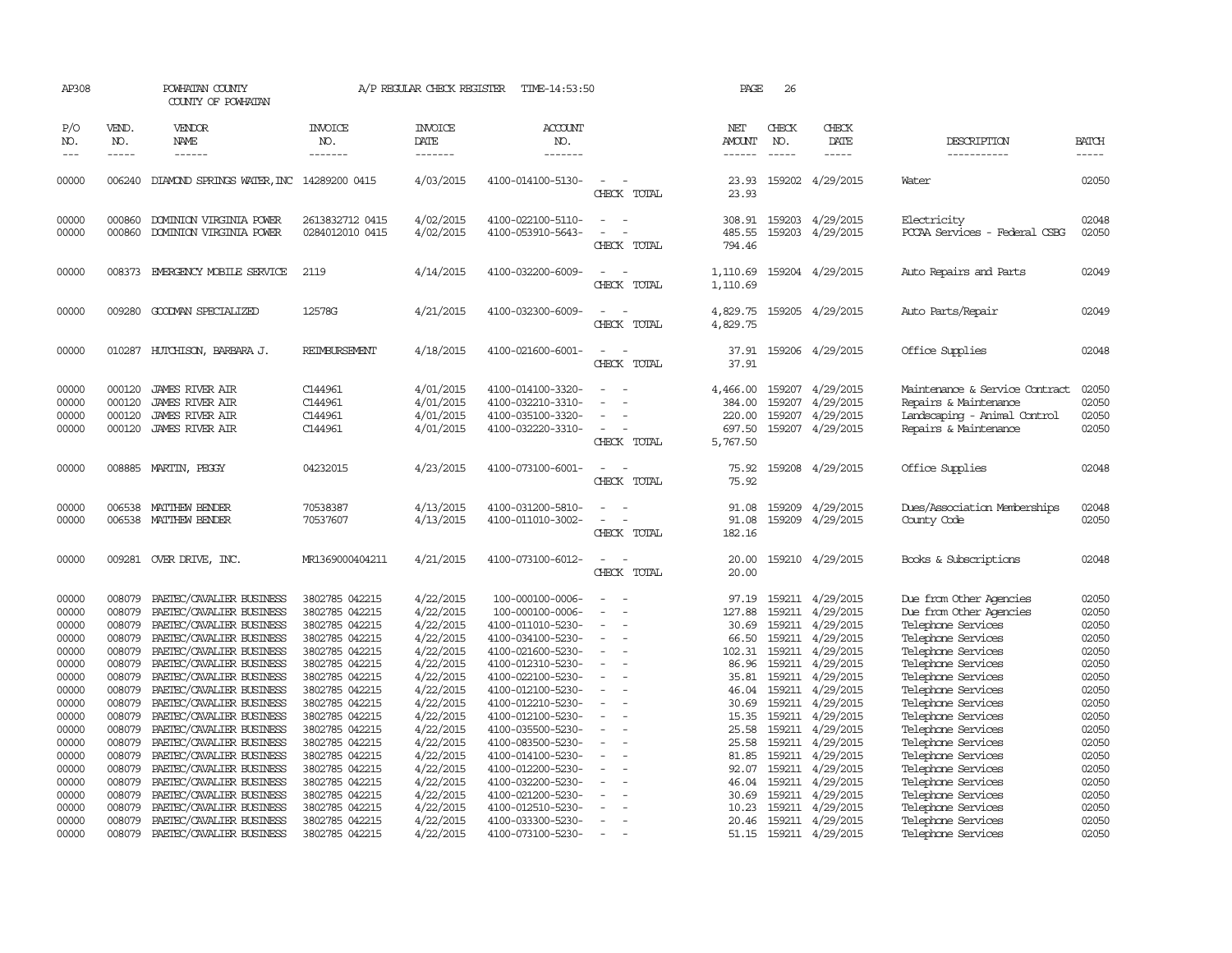| AP308                                                                                  |                                                                                        | POWHATAN COUNTY<br>COUNTY OF POWHATAN                                                                                                                                                                                                                                             |                                                                                                                                                                           | A/P REGULAR CHECK REGISTER                                                                                                     | TIME-14:53:50                                                                                                                                                                                                  |                                                                                                                         | PAGE                                                                                                            | 27                                                                                               |                                                                                                                                |                                                                                                                                                                                              |                                                                                        |
|----------------------------------------------------------------------------------------|----------------------------------------------------------------------------------------|-----------------------------------------------------------------------------------------------------------------------------------------------------------------------------------------------------------------------------------------------------------------------------------|---------------------------------------------------------------------------------------------------------------------------------------------------------------------------|--------------------------------------------------------------------------------------------------------------------------------|----------------------------------------------------------------------------------------------------------------------------------------------------------------------------------------------------------------|-------------------------------------------------------------------------------------------------------------------------|-----------------------------------------------------------------------------------------------------------------|--------------------------------------------------------------------------------------------------|--------------------------------------------------------------------------------------------------------------------------------|----------------------------------------------------------------------------------------------------------------------------------------------------------------------------------------------|----------------------------------------------------------------------------------------|
| P/O<br>NO.                                                                             | VEND.<br>NO.                                                                           | <b>VENDOR</b><br><b>NAME</b>                                                                                                                                                                                                                                                      | <b>INVOICE</b><br>NO.                                                                                                                                                     | <b>INVOICE</b><br><b>DATE</b>                                                                                                  | <b>ACCOUNT</b><br>NO.                                                                                                                                                                                          |                                                                                                                         | NET<br><b>AMOUNT</b>                                                                                            | CHECK<br>NO.                                                                                     | CHECK<br>DATE                                                                                                                  | DESCRIPTION                                                                                                                                                                                  | <b>BATCH</b>                                                                           |
| $---$                                                                                  | $- - - - -$                                                                            | $- - - - - -$                                                                                                                                                                                                                                                                     | -------                                                                                                                                                                   | -------                                                                                                                        | -------                                                                                                                                                                                                        |                                                                                                                         | $- - - - - -$                                                                                                   | $- - - - -$                                                                                      |                                                                                                                                | -----------                                                                                                                                                                                  | $- - - - -$                                                                            |
| 00000<br>00000<br>00000<br>00000<br>00000                                              | 008079<br>008079<br>008079<br>008079<br>008079                                         | PAETEC/CAVALIER BUSINESS<br>PAETEC/CAVALIER BUSINESS<br>PAETEC/CAVALIER BUSINESS<br>PAETEC/CAVALIER BUSINESS<br>PAETEC/CAVALIER BUSINESS                                                                                                                                          | 3802785 042215<br>3802785 042215<br>3802785 042215<br>3802785 042215<br>3802785 042215                                                                                    | 4/22/2015<br>4/22/2015<br>4/22/2015<br>4/22/2015<br>4/22/2015                                                                  | 4100-071110-5230-<br>4100-081100-5230-<br>4100-013200-5230-<br>4100-031200-5230-<br>4100-012410-5230-                                                                                                          | $\sim$<br>$\sim$<br>CHECK TOTAL                                                                                         | 35.81<br>61.38<br>15.35<br>368.30<br>51.15<br>1,555.06                                                          |                                                                                                  | 159211 4/29/2015<br>159211 4/29/2015<br>159211 4/29/2015<br>159211 4/29/2015<br>159211 4/29/2015                               | Telephone Services<br>Telephone Services<br>Telephone Services<br>Telephone Services<br>Telephone Services                                                                                   | 02050<br>02050<br>02050<br>02050<br>02050                                              |
| 00000<br>00000                                                                         |                                                                                        | 006914 POWHATAN AUTO REPAIR<br>006914 POWHATAN AUTO REPAIR                                                                                                                                                                                                                        | 678<br>680                                                                                                                                                                | 4/17/2015<br>4/17/2015                                                                                                         | 4100-031200-6009-<br>4100-031200-6009-                                                                                                                                                                         | $\sim$<br>$\overline{\phantom{a}}$<br>CHECK TOTAL                                                                       | 546.49<br>72.65<br>619.14                                                                                       |                                                                                                  | 159212 4/29/2015<br>159212 4/29/2015                                                                                           | Auto Parts/Repairs<br>Auto Parts/Repairs                                                                                                                                                     | 02048<br>02048                                                                         |
| 00000<br>00000                                                                         |                                                                                        | 006474 PROGRESSIVE AUTO WORKS<br>006474 PROGRESSIVE AUTO WORKS                                                                                                                                                                                                                    | 0027678<br>0027714                                                                                                                                                        | 4/22/2015<br>4/27/2015                                                                                                         | 4100-031200-6009-<br>4100-031200-6008-                                                                                                                                                                         | $\sim$<br>$\overline{\phantom{a}}$<br>CHECK TOTAL                                                                       | 196.49<br>52.55<br>249.04                                                                                       |                                                                                                  | 159213 4/29/2015<br>159213 4/29/2015                                                                                           | Auto Parts/Repairs<br>Gas/Grease/Oil                                                                                                                                                         | 02048<br>02050                                                                         |
| 00000                                                                                  |                                                                                        | 006523 PURCHASE POWER                                                                                                                                                                                                                                                             | 800090900850415                                                                                                                                                           | 4/17/2015                                                                                                                      | 4100-021600-5210-                                                                                                                                                                                              | - 11<br>CHECK TOTAL                                                                                                     | 417.98<br>417.98                                                                                                |                                                                                                  | 159214 4/29/2015                                                                                                               | Postage                                                                                                                                                                                      | 02050                                                                                  |
| 00000                                                                                  | 000780                                                                                 | <b>CUILL CORPORATION</b>                                                                                                                                                                                                                                                          | 3313324                                                                                                                                                                   | 4/14/2015                                                                                                                      | 4100-012410-6001-                                                                                                                                                                                              | $\overline{a}$<br>$\overline{\phantom{a}}$<br>CHECK TOTAL                                                               | 148.74<br>148.74                                                                                                |                                                                                                  | 159215 4/29/2015                                                                                                               | Office Supplies                                                                                                                                                                              | 02050                                                                                  |
| 00000<br>00000<br>00000<br>00000<br>00000<br>00000<br>00000<br>00000                   | 000620<br>000620<br>000620<br>000620<br>000620<br>000620<br>000620                     | R. C. GOODWYN & SONS, INC<br>R. C. GOODWYN & SONS, INC<br>R. C. GOODWYN & SONS, INC<br>R. C. GOODWYN & SONS, INC<br>R. C. GOODWYN & SONS, INC<br>R. C. GOODWYN & SONS, INC<br>R. C. GOODWYN & SONS, INC<br>000620 R.C. GOODWYN & SONS, INC                                        | 0666313<br>0666803<br>665447<br>665916<br>665963<br>666440<br>666475<br>666505                                                                                            | 4/13/2015<br>4/16/2015<br>4/06/2015<br>4/09/2015<br>4/09/2015<br>4/14/2015<br>4/14/2015<br>4/14/2015                           | 4100-014100-3310-<br>4100-073100-6001-<br>4100-014100-3310-<br>4100-014500-3190-<br>4100-014100-3310-<br>4100-014100-3310-<br>4100-014300-3310-<br>4100-014300-3310-                                           | $\overline{\phantom{a}}$<br>$\equiv$<br>$\sim$<br>CHECK TOTAL                                                           | 47.96<br>45.36<br>2.00<br>17.85<br>1.39<br>11.99<br>79.98<br>19.98<br>226.51                                    | 159216<br>159216<br>159216<br>159216<br>159216<br>159216<br>159216                               | 4/29/2015<br>4/29/2015<br>159216 4/29/2015<br>4/29/2015<br>4/29/2015<br>4/29/2015<br>4/29/2015<br>4/29/2015                    | Repairs & Maintenance<br>Office Supplies<br>Repairs & Maintenance<br>Grounds Maintenance<br>Repairs & Maintenance<br>Repairs & Maintenance<br>Repairs & Maintenance<br>Repairs & Maintenance | 02050<br>02050<br>02051<br>02051<br>02051<br>02051<br>02051<br>02051                   |
| 00000                                                                                  |                                                                                        | 006945 RECORDED BOOKS, LLC                                                                                                                                                                                                                                                        | 75120953                                                                                                                                                                  | 4/20/2015                                                                                                                      | 4100-073100-6012-                                                                                                                                                                                              | $\sim$<br>$\overline{\phantom{a}}$<br>CHECK TOTAL                                                                       | 260.20<br>260.20                                                                                                |                                                                                                  | 159217 4/29/2015                                                                                                               | Books & Subscriptions                                                                                                                                                                        | 02048                                                                                  |
| 00000                                                                                  |                                                                                        | 009037 REYNOLDS LIGHTING SUPPLY                                                                                                                                                                                                                                                   | 109006                                                                                                                                                                    | 4/08/2015                                                                                                                      | 4100-014100-3310-                                                                                                                                                                                              | CHECK TOTAL                                                                                                             | 143.40<br>143.40                                                                                                |                                                                                                  | 159218 4/29/2015                                                                                                               | Repairs & Maintenance                                                                                                                                                                        | 02051                                                                                  |
| 00000                                                                                  |                                                                                        | 008641 SCHOLASTIC SPORTS, INC.                                                                                                                                                                                                                                                    | R522741970                                                                                                                                                                | 4/20/2015                                                                                                                      | 4100-032200-3600-                                                                                                                                                                                              | $\sim$<br>$\sim$<br>CHECK TOTAL                                                                                         | 175.00<br>175.00                                                                                                |                                                                                                  | 159219 4/29/2015                                                                                                               | Advertising                                                                                                                                                                                  | 02051                                                                                  |
| 00000<br>00000<br>00000<br>00000<br>00000<br>00000<br>00000<br>00000<br>00000<br>00000 | 006594<br>006594<br>006594<br>006594<br>006594<br>006594<br>006594<br>006594<br>006594 | SOUTHSIDE ELECTRIC COOP<br>SOUTHSIDE ELECTRIC COOP<br>SOUTHSIDE ELECTRIC COOP<br>SOUTHSIDE ELECTRIC COOP<br>SOUTHSIDE ELECTRIC COOP<br>SOUTHSIDE ELECTRIC COOP<br>SOUTHSIDE ELECTRIC COOP<br>SOUTHSIDE ELECTRIC COOP<br>SOUTHSIDE ELECTRIC COOP<br>006594 SOUTHSIDE ELECTRIC COOP | 109122001 0415<br>63504005 0415<br>544898001 4/15<br>546020001 4/15<br>63504001 4/15<br>63504006 4/15<br>63504008 4/15<br>63504009 4/15<br>63504010 4/15<br>63504011 4/15 | 4/16/2015<br>4/09/2015<br>4/09/2015<br>4/09/2015<br>4/16/2015<br>4/16/2015<br>4/16/2015<br>4/16/2015<br>4/16/2015<br>4/16/2015 | 4100-032300-5110-<br>4100-035500-5110-<br>4100-053910-5643-<br>4100-053910-5643-<br>4100-073100-5110-<br>4100-014600-5110-<br>4100-014600-5110-<br>4100-014600-5110-<br>4100-014600-5110-<br>4100-014100-5110- | $\equiv$<br>$\overline{\phantom{a}}$<br>$\sim$<br>$\sim$<br>$\overline{\phantom{a}}$<br>$\sim$<br>$\sim$<br>CHECK TOTAL | 331.52<br>118.37<br>444.98<br>800.00<br>3,382.17<br>250.46<br>361.50<br>3,194.97<br>51.26<br>316.26<br>9,251.49 | 159220<br>159220<br>159220<br>159220<br>159220<br>159220<br>159220<br>159220<br>159220<br>159220 | 4/29/2015<br>4/29/2015<br>4/29/2015<br>4/29/2015<br>4/29/2015<br>4/29/2015<br>4/29/2015<br>4/29/2015<br>4/29/2015<br>4/29/2015 | Electricity<br>Electricity<br>PCCAA Services - Federal CSBG<br>PCCAA Services - Federal CSBG<br>Electricity<br>Electricity<br>Electricity<br>Electricity<br>Electricity<br>Electricity       | 02049<br>02049<br>02051<br>02051<br>02051<br>02051<br>02051<br>02051<br>02051<br>02051 |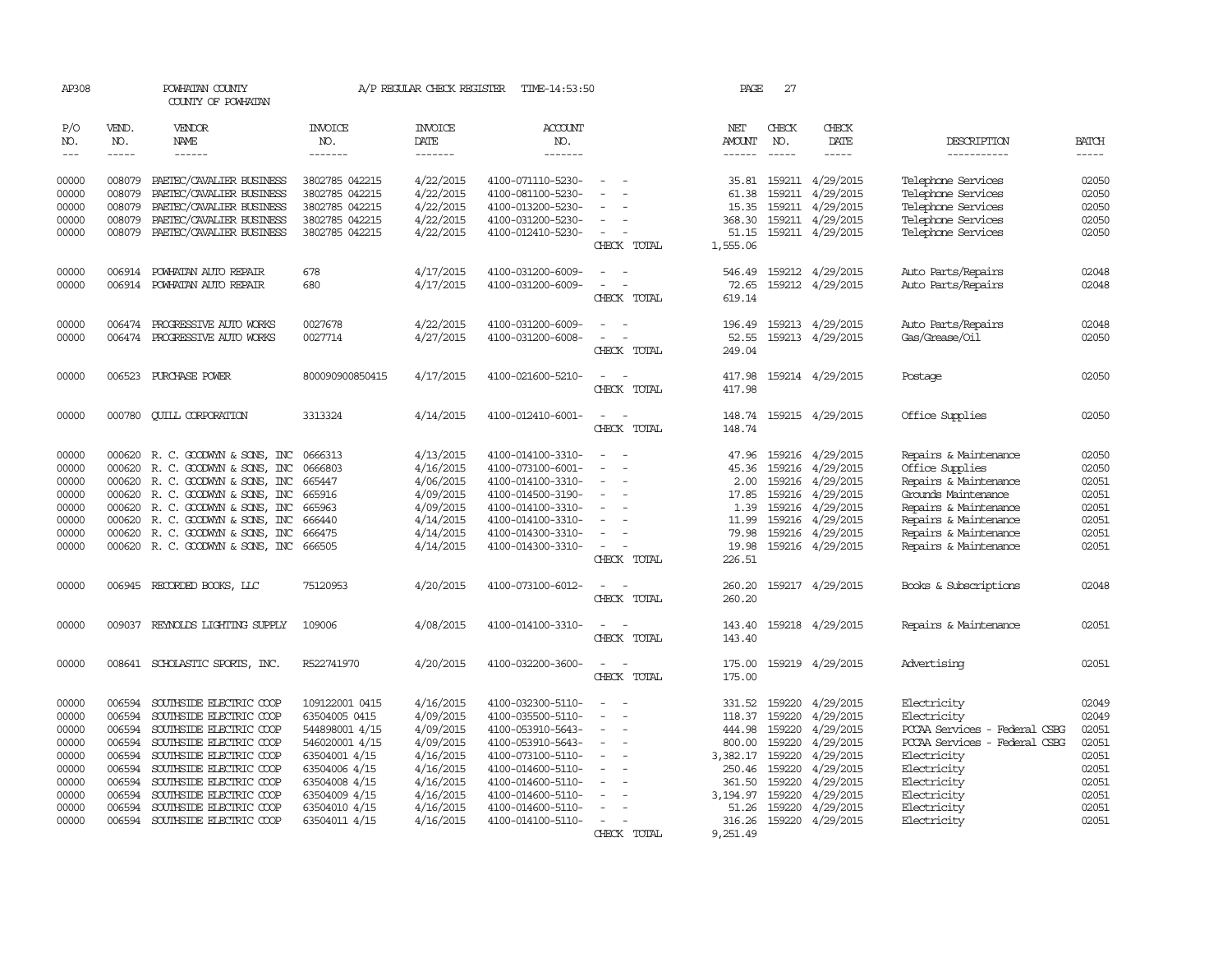| AP308                                                                         |                                                                                        | POWHATAN COUNTY<br>COUNTY OF POWHATAN                                                                                                                                                                                |                                                                                                                            | A/P REGULAR CHECK REGISTER                                                                                        | TIME-14:53:50                                                                                                                                                                             |                                                                       | PAGE                                                             | 28                                                                   |                                                                                                                                       |                                                                                                                                                                   |                                                                               |
|-------------------------------------------------------------------------------|----------------------------------------------------------------------------------------|----------------------------------------------------------------------------------------------------------------------------------------------------------------------------------------------------------------------|----------------------------------------------------------------------------------------------------------------------------|-------------------------------------------------------------------------------------------------------------------|-------------------------------------------------------------------------------------------------------------------------------------------------------------------------------------------|-----------------------------------------------------------------------|------------------------------------------------------------------|----------------------------------------------------------------------|---------------------------------------------------------------------------------------------------------------------------------------|-------------------------------------------------------------------------------------------------------------------------------------------------------------------|-------------------------------------------------------------------------------|
| P/O<br>NO.<br>$\frac{1}{2}$                                                   | VEND.<br>NO.<br>$- - - - -$                                                            | VENDOR<br>NAME<br>------                                                                                                                                                                                             | <b>INVOICE</b><br>NO.<br>-------                                                                                           | <b>INVOICE</b><br>DATE<br>-------                                                                                 | ACCOUNT<br>NO.<br>-------                                                                                                                                                                 |                                                                       | NET<br><b>AMOUNT</b><br>$- - - - - -$                            | CHECK<br>NO.<br>$\frac{1}{2}$                                        | CHECK<br>DATE<br>-----                                                                                                                | DESCRIPTION<br>-----------                                                                                                                                        | <b>BATCH</b><br>-----                                                         |
| 00000<br>00000<br>00000<br>00000<br>00000<br>00000<br>00000<br>00000<br>00000 | 008578<br>008578<br>008578<br>008578<br>008578<br>008578<br>008578<br>008578<br>008578 | STAPLES BUSINESS AD-<br>STAPLES BUSINESS AD-<br>STAPLES BUSINESS AD-<br>STAPLES BUSINESS AD-<br>STAPLES BUSINESS AD-<br>STAPLES BUSINESS AD-<br>STAPLES BUSINESS AD-<br>STAPLES BUSINESS AD-<br>STAPLES BUSINESS AD- | 3262762623<br>3262123494<br>3262585907<br>3262762624<br>3262762624<br>3262881346<br>3262881346<br>3262881347<br>3263160201 | 4/10/2015<br>4/04/2015<br>4/07/2015<br>4/10/2015<br>4/10/2015<br>4/11/2015<br>4/11/2015<br>4/11/2015<br>4/15/2015 | 4100-021200-6001-<br>4100-012510-6001-<br>4100-012200-6001-<br>4100-073100-6001-<br>4100-073100-8102-<br>4100-081500-6001-<br>4100-012100-6001-<br>4100-012210-6001-<br>4100-081100-6001- | $\sim$<br>$\sim$                                                      | 1,327.87 159221<br>12.09<br>149.00<br>161.78<br>199.99<br>171.99 | 159221<br>60.87 159221<br>159221<br>86.37 159221<br>159221<br>159221 | 4/29/2015<br>4/29/2015<br>159221 4/29/2015<br>4/29/2015<br>4/29/2015<br>4/29/2015<br>86.36 159221 4/29/2015<br>4/29/2015<br>4/29/2015 | Office Supplies<br>Office Supplies<br>Office Supplies<br>Office Supplies<br>Furniture<br>Office Supplies<br>Office Supplies<br>Office Supplies<br>Office Supplies | 02048<br>02051<br>02051<br>02051<br>02051<br>02051<br>02051<br>02051<br>02051 |
| 00000<br>00000                                                                | 008578                                                                                 | STAPLES BUSINESS AD-<br>008578 STAPLES BUSINESS AD-                                                                                                                                                                  | 3263250724<br>3263328433                                                                                                   | 4/16/2015<br>4/17/2015                                                                                            | 4100-013200-6001-<br>4100-021600-6001-                                                                                                                                                    | $\overline{a}$<br>CHECK TOTAL                                         | 291.52<br>159.99<br>2,707.83                                     | 159221                                                               | 4/29/2015<br>159221 4/29/2015                                                                                                         | Office Supplies<br>Office Supplies                                                                                                                                | 02051<br>02051                                                                |
| 00000                                                                         |                                                                                        | 001770 STAPLES CREDIT PLAN                                                                                                                                                                                           | 20213253 4/15                                                                                                              | 4/01/2015                                                                                                         | 4100-083500-6001-                                                                                                                                                                         | CHECK TOTAL                                                           | 67.07<br>67.07                                                   |                                                                      | 159222 4/29/2015                                                                                                                      | Office Supplies                                                                                                                                                   | 02051                                                                         |
| 00000                                                                         |                                                                                        | 007295 STERICYLE, INC.                                                                                                                                                                                               | 1005766033                                                                                                                 | 4/13/2015                                                                                                         | 4100-032200-3175-                                                                                                                                                                         | $\sim$<br>CHECK TOTAL                                                 | 245.58<br>245.58                                                 |                                                                      | 159223 4/29/2015                                                                                                                      | Waste Disposal                                                                                                                                                    | 02049                                                                         |
| 00000                                                                         |                                                                                        | 008371 STOWERS, DANIEL                                                                                                                                                                                               | REIMBURSE42115                                                                                                             | 4/21/2015                                                                                                         | 4100-012510-5210-                                                                                                                                                                         | CHECK TOTAL                                                           | 7.15<br>7.15                                                     |                                                                      | 159224 4/29/2015                                                                                                                      | Postage                                                                                                                                                           | 02048                                                                         |
| 00000                                                                         |                                                                                        | 008775 TARA HATCHER LAW FIRM PLC MAY 2015                                                                                                                                                                            |                                                                                                                            | 5/01/2015                                                                                                         | 4100-022100-3150-                                                                                                                                                                         | $\overline{\phantom{a}}$<br>$\overline{\phantom{a}}$<br>CHECK TOTAL   | 3,359.58<br>3,359.58                                             |                                                                      | 159225 4/29/2015                                                                                                                      | Contract Prosecutor                                                                                                                                               | 02051                                                                         |
| 00000                                                                         |                                                                                        | 007134 TOWN & COUNTRY MOBILE                                                                                                                                                                                         | 12681                                                                                                                      | 3/11/2015                                                                                                         | 4100-031200-6009-                                                                                                                                                                         | $\sim$<br>CHECK TOTAL                                                 | 220.00<br>220.00                                                 |                                                                      | 159226 4/29/2015                                                                                                                      | Auto Parts/Repairs                                                                                                                                                | 02051                                                                         |
| 00000<br>00000                                                                | 001930<br>001930                                                                       | TREASURER, VIRGINIA TECH<br>TREASURER, VIRGINIA TECH                                                                                                                                                                 | FY15 THIRD OTR<br>FY15 THIRD QTR                                                                                           | 4/29/2015<br>4/29/2015                                                                                            | 4100-083500-3140-<br>4100-083500-3140-                                                                                                                                                    | $\sim$<br>CHECK TOTAL                                                 | 9,240.30<br>3,026.20<br>12,266.50                                | 159227                                                               | 159227 4/29/2015<br>4/29/2015                                                                                                         | Professional Services<br>Professional Services                                                                                                                    | 02051<br>02051                                                                |
| 00000<br>00000                                                                |                                                                                        | 008140 VERIZON<br>008140 VERIZON                                                                                                                                                                                     | 948451841110415<br>8045985532 4/15                                                                                         | 4/11/2015<br>4/22/2015                                                                                            | 4100-073100-5230-<br>4100-073100-5260-                                                                                                                                                    | $\equiv$<br>- 11<br>$\sim$<br>CHECK TOTAL                             | 44.29<br>210.22<br>254.51                                        | 159228<br>159228                                                     | 4/29/2015<br>4/29/2015                                                                                                                | Telephone Services<br><b>Internet</b>                                                                                                                             | 02048<br>02051                                                                |
| 00000<br>00000<br>00000                                                       | 008126<br>008126<br>008126                                                             | VERIZON WIRELESS<br>VERIZON WIRELESS<br>VERIZON WIRELESS                                                                                                                                                             | 9743469558<br>9743469558<br>9743469558                                                                                     | 3/06/2015<br>3/06/2015<br>3/06/2015                                                                               | 4100-014100-5260-<br>4100-012510-5260-<br>4100-035500-5260-                                                                                                                               | $\equiv$<br>$\sim$<br>CHECK TOTAL                                     | 20.00<br>40.07<br>48.61<br>108.68                                | 159229<br>159229<br>159229                                           | 4/29/2015<br>4/29/2015<br>4/29/2015                                                                                                   | Internet<br>Intemet<br>Intemet                                                                                                                                    | 02048<br>02048<br>02048                                                       |
| 00000                                                                         | 006050                                                                                 | VIRGINIA EMPLOYMENT                                                                                                                                                                                                  | <b>ANNUAL AGREEMT</b>                                                                                                      | 4/22/2015                                                                                                         | 4100-012410-3320-                                                                                                                                                                         | $\sim$<br>CHECK TOTAL                                                 | 931.00<br>931.00                                                 | 159230                                                               | 4/29/2015                                                                                                                             | Maintenance & Service Contract                                                                                                                                    | 02051                                                                         |
| 00000<br>00000<br>00000                                                       | 007300<br>007300<br>007300                                                             | VIRGINIA TRUCK CENTER OF<br>VIRGINIA TRUCK CENTER OF<br>VIRGINIA TRUCK CENTER OF                                                                                                                                     | 1370642<br>1371432<br>1371742                                                                                              | 4/17/2015<br>4/23/2015<br>4/23/2015                                                                               | 4100-032200-6009-<br>4100-032200-6009-<br>4100-032200-6009-                                                                                                                               | $\sim$<br>$\overline{\phantom{a}}$<br>$\sim$<br>$\sim$<br>CHECK TOTAL | 349.89<br>694.83<br>508.19<br>1,552.91                           |                                                                      | 159231 4/29/2015<br>159231 4/29/2015<br>159231 4/29/2015                                                                              | Auto Repairs and Parts<br>Auto Repairs and Parts<br>Auto Repairs and Parts                                                                                        | 02049<br>02049<br>02049                                                       |
| 00000                                                                         |                                                                                        | 009332 WITMER PUBLIC SAFETY                                                                                                                                                                                          | 1611549                                                                                                                    | 4/17/2015                                                                                                         | 4100-031200-6011-                                                                                                                                                                         | $\overline{\phantom{a}}$<br>$\sim$<br>CHECK TOTAL                     | 140.00<br>140.00                                                 |                                                                      | 159232 4/29/2015                                                                                                                      | Uniforms                                                                                                                                                          | 02048                                                                         |
|                                                                               |                                                                                        |                                                                                                                                                                                                                      |                                                                                                                            |                                                                                                                   |                                                                                                                                                                                           | CHECK TYPE TOTAL                                                      | 508,707.80                                                       |                                                                      |                                                                                                                                       |                                                                                                                                                                   |                                                                               |
|                                                                               |                                                                                        |                                                                                                                                                                                                                      |                                                                                                                            |                                                                                                                   |                                                                                                                                                                                           | FINAL TOTAL                                                           | 508,707.80                                                       |                                                                      |                                                                                                                                       |                                                                                                                                                                   |                                                                               |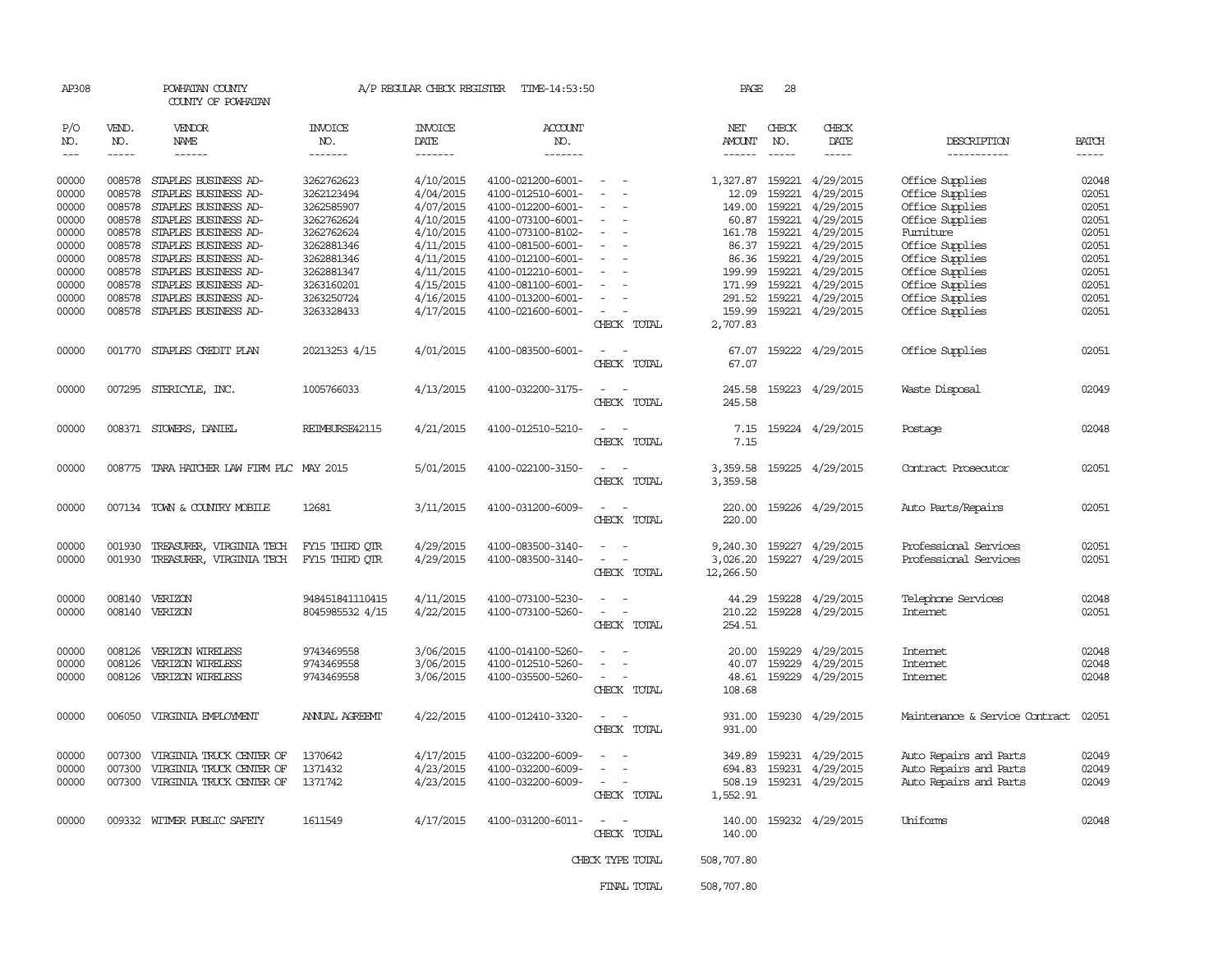| AP308                                     |                                      | POWHATAN COUNTY<br>COUNTY OF POWHATAN                                                                                                                                                                  |                                  | A/P REGULAR CHECK REGISTER                                    | TIME-14:55:35                                                                                         |                                                                                                                             | PAGE                                                  | $\mathbf{1}$                         |                                                                      |                                                                                                                           |                                           |
|-------------------------------------------|--------------------------------------|--------------------------------------------------------------------------------------------------------------------------------------------------------------------------------------------------------|----------------------------------|---------------------------------------------------------------|-------------------------------------------------------------------------------------------------------|-----------------------------------------------------------------------------------------------------------------------------|-------------------------------------------------------|--------------------------------------|----------------------------------------------------------------------|---------------------------------------------------------------------------------------------------------------------------|-------------------------------------------|
| P/O<br>NO.<br>$ -$                        | VEND.<br>NO.<br>$- - - - -$          | VENDOR<br>NAME<br>$- - - - - -$                                                                                                                                                                        | <b>INVOICE</b><br>NO.<br>------- | <b>INVOICE</b><br>DATE<br>--------                            | <b>ACCOUNT</b><br>NO.<br>-------                                                                      |                                                                                                                             | NET<br>AMOUNT<br>$- - - - - -$                        | CHECK<br>NO.                         | CHECK<br>DATE<br>$- - - - -$                                         | DESCRIPTION<br>-----------                                                                                                | <b>BATCH</b><br>$- - - - -$               |
| 00000                                     | 008579                               | POWHATAN COMMERCIAL                                                                                                                                                                                    | 0085201504                       | 4/03/2015                                                     | 4501-043400-5420-                                                                                     | $\frac{1}{2} \left( \frac{1}{2} \right) \left( \frac{1}{2} \right) = \frac{1}{2} \left( \frac{1}{2} \right)$<br>CHECK TOTAL | 2,455.09<br>2,455.09                                  |                                      | 158824 4/06/2015                                                     | Rent - Office Space                                                                                                       | 02028                                     |
| 00000                                     | 008079                               | PAETEC/CAVALIER BUSINESS                                                                                                                                                                               | 3802785 032215                   | 3/22/2015                                                     | 4501-043400-5230-                                                                                     | $\sim$<br>$\sim$<br>CHECK TOTAL                                                                                             | 82.99<br>82.99                                        |                                      | 158861 4/06/2015                                                     | Telephone System                                                                                                          | 02030                                     |
| 00000                                     |                                      | 010057 OSI INTERNATIONAL LLC                                                                                                                                                                           | WD13766                          | 3/20/2015                                                     | 4116-032200-8215-                                                                                     | $\frac{1}{2} \left( \frac{1}{2} \right) \left( \frac{1}{2} \right) = \frac{1}{2} \left( \frac{1}{2} \right)$<br>CHECK TOTAL | 6,119.15<br>6,119.15                                  |                                      | 158884 4/06/2015                                                     | State - Dept of Fire Programs                                                                                             | 02030                                     |
| 00000                                     |                                      | 006466 RADIO COMMUNICATION OF VA 702004900-1                                                                                                                                                           |                                  | 3/26/2015                                                     | 4116-032200-8215-                                                                                     | CHECK TOTAL                                                                                                                 | 7,830.00<br>7,830.00                                  |                                      | 158885 4/06/2015                                                     | State - Dept of Fire Programs                                                                                             | 02031                                     |
| 00000                                     | 010699                               | TIMBERLAKE, JULIA                                                                                                                                                                                      | 2013001387003A                   | 3/31/2015                                                     | 3120-016050-0001-                                                                                     | $\sim$<br>CHECK TOTAL                                                                                                       | 25.00<br>25.00                                        |                                      | 158886 4/06/2015                                                     | Fees for Rescue Transport Serv                                                                                            | 02031                                     |
| 00000<br>00000                            | 010641                               | WELLS FARGO BANK, N.A.<br>010641 WELLS FARGO BANK, N.A.                                                                                                                                                | 9314666<br>9492600               | 9/30/2014<br>1/08/2015                                        | 4209-062000-0003-<br>4209-062000-0003-                                                                | $\sim$ $\sim$<br>$\overline{\phantom{a}}$<br>CHECK TOTAL                                                                    | 2,552.92<br>2,547.53<br>5,100.45                      | 158887<br>158887                     | 4/06/2015<br>4/06/2015                                               | Administration Fees<br>Administration Fees                                                                                | 02030<br>02030                            |
| 00000                                     |                                      | 007147 DRAPER ADEN ASSOCIATES                                                                                                                                                                          | 2015020434                       | 2/28/2015                                                     | 4301-044000-8201-                                                                                     | $\sim$ $ \sim$<br>CHECK TOTAL                                                                                               | 1,626.84<br>1,626.84                                  |                                      | 158888 4/06/2015                                                     | Water/Sewer Extension Construc                                                                                            | 02029                                     |
| 00000                                     |                                      | 000620 R. C. GOODWYN & SONS, INC 663989                                                                                                                                                                |                                  | 3/26/2015                                                     | 4301-014100-6008-                                                                                     | $ -$<br>CHECK TOTAL                                                                                                         | 11.87<br>11.87                                        |                                      | 158889 4/06/2015                                                     | Warehouse Construction                                                                                                    | 02031                                     |
| 00000<br>00000<br>00000<br>00000<br>00000 | 009183<br>009183<br>009183<br>009183 | AIR, WATER & SOIL LABORA- V15001386<br>AIR, WATER & SOIL LABORA- V15001387<br>AIR, WATER & SOIL LABORA- V15001388<br>AIR, WATER & SOIL LABORA- V15001437<br>009183 AIR, WATER & SOIL LABORA- V15001438 |                                  | 3/26/2015<br>3/26/2015<br>3/26/2015<br>3/30/2015<br>3/30/2015 | 4501-043400-3140-<br>4501-043400-3140-<br>4501-043400-3140-<br>4501-043400-3140-<br>4501-043400-3140- | $\equiv$<br>$\equiv$<br>$\sim$ $-$<br>CHECK TOTAL                                                                           | 102.26<br>119.08<br>40.00<br>40.00<br>40.00<br>341.34 | 158890<br>158890<br>158890<br>158890 | 4/06/2015<br>4/06/2015<br>4/06/2015<br>4/06/2015<br>158890 4/06/2015 | Professional Services<br>Professional Services<br>Professional Services<br>Professional Services<br>Professional Services | 02029<br>02029<br>02029<br>02029<br>02029 |
| 00000<br>00000<br>00000                   | 006655<br>006655<br>006655           | BLOSSMAN GAS COMPANIES,<br>BLOSSMAN GAS COMPANIES,<br>BLOSSMAN GAS COMPANIES,                                                                                                                          | 504720<br>66196<br>504652 FCWVIP | 3/24/2015<br>3/27/2015<br>3/17/2015                           | 4501-043400-5120-<br>4501-043400-5120-<br>4501-043400-5120-                                           | $\equiv$<br>$\sim$<br>CHECK TOTAL                                                                                           | 448.68<br>678.15<br>453.63<br>1,580.46                | 158891<br>158891                     | 4/06/2015<br>4/06/2015<br>158891 4/06/2015                           | Fuel (htg)<br>Fuel (htg)<br>Fuel (htg)                                                                                    | 02029<br>02029<br>02031                   |
| 00000                                     |                                      | 007353 CDW GOVERNMENT, INC.                                                                                                                                                                            | TK56407                          | 3/26/2015                                                     | 4501-043400-6014-                                                                                     | $\sim$<br>CHECK TOTAL                                                                                                       | 242.94<br>242.94                                      |                                      | 158892 4/06/2015                                                     | Other Operating Supplies                                                                                                  | 02031                                     |
| 00000                                     |                                      | 008336 FERGUSON ENTERPRISES INC. 1794135                                                                                                                                                               |                                  | 3/20/2015                                                     | 4501-043400-3310-                                                                                     | $\frac{1}{2} \left( \frac{1}{2} \right) \left( \frac{1}{2} \right) = \frac{1}{2} \left( \frac{1}{2} \right)$<br>CHECK TOTAL | 109.80<br>109.80                                      |                                      | 158893 4/06/2015                                                     | Repairs and Maintenance                                                                                                   | 02029                                     |
| 00000                                     | 000690                               | FLATROCK TIRE & AUTO                                                                                                                                                                                   | 0010991                          | 3/09/2015                                                     | 4501-043400-6008-                                                                                     | $ -$<br>CHECK TOTAL                                                                                                         | 380.18                                                |                                      | 380.18 158894 4/06/2015                                              | Gas/Grease/Oil/Vehicle Repairs                                                                                            | 02029                                     |
| 00000<br>00000                            | 010782                               | JACKSON, LINDA<br>010782 JACKSON, LINDA                                                                                                                                                                | 71173033<br>71173033             | 3/25/2015<br>3/25/2015                                        | 501-000200-0003-<br>3501-018990-0075-                                                                 | $\sim$<br>$\sim$ 100 $\sim$<br>CHECK TOTAL                                                                                  | 65.00<br>44.55                                        |                                      | 158895 4/06/2015<br>20.45-158895 4/06/2015                           | Customer Deposits Payable<br>Bi-Monthly Revenue                                                                           | 02031<br>02031                            |
| 00000                                     |                                      | 010275 MICHAEL BAKER, JR., INC.                                                                                                                                                                        | 902030                           | 3/13/2015                                                     | 4501-043400-8107-                                                                                     | $\overline{\phantom{a}}$<br>CHECK TOTAL                                                                                     | 13,302.88<br>13,302.88                                |                                      | 158896 4/06/2015                                                     | Huquenot Trail Utility Design                                                                                             | 02031                                     |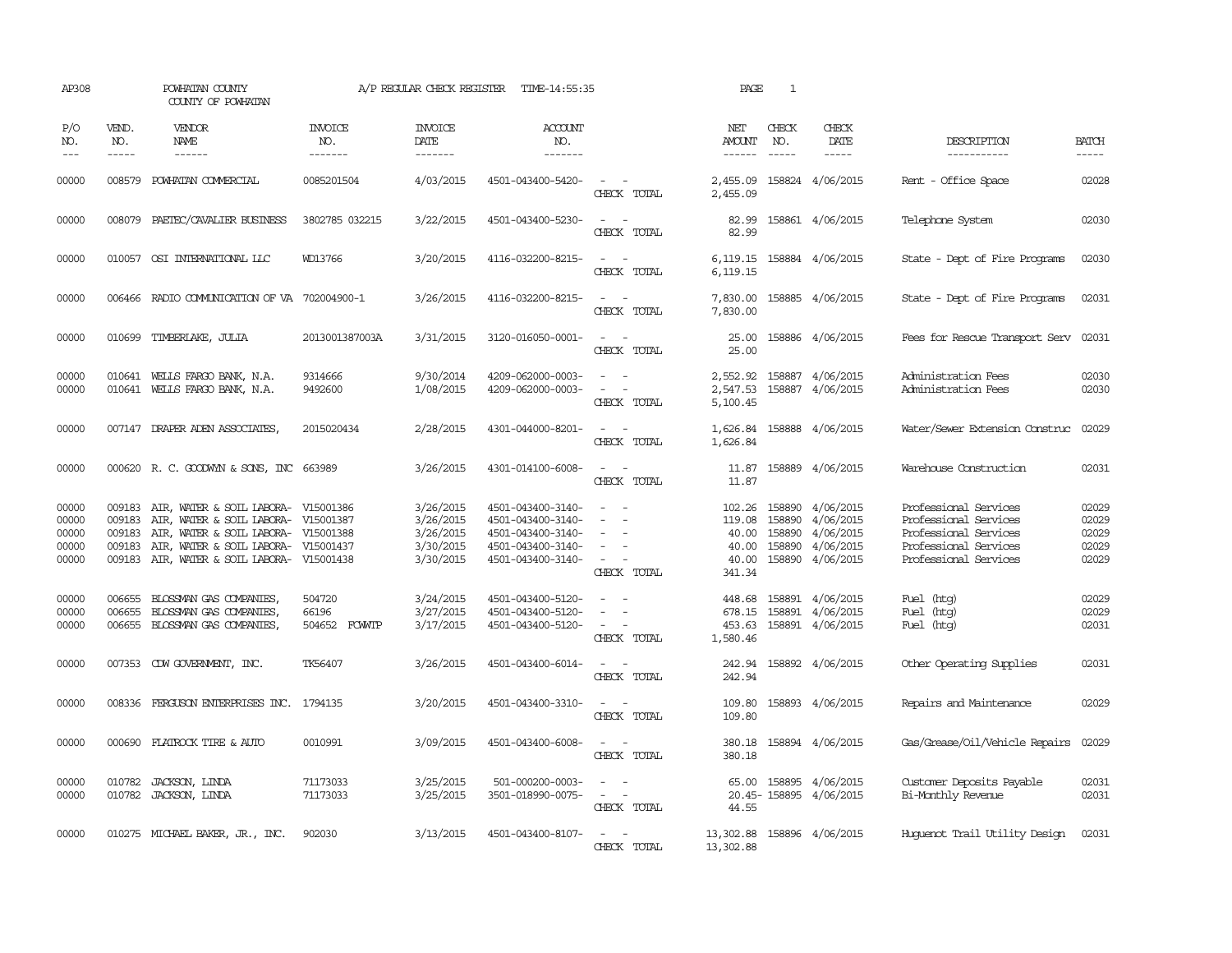| AP308                                                                                                                                                                                                       |                                                                                                                                                                                                                          | POWHATAN COUNTY<br>COUNTY OF POWHATAN                                                                                                                                                                                                                                                                                                                                                                                                                    |                                                                                                                                                                                                                                                                                                                                | A/P REGULAR CHECK REGISTER                                                                                                                                                                                                                                                                              | TIME-14:55:35                                                                                                                                                                                                                                                                                                                                                                                                                                                                                   |                                                                                                                                                                    | PAGE                                                                                                                                                                                                          | 2                                                                                                                                                         |                                                                                                                                                                                                                                                                                                                                                                 |                                                                                                                                                                                                                                                                                                                                                                                                                                                                                                                                                            |                                                                                                                                                                                                             |
|-------------------------------------------------------------------------------------------------------------------------------------------------------------------------------------------------------------|--------------------------------------------------------------------------------------------------------------------------------------------------------------------------------------------------------------------------|----------------------------------------------------------------------------------------------------------------------------------------------------------------------------------------------------------------------------------------------------------------------------------------------------------------------------------------------------------------------------------------------------------------------------------------------------------|--------------------------------------------------------------------------------------------------------------------------------------------------------------------------------------------------------------------------------------------------------------------------------------------------------------------------------|---------------------------------------------------------------------------------------------------------------------------------------------------------------------------------------------------------------------------------------------------------------------------------------------------------|-------------------------------------------------------------------------------------------------------------------------------------------------------------------------------------------------------------------------------------------------------------------------------------------------------------------------------------------------------------------------------------------------------------------------------------------------------------------------------------------------|--------------------------------------------------------------------------------------------------------------------------------------------------------------------|---------------------------------------------------------------------------------------------------------------------------------------------------------------------------------------------------------------|-----------------------------------------------------------------------------------------------------------------------------------------------------------|-----------------------------------------------------------------------------------------------------------------------------------------------------------------------------------------------------------------------------------------------------------------------------------------------------------------------------------------------------------------|------------------------------------------------------------------------------------------------------------------------------------------------------------------------------------------------------------------------------------------------------------------------------------------------------------------------------------------------------------------------------------------------------------------------------------------------------------------------------------------------------------------------------------------------------------|-------------------------------------------------------------------------------------------------------------------------------------------------------------------------------------------------------------|
| P/O<br>NO.                                                                                                                                                                                                  | VEND.<br>NO.                                                                                                                                                                                                             | VENDOR<br><b>NAME</b><br>$- - - - - -$                                                                                                                                                                                                                                                                                                                                                                                                                   | <b>INVOICE</b><br>NO.<br>-------                                                                                                                                                                                                                                                                                               | <b>INVOICE</b><br><b>DATE</b><br>-------                                                                                                                                                                                                                                                                | <b>ACCOUNT</b><br>NO.<br>-------                                                                                                                                                                                                                                                                                                                                                                                                                                                                |                                                                                                                                                                    | NET<br>AMOUNT<br>$- - - - - -$                                                                                                                                                                                | CHECK<br>NO.                                                                                                                                              | CHECK<br>DATE<br>$- - - - -$                                                                                                                                                                                                                                                                                                                                    | DESCRIPTION<br>-----------                                                                                                                                                                                                                                                                                                                                                                                                                                                                                                                                 | <b>BATCH</b><br>-----                                                                                                                                                                                       |
| 00000                                                                                                                                                                                                       | 006594                                                                                                                                                                                                                   | SOUTHSIDE ELECTRIC COOP                                                                                                                                                                                                                                                                                                                                                                                                                                  | 63504003 0315                                                                                                                                                                                                                                                                                                                  | 3/17/2015                                                                                                                                                                                                                                                                                               | 4501-043400-5110-                                                                                                                                                                                                                                                                                                                                                                                                                                                                               | $\equiv$<br>CHECK TOTAL                                                                                                                                            | 3,245.86<br>3,245.86                                                                                                                                                                                          | 158897                                                                                                                                                    | 4/06/2015                                                                                                                                                                                                                                                                                                                                                       | Electricity                                                                                                                                                                                                                                                                                                                                                                                                                                                                                                                                                | 02030                                                                                                                                                                                                       |
| 00000                                                                                                                                                                                                       | 009450                                                                                                                                                                                                                   | SPEC (SLUDGE PROCESS                                                                                                                                                                                                                                                                                                                                                                                                                                     | 2152303-PCU                                                                                                                                                                                                                                                                                                                    | 4/01/2015                                                                                                                                                                                                                                                                                               | 4501-043400-6016-                                                                                                                                                                                                                                                                                                                                                                                                                                                                               | $\equiv$<br>CHECK TOTAL                                                                                                                                            | 4,670.00<br>4,670.00                                                                                                                                                                                          |                                                                                                                                                           | 158898 4/06/2015                                                                                                                                                                                                                                                                                                                                                | Chemicals                                                                                                                                                                                                                                                                                                                                                                                                                                                                                                                                                  | 02031                                                                                                                                                                                                       |
| 00000                                                                                                                                                                                                       |                                                                                                                                                                                                                          | 001940 STANDBY SYSTEMS, INC.                                                                                                                                                                                                                                                                                                                                                                                                                             | 03150511                                                                                                                                                                                                                                                                                                                       | 3/20/2015                                                                                                                                                                                                                                                                                               | 4501-043400-3320-                                                                                                                                                                                                                                                                                                                                                                                                                                                                               | CHECK TOTAL                                                                                                                                                        | 289.81<br>289.81                                                                                                                                                                                              |                                                                                                                                                           | 158899 4/06/2015                                                                                                                                                                                                                                                                                                                                                | Maintenance and Service Contra                                                                                                                                                                                                                                                                                                                                                                                                                                                                                                                             | 02030                                                                                                                                                                                                       |
| 00000                                                                                                                                                                                                       |                                                                                                                                                                                                                          | 008140 VERIZON                                                                                                                                                                                                                                                                                                                                                                                                                                           | 1357471455Y 315                                                                                                                                                                                                                                                                                                                | 3/28/2015                                                                                                                                                                                                                                                                                               | 4501-043400-5230-                                                                                                                                                                                                                                                                                                                                                                                                                                                                               | $\equiv$<br>CHECK TOTAL                                                                                                                                            | 39.52<br>39.52                                                                                                                                                                                                |                                                                                                                                                           | 158900 4/06/2015                                                                                                                                                                                                                                                                                                                                                | Telephone System                                                                                                                                                                                                                                                                                                                                                                                                                                                                                                                                           | 02030                                                                                                                                                                                                       |
| 00000<br>00000<br>00000<br>00000<br>00000<br>00000<br>00000<br>00000<br>00000<br>00000<br>00000<br>00000<br>00000<br>00000<br>00000<br>00000<br>00000<br>00000<br>00000<br>00000<br>00000<br>00000<br>00000 | 008668<br>008668<br>008668<br>008668<br>008668<br>008668<br>008668<br>008668<br>008668<br>008668<br>008668<br>008668<br>008668<br>008668<br>008668<br>008668<br>008668<br>008668<br>008668<br>008668<br>008668<br>008668 | BANK OF AMERICA<br>BANK OF AMERICA<br>BANK OF AMERICA<br>BANK OF AMERICA<br>BANK OF AMERICA<br>BANK OF AMERICA<br>BANK OF AMERICA<br>BANK OF AMERICA<br>BANK OF AMERICA<br>BANK OF AMERICA<br>BANK OF AMERICA<br>BANK OF AMERICA<br>BANK OF AMERICA<br>BANK OF AMERICA<br>BANK OF AMERICA<br>BANK OF AMERICA<br>BANK OF AMERICA<br>BANK OF AMERICA<br>BANK OF AMERICA<br>BANK OF AMERICA<br>BANK OF AMERICA<br>BANK OF AMERICA<br>008668 BANK OF AMERICA | 04/01/2015<br>04/01/2015<br>04/01/2015<br>04/01/2015<br>04/01/2015<br>04/01/2015<br>04/01/2015<br>04/01/2015<br>04/01/2015<br>04/01/2015<br>04/01/2015<br>04/01/2015<br>04/01/2015<br>04/01/2015<br>04/01/2015<br>04/01/2015<br>04/01/2015<br>04/01/2015<br>04/01/2015<br>04/01/2015<br>04/01/2015<br>04/01/2015<br>04/01/2015 | 4/01/2015<br>4/01/2015<br>4/01/2015<br>4/01/2015<br>4/01/2015<br>4/01/2015<br>4/01/2015<br>4/01/2015<br>4/01/2015<br>4/01/2015<br>4/01/2015<br>4/01/2015<br>4/01/2015<br>4/01/2015<br>4/01/2015<br>4/01/2015<br>4/01/2015<br>4/01/2015<br>4/01/2015<br>4/01/2015<br>4/01/2015<br>4/01/2015<br>4/01/2015 | 4301-014100-6008-<br>4301-014100-6008-<br>4301-014100-6008-<br>4501-043400-5210-<br>4501-043400-5210-<br>4501-043400-3310-<br>4501-043400-3310-<br>4501-043400-6001-<br>4501-043400-6001-<br>4501-043400-6015-<br>4501-043400-6015-<br>4501-043400-3310-<br>4501-043400-3310-<br>4501-043400-3310-<br>4501-043400-6014-<br>4501-043400-5540-<br>4501-043400-5540-<br>4501-043400-5540-<br>4501-043400-5540-<br>4501-043400-5540-<br>4501-043400-3310-<br>4501-043400-5260-<br>4501-043400-5810- | $\overline{\phantom{a}}$<br>$\overline{\phantom{a}}$<br>$\equiv$<br>$\equiv$<br>$\overline{\phantom{a}}$<br>$\equiv$<br>$\overline{\phantom{a}}$<br>$\overline{a}$ | 1,678.45<br>268.65<br>16.95<br>8.85<br>47.31<br>35.64<br>47.10<br>139.95<br>724.80<br>79.48<br>7.99<br>185.85<br>146.42<br>704.78<br>37.50<br>37.50<br>37.50<br>37.50<br>150.00<br>128.40<br>852.51<br>105.00 | 158901<br>158901<br>101.05-158901<br>158901<br>158901<br>158901<br>158901<br>158901<br>158901<br>158901<br>158901<br>158901<br>158901<br>158901<br>158901 | 4/13/2015<br>4/13/2015<br>4/13/2015<br>4/13/2015<br>4/13/2015<br>4/13/2015<br>4/13/2015<br>4/13/2015<br>158901 4/13/2015<br>4/13/2015<br>4/13/2015<br>4/13/2015<br>158901 4/13/2015<br>4/13/2015<br>4/13/2015<br>158901 4/13/2015<br>4/13/2015<br>158901 4/13/2015<br>158901 4/13/2015<br>4/13/2015<br>158901 4/13/2015<br>158901 4/13/2015<br>158901 4/13/2015 | Warehouse Construction<br>Warehouse Construction<br>Warehouse Construction<br>Postage<br>Postage<br>Repairs and Maintenance<br>Repairs and Maintenance<br>Office Supplies<br>Office Supplies<br>Lab Supplies<br>Lab Supplies<br>Repairs and Maintenance<br>Repairs and Maintenance<br>Repairs and Maintenance<br>Other Operating Supplies<br>Conferences & Training<br>Conferences & Training<br>Conferences & Training<br>Conferences & Training<br>Conferences & Training<br>Repairs and Maintenance<br>Internet Services<br>Dues/Association Membership | 02035<br>02035<br>02035<br>02035<br>02035<br>02035<br>02035<br>02035<br>02035<br>02035<br>02035<br>02035<br>02035<br>02035<br>02035<br>02035<br>02035<br>02035<br>02035<br>02035<br>02035<br>02035<br>02035 |
| 00000                                                                                                                                                                                                       |                                                                                                                                                                                                                          | 006666 FINE CREEK FIRE DEPT                                                                                                                                                                                                                                                                                                                                                                                                                              | 03292015                                                                                                                                                                                                                                                                                                                       | 3/29/2015                                                                                                                                                                                                                                                                                               | 4116-032200-8215-                                                                                                                                                                                                                                                                                                                                                                                                                                                                               | CHECK TOTAL<br>$\sim$<br>CHECK TOTAL                                                                                                                               | 5,377.08<br>1,935.28<br>1,935.28                                                                                                                                                                              |                                                                                                                                                           | 158920 4/13/2015                                                                                                                                                                                                                                                                                                                                                | State - Dept of Fire Programs                                                                                                                                                                                                                                                                                                                                                                                                                                                                                                                              | 02032                                                                                                                                                                                                       |
| 00000                                                                                                                                                                                                       |                                                                                                                                                                                                                          | 006672 MACON FIRE DEPARTMENT                                                                                                                                                                                                                                                                                                                                                                                                                             | FIRE&RESCUECONF                                                                                                                                                                                                                                                                                                                | 4/06/2015                                                                                                                                                                                                                                                                                               | 4116-032200-8215-                                                                                                                                                                                                                                                                                                                                                                                                                                                                               | CHECK TOTAL                                                                                                                                                        | 1,237.78<br>1,237.78                                                                                                                                                                                          |                                                                                                                                                           | 158959 4/13/2015                                                                                                                                                                                                                                                                                                                                                | State - Dept of Fire Programs                                                                                                                                                                                                                                                                                                                                                                                                                                                                                                                              | 02034                                                                                                                                                                                                       |
| 00000                                                                                                                                                                                                       |                                                                                                                                                                                                                          | 006597 NEAL, GREGORY ALLEN                                                                                                                                                                                                                                                                                                                                                                                                                               | 04082015                                                                                                                                                                                                                                                                                                                       | 4/08/2015                                                                                                                                                                                                                                                                                               | 4116-031212-6015-                                                                                                                                                                                                                                                                                                                                                                                                                                                                               | CHECK TOTAL                                                                                                                                                        | 300.00<br>300.00                                                                                                                                                                                              |                                                                                                                                                           | 158960 4/13/2015                                                                                                                                                                                                                                                                                                                                                | Hospitality Expenses                                                                                                                                                                                                                                                                                                                                                                                                                                                                                                                                       | 02034                                                                                                                                                                                                       |
| 00000                                                                                                                                                                                                       |                                                                                                                                                                                                                          | 010405 HERCULES FENCE CO. INC.                                                                                                                                                                                                                                                                                                                                                                                                                           | 78470                                                                                                                                                                                                                                                                                                                          | 1/30/2015                                                                                                                                                                                                                                                                                               | 4301-014100-6008-                                                                                                                                                                                                                                                                                                                                                                                                                                                                               | $\equiv$<br>CHECK TOTAL                                                                                                                                            | 6,504.73<br>6,504.73                                                                                                                                                                                          |                                                                                                                                                           | 158961 4/13/2015                                                                                                                                                                                                                                                                                                                                                | Warehouse Construction                                                                                                                                                                                                                                                                                                                                                                                                                                                                                                                                     | 02032                                                                                                                                                                                                       |
| 00000                                                                                                                                                                                                       |                                                                                                                                                                                                                          | 010755 INNOVATIVE TURF                                                                                                                                                                                                                                                                                                                                                                                                                                   | 2523                                                                                                                                                                                                                                                                                                                           | 4/02/2015                                                                                                                                                                                                                                                                                               | 4301-071110-8301-                                                                                                                                                                                                                                                                                                                                                                                                                                                                               | CHECK TOTAL                                                                                                                                                        | 6,960,00<br>6,960.00                                                                                                                                                                                          |                                                                                                                                                           | 158962 4/13/2015                                                                                                                                                                                                                                                                                                                                                | Playground Equipment                                                                                                                                                                                                                                                                                                                                                                                                                                                                                                                                       | 02032                                                                                                                                                                                                       |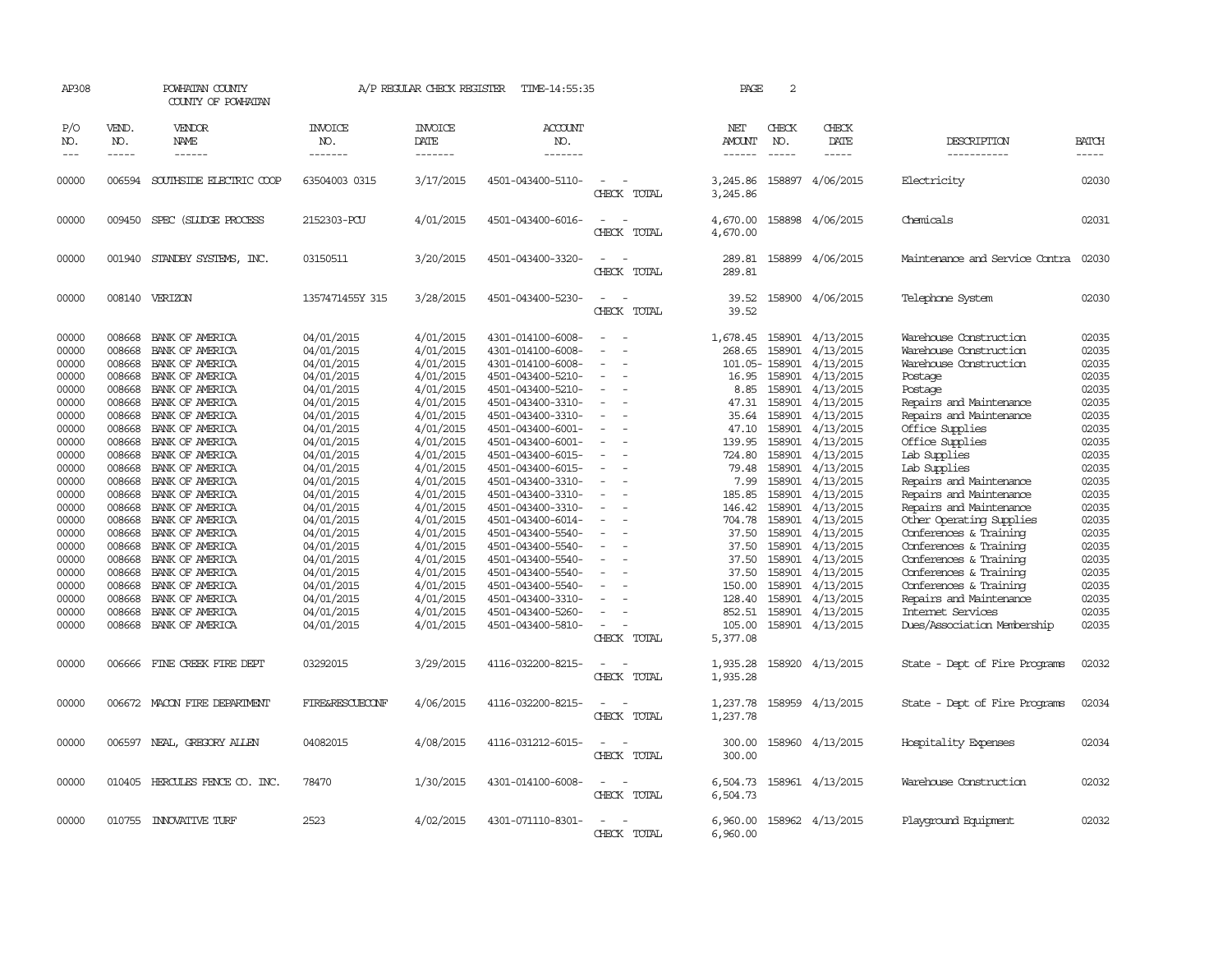| AP308                            |                             | POWHATAN COUNTY<br>COUNTY OF POWHATAN                                                                                                                           |                                      | A/P REGULAR CHECK REGISTER                       | TIME-14:55:35                                                                    |                                                                                                           | PAGE                                         | 3                             |                                                                                    |                                                                                                  |                                  |
|----------------------------------|-----------------------------|-----------------------------------------------------------------------------------------------------------------------------------------------------------------|--------------------------------------|--------------------------------------------------|----------------------------------------------------------------------------------|-----------------------------------------------------------------------------------------------------------|----------------------------------------------|-------------------------------|------------------------------------------------------------------------------------|--------------------------------------------------------------------------------------------------|----------------------------------|
| P/O<br>NO.<br>$---$              | VEND.<br>NO.<br>$- - - - -$ | <b>VENDOR</b><br><b>NAME</b><br>------                                                                                                                          | <b>INVOICE</b><br>NO.<br>-------     | <b>INVOICE</b><br>DATE<br>-------                | <b>ACCOUNT</b><br>NO.<br>-------                                                 |                                                                                                           | NET<br>AMOUNT<br>$- - - - - -$               | CHECK<br>NO.<br>$\frac{1}{2}$ | CHECK<br>DATE<br>-----                                                             | DESCRIPTION<br>-----------                                                                       | <b>BATCH</b><br>$- - - - -$      |
| 00000                            |                             | 010664 PINEY RIDGE CONTRACTING                                                                                                                                  | 214-059 4                            | 3/20/2015                                        | 4301-014100-6008-                                                                | $\sim$ $ \sim$<br>CHECK TOTAL                                                                             | 22,895.00<br>22,895.00                       |                               | 158963 4/13/2015                                                                   | Warehouse Construction                                                                           | 02034                            |
| 00000<br>00000<br>00000<br>00000 | 009183<br>009183<br>009183  | AIR, WATER & SOIL LABORA- V15001465<br>AIR, WATER & SOIL LABORA- V15001466<br>AIR, WATER & SOIL LABORA- V15001510<br>009183 AIR, WATER & SOIL LABORA- V15001546 |                                      | 3/31/2015<br>3/31/2015<br>4/02/2015<br>4/03/2015 | 4501-043400-3140-<br>4501-043400-3140-<br>4501-043400-3140-<br>4501-043400-3140- | $\overline{\phantom{a}}$<br>$\overline{\phantom{a}}$<br>$\sim$ 10 $\pm$<br>CHECK TOTAL                    | 119.08<br>102.26<br>40.00<br>40.00<br>301.34 | 158964                        | 158964 4/13/2015<br>158964 4/13/2015<br>4/13/2015<br>158964 4/13/2015              | Professional Services<br>Professional Services<br>Professional Services<br>Professional Services | 02032<br>02032<br>02032<br>02032 |
| 00000                            |                             | 006655 BLOSSMAN GAS COMPANIES,                                                                                                                                  | 504780                               | 3/31/2015                                        | 4501-043400-5120-                                                                | $\sim$ $ \sim$<br>CHECK TOTAL                                                                             | 393.30<br>393.30                             |                               | 158965 4/13/2015                                                                   | Fuel (htg)                                                                                       | 02032                            |
| 00000                            |                             | 007147 DRAPER ADEN ASSOCIATES,                                                                                                                                  | 2015030017                           | 2/28/2015                                        | 4501-043400-3140-                                                                | $\sim$<br>CHECK TOTAL                                                                                     | 850.00<br>850.00                             |                               | 158966 4/13/2015                                                                   | Professional Services                                                                            | 02032                            |
| 00000                            |                             | 008381 JAMES RIVER PETROLEUM                                                                                                                                    | 74E                                  | 4/03/2015                                        | 4501-043400-6008-                                                                | $\sim$<br>$\sim$<br>CHECK TOTAL                                                                           | 120.87<br>120.87                             |                               | 158967 4/13/2015                                                                   | Gas/Grease/Oil/Vehicle Repairs                                                                   | 02032                            |
| 00000                            |                             | 009055 QUANTUM CONTROLS, INC.                                                                                                                                   | 012195                               | 4/01/2015                                        | 4501-043400-3310-                                                                | CHECK TOTAL                                                                                               | 215.40<br>215.40                             |                               | 158968 4/13/2015                                                                   | Repairs and Maintenance                                                                          | 02034                            |
| 00000<br>00000                   |                             | 000620 R. C. GOODWYN & SONS, INC<br>000620 R. C. GOODWYN & SONS, INC                                                                                            | 661819<br>661953                     | 3/09/2015<br>3/10/2015                           | 4501-043400-3310-<br>4501-043400-3310-                                           | $\sim$<br>$\overline{\phantom{a}}$<br>$\overline{\phantom{a}}$<br>CHECK TOTAL                             | 31.03<br>121.77<br>152.80                    | 158969                        | 158969 4/13/2015<br>4/13/2015                                                      | Repairs and Maintenance<br>Repairs and Maintenance                                               | 02034<br>02034                   |
| 00000                            |                             | 006722 SYDNOR HYDRO INC.                                                                                                                                        | 31955                                | 4/01/2015                                        | 4501-043400-3320-                                                                | CHECK TOTAL                                                                                               | 638.00<br>638.00                             |                               | 158970 4/13/2015                                                                   | Maintenance and Service Contra                                                                   | 02034                            |
| 00000                            |                             | 008710 VIRGINIA BUSINESS SYSTEMS 16786621                                                                                                                       |                                      | 4/02/2015                                        | 4501-043400-3320-                                                                | $\sim$ $\sim$<br>CHECK TOTAL                                                                              | 235.30                                       |                               | 235.30 158971 4/13/2015                                                            | Maintenance and Service Contra 02034                                                             |                                  |
| 00000                            |                             | 007392 DEEP CREEK VOLUNTEER                                                                                                                                     | CHIEF'S CONF                         | 2/19/2015                                        | 4116-032200-8215-                                                                | $\sim$<br>CHECK TOTAL                                                                                     | 757.99<br>757.99                             |                               | 159041 4/17/2015                                                                   | State - Dept of Fire Programs                                                                    | 02036                            |
| 00000                            |                             | 007543 SYDNOR, LEON                                                                                                                                             | CPR/AED DISPATC                      | 4/09/2015                                        | 4116-035500-0013-                                                                | $\sim$ $\sim$<br>CHECK TOTAL                                                                              | 300.00<br>300.00                             |                               | 159042 4/17/2015                                                                   | VA Wireless E911PSAP Training                                                                    | 02037                            |
| 00000                            |                             | 007450 THOMSON REUTERS -                                                                                                                                        | 831558858                            | 4/01/2015                                        | 4116-021100-6012-                                                                | $\sim$<br>CHECK TOTAL                                                                                     | 363.20<br>363.20                             |                               | 159043 4/17/2015                                                                   | Law Library Expenses                                                                             | 02038                            |
| 00000                            |                             | 001890 X-ZACT                                                                                                                                                   | 1795                                 | 3/31/2015                                        | 4116-083500-8200-                                                                | CHECK TOTAL                                                                                               | 425.00<br>425.00                             |                               | 159044 4/17/2015                                                                   | Litter Control Donations                                                                         | 02038                            |
| 00000<br>00000<br>00000<br>00000 | 007325<br>007325            | RICHMOND OXYGEN CO.<br>007325 RICHMOND OXYGEN CO.<br>RICHMOND OXYGEN CO.<br>007325 RICHMOND OXYGEN CO.                                                          | 192026<br>192537<br>192538<br>194141 | 3/04/2015<br>3/18/2015<br>3/18/2015<br>3/31/2015 | 4120-032301-6013-<br>4120-032301-6013-<br>4120-032301-6013-<br>4120-032301-6013- | $\overline{\phantom{a}}$<br>$\sim$<br>$\overline{\phantom{a}}$<br>$\overline{\phantom{a}}$<br>CHECK TOTAL | 39.00<br>128.00<br>275.50<br>496.50          |                               | 159045 4/17/2015<br>54.00 159045 4/17/2015<br>159045 4/17/2015<br>159045 4/17/2015 | Medical Supplies<br>Medical Supplies<br>Medical Supplies<br>Medical Supplies                     | 02037<br>02037<br>02037<br>02037 |
| 00000                            |                             | 007288 DOMINION ENERGY                                                                                                                                          | P14042-1                             | 2/13/2015                                        | 4301-014400-0003-                                                                | CHECK TOTAL                                                                                               | 36, 744. 76 159046 4/17/2015<br>36,744.76    |                               |                                                                                    | Courthouse - AHUL                                                                                | 02039                            |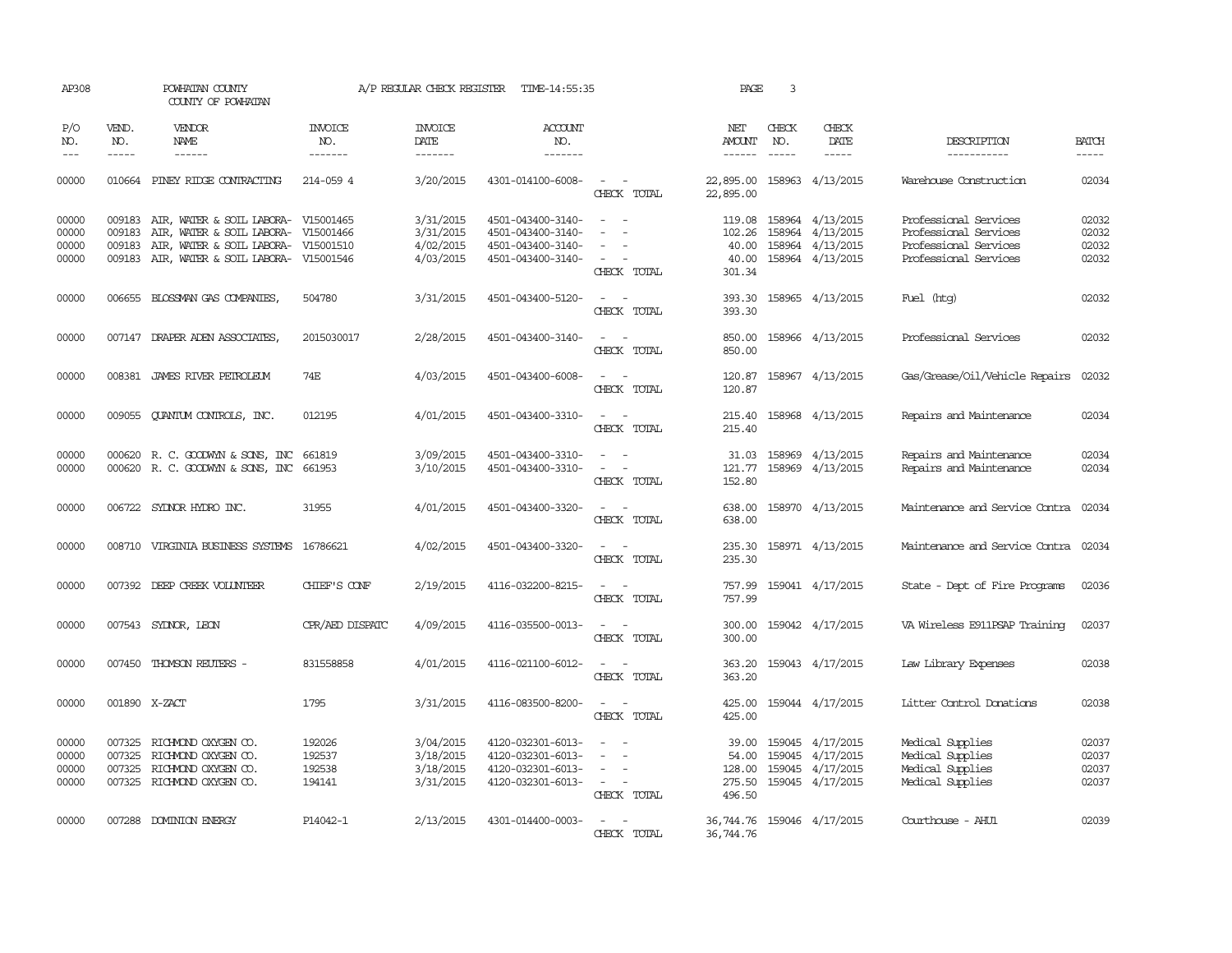| AP308                                                       |                                                                    | POWHATAN COUNTY<br>COUNTY OF POWHATAN                                                                                                                                                     |                                                                                                                                   | A/P REGULAR CHECK REGISTER                                                              | TIME-14:55:35                                                                                                                                   |                                                                                                                                                                                                                                             | PAGE                                             | 4                             |                                                                                                                                                                |                                                                                                       |                                                             |
|-------------------------------------------------------------|--------------------------------------------------------------------|-------------------------------------------------------------------------------------------------------------------------------------------------------------------------------------------|-----------------------------------------------------------------------------------------------------------------------------------|-----------------------------------------------------------------------------------------|-------------------------------------------------------------------------------------------------------------------------------------------------|---------------------------------------------------------------------------------------------------------------------------------------------------------------------------------------------------------------------------------------------|--------------------------------------------------|-------------------------------|----------------------------------------------------------------------------------------------------------------------------------------------------------------|-------------------------------------------------------------------------------------------------------|-------------------------------------------------------------|
| P/O<br>NO.<br>$ -$                                          | VEND.<br>NO.<br>$\frac{1}{2}$                                      | <b>VENDOR</b><br>NAME<br>$- - - - - -$                                                                                                                                                    | <b>INVOICE</b><br>NO.<br>-------                                                                                                  | <b>INVOICE</b><br>DATE<br>-------                                                       | <b>ACCOUNT</b><br>NO.<br>-------                                                                                                                |                                                                                                                                                                                                                                             | NET<br>AMOUNT<br>$- - - - - -$                   | CHECK<br>NO.<br>$\frac{1}{2}$ | CHECK<br>DATE<br>$- - - - -$                                                                                                                                   | DESCRIPTION<br>-----------                                                                            | <b>BATCH</b><br>-----                                       |
| 00000                                                       | 007750                                                             | SHEEHY FORD AUTO STORES                                                                                                                                                                   | DEAL #101931                                                                                                                      | 4/15/2015                                                                               | 4301-012400-8301-                                                                                                                               | CHECK TOTAL                                                                                                                                                                                                                                 | 32,768.53 159047 4/17/2015<br>32,768.53          |                               |                                                                                                                                                                | Fire Department Equipment                                                                             | 02040                                                       |
| 00000<br>00000                                              | 009183                                                             | AIR, WATER & SOIL LABORA- V15001603<br>009183 AIR, WATER & SOIL LABORA- V15001604                                                                                                         |                                                                                                                                   | 4/07/2015<br>4/07/2015                                                                  | 4501-043400-3140-<br>4501-043400-3140-                                                                                                          | $\sim$ $\sim$<br>$\sim$ $ -$<br>CHECK TOTAL                                                                                                                                                                                                 | 119.08<br>221.34                                 |                               | 102.26 159048 4/17/2015<br>159048 4/17/2015                                                                                                                    | Professional Services<br>Professional Services                                                        | 02036<br>02036                                              |
| 00000<br>00000<br>00000<br>00000<br>00000<br>00000<br>00000 | 000860<br>000860<br>000860<br>000860<br>000860<br>000860<br>000860 | DOMINION VIRGINIA POWER<br>DOMINION VIRGINIA POWER<br>DOMINION VIRGINIA POWER<br>DOMINION VIRGINIA POWER<br>DOMINION VIRGINIA POWER<br>DOMINION VIRGINIA POWER<br>DOMINION VIRGINIA POWER | 0998223150 4/15<br>1875198911 4/15<br>2907028530 4/15<br>3085476897 4/15<br>6656300552 4/15<br>7897055856 4/15<br>9052426195 4/15 | 4/02/2015<br>4/02/2015<br>4/02/2015<br>4/02/2015<br>4/02/2015<br>4/02/2015<br>4/02/2015 | 4501-043400-5110-<br>4501-043400-5110-<br>4501-043400-5110-<br>4501-043400-5110-<br>4501-043400-5110-<br>4501-043400-5110-<br>4501-043400-5110- | $\sim$<br>$\overline{\phantom{a}}$<br>CHECK TOTAL                                                                                                                                                                                           | 146.09<br>139.28<br>323.63<br>138.05<br>3,629.03 |                               | 174.40 159049 4/17/2015<br>159049 4/17/2015<br>36.69 159049 4/17/2015<br>159049 4/17/2015<br>159049 4/17/2015<br>2,670.89 159049 4/17/2015<br>159049 4/17/2015 | Electricity<br>Electricity<br>Electricity<br>Electricity<br>Electricity<br>Electricity<br>Electricity | 02036<br>02036<br>02036<br>02036<br>02036<br>02036<br>02036 |
| 00000                                                       | 009792                                                             | BROCKS BAR-B-QUE                                                                                                                                                                          | 10248                                                                                                                             | 4/21/2015                                                                               | 4116-031201-5540-                                                                                                                               | $\sim$ $ \sim$<br>CHECK TOTAL                                                                                                                                                                                                               | 1,587.75<br>1,587.75                             |                               | 159148 4/23/2015                                                                                                                                               | Triad Expenses                                                                                        | 02046                                                       |
| 00000                                                       | 006466                                                             | RADIO COMMUNICATION OF VA 120000361-1                                                                                                                                                     |                                                                                                                                   | 4/07/2015                                                                               | 4120-092000-8215-                                                                                                                               | $\equiv$<br>$\sim$<br>CHECK TOTAL                                                                                                                                                                                                           | 399.50<br>399.50                                 |                               | 159149 4/23/2015                                                                                                                                               | Capital Outlay                                                                                        | 02043                                                       |
| 00000<br>00000                                              | 008084<br>008084                                                   | ACF ENVIRONMENTAL<br>ACF ENVIRONMENTAL                                                                                                                                                    | 631385<br>632551                                                                                                                  | 3/31/2015<br>4/07/2015                                                                  | 4301-014100-6008-<br>4301-014100-6008-                                                                                                          | CHECK TOTAL                                                                                                                                                                                                                                 | 492.00<br>246.00<br>738.00                       |                               | 159150 4/23/2015<br>159150 4/23/2015                                                                                                                           | Warehouse Construction<br>Warehouse Construction                                                      | 02042<br>02042                                              |
| 00000                                                       |                                                                    | 007288 DOMINION ENERGY                                                                                                                                                                    | P14042-2                                                                                                                          | 4/06/2015                                                                               | 4301-014400-0003-                                                                                                                               | $\sim$<br>CHECK TOTAL                                                                                                                                                                                                                       | 5,463.24<br>5,463.24                             |                               | 159151 4/23/2015                                                                                                                                               | Courthouse - AHU1                                                                                     | 02042                                                       |
| 00000<br>00000                                              | 007147                                                             | DRAPER ADEN ASSOCIATES,<br>007147 DRAPER ADEN ASSOCIATES,                                                                                                                                 | 2015030479<br>2015030580                                                                                                          | 3/31/2015<br>3/31/2015                                                                  | 4301-044000-8201-<br>4301-044000-8201-                                                                                                          | $\frac{1}{2} \left( \frac{1}{2} \right) \left( \frac{1}{2} \right) = \frac{1}{2} \left( \frac{1}{2} \right)$<br>$\frac{1}{2} \left( \frac{1}{2} \right) \left( \frac{1}{2} \right) = \frac{1}{2} \left( \frac{1}{2} \right)$<br>CHECK TOTAL | 945.00<br>125.55<br>1,070.55                     |                               | 159152 4/23/2015<br>159152 4/23/2015                                                                                                                           | Water/Sewer Extension Construc<br>Water/Sewer Extension Construc                                      | 02045<br>02045                                              |
| 00000                                                       |                                                                    | 006348 DREAMING CREEK TIMBER INC 6756                                                                                                                                                     |                                                                                                                                   | 2/20/2015                                                                               | 4301-014400-0003-                                                                                                                               | CHECK TOTAL                                                                                                                                                                                                                                 | 3,200.00<br>3,200.00                             |                               | 159153 4/23/2015                                                                                                                                               | Courthouse - AHU1                                                                                     | 02042                                                       |
| 00000                                                       |                                                                    | 009390 MERCHANTS METALS                                                                                                                                                                   | 595768669                                                                                                                         | 4/02/2015                                                                               | 4301-014100-6008-                                                                                                                               | $\sim$<br>$\sim$<br>CHECK TOTAL                                                                                                                                                                                                             | 1,304.41<br>1,304.41                             |                               | 159154 4/23/2015                                                                                                                                               | Warehouse Construction                                                                                | 02043                                                       |
| 00000                                                       | 006466                                                             | RADIO COMMUNICATION OF VA 120000361-1                                                                                                                                                     |                                                                                                                                   | 4/07/2015                                                                               | 4301-012400-8301-                                                                                                                               | $\frac{1}{2} \left( \frac{1}{2} \right) \left( \frac{1}{2} \right) = \frac{1}{2} \left( \frac{1}{2} \right)$<br>CHECK TOTAL                                                                                                                 | 399.50<br>399.50                                 |                               | 159155 4/23/2015                                                                                                                                               | Fire Department Equipment                                                                             | 02043                                                       |
| 00000                                                       | 010826                                                             | REDSTORM FIRE & RESCUE                                                                                                                                                                    | PRE-PAYMENT                                                                                                                       | 4/16/2015                                                                               | 4301-012400-8301-                                                                                                                               | $\sim$<br>CHECK TOTAL                                                                                                                                                                                                                       | 125,000.00<br>125,000.00                         |                               | 159156 4/23/2015                                                                                                                                               | Fire Department Equipment                                                                             | 02047                                                       |
| 00000                                                       | 009037                                                             | REYNOLDS LIGHTING SUPPLY                                                                                                                                                                  | 108792                                                                                                                            | 3/27/2015                                                                               | 4301-014100-6008-                                                                                                                               | $\sim$<br>- -<br>CHECK TOTAL                                                                                                                                                                                                                | 58.00<br>58.00                                   |                               | 159157 4/23/2015                                                                                                                                               | Warehouse Construction                                                                                | 02043                                                       |
| 00000                                                       |                                                                    | 007750 SHEEHY FORD AUTO STORES                                                                                                                                                            | 101931                                                                                                                            | 4/15/2015                                                                               | 4301-012400-8301-                                                                                                                               | $ -$<br>CHECK TOTAL                                                                                                                                                                                                                         | 32,768.53 159158 4/23/2015<br>32,768.53          |                               |                                                                                                                                                                | Fire Department Equipment                                                                             | 02043                                                       |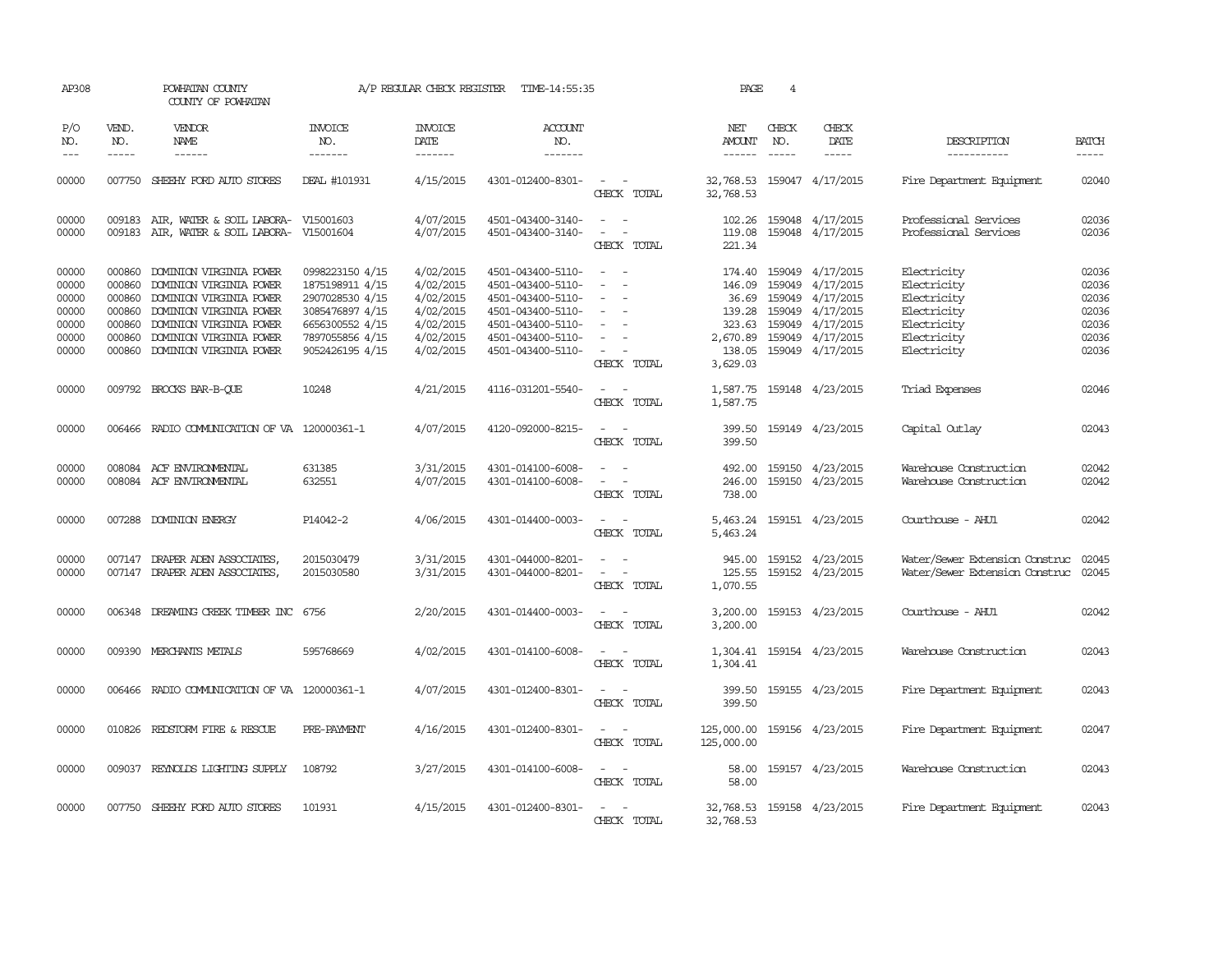| AP308                                              |                                                | POWHATAN COUNTY<br>COUNTY OF POWHATAN                                                                                                                                                                                                                                             |                                  | A/P REGULAR CHECK REGISTER                                                 | TIME-14:55:35                                                                                                              |                                                                                                                             | PAGE                                 | 5                                       |                                                                                                       |                                                                                                                                                    |                                                    |
|----------------------------------------------------|------------------------------------------------|-----------------------------------------------------------------------------------------------------------------------------------------------------------------------------------------------------------------------------------------------------------------------------------|----------------------------------|----------------------------------------------------------------------------|----------------------------------------------------------------------------------------------------------------------------|-----------------------------------------------------------------------------------------------------------------------------|--------------------------------------|-----------------------------------------|-------------------------------------------------------------------------------------------------------|----------------------------------------------------------------------------------------------------------------------------------------------------|----------------------------------------------------|
| P/O<br>NO.<br>$---$                                | VEND.<br>NO.<br>$- - - - -$                    | VENDOR<br>NAME<br>$\begin{tabular}{ccccc} \multicolumn{2}{c }{\multicolumn{2}{c }{\multicolumn{2}{c }{\multicolumn{2}{c}}}{\multicolumn{2}{c }{\multicolumn{2}{c}}}{\multicolumn{2}{c }{\multicolumn{2}{c}}}{\multicolumn{2}{c }{\multicolumn{2}{c}}}\end{tabular} \end{tabular}$ | <b>INVOICE</b><br>NO.<br>------- | <b>INVOICE</b><br><b>DATE</b><br>-------                                   | <b>ACCOUNT</b><br>NO.<br>-------                                                                                           |                                                                                                                             | NET<br>AMOUNT<br>------              | CHECK<br>NO.<br>$\frac{1}{2}$           | CHECK<br>DATE<br>-----                                                                                | DESCRIPTION<br>-----------                                                                                                                         | <b>BATCH</b><br>-----                              |
| 00000<br>00000                                     |                                                | 006261 TIMMONS GROUP<br>006261 TIMMONS GROUP                                                                                                                                                                                                                                      | 168005<br>168249                 | 4/07/2015<br>4/07/2015                                                     | 4301-014200-6004-<br>4301-014100-6008-                                                                                     | $\sim$ $ -$<br>$\sim$ 100 $\sim$ 100 $\sim$<br>CHECK TOTAL                                                                  | 12,605.00<br>300.00<br>12,905.00     |                                         | 159159 4/23/2015<br>159159 4/23/2015                                                                  | Paving Village Building<br>Warehouse Construction                                                                                                  | 02043<br>02043                                     |
| 00000<br>00000<br>00000<br>00000<br>00000<br>00000 | 009183<br>009183<br>009183<br>009183<br>009183 | AIR, WATER & SOIL LABORA- V15001756<br>AIR, WATER & SOIL LABORA- V15001767<br>AIR, WATER & SOIL LABORA- V15001768<br>AIR, WATER & SOIL LABORA- V15001794<br>AIR, WATER & SOIL LABORA- V15001833<br>009183 AIR, WATER & SOIL LABORA- V15001837                                     |                                  | 4/13/2015<br>4/15/2015<br>4/15/2015<br>4/17/2015<br>4/15/2015<br>4/15/2015 | 4501-043400-3140-<br>4501-043400-3140-<br>4501-043400-3140-<br>4501-043400-3140-<br>4501-043400-3140-<br>4501-043400-3140- | $\sim$<br>$\sim$<br>$\overline{\phantom{a}}$<br>CHECK TOTAL                                                                 | 272.96<br>171.80<br>171.80<br>964.73 | 159160<br>226.92 159160<br>81.25 159160 | 40.00 159160 4/23/2015<br>4/23/2015<br>4/23/2015<br>4/23/2015<br>159160 4/23/2015<br>159160 4/23/2015 | Professional Services<br>Professional Services<br>Professional Services<br>Professional Services<br>Professional Services<br>Professional Services | 02042<br>02042<br>02042<br>02045<br>02045<br>02045 |
| 00000<br>00000                                     |                                                | 007436 AQUA VIRGINIA, INC.<br>007436 AQUA VIRGINIA, INC.                                                                                                                                                                                                                          | 0574661 4/15<br>1188328 4/15     | 4/08/2015<br>4/08/2015                                                     | 4501-043400-5130-<br>4501-043400-5130-                                                                                     | $\omega_{\rm{max}}$ and $\omega_{\rm{max}}$<br>$\overline{\phantom{a}}$<br>$\sim$<br>CHECK TOTAL                            | 18.38<br>36.52                       |                                         | 18.14 159161 4/23/2015<br>159161 4/23/2015                                                            | Water<br>Water                                                                                                                                     | 02042<br>02042                                     |
| 00000<br>00000                                     | 006655                                         | BLOSSMAN GAS COMPANIES,<br>006655 BLOSSMAN GAS COMPANIES,                                                                                                                                                                                                                         | 204668<br>504867                 | 4/10/2015<br>4/08/2015                                                     | 4501-043400-5120-<br>4501-043400-5120-                                                                                     | $\equiv$<br>$\overline{\phantom{a}}$<br>CHECK TOTAL                                                                         | 378.23<br>243.22<br>621.45           |                                         | 159162 4/23/2015<br>159162 4/23/2015                                                                  | Fuel (htg)<br>Fuel (htg)                                                                                                                           | 02042<br>02042                                     |
| 00000                                              |                                                | 007147 DRAPER ADEN ASSOCIATES,                                                                                                                                                                                                                                                    | 2015030530                       | 3/31/2015                                                                  | 4501-043400-3140-                                                                                                          | $\frac{1}{2} \left( \frac{1}{2} \right) \left( \frac{1}{2} \right) = \frac{1}{2} \left( \frac{1}{2} \right)$<br>CHECK TOTAL | 1,375.00                             |                                         | 1,375.00 159163 4/23/2015                                                                             | Professional Services                                                                                                                              | 02045                                              |
| 00000                                              |                                                | 008336 FERGUSON ENTERPRISES INC. 1794135-1                                                                                                                                                                                                                                        |                                  | 3/24/2015                                                                  | 4501-043400-3310-                                                                                                          | $\sim$ $ \sim$<br>CHECK TOTAL                                                                                               | 155.00<br>155.00                     |                                         | 159164 4/23/2015                                                                                      | Repairs and Maintenance                                                                                                                            | 02042                                              |
| 00000<br>00000                                     |                                                | 006213 GENERAL HOME SERVICES INC 13725<br>006213 GENERAL HOME SERVICES INC 13737                                                                                                                                                                                                  |                                  | 4/14/2015<br>4/14/2015                                                     | 4501-043400-3320-<br>4501-043400-3320-                                                                                     | $\omega_{\rm{max}}$ and $\omega_{\rm{max}}$<br>CHECK TOTAL                                                                  | 95.00<br>95.00<br>190.00             |                                         | 159165 4/23/2015<br>159165 4/23/2015                                                                  | Maintenance and Service Contra<br>Maintenance and Service Contra                                                                                   | 02042<br>02042                                     |
| 00000                                              |                                                | 010817 MELIS, JOHNNY                                                                                                                                                                                                                                                              | DEO MEETING                      | 4/16/2015                                                                  | 4501-043400-5510-                                                                                                          | $\sim$ $ \sim$<br>CHECK TOTAL                                                                                               | 38.08<br>38.08                       |                                         | 159166 4/23/2015                                                                                      | Mileage Reimbursement                                                                                                                              | 02045                                              |
| 00000                                              |                                                | 007415 VIRGINIA UTILITY                                                                                                                                                                                                                                                           | 03150334                         | 3/31/2015                                                                  | 4501-043400-3140-                                                                                                          | $ -$<br>CHECK TOTAL                                                                                                         | 54.60                                |                                         | 54.60 159167 4/23/2015                                                                                | Professional Services                                                                                                                              | 02043                                              |
| 00000                                              |                                                | 009945 ENTRUST RECORDS MOMT                                                                                                                                                                                                                                                       | C4176                            | 3/01/2015                                                                  | 4116-083500-8215-                                                                                                          | $\sim$ $ \sim$<br>CHECK TOTAL                                                                                               | 300.00<br>300.00                     |                                         | 159233 4/29/2015                                                                                      | DEQ - Grant for Litter Control 02050                                                                                                               |                                                    |
| 00000                                              |                                                | 006466 RADIO COMMUNICATION OF VA 5020020871                                                                                                                                                                                                                                       |                                  | 4/17/2015                                                                  | 4116-035500-0002-                                                                                                          | CHECK TOTAL                                                                                                                 | 2,937.15                             |                                         | 2,937.15 159234 4/29/2015                                                                             | Wireless BD Replace. PSAP Equip                                                                                                                    | 02049                                              |
| 00000                                              |                                                | 001670 VIRGINIA RECYCLING                                                                                                                                                                                                                                                         | 8962                             | 4/09/2015                                                                  | 4116-083500-8215-                                                                                                          | CHECK TOTAL                                                                                                                 | 1,900.00<br>1,900.00                 |                                         | 159235 4/29/2015                                                                                      | DEO - Grant for Litter Control 02051                                                                                                               |                                                    |
| 00000                                              |                                                | 010405 HERCULES FENCE CO. INC.                                                                                                                                                                                                                                                    | 79176                            | 4/13/2015                                                                  | 4301-014100-6008-                                                                                                          | $\overline{\phantom{a}}$<br>$\sim$<br>CHECK TOTAL                                                                           | 4,045.27<br>4,045.27                 |                                         | 159236 4/29/2015                                                                                      | Warehouse Construction                                                                                                                             | 02050                                              |
| 00000                                              |                                                | 000166 LUCK STONE CORP.                                                                                                                                                                                                                                                           | IV100333137                      | 4/15/2015                                                                  | 4301-014100-6008-                                                                                                          | $\sim$<br>CHECK TOTAL                                                                                                       | 3,595.98<br>3,595.98                 |                                         | 159237 4/29/2015                                                                                      | Warehouse Construction                                                                                                                             | 02050                                              |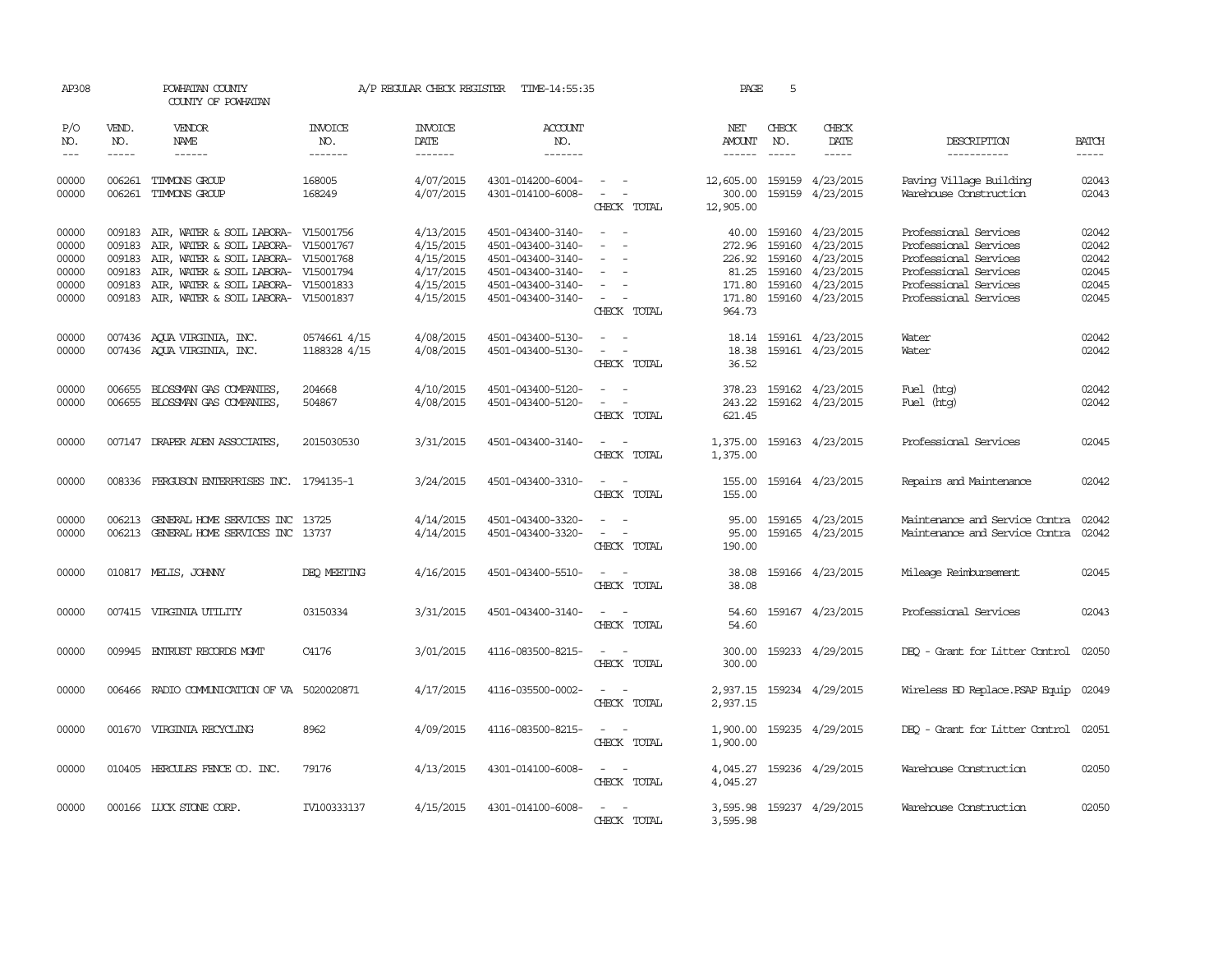| AP308                                              |                             | POWHATAN COUNTY<br>COUNTY OF POWHATAN                                                                                                                                                                                       |                                                     | A/P REGULAR CHECK REGISTER                                                 | TIME-14:55:35                                                                                                              |                                                                                                                             | PAGE                                                       | 6                           |                                                                                                                      |                                                                                                                                                          |                                                    |
|----------------------------------------------------|-----------------------------|-----------------------------------------------------------------------------------------------------------------------------------------------------------------------------------------------------------------------------|-----------------------------------------------------|----------------------------------------------------------------------------|----------------------------------------------------------------------------------------------------------------------------|-----------------------------------------------------------------------------------------------------------------------------|------------------------------------------------------------|-----------------------------|----------------------------------------------------------------------------------------------------------------------|----------------------------------------------------------------------------------------------------------------------------------------------------------|----------------------------------------------------|
| P/O<br>NO.<br>$- - -$                              | VEND.<br>NO.<br>$- - - - -$ | VENDOR<br>NAME<br>$- - - - - -$                                                                                                                                                                                             | INVOICE<br>NO.<br>-------                           | <b>INVOICE</b><br>DATE<br>-------                                          | <b>ACCOUNT</b><br>NO.<br>-------                                                                                           |                                                                                                                             | NET<br>AMOUNT<br>------                                    | CHECK<br>NO.<br>$- - - - -$ | CHECK<br>DATE                                                                                                        | DESCRIPTION<br>-----------                                                                                                                               | <b>BATCH</b><br>$- - - - -$                        |
| 00000                                              | 005050                      | POWHATAN LOCK SERVICES                                                                                                                                                                                                      | 1281                                                | 4/15/2015                                                                  | 4301-014100-6008-                                                                                                          | $\sim$ 100 $\sim$<br>CHECK TOTAL                                                                                            | 124.25<br>124.25                                           |                             | 159238 4/29/2015                                                                                                     | Warehouse Construction                                                                                                                                   | 02050                                              |
| 00000<br>00000<br>00000<br>00000<br>00000<br>00000 |                             | 000620 R. C. GOODWYN & SONS, INC<br>000620 R. C. GOODWYN & SONS, INC<br>000620 R. C. GOODWYN & SONS, INC<br>000620 R. C. GOODWYN & SONS, INC<br>000620 R. C. GOODWYN & SONS, INC<br>000620 R. C. GOODWYN & SONS, INC 664819 | 0665608<br>0665710<br>0665911<br>0666846<br>0667042 | 4/07/2015<br>4/06/2015<br>4/09/2015<br>4/16/2015<br>4/17/2015<br>4/01/2015 | 4301-014100-6008-<br>4301-014100-6008-<br>4301-014100-6008-<br>4301-014100-6008-<br>4301-014100-6008-<br>4301-014100-6008- | $\sim$<br>$\sim$<br>$\sim$<br>$\sim$<br>CHECK TOTAL                                                                         | 5.58<br>81.49<br>33.65<br>21.83<br>10.99<br>5.78<br>159.32 |                             | 159239 4/29/2015<br>159239 4/29/2015<br>159239 4/29/2015<br>159239 4/29/2015<br>159239 4/29/2015<br>159239 4/29/2015 | Warehouse Construction<br>Warehouse Construction<br>Warehouse Construction<br>Warehouse Construction<br>Warehouse Construction<br>Warehouse Construction | 02050<br>02050<br>02050<br>02050<br>02050<br>02051 |
| 00000                                              |                             | 010830 KATHERMAN & COMPANY, INC. 04102015                                                                                                                                                                                   |                                                     | 4/10/2015                                                                  | 405-000200-0230-                                                                                                           | CHECK TOTAL                                                                                                                 | 3,000.00<br>3,000.00                                       |                             | 159240 4/29/2015                                                                                                     | INDEPENDENCE GOLF/KATHERMAN &C                                                                                                                           | 02050                                              |
| 00000<br>00000                                     |                             | 009183 AIR, WATER & SOIL LABORA- V15001926<br>009183 AIR, WATER & SOIL LABORA- V15001927                                                                                                                                    |                                                     | 4/21/2015<br>4/21/2015                                                     | 4501-043400-3140-<br>4501-043400-3140-                                                                                     | CHECK TOTAL                                                                                                                 | 40.00<br>40.00<br>80.00                                    |                             | 159241 4/29/2015<br>159241 4/29/2015                                                                                 | Professional Services<br>Professional Services                                                                                                           | 02048<br>02048                                     |
| 00000<br>00000                                     |                             | 007126 ANALYTICS CORPORATION<br>007126 ANALYTICS CORPORATION                                                                                                                                                                | 45862<br>45863                                      | 4/15/2015<br>4/15/2015                                                     | 4501-043400-3140-<br>4501-043400-3140-                                                                                     | $\frac{1}{2} \left( \frac{1}{2} \right) \left( \frac{1}{2} \right) = \frac{1}{2} \left( \frac{1}{2} \right)$<br>CHECK TOTAL | 55.00<br>55.00<br>110.00                                   |                             | 159242 4/29/2015<br>159242 4/29/2015                                                                                 | Professional Services<br>Professional Services                                                                                                           | 02048<br>02048                                     |
| 00000                                              |                             | 000120 JAMES RIVER AIR                                                                                                                                                                                                      | C144961                                             | 4/01/2015                                                                  | 4501-043400-3320-                                                                                                          | CHECK TOTAL                                                                                                                 | 240.00<br>240.00                                           |                             | 159243 4/29/2015                                                                                                     | Maintenance and Service Contra                                                                                                                           | 02050                                              |
| 00000                                              |                             | 008079 PAETEC/CAVALIER BUSINESS                                                                                                                                                                                             | 3802785 042215                                      | 4/22/2015                                                                  | 4501-043400-5230-                                                                                                          | CHECK TOTAL                                                                                                                 | 81.85<br>81.85                                             |                             | 159244 4/29/2015                                                                                                     | Telephone System                                                                                                                                         | 02050                                              |
| 00000                                              |                             | 000620 R. C. GOODWYN & SONS, INC 0666353                                                                                                                                                                                    |                                                     | 4/13/2015                                                                  | 4501-043400-3310-                                                                                                          | $\sim$ 100 $\mu$<br>CHECK TOTAL                                                                                             | 40.33<br>40.33                                             |                             | 159245 4/29/2015                                                                                                     | Repairs and Maintenance                                                                                                                                  | 02050                                              |
| 00000                                              |                             | 006594 SOUTHSIDE ELECTRIC COOP                                                                                                                                                                                              | 63504003 4/15                                       | 4/16/2015                                                                  | 4501-043400-5110-                                                                                                          | CHECK TOTAL                                                                                                                 | 2,743.78                                                   |                             | 2,743.78 159246 4/29/2015                                                                                            | Electricity                                                                                                                                              | 02051                                              |
| 00000                                              |                             | 008126 VERIZON WIRELESS                                                                                                                                                                                                     | 9743469558                                          | 3/06/2015                                                                  | 4501-043400-5260-                                                                                                          | $\frac{1}{2} \left( \frac{1}{2} \right) \left( \frac{1}{2} \right) = \frac{1}{2} \left( \frac{1}{2} \right)$<br>CHECK TOTAL | 20.01<br>20.01                                             |                             | 159247 4/29/2015                                                                                                     | Internet Services                                                                                                                                        | 02048                                              |

CHECK TYPE TOTAL 379,029.76